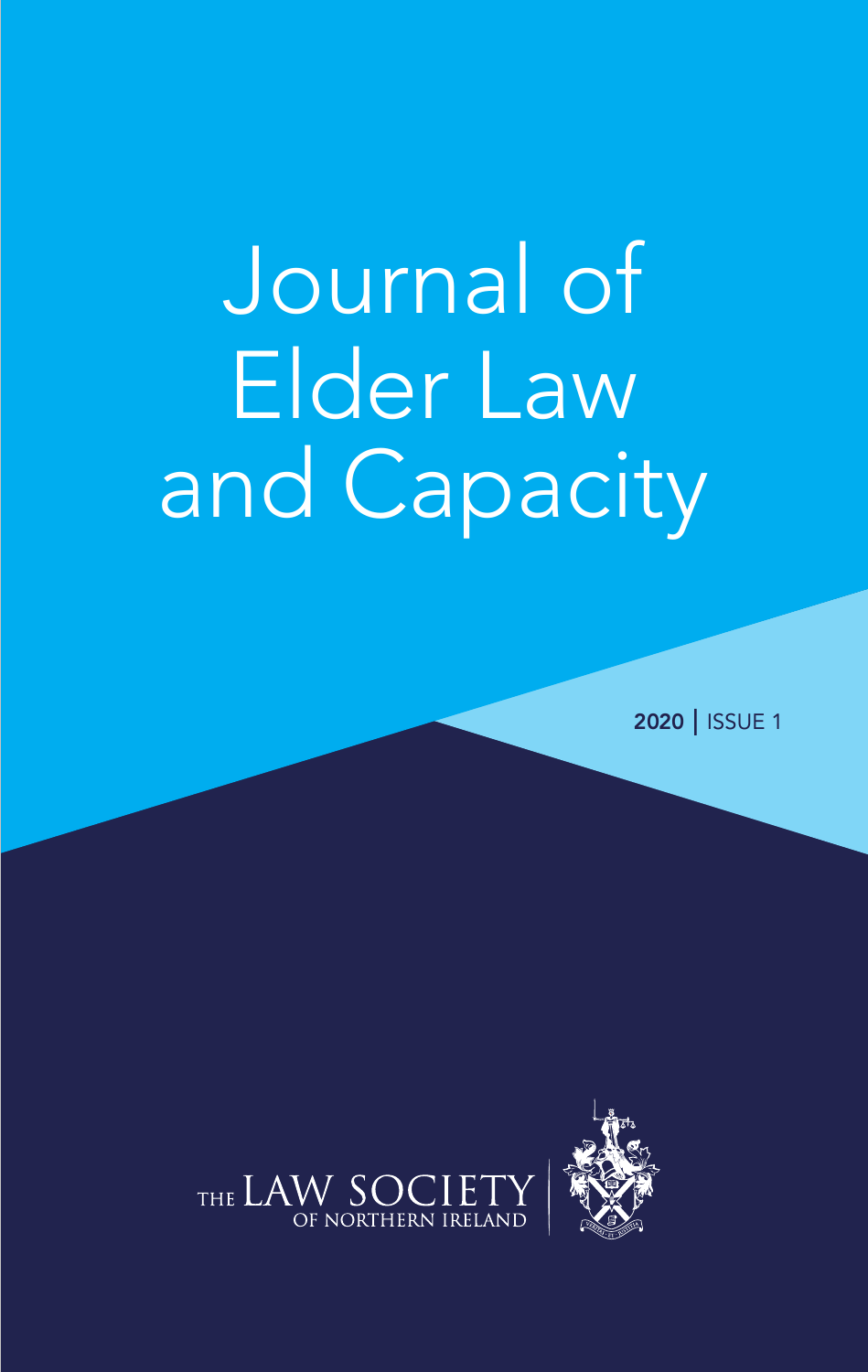# Journal of Elder Law and Capacity

#### **Editorial Panel**

Linda Johnston, *(Chair), TEP, Solicitor, Francis Hanna and Company* Dr Barbara English, *Consultant in Old Age Psychiatry* Michael Graham, *TEP, Solicitor, Cleaver Fulton Rankin* Sheena Grattan, *TEP, Barrister* Andrew Kirkpatrick, *TEP, Solicitor, Law Society of Northern Ireland* Heather Semple

*(Editor), Librarian, Law Society of Northern Ireland*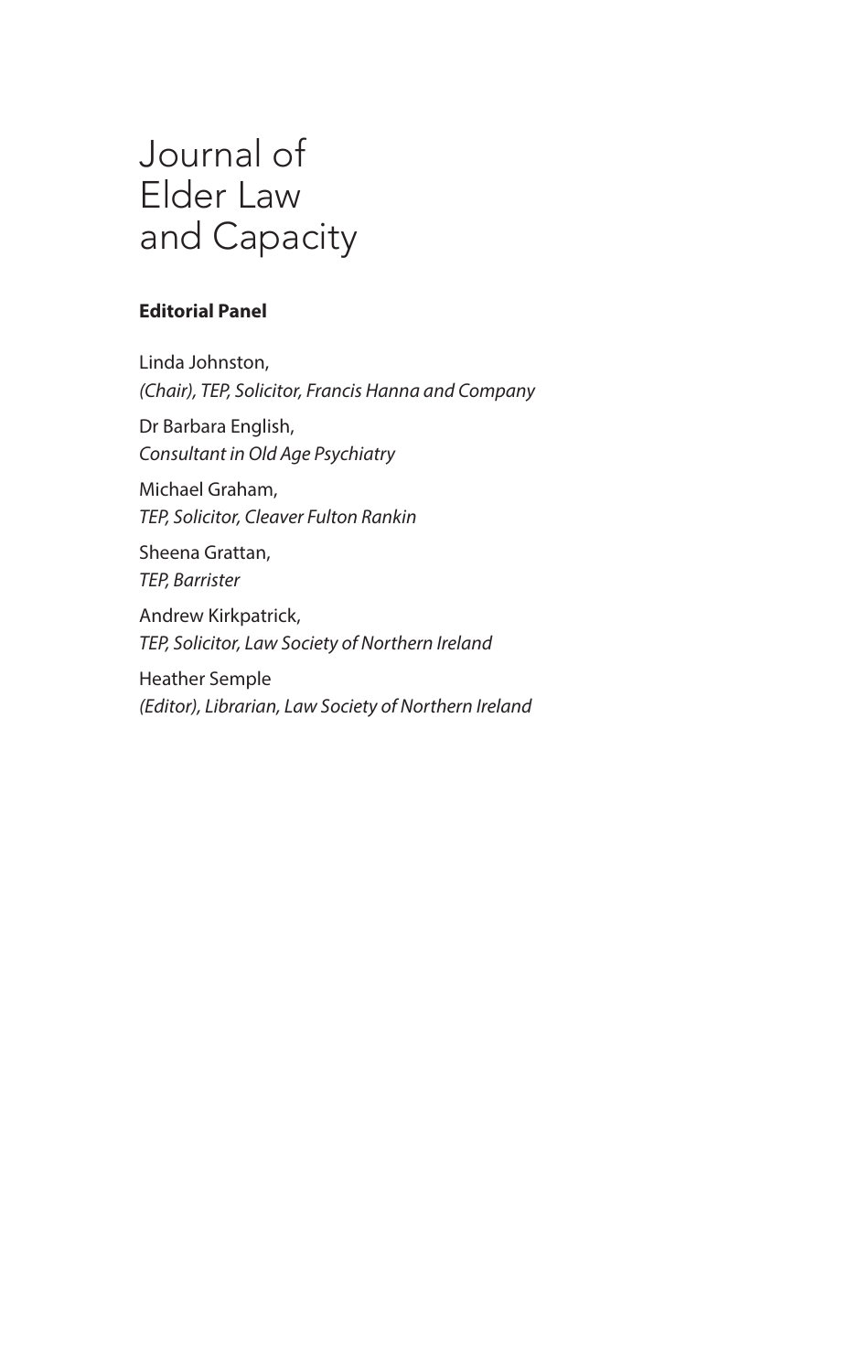# **Contents**

| <b>Information</b>                                                                                                       | ii  |
|--------------------------------------------------------------------------------------------------------------------------|-----|
| Articles                                                                                                                 |     |
| Estate planning for digital assets on incapacity and death<br>Andrew Kirkpatrick                                         | 1   |
| Determining capacity – are three heads better than one<br>Carina Schacherl and Alex Ruck Keene                           | 11  |
| Some observations on selected aspects of Wills for<br>Northern Ireland practitioners<br>Sheena Grattan                   | 20  |
| Personal autonomy, mental capacity and the construct<br>of a utopian society<br>Sam Karim QC and Aisling Campbell        | 53  |
| Development of a non-discriminatory alternative to<br>mental health law<br>Gavin Davidson, Tomas Adell and Aine Morrison | 68  |
| Cross border incapacity - where are we now?<br><b>Richard Frimston</b>                                                   | 79  |
| Incapacity of a company director<br>Kevin McVeigh                                                                        | 89  |
| Obituary of Biddy MacFarlane<br>Denzil Lush                                                                              | 95  |
| A Miscellany of Book Reviews Part 1<br>Sheena Grattan                                                                    | 102 |
| <b>Casenotes</b><br>Sam Jones (39 Essex Chambers)                                                                        | 107 |
| <b>Tables and Index</b>                                                                                                  | 120 |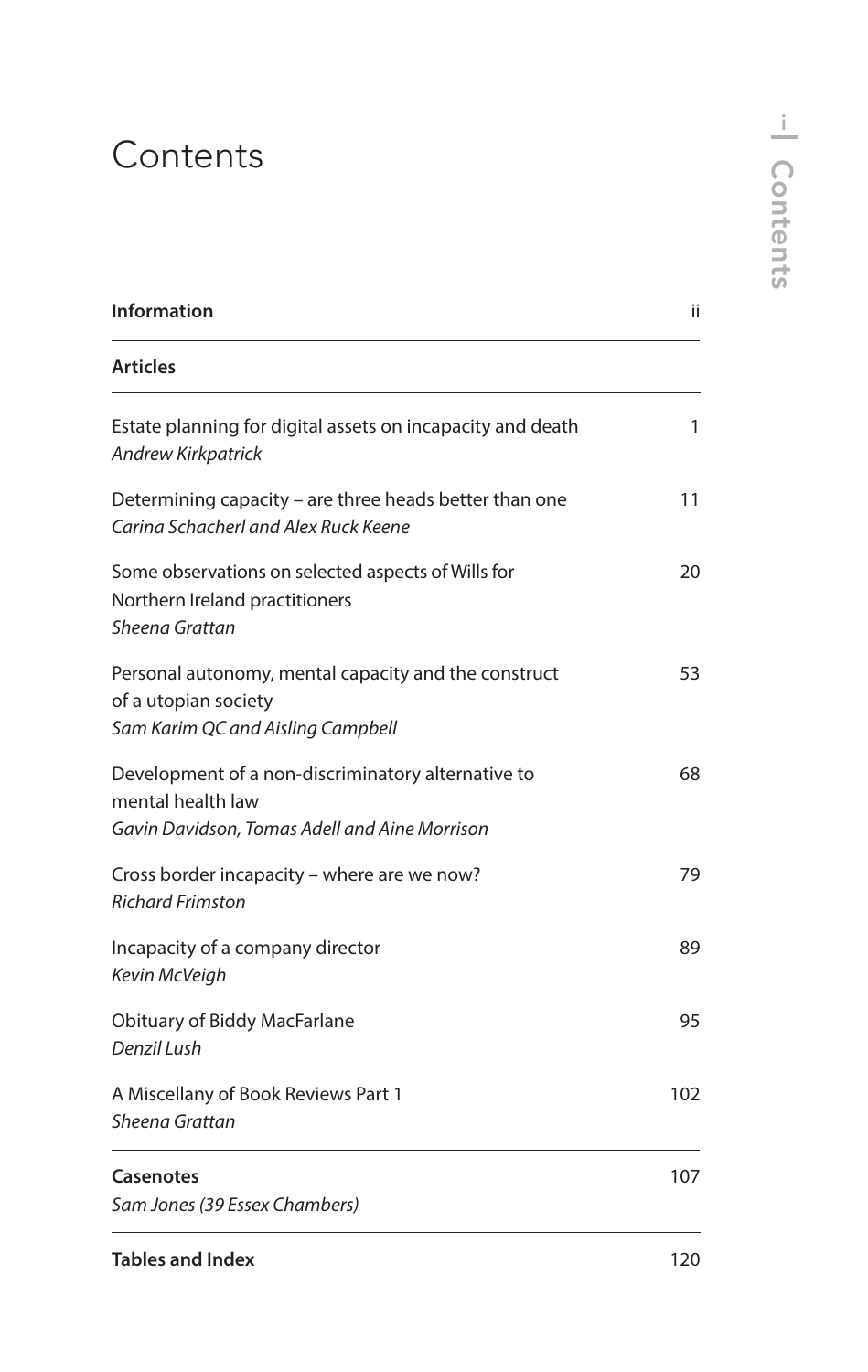<span id="page-3-0"></span>The **Journal of Elder Law and Capacity** is a source of information for a range of practitioners dealing in all aspects of elder law and capacity. Published by the Law Society of Northern Ireland, it aims to have UK and international appeal with coverage on legal issues relevant to elder clients, clients with capacity issues, their families and carers.

#### **Subscriptions and subscription cost**

2020 annual subscription costs £90. The annual subscription period runs from January to December (2 issues per annum.)

#### **Submissions of content**

We welcome the submission of articles for the consideration by the Editorial Panel with a view to publication. Authors are asked to contact the editor *JELC@lawsoc-ni.org* to obtain a style sheet.

Submission of an article will be held to imply that it contains original unpublished work and is not being submitted for publication elsewhere. All contributions must be sent at the author's risk. Please note that where there are references to websites, these sites were live at the time of writing.

ISSN 2632-3923

#### **Disclaimer**

The Law Society of Northern Ireland accepts no responsibility for the accuracy of the contents of the Journal and any views and opinions expressed in the Journal are those of the contributors and are not necessarily those of the Law Society of Northern Ireland, save where otherwise indicated. Although all reasonable care is taken in the preparation of material for publication in the Journal Editorial Panel, publishers and contributors accept no responsibility for any loss caused to any person acting or refraining from acting as a result of material contained in or omitted from the Journal. The Journal is not a substitute for professional advice. Readers should satisfy themselves as to the accuracy, completeness, adequacy and currency of the contents of the Journal.

© Law Society of Northern Ireland 2020. All rights reserved. No part of this publication may be reproduced or transmitted in any form or by any means electronic or mechanical, including photocopying, recording of any retrieval system, without the written permission of the Law Society of Northern Ireland.

Published by the Law Society of Northern Ireland, 96 Victoria Street, Belfast BT1 3GN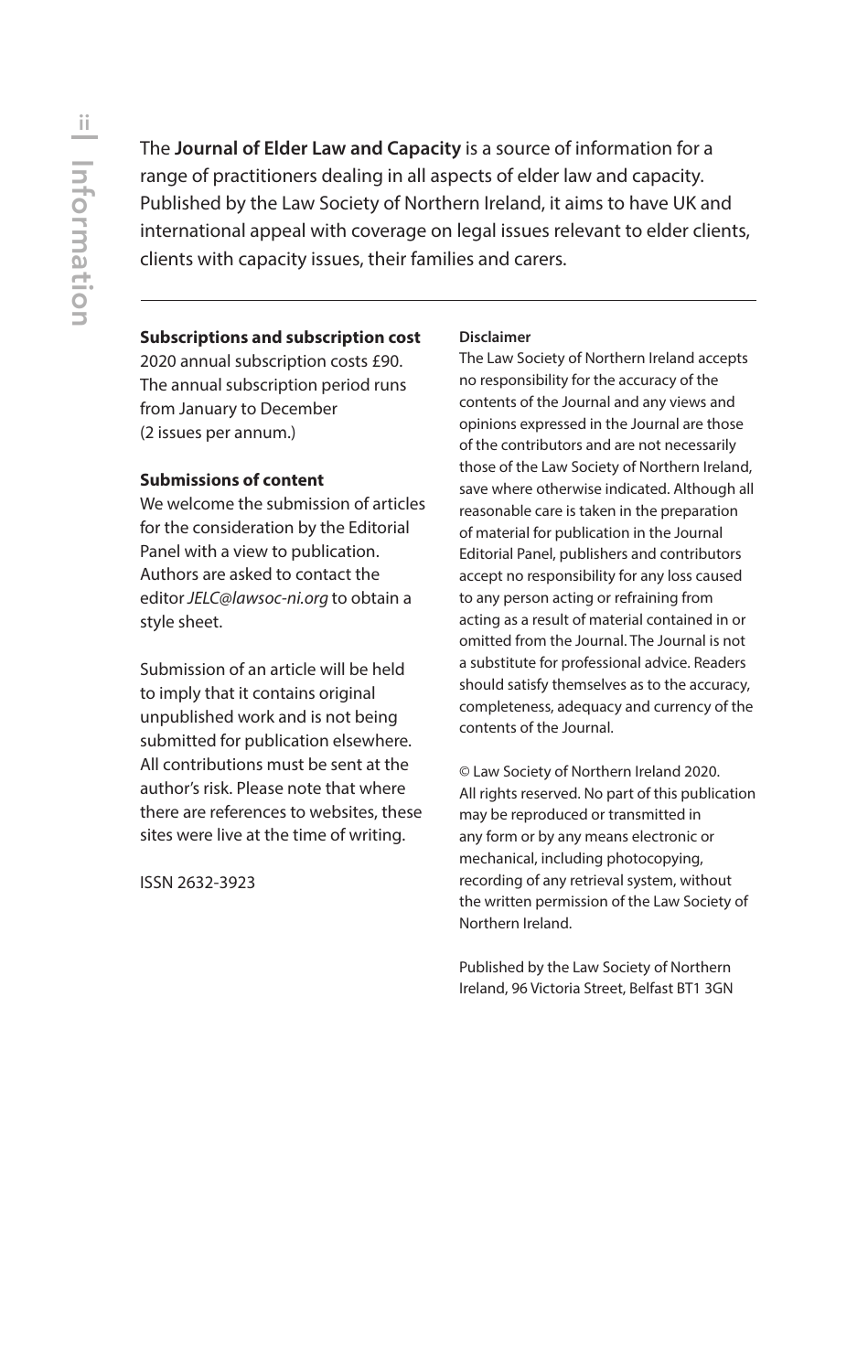# <span id="page-4-0"></span>Estate planning for digital assets on incapacity and death

Andrew Kirkpatrick, TEP, Solicitor Head of Non-Contentious Business, Law Society of Northern Ireland

**The vast majority of people now have a digital aspect to their lives, whether it is on-line banking, social media or shopping accounts and it is important that these assets are dealt with appropriately either upon incapacity or death. The purpose of this article is to identify areas for consideration for practitioners.**

#### **Introduction**

The answer to the question of what to do with digital assets upon incapacity or death<sup>1</sup> raises a whole host of legal issues around ownership, privacy, access to usernames and passwords and the duties of personal representatives when administering estates, particularly when those duties may not fit neatly in to the traditional succession law or property law boxes. The situation is also complicated by the fact that jurisdictional issues are not always clear cut and there is no joined up coherent international law on the subject.

Research by YouGov published in November 2019<sup>2</sup> found that 7% of those surveyed want their social media profiles to remain online forever. Views were split between those who want their information deleted from social media entirely (25%) and those who want it to be downloaded, taken offline and given to family and friends (26%).

The potential impact of not dealing with your digital estate was highlighted in Canada in December 2018 when the CEO of Canada's biggest cryptocurrency exchange, Quadriga CX, died suddenly at the age of 30. The problem was that he was the only person who held the passwords required to gain access to the company's digital wallets. These wallets held around

<sup>&</sup>lt;sup>1</sup> I refer in this article to assets on death for ease of reference. The issues are generally the same for incapacity and should be read accordingly. There are some specific issues for incapacity but these are highlighted separately.

<sup>2</sup> https://yougov.co.uk/topics/lifestyle/articles-reports/2019/11/01/what-do-brits-wanthappen-their-data-and-social-me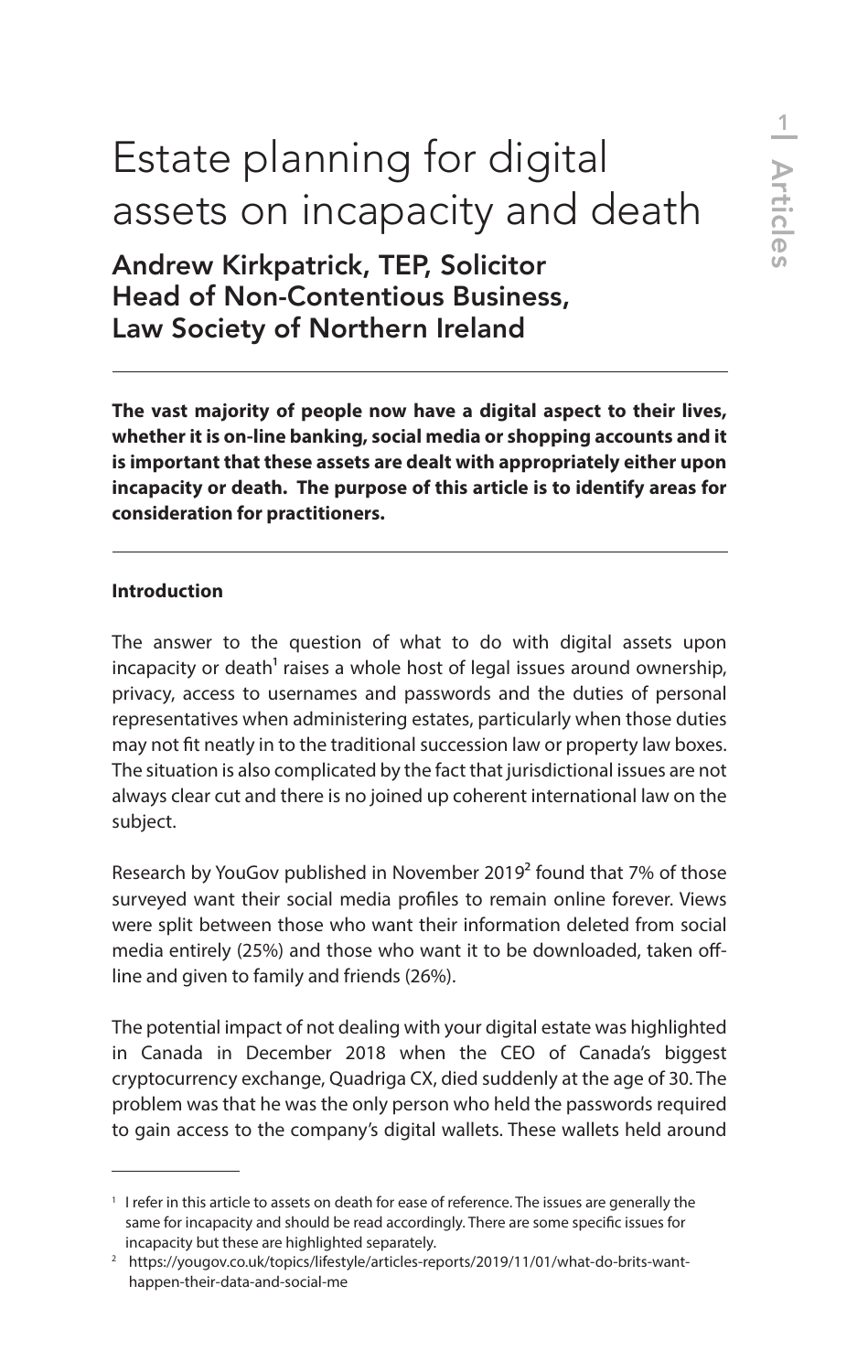USD 190 million of clients' assets which were on encrypted hard drives so that, without the passwords, they could not be accessed and therefore all the assets were lost. Since then other issues have emerged with the running of the company but the principles remain in relation to planning for the worst-case scenario.

## **Definition**

The logical place to start is with a definition. Unfortunately in the UK there is no statutory definition of a digital asset nor, to date, is there any case law that assists in the definition. There is also no legislative mechanism to specifically deal with accessing or managing digital assets. The international position is inconsistent in terms of its legislative treatment of digital assets and there can also be inconsistency in the terms and conditions of use by the individual service providers. The United States enacted the Uniform Fiduciary Access to Digital Assets Act in 2014 and in 2016 the Uniform Law Conference of Canada published its model legislation "The Uniform Access to Digital Assets by Fiduciaries Act" but both jurisdictions are ahead of the UK in doing this.

Very simply though, a digital asset can be defined as any asset accessed or held on-line. It can include files stored on digital devices such as laptops, tablets and smartphones as well as files stored in the cloud. Examples of digital assets are;

- e-mail accounts,
- digital music accounts such as I-Tunes,
- digital photographs and videos,
- software licences.
- blogs,
- social media accounts such as Facebook, Twitter or LinkedIn,
- on-line bank accounts,
- business information lists such as client details, on-line share dealing and investment accounts,
- domain name registrations,
- on-line shopping and auction accounts such as Paypal and eBay,
- on-line loyalty cards such as Airmiles and Nectar points,
- bitcoin,
- computer games where a person's avatar can be sold for money,
- on-line gambling accounts; and
- YouTube accounts.

There are many other examples but this gives an indication of the variety of assets that are included within the definition.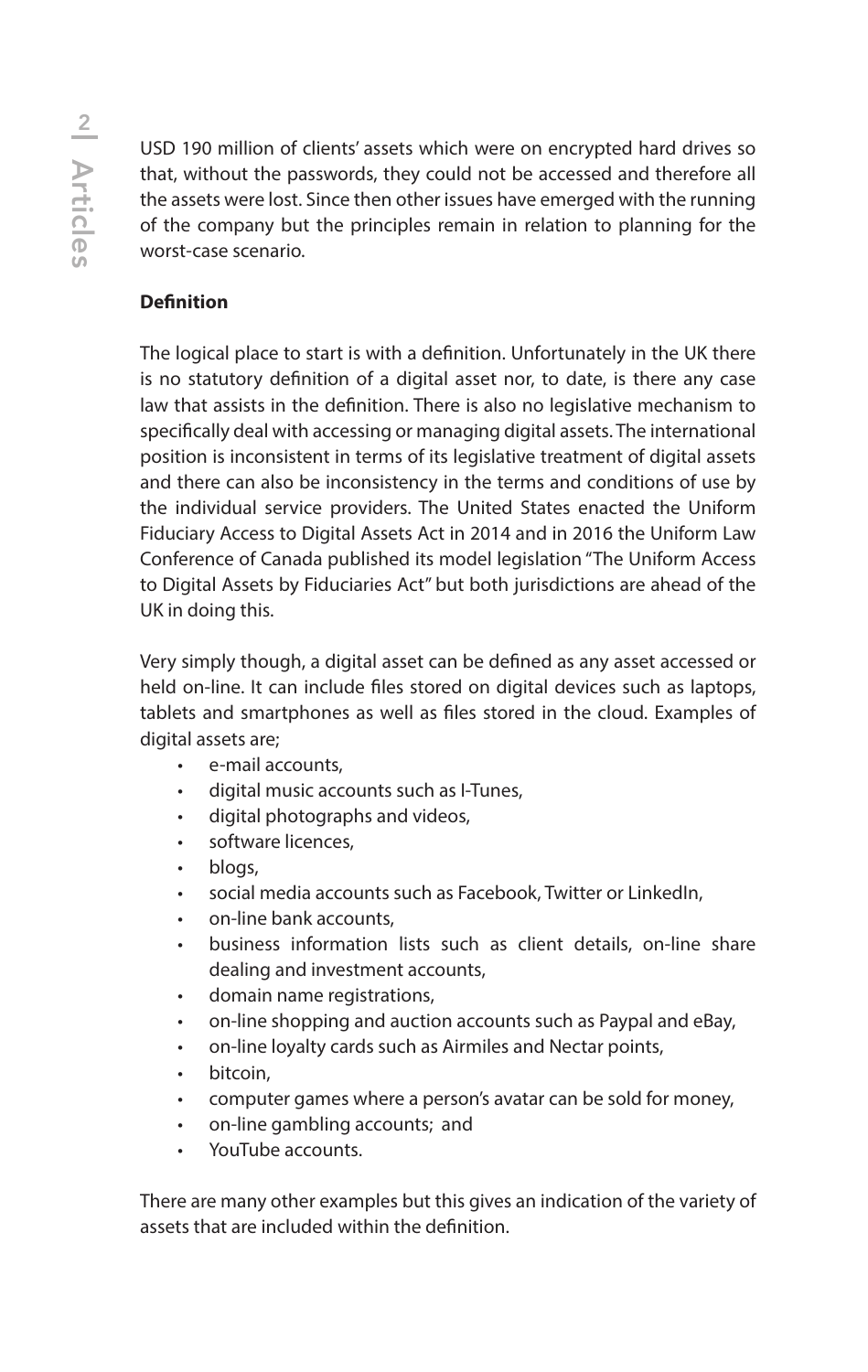In the absence of any specific legislation on the issue, we must therefore fall back on first principles. Under Article 35 of the Administration of Estates (NI) Order 1979 it is the responsibility of the personal representative to collect and get in the estate of the deceased and administer it according to law. The personal representative is under an obligation to make due enquiries as to the extent of the estate and this must include on-line assets. There is no magic to this simply because the assets are on-line. The challenge for the solicitor and the executor is that the method of administering the estate is changing with the majority of information now only being held on-line.

The difficulty with digital assets is whether they constitute property that can be passed upon death or whether they are only rights which die with the owner. Some are obvious such as on-line bank accounts but others such as email accounts will depend upon the terms and conditions of the individual internet service providers. Some will terminate immediately on death and some can be accessed by executors.

The risk of identity theft and fraud is a real problem given the number of on-line scams circulating. Deceased or incapacitated clients' accounts are particularly vulnerable to this type of activity.

One other complicating factor here is Brexit, as the current data protection regime is based upon the UK being in the EU. When the UK fully leaves the EU there may be issues with client data then being held under a different regulatory regime which may make it more difficult to access.

## **Types of Asset and Potential Value**

The Law Society of England and Wales have produced a helpful Practice Note on the issue in which they analyse the types of digital assets in to three categories. These are:

- 1. Financial.
- 2. Social.
- 3. Sentimental.

## 1. Financial assets

Financial assets would include bank accounts, credit cards, on-line share dealing and investment accounts, on-line shopping and auction accounts such as Paypal and eBay, domain names, websites particularly with advertising revenue, gambling accounts and cryptocurrencies such as bitcoin.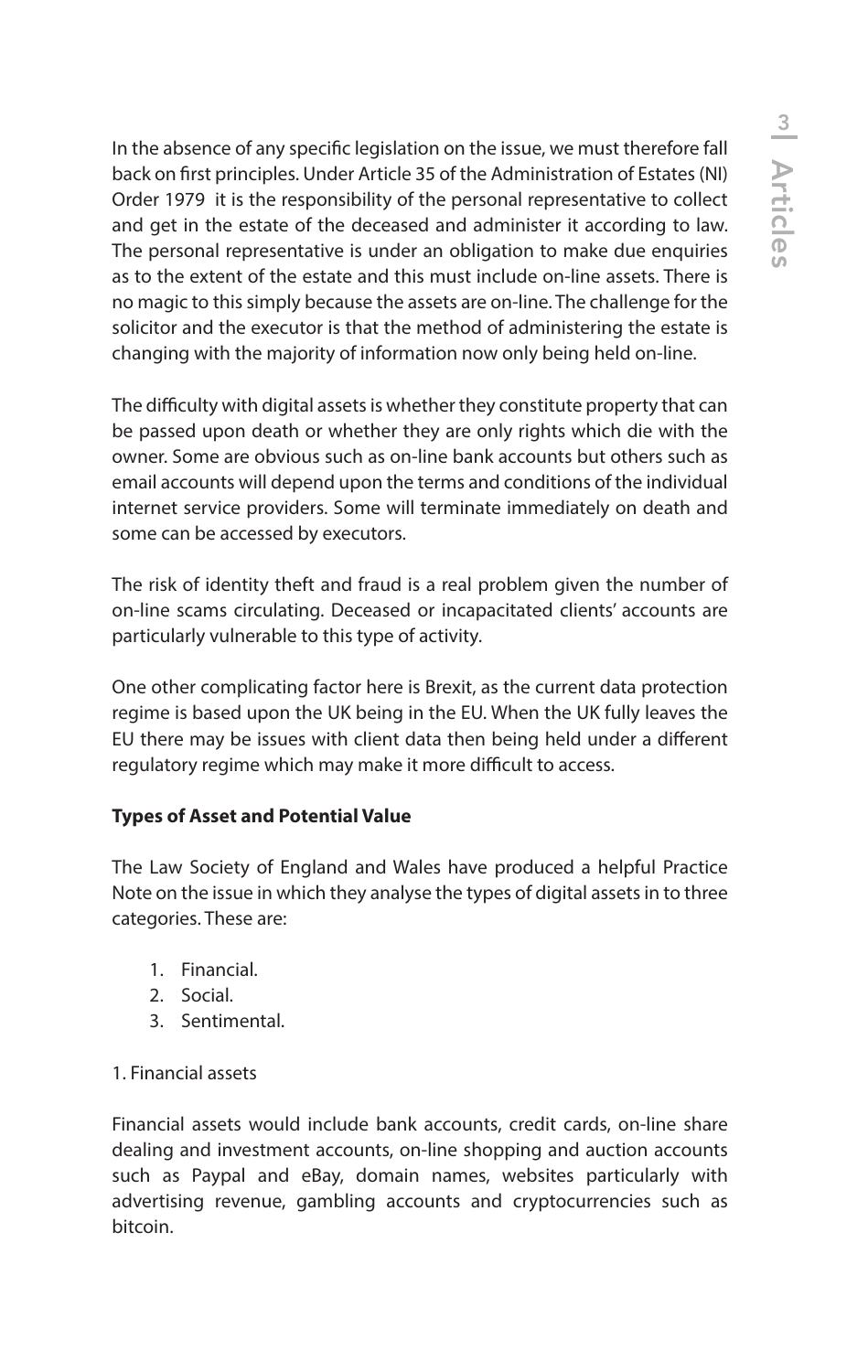Cryptocurrencies are a new digital currency and payment system. Bitcoin is the most recognised brand but there are others. Transactions take place between users directly without an intermediary such as a bank. These transactions are verified by the bitcoin network and recorded in a publicly visible decentralised electronic register using technology known as blockchain. Transactions are verified through consensus amongst users and means that it can be very difficult to defraud.

Bitcoin can be used and exchanged for other currencies, products and services in both legal and black markets. One problem with using it as a currency is that it is not particularly good as a store of value as its valuation has been very volatile and so it has been used more as an investment tool than a currency for the most part to date.

Bitcoin and other cryptocurrencies do have their controversies but practitioners do need to be aware of their existence as it will become an increasing issue in the administration of estates in the coming years.

#### 2. Social assets

Social assets include sources such as Twitter, Facebook, Instagram, LinkedIn, blogs and journals.

Social assets are generally considered to be assets which you can bequeath by will or which your attorney will have the right to access. The legal status of what is put on social media sites in particular is not entirely clear. If you upload a picture, you may well retain the intellectual property rights for that picture but the social media provider may have certain controls over the use of that image on their site.

There can unquestionably be value in photographs, blogs, journals and books which are held on-line. There can also be income streams from sources such as YouTube channel advertising which may continue after death and which may be transferrable to beneficiaries.

#### 3. Sentimental assets

Sentimental assets would include assets such as family photos, an I-Tunes account and a Flickr account.

Generally the position with these assets is that they do not fall within the estate. They are operated under a personal licence which cannot be passed to any other person. Apple and Amazon restrict access to music or files in their accounts to the specific user and the terms and conditions of the individual sites should be considered to ascertain what the executor or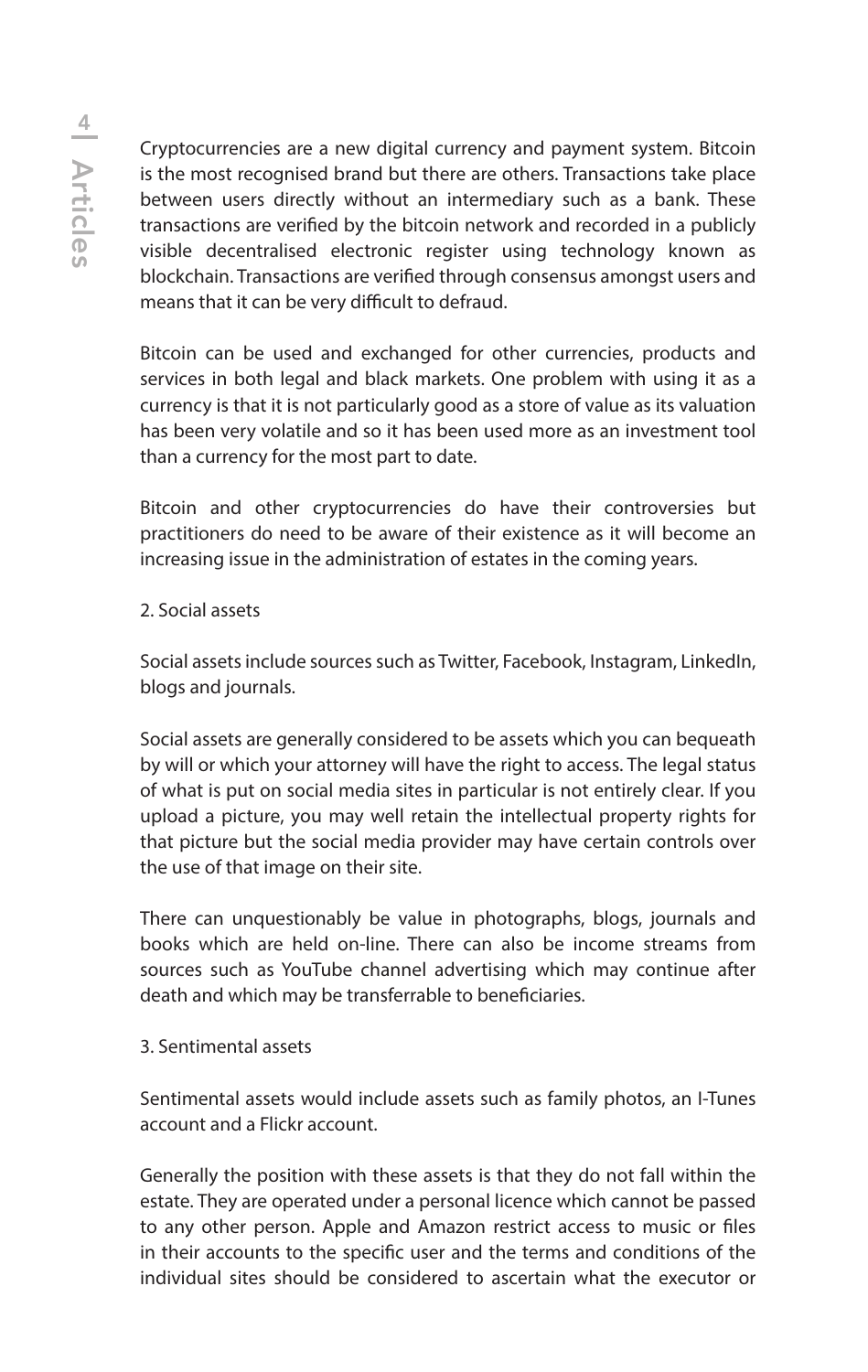attorney can or cannot do with the asset. There are also some grey areas such as the Family Share feature within the Apple products. Family Share means that a user can give nominated people access to music or games that they have downloaded from Apple without having to pay for it again. Given that I have 4 children in my house who each want what the other 3 have, this feature does save me a considerable amount of money! Legally though, there is a question mark over the status of anything that is shared. Does the licence then attach to the other parties or does it die with the user?

Sentimental assets are sometimes described as digital records rather than digital assets to distinguish them as generally not being within a deceased's estate.

There may not be any particular financial value to the estate but there can be emotional value to the client with, for example, valuable family photos. If the solicitor can deal with these assets in a knowledgeable and pro-active way then this is excellent client care even though there is no value in the asset that could be returned on the IHT return.

#### **Pre-Death or Pre-Lack of Capacity Considerations**

So now the range of digital assets has been identified, next I will consider the mechanics of how to advise a client at the pre-death or pre-incapacity stages.

The Law Society of Northern Ireland has produced a Personal Asset Log<sup>3</sup> which deals with all assets, not just on-line assets, but it is a good starting point for taking instructions. It is not intended to be a definitive list of all assets but to give prompts on the types of asset. It was published with two purposes in mind, first for use as an aide to a solicitor taking instructions and secondly to give the client to hold with their own papers and to update themselves regularly. It was considered that the solicitor can, if they wish, hold a list of assets but that they should not hold a list of passwords as the risk of holding these was too great. The client should be advised, therefore, to hold a list of passwords in a safe place and that the list should be reviewed and if necessary updated regularly. The client will also want to consider whether their executor can access this list before death or only after death.

It is possible for a client to appoint a separate digital asset executor if they feel that the executor for the remainder of their estate would not be technologically minded enough to deal with their digital assets. This is very much a developing area.

<sup>3</sup> https://www.lawsoc-ni.org/personal-asset-log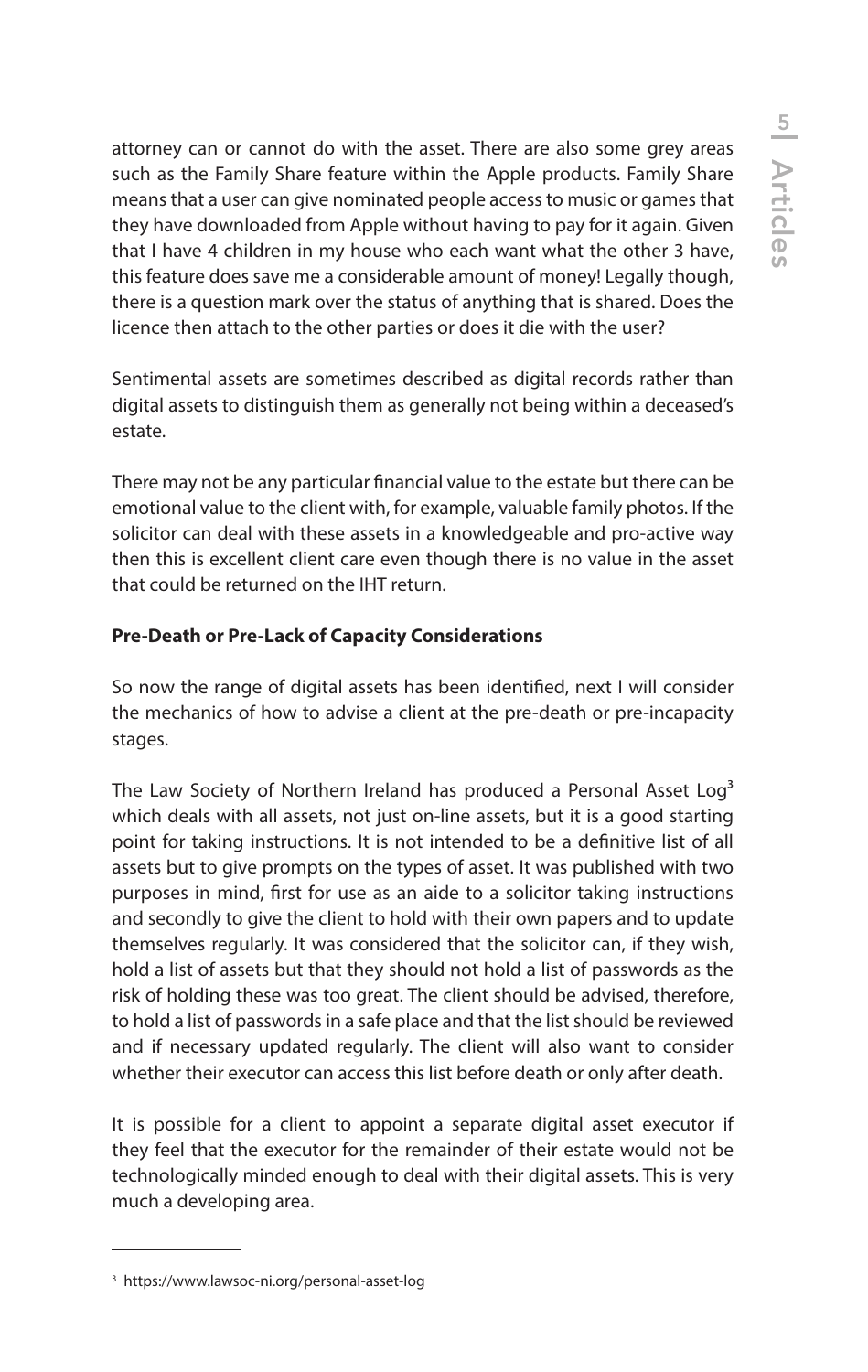The increasing number of digital assets within estates also leads to the possibility of a wider pool of potential executors than was previously the case. Previously, clients may have been reluctant to appoint family members who lived overseas, however with increasing digitisation, there are not the same practical barriers to that type of appointment.

Another issue that may arise when completing the Personal Asset Log is that if, for example, the solicitor taking instructions for the wills of a married couple, one of the parties may not want to divulge to their spouse either that they have accounts with on-line gambling companies or the amount of their debt to those companies.

If the client has a business, the solicitor will want to take instructions on how to split the business and personal on-line assets upon death. For example, if the client receives both work and personal emails to their phone then they will need to be clear on who can access that phone after their death as there may be issues arising under the General Data Protection Regulations ("GDPR)4 if confidential client details are viewed by unauthorised third parties. The solicitor will also want to ensure that the client links in with their business' disaster recovery plan in the event of a sudden loss of a key staff member or an IT disaster. The client will have a view on how they would want their business run in the event of their death or incapacity and the solicitor will need to move quickly as any business interruption could severely prejudice the value of the business.

In relation to social digital assets, the solicitor may want to take instructions on what the client wants done with their social media accounts after death. The terms and conditions of all the digital account providers should be checked as some will allow the account holder to nominate a third party to have access to their account in the case of an emergency. For example, Facebook has a Legacy Contact feature which allows the nomination of a third party who will not get full control of the deceased's account but they will be able to change their profile picture, approve new friends and write a final status update. Facebook also have a Memorialisation feature and clients may wish to give instructions on how they want this to be dealt with. This is perhaps the 21st century version of families arguing over the inscription on the headstone! The nominated third party may also wish to turn off the automatic birthday reminders for the deceased person as this can be upsetting for other family members. Facebook announced in April 2019 that it is now using its technology to try to prevent these types of notifications being sent to a deceased person's friends and family.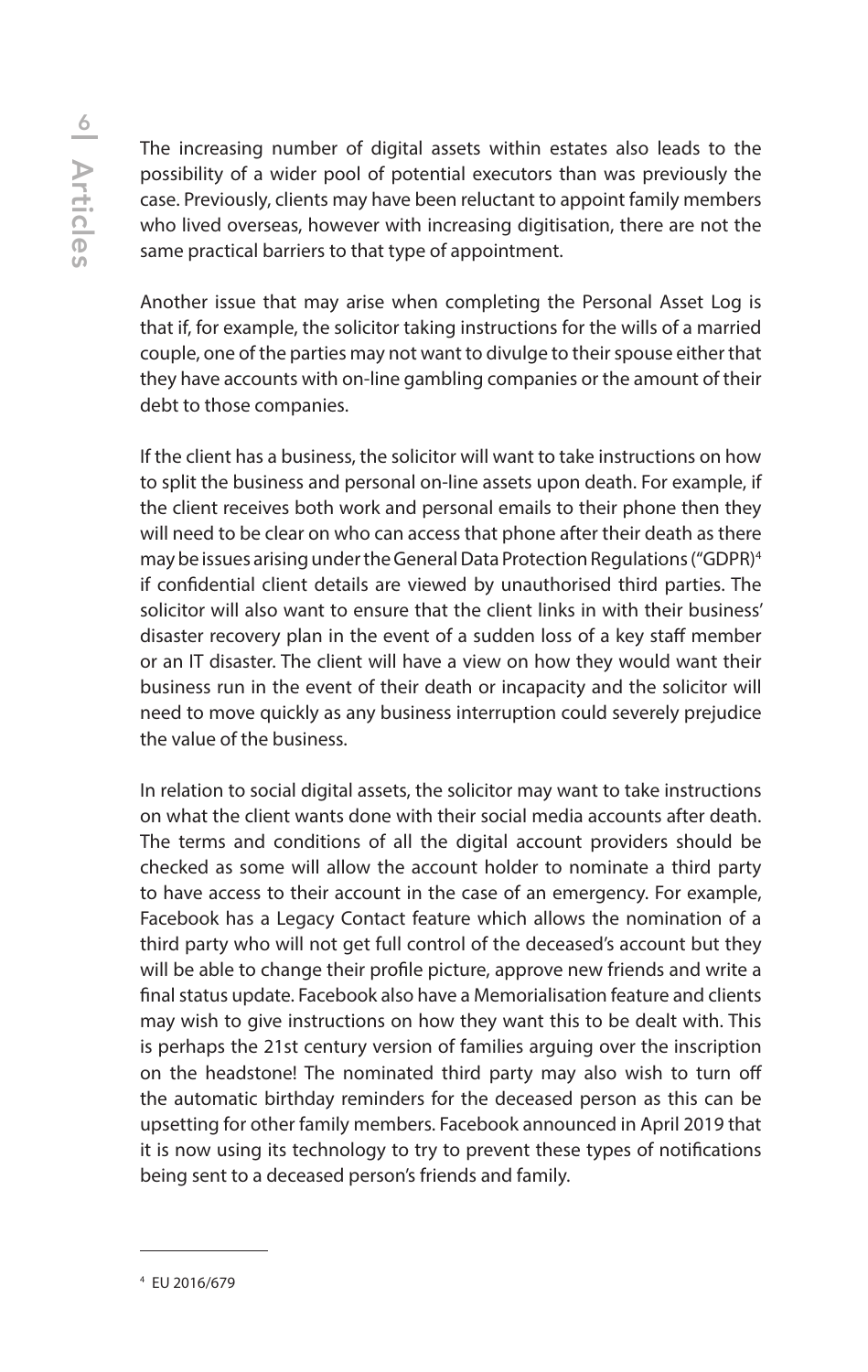The case of *Sabados v Facebook Ireland<sup>s</sup> i*n the English High Court highlights some of the difficulties this area. Ms Sabados obtained an Order against Facebook for it to disclose who had instructed it to delete the account of her late partner. The couple had been in a long-distance relationship for a number of years and they had frequently communicated through Facebook Messenger. After his sudden death, someone unknown to Ms Sabados contacted Facebook and asked it to delete his account, which it did.

In relation to sentimental digital assets, the solicitor may wish to discuss with the client that they do not actually own the content and it may be prudent to back up or take a hard copy of anything that is particularly valuable to them.

#### **Post-Death or Post-Loss of Capacity Considerations**

After death or after the client loses capacity, the ability of the executor or attorney to access the assets is perhaps where the main difference lies between digital assets and the more traditional types of asset.

The first question to ask is whether the deceased or the patient has a Personal Asset Log or other inventory of their assets and if so, whether it is up to date.

The second question to ask, and there is an urgency to this, is who has the physical control of the hardware? Where is the phone, the laptop or the tablet and who has access to them? Are they locked with a pin number or does someone else have thumb or finger-print recognition access? Are there any steps necessary to protect assets from being deleted or changed by third parties which have unauthorised access? There can be immense difficulties in recovering information which has been deleted and there could be a situation where a disgruntled family member could cause a lot of problems if they were to get hold of any of the deceased's devices. The executor may wish to consider changing passwords as soon as possible after death to guard against any third parties getting access.

The increased threat of cybercrime, identity theft and various scams needs to be considered by executor. These threats can come from unknown third parties such as international criminal gangs but can also come from family members who are accessing the deceased's accounts unlawfully. This is the on-line version of the family member who has access to the elderly person's bank cards and uses them to lift cash at an ATM. The executor should

<sup>5</sup> [2018] EWHC 2369 (QB)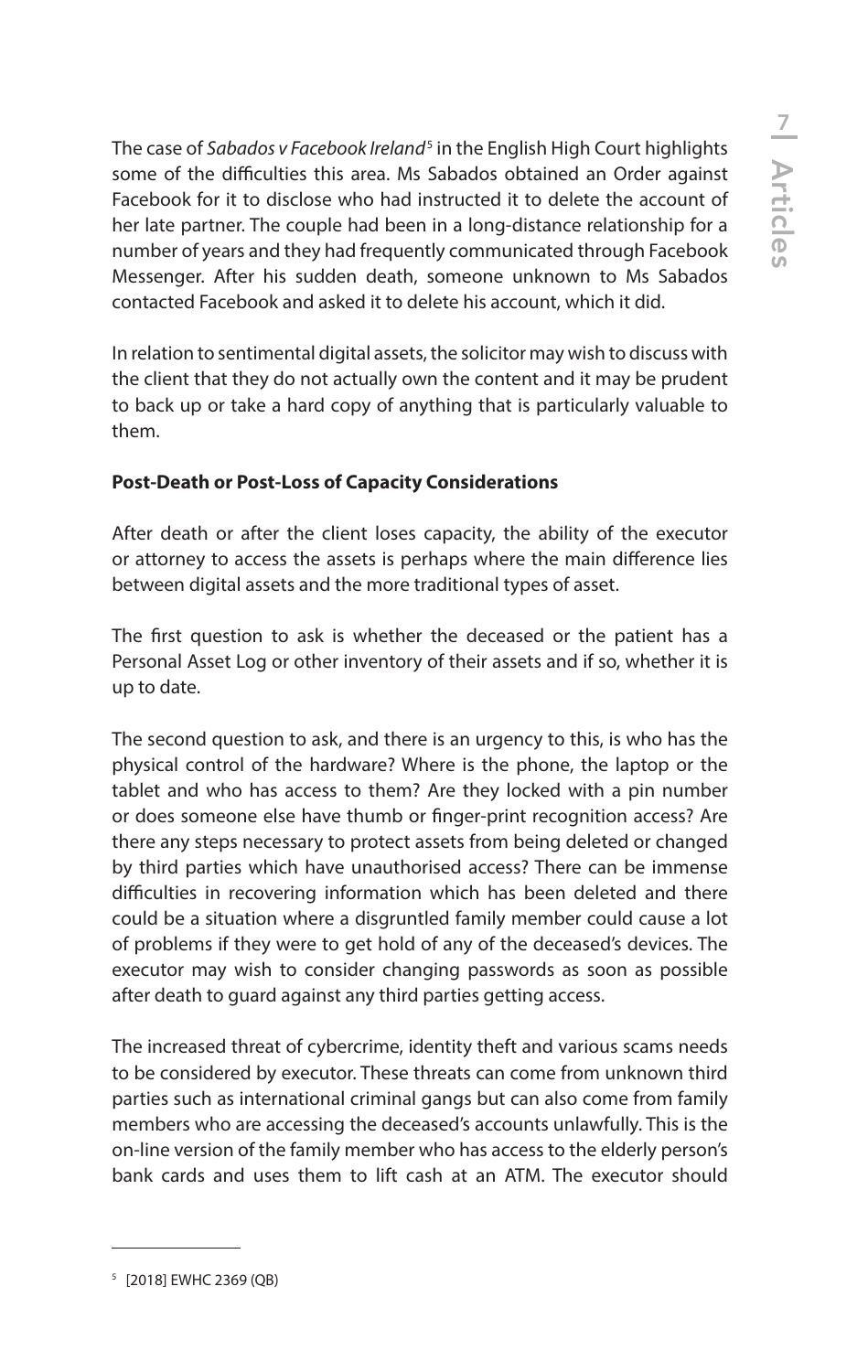consider what safeguards they can put in place to stop this happening but this needs to be done urgently after death.

There is also an urgency if the deceased was running a business at the time of their death. There can be a major impact on the business if emails cannot be accessed, orders not processed and payments not sent or received. Care should be taken with this however to ensure that there is no breach of GDPR when dealing with the clients of the business.

One issue that does arise is the question of how to obtain a probate valuation of the digital assets within the estate. Things such as bank accounts are straight-forward however how does the executor value the deceased's interest in, for example, website domain names, blogs which perhaps have advertising revenue and computer game avatars? Obtaining a professional valuation may prove particularly difficult for these assets. The solicitor will also need to consider whether all of the digital assets are actually chargeable to tax and if so, to which tax. At the moment the law is not entirely clear on what is chargeable and what is not.

In December 2019, HMRC published guidance on the tax treatment of cryptoassets<sup>6</sup>. Their view was that they did not consider cryptoassets to be currency or money but described them as different types of token. If the holder of those tokens was conducting a trade then income tax would be chargeable on their trading profits in essentially the same way that share trading is taxed. If however the holder was not conducting a trade but rather holding it as a personal investment then they would be liable to pay capital gains tax when they dispose of their cryptoassets. From an IHT perspective, the HMRC guidance states that cryptoassets will be property for the purposes of IHT and therefore chargeable.

This is a new area of law and will not become entirely settled until the various guidance documents have been challenged and there is some jurisprudence to rely upon.

Jurisdictional issues as to where the data for the asset is held also need to be considered. This is a particular problem if any of the information is held in the cloud by a service provider which is outside the European Economic Area. GDPR prohibits the transfer of personal data to countries outside the EEA that do not offer adequate protections. There may be difficulty accessing that data and there may be concerns that the necessary support and maintenance facilities are not in place to enable the retrieval of the data

<sup>6</sup> https://www.gov.uk/government/publications/tax-on-cryptoassets/cryptoassets-for-individuals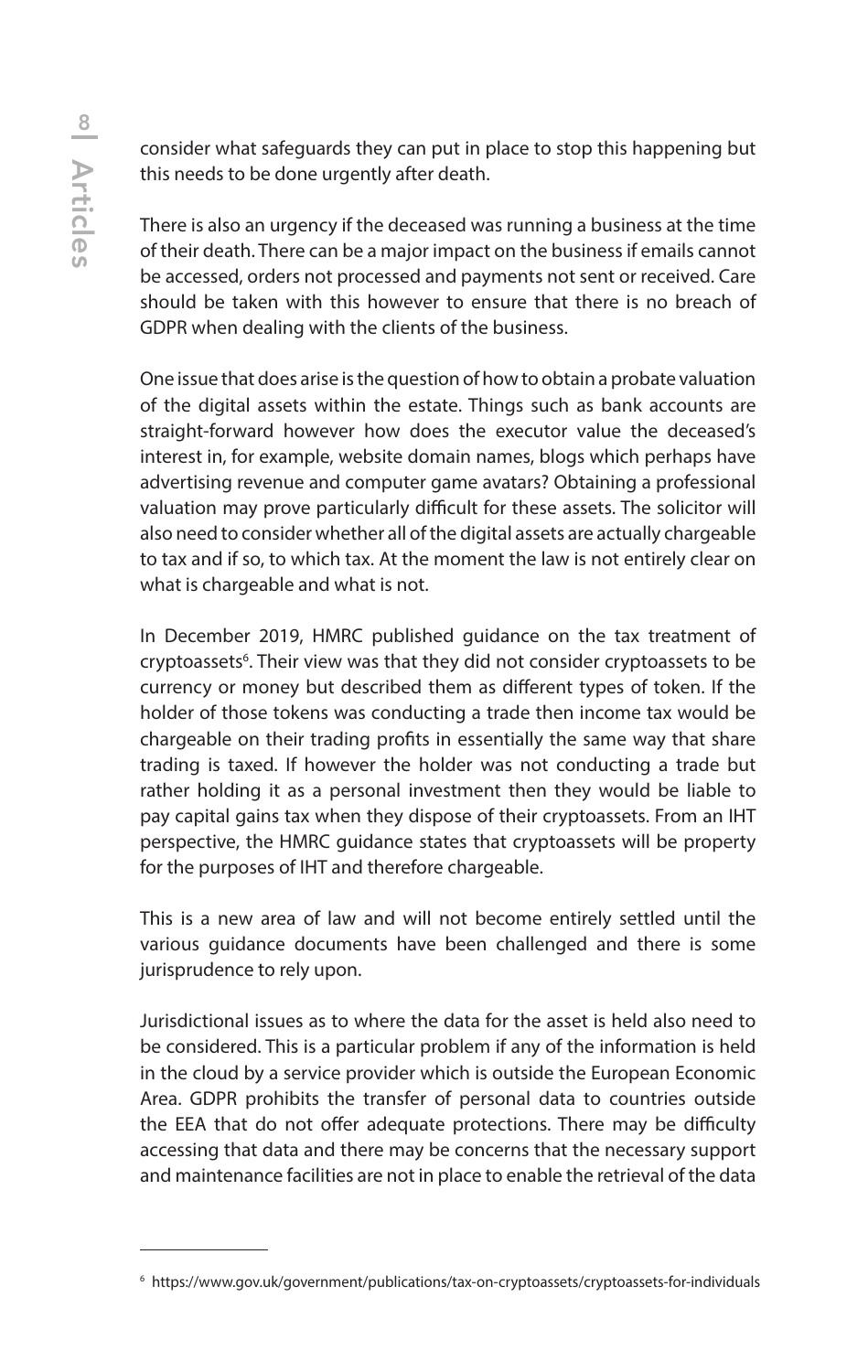by the executor in a timely manner. Clearly this position will be made even more complicated by Brexit.

The current international position is inconsistent and causes considerable difficulties in this area. There was a reported case in January 2018 in *Massachusetts of Ajemian v Yahoo*<sup>7</sup> . The siblings of the deceased had been appointed executors and wanted access to the deceased's Yahoo email account. The court held that the Statute in that jurisdiction did not prevent disclosure and indicated that, although it did not rule on whether the terms of use may prevent disclosure, it commented that if they had been asked to consider it, the result would have been the same.

A similar US case was reported in February 2019, the case of *re Scandalios* <sup>8</sup> . The deceased's husband sued Apple for access to the deceased's Apple account and in particular to access the photographs. The Court divided digital assets in to what it considered electronic communications and nonelectronic communications. In their view electronic communication would only be legally passed to the executor by will but held that photographs were non-electronic communications and were therefore released by the Court to the deceased's husband.

If full access is not given by service providers then it could be envisaged that a family would want to take an action to get that full access if, for example, a family member had committed suicide but not left a suicide note. There may be messages or posts on the deceased's social media that may help to explain what happened and which the family will want to read.

There was a case in Germany<sup>9</sup> where the parents of a deceased 15 yearold girl had asked Facebook to allow them to access her account to see if she was being bullied. The girl had died after falling in front of a train and the parents wanted to find out whether her death was suicide as a result of any such bullying. Facebook had refused their request on the basis that the telecommunications secrecy law precludes heirs from viewing the communications of a deceased relative with a third party and that if the conversations were revealed then this would breach the privacy of the other person involved in the chat. The case went all the way to the German Federal Court which ruled that under German law there was no reason to treat digital content differently to paper documents, like a diary, and that the parents could inherit the contract between their child and the social media platform.

<sup>7</sup>*Ajemian v Yahoo* 84 N.E.3d 766 (Mass. 2017)

<sup>8</sup> *re Scandalios* (2017-2976/A N.Y. Surr. Ct. 2019)

<sup>9</sup> *The German Federal Court of Justice (Case no III ZR 183/17)*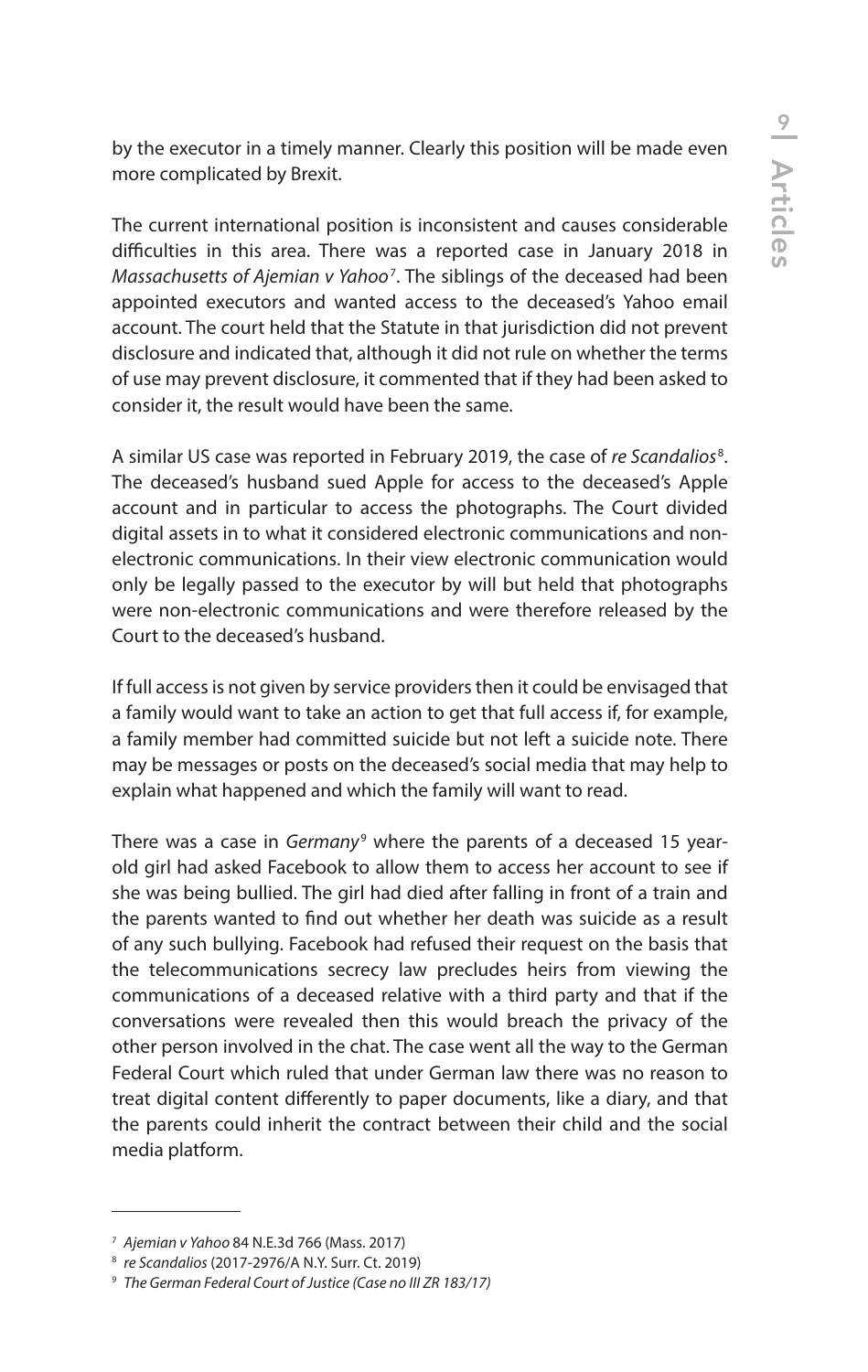In conclusion, this is a developing area of law and one in which clients will require a careful steer. It will only increase over time and solicitors should be alert to the issues involved.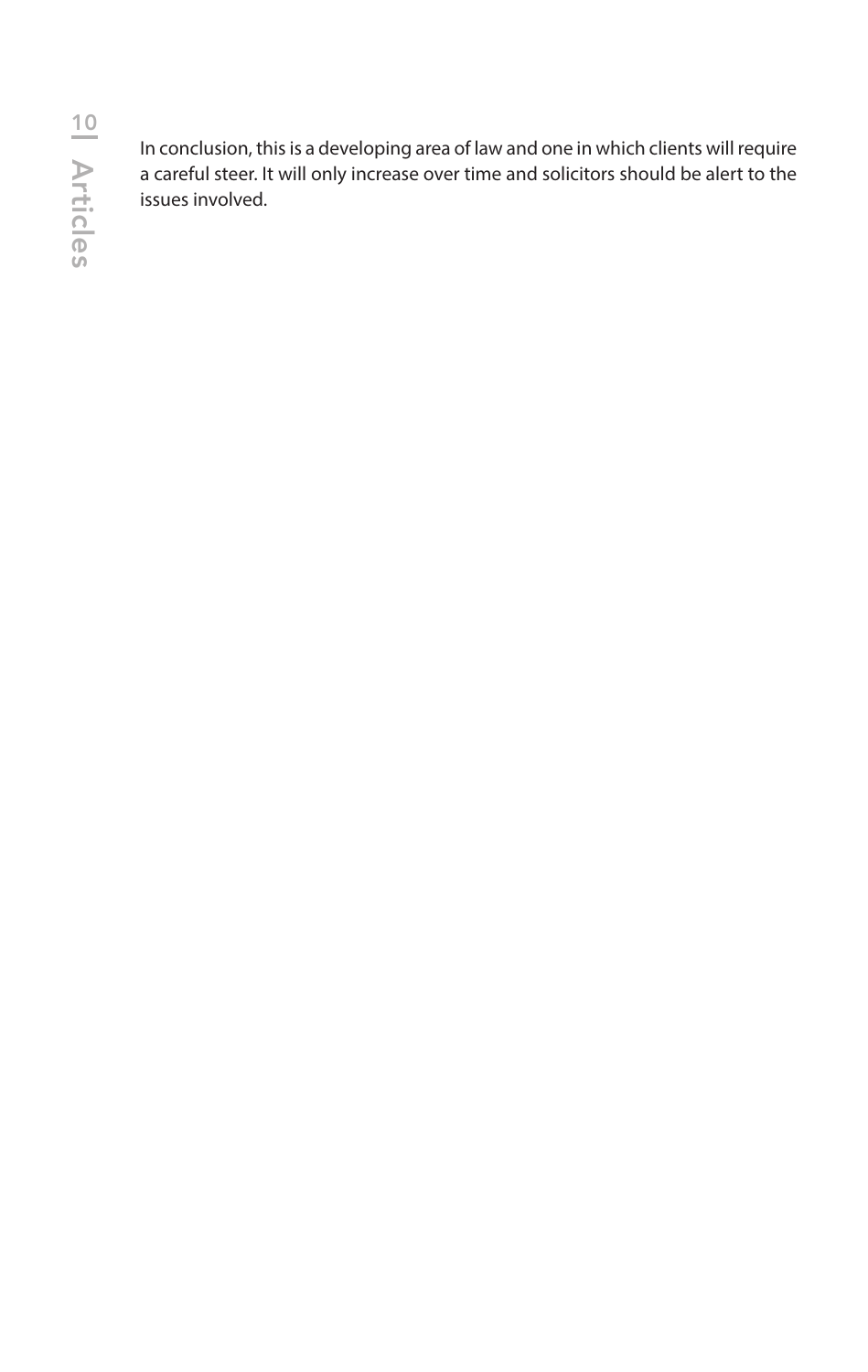# <span id="page-14-0"></span>Determining capacity – are three heads better than one?

## Carina Schacherl, MSc<sup>1</sup> and Alex Ruck Keene, Barrister2

**In this article the writers test whether there is a better approach than the model which places the ultimate legal determination of decisionmaking capacity in the hands of one judge as happens in England and Wales (as well as Scotland, the Republic of Ireland and, in some circumstances, Northern Ireland).**

#### **Introduction**

In many legal systems, including those in the United Kingdom, mental capacity is the touchstone of legal capacity. In other words, a person who lacks mental capacity to make a specific decision will not be recognised as having the legal capacity to make it. That model is challenged on the international plane by the Committee on the Rights of Persons with Disabilities. Although the mental capacity model is likely to remain dominant for the foreseeable future absent a convincing substitute<sup>3</sup>, the challenge from the CRPD Committee means that there has been an increasing – and proper – focus on the mechanisms for assessing and determining mental capacity. Using the Court of Protection in England & Wales as our example, we ask whether, in fact, asking one person to act as judge of this intensely important issue is to ask the impossible. We propose and examine the potential for a tripartite model, including a medical and an ethical member alongside the legal member. And we examine the natural – and important – experiment under way in Northern Ireland now that the Mental Capacity Act (Northern Ireland) 2016 is partially in force, providing a route of challenge to deprivation of liberty authorisations to a Tribunal which includes three members and is required, amongst its other tasks, to consider the individual's decision-making capacity in specific domains.

<sup>1</sup> MSc. Mental Health, Ethics and Law, King's College London; Research Associate, The Boston Consulting Group

<sup>2</sup> Wellcome Research Fellow and Visiting Lecturer at the Dickson Poon School of Law, King's College London; Visiting Senior Lecturer, Institute of Psychiatry, Psychology & Neuroscience, King's College London; Research Affiliate, Essex Autonomy Project, University of Essex

<sup>&</sup>lt;sup>3</sup> For a discussion see Alex Ruck Keene, 'Is mental capacity in the eye of the beholder?' [2017] Advances in Mental Health and Intellectual Disabilities 11, 2.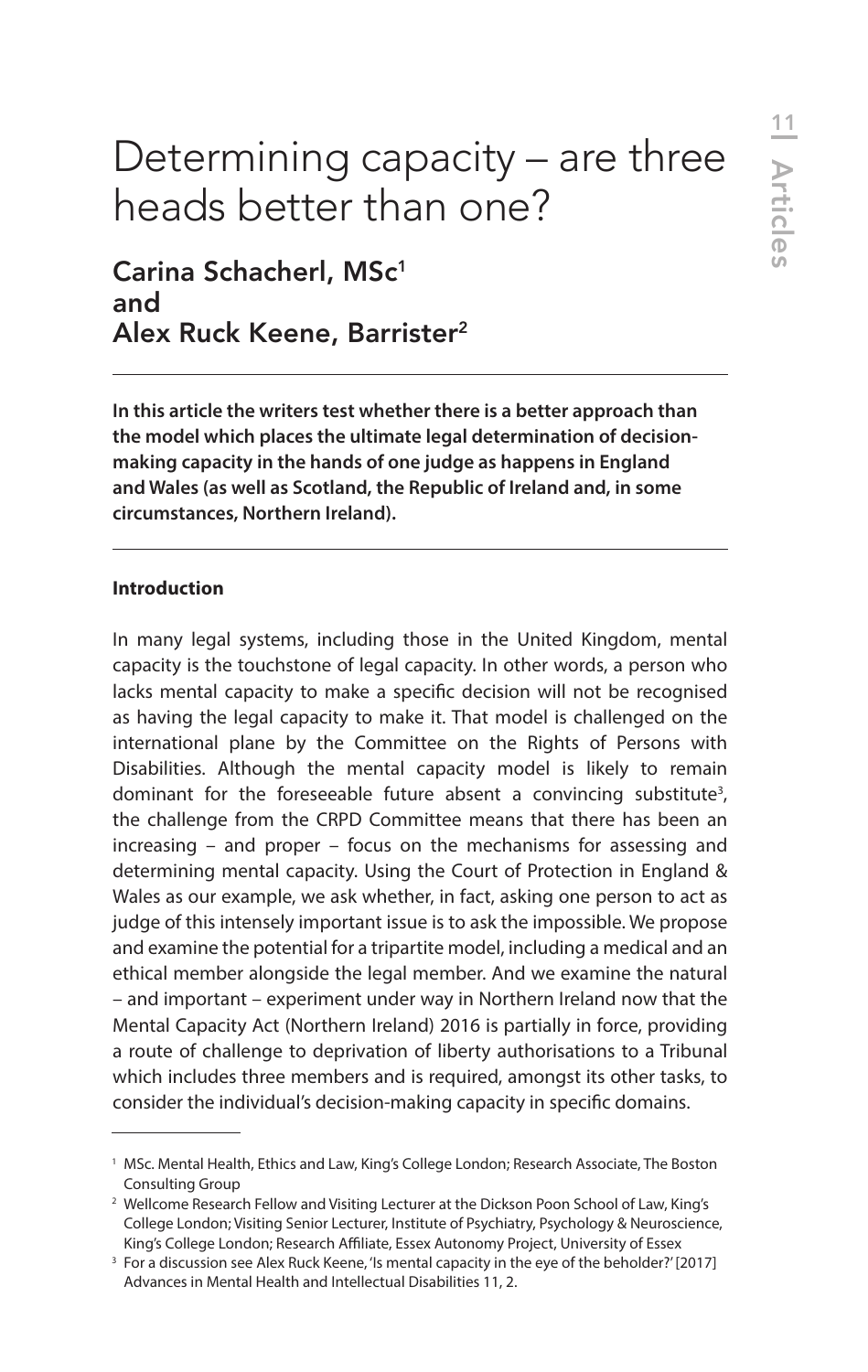#### **Mental capacity and the Court of Protection**

In England and Wales, most decisions about whether a person has or lacks mental capacity in specific regards are governed by the Mental Capacity Act 2005 ("MCA"). While the majority of these decisions are made without the involvement of any judicial body, the most complex cases come in front of the Court of Protection ("CoP") and are decided by a single judge. Cases coming before the CoP are heard by three tiers of judges, depending on the case's complexity. The tasks of this specialist court can vary broadly, a rough estimate depicts that merely 5% of all cases coming before the CoP are contentious cases regarding mental capacity and best interests.<sup>4</sup>

Once a case comes before the CoP, it is the judge's responsibility to determine 'whether an adult [lacks] capacity, and if so, [to make] decisions (…) that are in his best interests.'5 To do so, the CoP applies the mental capacity test set out in the MCA. The court will require evidence that the person (known as "P") lacks capacity, which can be provided by a wide range of individuals: a medical practitioner, psychiatrist; an Approved Mental Health Professional (a specialist professional, usually a social worker); a social worker; a psychologist; a nurse, or an occupational therapist. The court can direct the provision of expert evidence, and, usually, expert evidence as to capacity will be given by a psychiatrist.<sup>6</sup> Interestingly, P is not automatically a party to the proceedings. However, the relevant court rules require that the judge has to determine whether and how P should participate before the proceedings. In practice, P is joined to the proceedings in more than 90% of the cases, however their direct participation only occurrs in an estimated 33% of reported cases,<sup>7</sup> which suggest obvious potential for improvement.

When determining P's mental capacity, the CoP judge has full discretion within the statute, allowing them to deal fairly and justly with each case. Discretion is the tool required to allow the court to deal with each case appropriately, but this can come at the cost of the uncertainty of outcome of each case and the uncertainty concerning the balance the judge will strike between potentially competing values.<sup>8</sup>

<sup>4</sup> A more in-depth analysis of the CoP's caseload is provided in Alex Ruck Keene et al., 'Taking capacity seriously? Ten years of mental capacity disputes before England's Court of Protection' [2019] IntJ LP 56.

<sup>&</sup>lt;sup>5</sup> Cheshire West and Chester Council v P and M [2011] EWHC 1330 (COP) at para 52, per Baker J.<br><sup>6</sup> The categories of individuals who can complete the COP3 form required to accompany an

The categories of individuals who can complete the COP3 form required to accompany an application to the Court of Protection.

<sup>7</sup> Alex Ruck Keene et al., 'Taking capacity seriously? Ten years of mental capacity disputes before England's Court of Protection' [2019] IntJ LP 56, 64.

<sup>&</sup>lt;sup>8</sup> For a very thoughtful discussion of the issues, see Sir Mark Hedley, The Modern Judge: Power, Responsibility and Society's Expectations (LexisNexis 2016).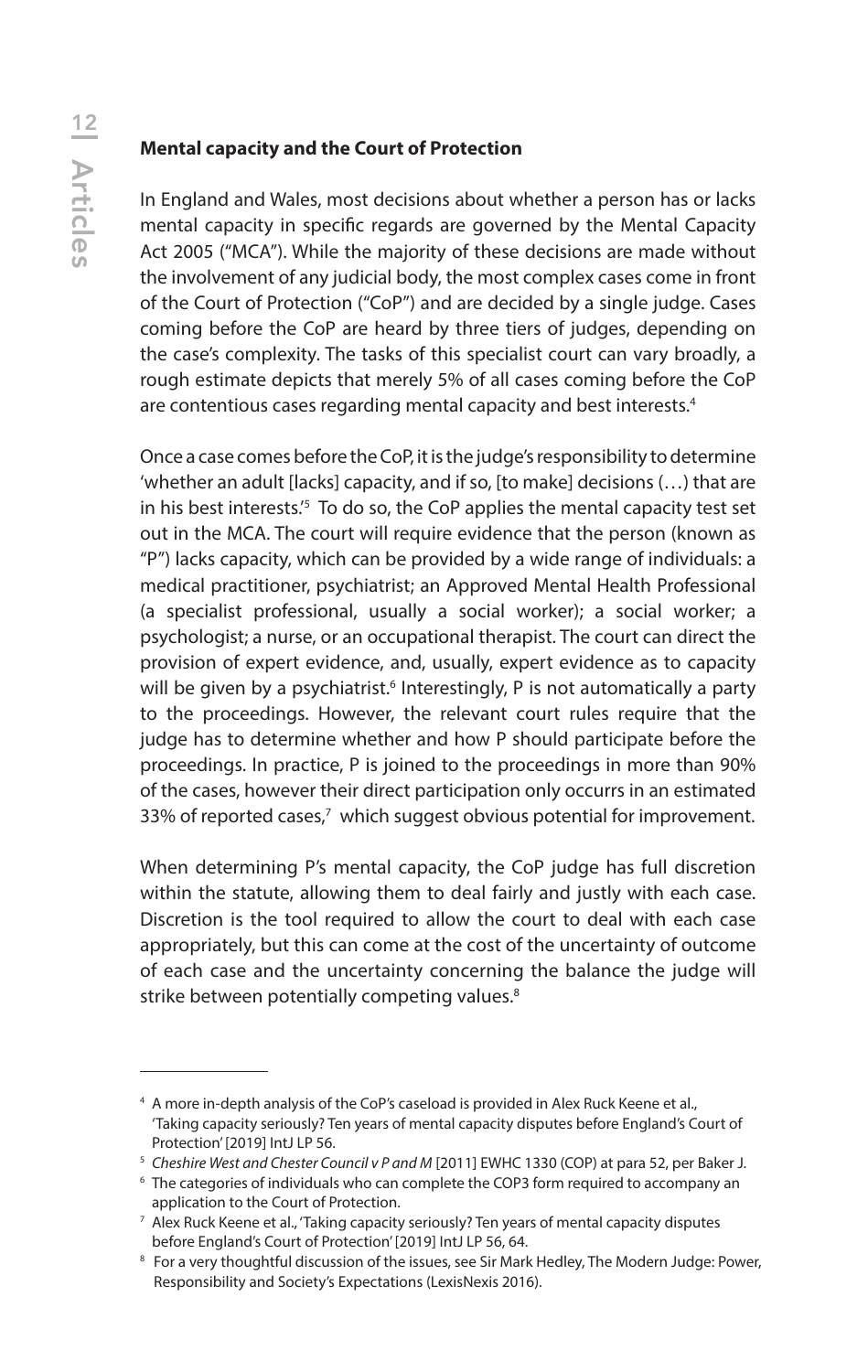On the face of it, the CoP seems to provide an appropriate set-up to deal fairly and justly with contentious cases concerning mental capacity. CoP judges are commonly seen as the appropriate decision-makers because they offer the 'skills to appropriately evaluate expert evidence' and the 'ability to evenly take others' opinions into account and giving weight to the social component of a seemingly technical decision.<sup>9</sup>

#### **But can one person alone really live up to these expectations?**

We can certainly challenge the court's practices when it comes to considering capacity, $10$  one particular area of concern being the way in which the judges approach expert psychiatric evidence. A study by Paula Case highlighted the deference that many judges pay to psychiatric evidence, and that at least some judges had a tendency to smooth out discrepancies in disagreeing expert evidence instead of unpacking unclear or conflicting facts.<sup>11</sup> This tendency is, however, not universal, and there are examples of cases in which the CoP has rejected even unanimous psychiatric evidence.<sup>12</sup>

But unpacking judicial reluctance to 'take on' psychiatric evidence suggests that it might derive from the predominant beliefs deeming expert evidence 'objective',<sup>13</sup> the medical assessment process free from pitfalls, and clinicians providing 'sufficient protection against a lack of integrity.<sup>14</sup> Alternatively, this reluctance to scrutinise may partially derive from the judges' general lack of medical knowledge. Not being educated on how impairments of the mind or brain can affect P's capacity and the degree of uncertainty that is attached to establishing the causative nexus, the judge's lack of knowledge may have an impeding effect on their ability to scrutinise and evaluate expert evidence. Although we suggest that the answer to this is not to require judges to undertake clinical training, the point has to be made that the inaccessibility of medical knowledge may prevent a judge from *knowing* where and to what extent expert evidence can be scrutinised and may ultimately cause their unsuccessful attempt to evaluate expert evidence appropriately.

<sup>9</sup> Sir Mark Hedley, The Modern Judge: Power, Responsibility and Society's Expectations (LexisNexis 2016), 14

<sup>&</sup>lt;sup>10</sup> See, for instance, the critical analysis in Alex Ruck Keene et al., 'Taking capacity seriously? Ten years of mental capacity disputes before England's Court of Protection' [2019] IntJ LP 56.

<sup>11</sup> Paula Case, 'Negotiating the domain of mental capacity: Clinical judgement or judicial diagnosis?' [2016] MLI 174

<sup>12</sup> See for example *CC v KK v STCC* [2012] EWCOP 2136; *Re SB (A Patient: Capacity to consent to Termination*) [2013] EWHC 1417 (COP); *King's College Hospital NHS Foundation Trust v C and V* [2015] EWCOP 80.

<sup>13</sup> *Winterwerp v Netherlands* [1997] 2 EHRR 387, para 39.

<sup>&</sup>lt;sup>14</sup> Law Commission Consultation on Mental Capacity and Deprivation of Liberty 2015, 7.174 http://www.lawcom.gov.uk/app/uploads/2015/07/cp222\_mental\_capacity.pdf, accessed 10 January 2020.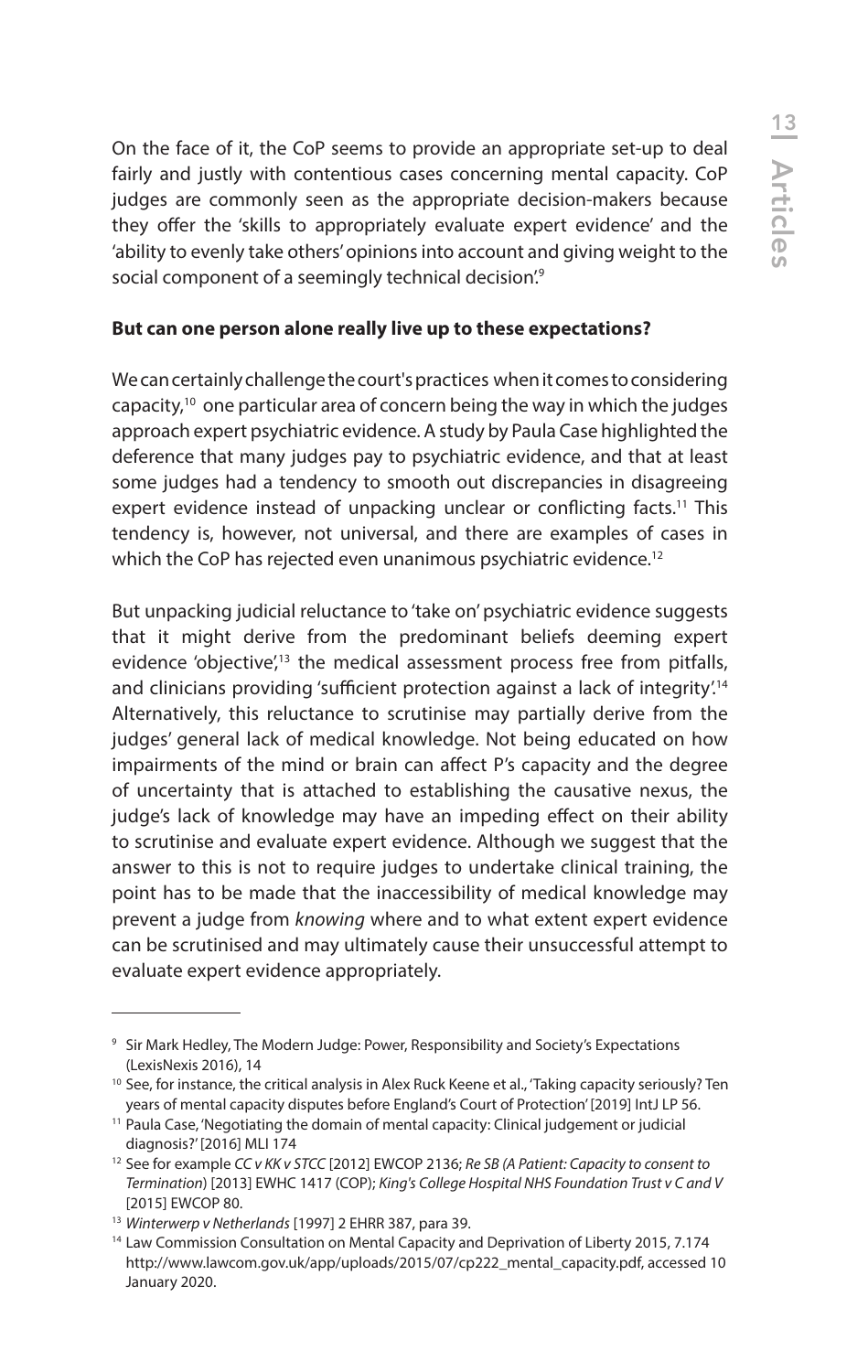More fundamentally, the very idea that judicial decision-making is a process in which the judge can objectively and evenly attribute attention to all evidence presented may itself be an illusion. The determination of mental capacity is not an objective process, but consists of a descriptive and a normative component,<sup>15</sup> i.e. both whether P lacks capacity, and whether P ought (morally) to be found to lack capacity. This inherent normative component derives from the moral obligations that the decision-maker has to protect P from harmful choices or those that put P or others at risk.16 Since the contentious cases coming before the CoP inherently concern a conflicting matter carrying severe consequences, the judgement's inherent normative component and the judge's moral obligation are crucial to its resolution. Any decision made in this inherently value-laden area will inevitably be comprised of a value judgement made by the judge and is, therefore, inherently more susceptible to their personal bias than purely descriptive ones.17 The simple fact of who will judge a case might, therefore, already predetermine the outcome of its final determination, irrespective of the case's particularities.

#### **A possible alternative?**

This article proposes a different kind of multidisciplinary mental capacity tribunal ("MCT").18 The MCT is a three-person tribunal that, like other legal tribunals<sup>19</sup> comprises a legal member ("LM"). The key role of the LM consists of not only ensuring the compliance with the statute and that all legal issues are addressed adequately but also warranting compliance with procedural rules.

As the second MCT-member, we propose a medical member ("MM"). In many cases this would be a psychiatrist, but we would not limit ourselves

<sup>&</sup>lt;sup>15</sup> Louis C Charland, 'Mental Competence and Value: The Problem of Normativity in the Assessment of Decision-Making Capacity' [2001] PPL 135. See also for the interaction of ethics and the law in the MCA 2005, Alex Ruck Keene and Camillia Kong, Overcoming Challenges in the Mental Capacity Act 2005: Practical Guidance for Working with Complex Issues (Jessica Kingsley Publishers, 2018).

<sup>&</sup>lt;sup>16</sup> Natalie Banner, 'Unreasonable reasons: normative judgements in the assessment of mental capacity' [2012] JECP 1038.

<sup>&</sup>lt;sup>17</sup> For more on this, see the work of the Judging Values and Participation in Mental Capacity Law project.

<sup>&</sup>lt;sup>18</sup> This idea was initially expressed in the first author's unpublished dissertation. Carina Schacherl, Would a multidisciplinary tribunal be more appropriate in drawing the line between protecting P's autonomy and interests in contentious cases concerning mental capacity?, 2019, King's College London. We focus here primarily upon determination of mental capacity; although we are alive to the issues that would then flow if its conclusion was that the person **lacked** mental capacity, the issue of mental capacity is of foundational jurisdictional importance and therefore merits specific attention.

<sup>19</sup> E.g. Mental Health Review Tribunal (Jersey), Tribunal under Mental Capacity Act 2016 (Northern Ireland), Tribunal under Lasting Powers of Attorney and Capacity Act 2018 (Gibraltar).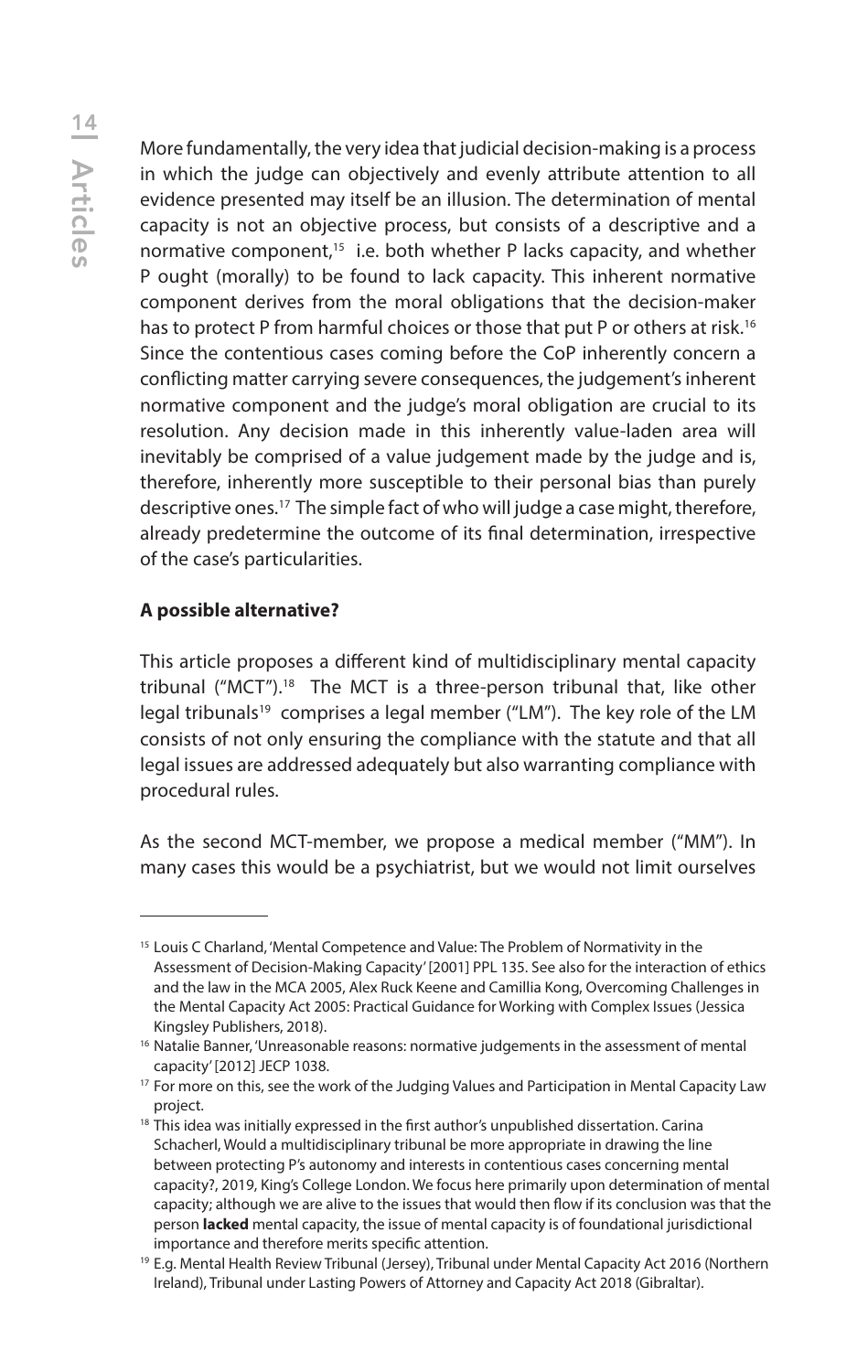necessarily to this discipline. The role of the MM would not include an assessment of P's capacity since the gathering of evidence regarding P's capacity on behalf of a tribunal member is highly problematic.20 Instead, the role of the MM would be the one of a 'gatekeeper' to make expert evidence more accessible for the other tribunal members by utilising their medical knowledge to scrutinise the evidence. The MM's skills are essential to enable the breakdown of judicial resistance to scrutinise expert evidence and help prevent non-medical professionals from seeing medical evidence as unimpeachable and factually certain. It is not intended to doubt the existence of certainties in the field of medicine, but rather to allow expert evidence to be seen as more challengeable and 'normalised' evidence that does not inherently have more weight than other evidence and would allow for non-pathological evidence to meaningfully come into play.

As the MCT's third member, we propose the inclusion of an ethical member ("EM") due to the multi-facetedness of the concept of mental capacity and the often highly moral dilemmas underlying contentious cases. Having acquired the ability to ask essential questions and critically analyse arguments, as well as to discover invalid inferences, and being skilled in dissecting moral dilemmas, $21$  the EM would be prepared to take on normative challenges and to look at all the relevant facts from a different angle, targeting issues that may be of little importance from a legal or medical perspective but essential to complete the picture of P's mental capacity fully.22 The EM would assist as much with the **process** as with the **outcome**.

Decisions previously noted, regarding contentious mental capacity cases are commonly referred to as 'human' ones with an essential normative component that is highly susceptible to human bias. Having acquired the skill to comprehend and reflect on complex moral theories and concepts and by doing so to continually reflect on one's own opinions and biases, the EM would potentially be able to ensure both self-reflection and the identification of potential biases of the other members.

Despite not offering any abilities that are recognised by the statute to be of express relevance to the determination of mental capacity, the inclusion of

 $20$  Acquiring evidence by a tribunal member renders an evaluation of the evidence on the same basis as expert evidence impossible due to its increased value coming from the tribunal itself and the tribunal would find itself in a highly biased position potentially resulting in a conflation of the tribunal's impartiality and the overall deliberation process, ultimately producing a problematic situation regarding the incompatibility with P's Article 6 right to a fair trial.

<sup>21</sup> Peter Singer, 'Moral Expert' [1972] Analysis, 115.

<sup>&</sup>lt;sup>22</sup> Hallvard Lillehammer, 'Who needs bioethicists?' [2003] Studies in History and Philosophy of Science, Biology and Biomedical Sciences, 131.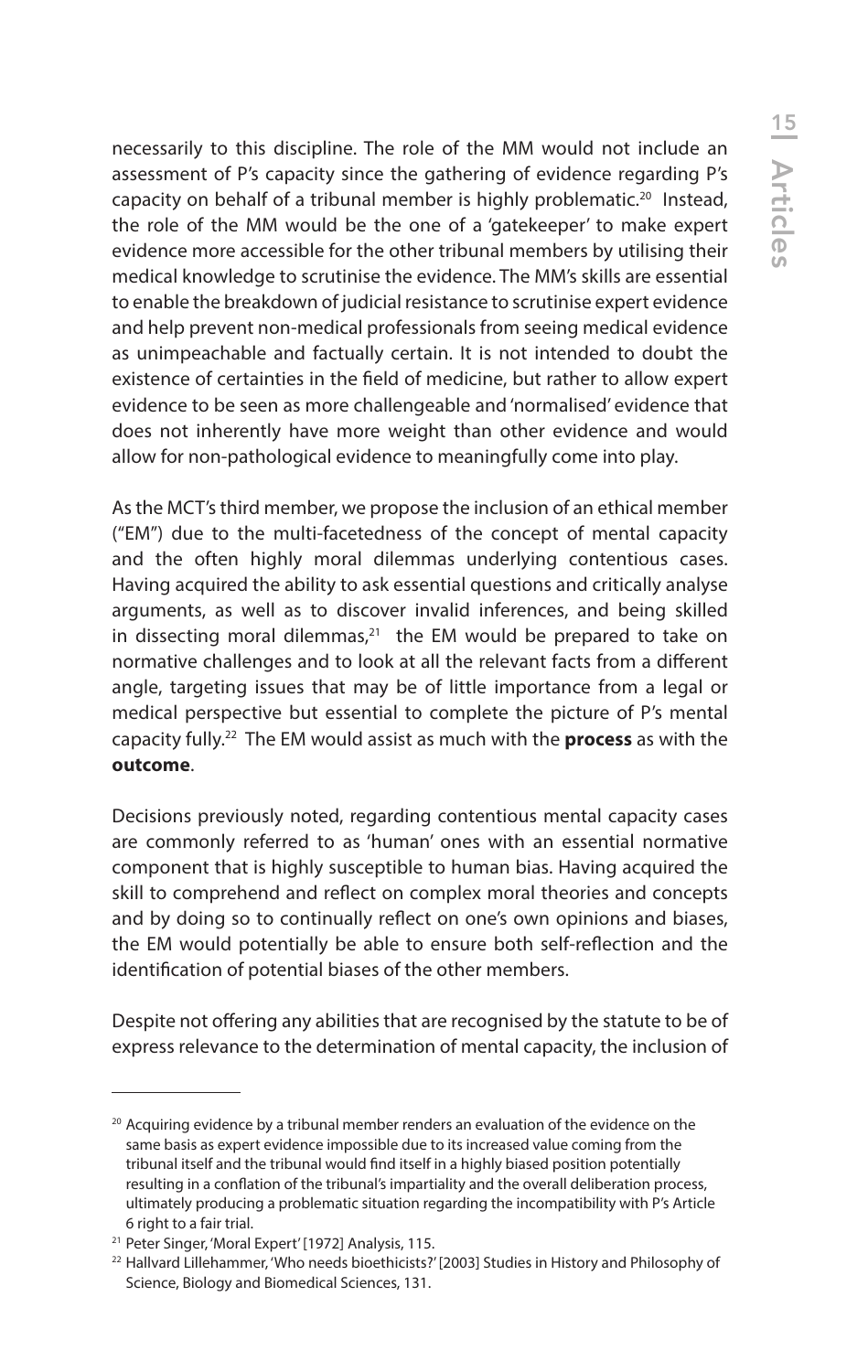an EM and their skills could offer valuable insights to the matter at hand and cover the statute's 'blind spots'. By having expertise in a field that stands at one step removed from the professional disciplines in play (clinical, social work, legal), the EM might be less biased when taking all the presented information into account, enabling the reaching of a more neutral account of a human decision.

Furthermore, we might suggest that an EM could assist in ensuring a more deliberate attribution of weight to all evidence since they could probe the underlying purpose of, for instance, medical professionals' reasoning and draw out their underlying purposes.<sup>23</sup> This, in turn, would allow for nonexpert evidence to come meaningfully into play. The reason why ethicists are involved in fields such as medical law or mental health law in the first place is precisely their skill to analyse and disclose why things are done a certain way, and what their purpose is. In the context of legal principles which allow for much discretion, and in which the decision-maker is required to reach an 'objective' decision about an inherently subjective matter, ethical input provides a valuable added dimension.

Importantly, the EM is not to be confused with an advocate for P. The EM would represent a safeguard for both the tribunal and P, that actively ensures appropriate deliberation amongst all tribunal members by, for instance, indicating if the presumption of capacity is too hastily or for the wrong reasons rebutted (or, conversely, is being 'hidden behind' to avoid taking responsibility); initiating a conversation about assumed links between diagnosis and decision-making difficulty; probing whether there is a shared understanding of what steps to support decision-making capacity might be considered practicable in a given case; and facilitating the appropriate consideration of all relevant factors. The express integration of ethics into judicial decision-making provides an opportunity to resolve a case when the application of the law alone does not provide enough guidance as to the case's resolution, and it is risked that these gaps are filled by the decision-maker's personal and professional biases.

However, to think that the mere inclusion of multiple persons from various disciplines will automatically result in a better resolution of the case and a more just procedure for P verges on naiveté.<sup>24</sup> To ensure a successful collaboration, a multidisciplinary tribunal requires a surrounding organisational and procedural structure allowing for the meaningful

<sup>23</sup> Peter Singer, 'Moral Expert' [1972] Analysis, 115.

<sup>&</sup>lt;sup>24</sup> Paul Sayani et al., 'Perceptions of key stakeholders on procedural justice in the Consent and Capacity Board of Ontario's hearings' [2020] International Journal of Law and Psychiatry, https://doi.org/10.1016/j.ijlp.2019.101515.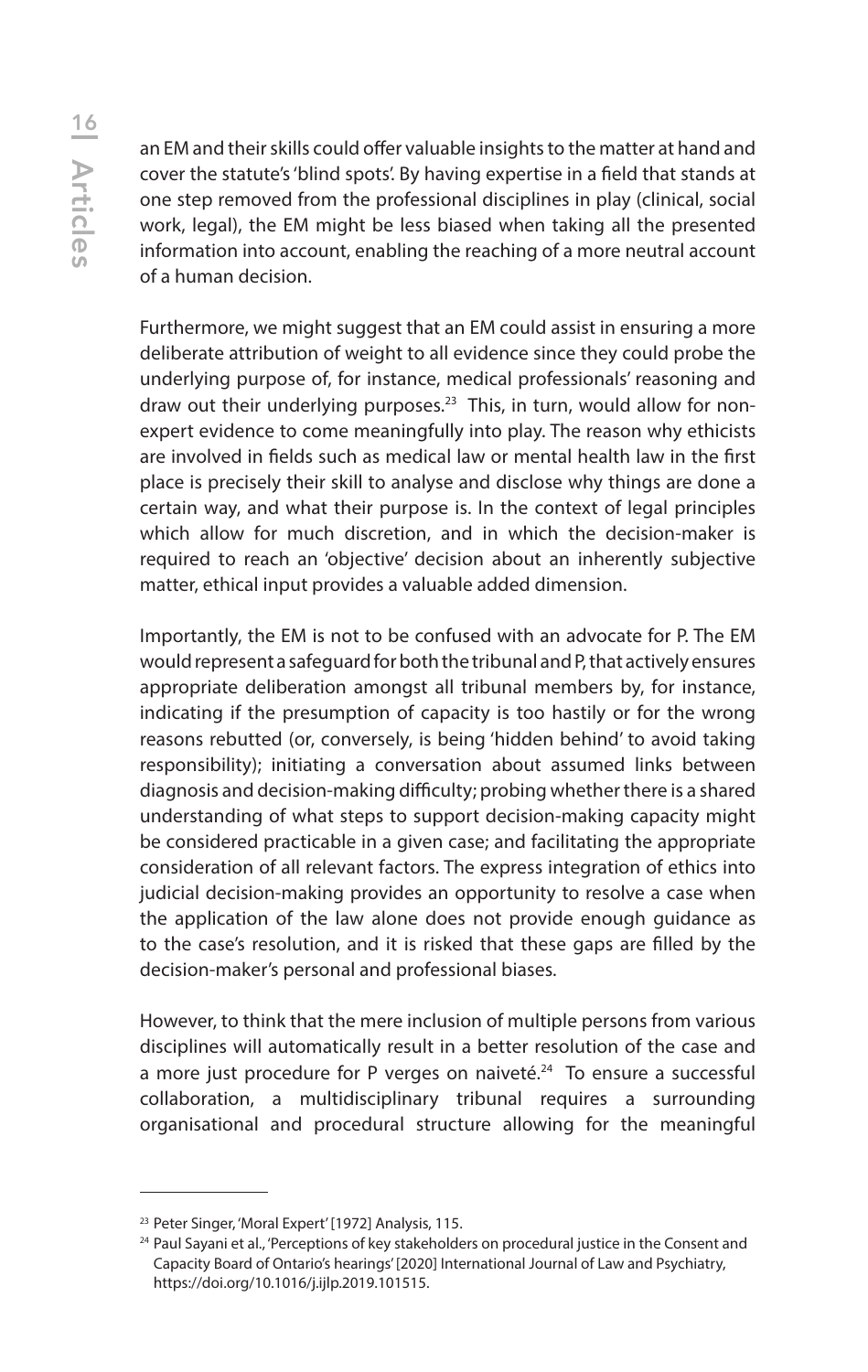contribution of each member and discipline to the resolution of the matter.<sup>25</sup>

However, discussion of this structural framework in detail is beyond the scope of this article, which is designed primarily to serve as a stimulus to discussion.

Lastly, as cases that are positioned at the borderline between capacity and incapacity seemingly float in the grey area of the statutory principles, professional duty, and normative difficulty, none of the disciplines currently involved has the seemingly clear expertise-based precedence to make a decision. These cases may, therefore, be best resolved when processed collaboratively. The inclusion of multiple disciplines in the judicial decision-making process may open a new path to the determinations of the multifaceted concept of mental capacity. Through the purposeful and meaningful collaboration of law, medicine and ethics, it may be possible to tackle the concerns expressed in this article as well as potentially enable taking the assessment of mental capacity beyond its present limitations.

#### **The natural experiment**

As of 2 December 2019, a natural experiment is currently underway in Northern Ireland in terms of capacity determination. Under the relevant provisions of the Mental Capacity Act (Northern Ireland) 2016 ('MCA  $2016'$ <sup>26</sup>, an administrative regime has been brought into force to allow the authorisation of the deprivation of liberty of those aged 16 and above in a particular place in which appropriate care or treatment is available for them. In England & Wales, the route of challenge to administratively authorised deprivation of liberty in this context is to the CoP; in Northern Ireland,<sup>27</sup> the route is to a three person Tribunal (a reconstituted Mental Health Review Tribunal).

Amongst the Tribunal's tasks are to consider whether the person in question ('P') "lacks capacity in relation to whether he or she should be detained in the place in question."28 The wording of the MCA 2016 makes it clear that the Tribunal is required to consider that question as at the time that the person's

 $25$  See examples in the healthcare context: Doris Fay et al, 'Getting the most out of multidisciplinary teams: A multi‐sample study of team innovation in health care' [2006] JOOP 553; Alison E Powell, and Huw TO Davies, 'The struggle to improve patient care in the face of professional boundaries' [2012] SSM 807.

<sup>&</sup>lt;sup>26</sup> Described more fully in Colin Harper et al, 'No longer 'anomalous, confusing and unjust': the Mental Capacity Act (Northern Ireland) 2016.' [2016] International Journal of Mental Health and Capacity Law 2016, no. 22: 57-70.

<sup>&</sup>lt;sup>27</sup> The same also applies in Jersey, under the Capacity and Self-Determination Law 2016 and Gibraltar, under its Lasting Powers of Attorney and Capacity Act 2018.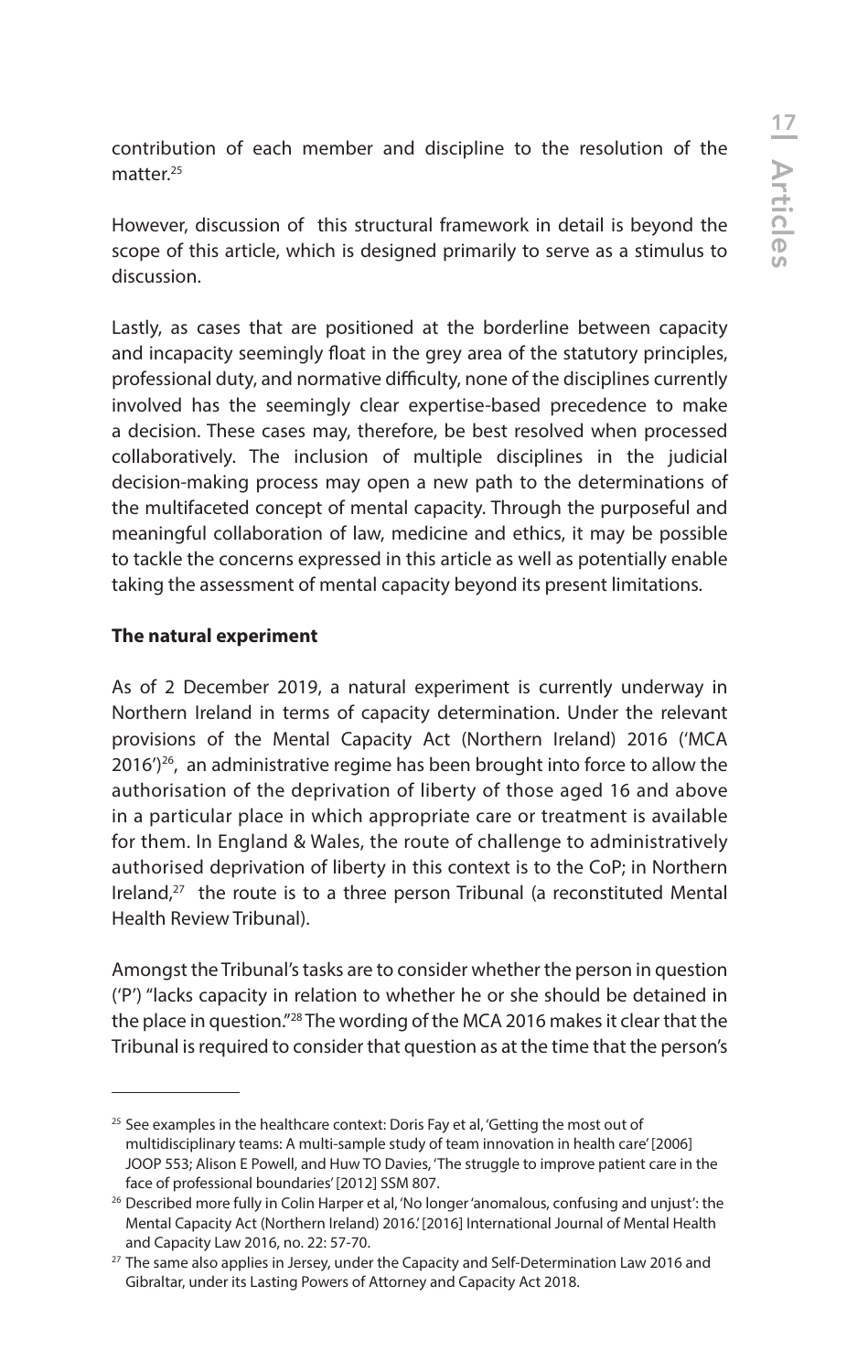Articles <u> 18</u>

case is before them, rather than at the time that the relevant administrative steps were taken to authorise the deprivation of liberty. Whilst the Tribunal is the successor to the Mental Health Review Tribunal, with long experience of sitting as a panel of three to consider whether individuals met the criteria for detention under the Mental Health Order, for it to have to consider decision-making capacity specifically is a new task. The Tribunal sits as a panel of three, with a legal member, a medical member and a member who is neither (frequently with a background in social care).<sup>29</sup> Rule 23(1) of the procedural rules (the Mental Health Review Tribunal (Northern Ireland) Rules 1986 (as amended)) provides that "[t]he decision of the majority of the members of the tribunal shall be the decision of the tribunal and, in the event of an equality of votes, the president of the tribunal [i.e. the legal member] shall have a second or casting vote. " Neither the governing statute nor the procedural rules set out **how** the Tribunal is to consider the question of capacity. Rule 11(2) of the amended Rules provides that the medical member may examine the person "and take such steps as he or she considers necessary to form an opinion of that person's medical condition," but it is not immediately obvious that a person's "medical condition" is to be equated with their decision-making capacity.

The Tribunal went 'live' with the ability to hear challenges in December 2019, so we are at the time of writing in the early stages of seeing how it goes about its task together with the added difficulties of grappling with the Covid-19 pandemic. We note that there would be nothing to stop the Tribunal adopting the approach set out in the body of this article both as to the role of the medical member and as to the role of the third member, i.e. repurposing the latter specifically as an ethical member.

Unfortunately, for those wishing to study it, it sits in private and does not publish the reasons for its decisions (although these are communicated to those to the parties<sup>30</sup>). It is to be hoped, though, that the Tribunal will find ways in which to make public more generally the approaches that it is adopting; it is also likely that there will be judicial reviews (or appeals on a point of law to the Court of Appeal) as to the Tribunal's procedure, which may shed both light upon and give guidance as to the Tribunal's approach.

<sup>&</sup>lt;sup>28</sup> S.51 MCA 2016 in relation to short-term authorisations; s.52 in relation to longer-term authorisations.

 $29$  Paragraph 4 of Schedule 3 to the Mental Health (Northern Ireland) Order 1986, as amended; see also paragraph 1 of the same Schedule.

<sup>&</sup>lt;sup>30</sup> Rule 24 of the 1986 Rules (as amended).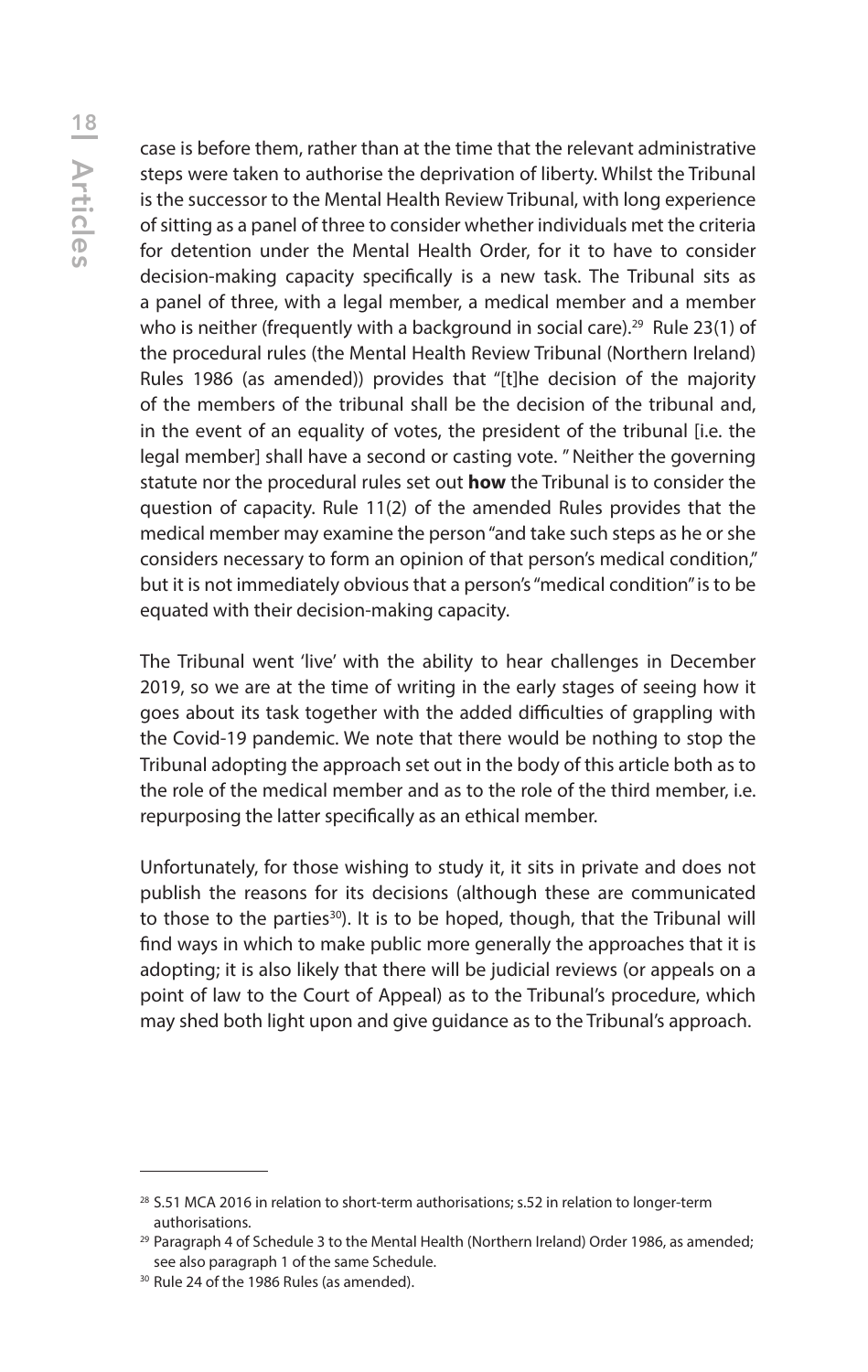No system can ever be perfect, but any system that places such legal weight upon the attempt "to accurately assess the inner-workings of the human mind<sup>"31</sup> must continuously test itself, and be tested, to see whether it can be improved. This article suggests one way in which systems which place reliance upon a judge as the sole decision-maker in cases of complexity or dispute might wish to reconstitute themselves. Northern Ireland has done so, although perhaps not for the reasons that we have proposed above, and as the Tribunal starts to build experience there many will be looking to see whether three heads do appear to be better than one.

#### **Reading list**

For those who want to dig further into thinking underpinning this article, we recommend the following articles and books.

Banner NF, 'Unreasonable reasons: normative judgments in the assessment of mental capacity' [2012] Journal of Evaluation in Clinical Practice 1038

Case P, 'Negotiating the domain of mental capacity: Clinical judgement or judicial diagnosis?' [2016] Medical Law International 174

Sir Mark Hedley, The Modern Judge: Power, Responsibility and Society's Expectations (LexisNexis 2016)

Ruck Keene, A and Kong K, Overcoming Challenges in the Mental Capacity Act 2005: Practical Guidance for Working with Complex Issues (Jessica Kingsley Publishers, 2018).

Skowron P, 'The Relationship between Autonomy and Adult Mental Capacity in the Law of England and Wales' [2018] Medical Law Review 32

<sup>&</sup>lt;sup>31</sup> Part of the critique of the concept of mental capacity advanced by the Committee on the Rights of Persons with Disabilities in General Comment 1 on Article 12 CRPD (equal recognition before the law): CRPD/C/GC/1, para 15.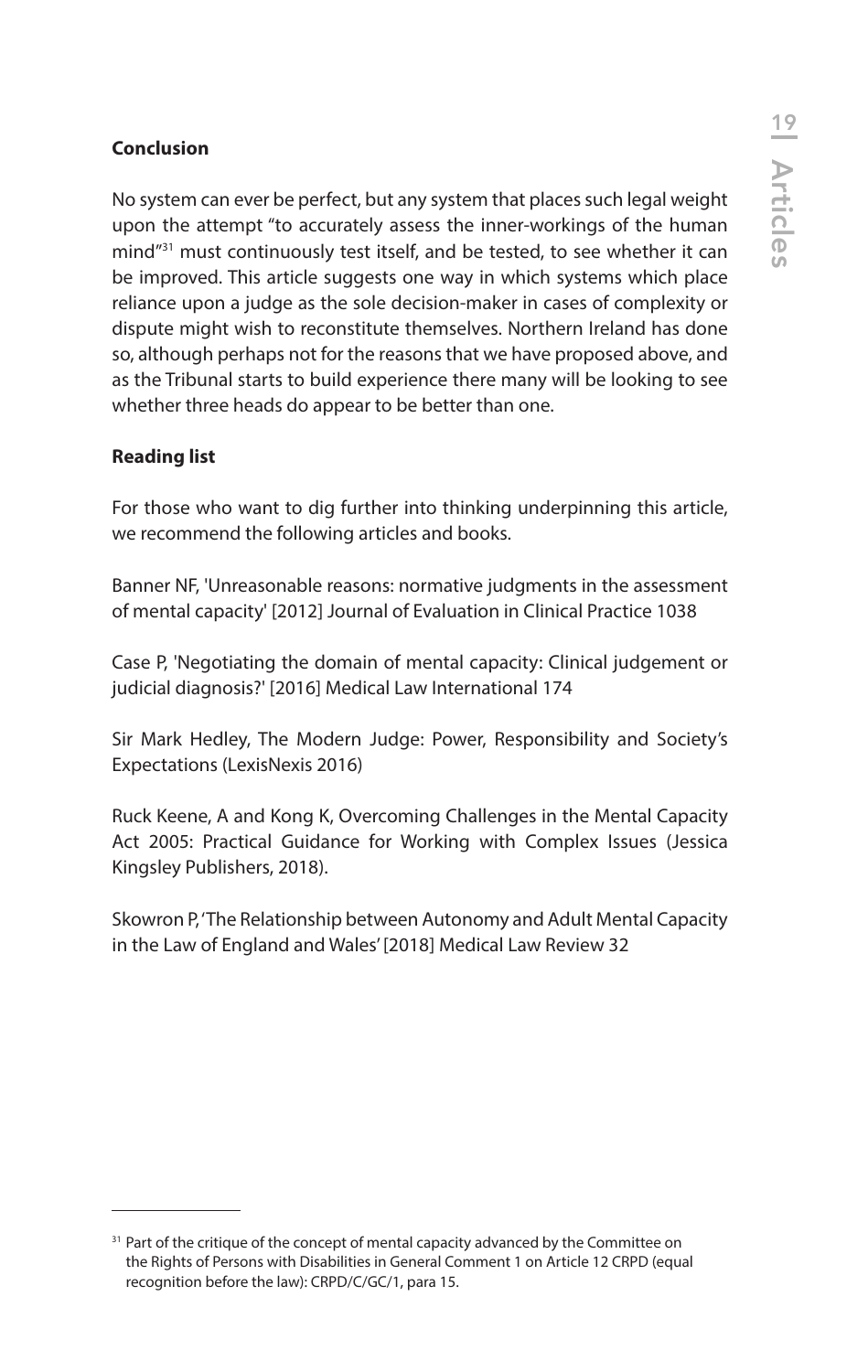# <span id="page-23-0"></span>Some observations on selected aspects of Wills for Northern Ireland practitioners

## Sheena Grattan, TEP, Barrister

**This article examines current topical issues such as will-making during Covid-19, testamentary capacity and costs in contentious probate issues. It also addresses other probate concerns and misconceptions that the writer has encountered.**

This article was written in unprecedented times. The original subjectmatter was precipitated by the recent judgment of Madam Justice McBride in *Guy v McGregor*.1 While this decision establishes no new principles, it is a rare illustration of a reported Northern Ireland judgment on testamentary capacity, with useful guidance to solicitors on the keeping of attendance notes, as well as some interesting observations on the weighting of evidence in capacity cases. It is also a salutary warning about the costs risk of probate litigation. Between deciding that *Guy v McGregor* was worthy of an extended case note and submitting final copy, the world changed beyond recognition due to Covid-19. It would be rather remiss if an article about wills did not touch upon the current public health crisis and the particular challenges that it presents for professionals taking instructions for and executing wills, an unprecedented situation that has resulted in both the Law Society of Northern Ireland<sup>2</sup> and the Society of Trusts and Estate Practitioners (STEP) issuing guidance.3

The scope of the original article has therefore been extended to address some 'coronavirus-specific' concerns. As well as a review of *Guy v McGregor*  there is a summary of previous Northern Ireland decisions involving testamentary capacity, as well as some observations on the 'golden rule' and what might reasonably be expected of busy solicitors in discharging their duties when instructed to make a will. There is also a reminder on the costs principles which apply to contentious probate claims, before the article concludes with a miscellany of practical concerns which in the writer's experience frequently arise in contentious probate claims.

<sup>1</sup> *Guy v McGregor [2019] NI Ch 17.*

<sup>2</sup> https://www.lawsoc-ni.org/guidance-on-the-execution-of-wills-during-the-covid-19-crisis

<sup>3</sup> https://www.step.org/industry-news/making-will-time-coronavirus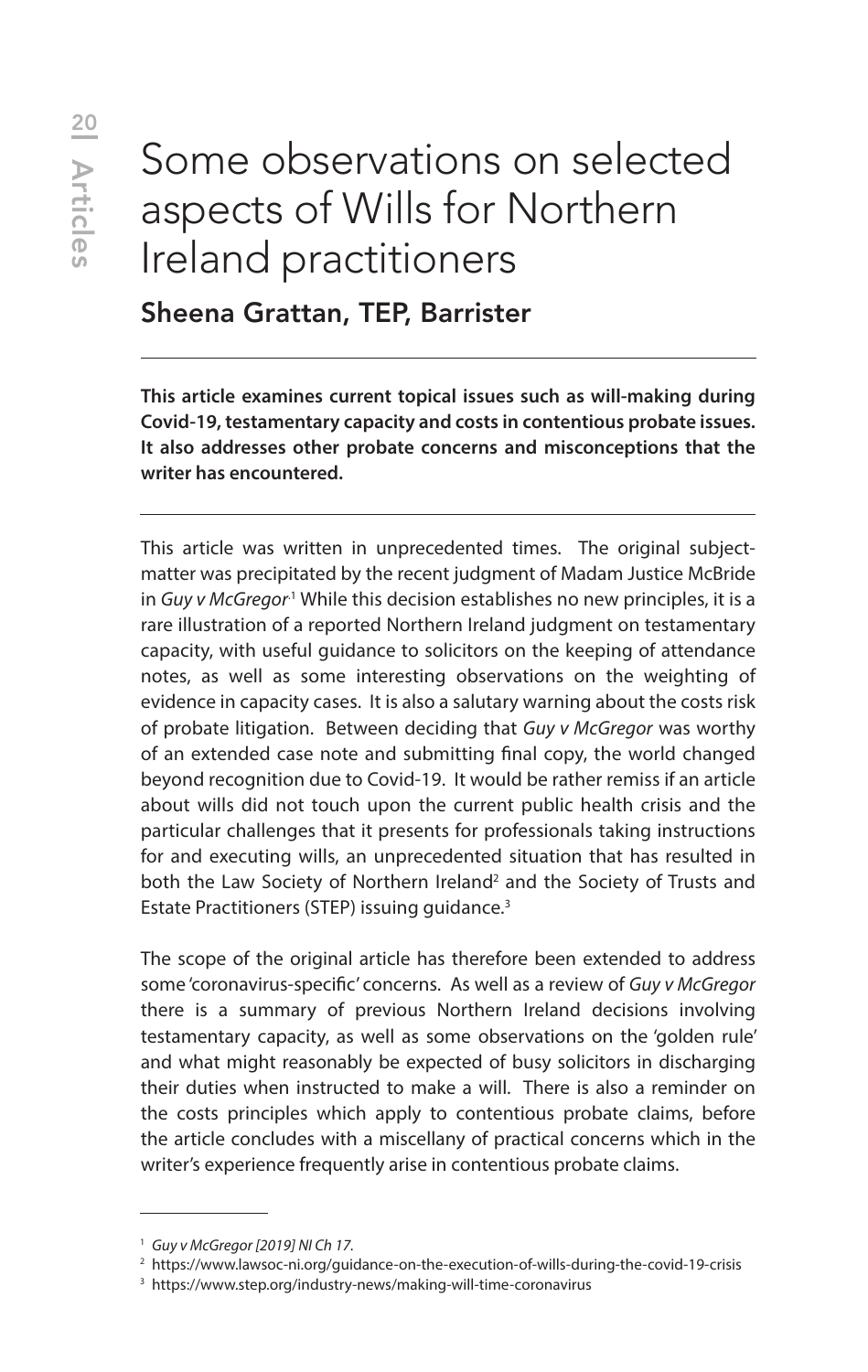## **The perils of will-making in a Covid-19 crisis**

Northern Ireland law requires all wills to be executed in accordance with a number of formalities, unless the testator is entitled to make a privileged will.4 In broad terms these formalities, currently found in article 5 of the Wills and Administration Proceedings (NI) Order 1994 ("the 1994 Order"), require the will to be signed by the testator and attested by two witnesses. There are various permutations to this basic position, including that a testator may direct someone to make the signature on his behalf, and it is worth reproducing article 5 in full:

- (1) No will is valid unless it is in writing and is executed in accordance with the following requirements, that is to say,
	- (a) it is signed by the testator, or by some other person in his presence and at his direction; and
	- (b) it appears from the will or is shown that the testator intended by his signature to give effect to the will; and
	- (c) the signature is made or acknowledged by the testator in the presence of two or more witnesses present at the same time; and
	- (d) each witness, in the presence of the testator (but not necessarily in the presence of any other witness) either
		- (i) attests the testator's signature or the testator's acknowledgment of his signature and signs the will; or
		- (ii) acknowledges his signature.
- (2) No form of attestation or acknowledgment is necessary.

Article 5 re-enacted, with two minor relaxations,<sup>5</sup> the provisions of section 9 of the Wills Act 1837. Significantly, Northern Ireland requires strict compliance with the terms of the statute and there is no over-riding statutory discretion which allows the court to ignore technical breaches of the will formalities if there is no allegation of fraud. In this respect the Irish jurisdictions and England probably stand alone in the common law world. Virtually all other jurisdictions have introduced some form of dispensing provision or substantial compliance doctrine, whereby the courts are given discretion to admit wills to probate where the formalities have not been observed and there is no allegation of fraud. Some of these jurisdictions

<sup>4</sup> i.e. soldiers, sailors and airmen on active service.

<sup>&</sup>lt;sup>5</sup> The testator's signature no longer had to appear at the 'foot or end' of the will and it is possible for a witness to acknowledge a signature made earlier, so long as that is done after the testator signs or acknowledges his signature.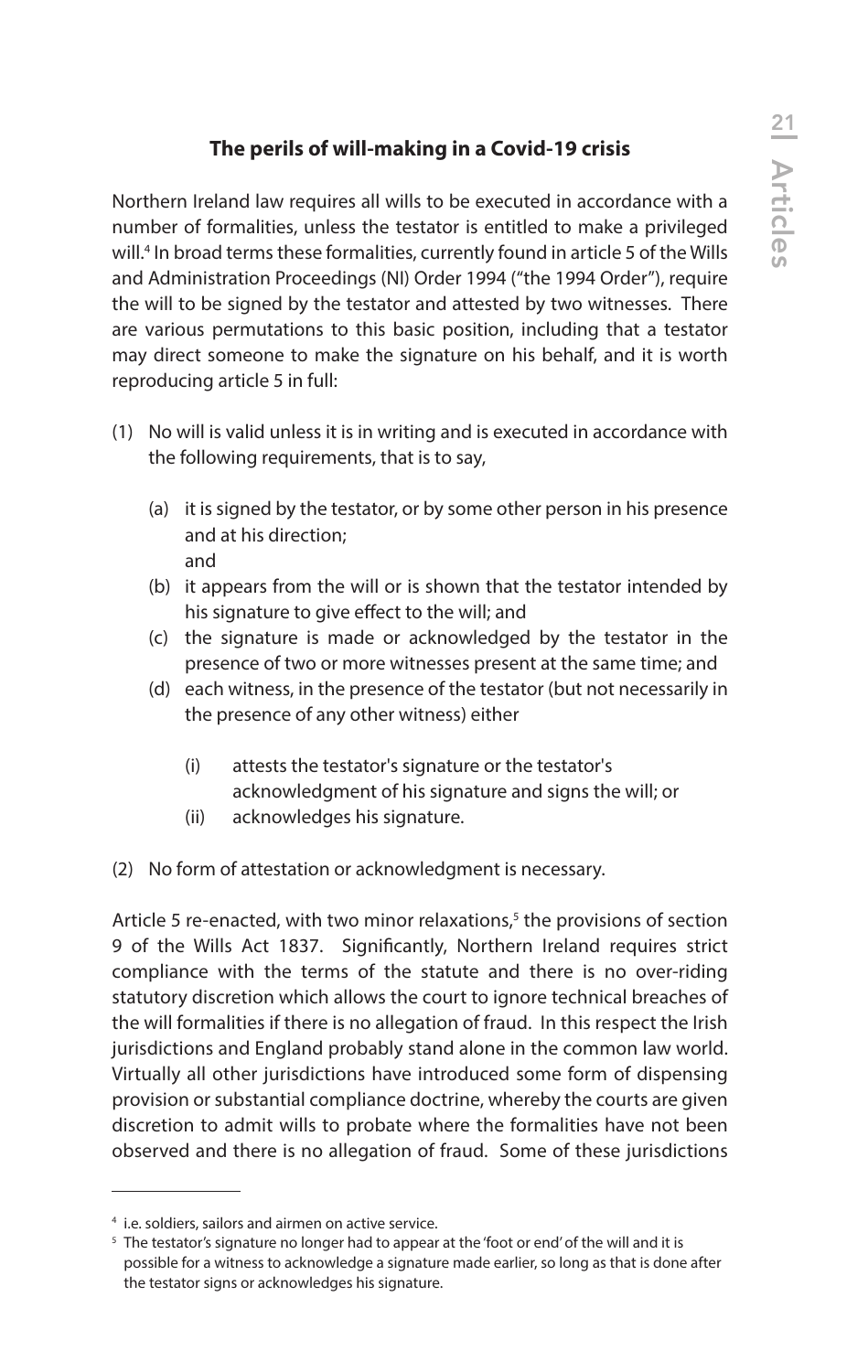additionally allow a holograph will to be admitted to probate on the basis that the testator's handwriting provides an adequate safeguard against forgery.

The Law Society of England and Wales is currently in negotiations with the Ministry of Justice with a view to relaxing the will formalities on a temporary basis in England and Wales, perhaps allowing similar concessions as currently apply to privileged wills under section 11 of the Wills Act 1837. The unofficial indication is that such legislation may not be enacted and that the best that can be hoped for is that the pandemic provides the catalyst for future reform.<sup>6</sup> Unless and until such changes are introduced (and Northern Ireland may not necessarily follow suit) practitioners must ensure that wills made during the Covid-19 crisis comply with the letter of article 5.

Most problematically in the context of lockdown, social distancing and shielding, the will formalities require the testator to be 'in the presence' of two other persons. And, of course, those persons cannot be beneficiaries under the will, their spouses or civil partners<sup>7</sup> and, ideally, not wider family members of beneficiaries who, although outside the letter of the witnessbeneficiary rule, can hardly be described as disinterested.

Some solicitors, justifiably classifying themselves as keyworkers, have continued to work from their otherwise empty offices, consulting in person with social distancing in place for clients who are prepared to attend to execute a will. In the majority of cases this has not been possible. The other options for executing wills are essentially sending the engrossment through the post for unsupervised execution or finding creative ways to execute the will safely at a distance, but still within the established scope of article 5.

#### **Sending engrossments by post to the client**

Most Northern Ireland practitioners had long abandoned the practice of sending engrossed wills through the post, particularly after the extensive consideration of the duties of professional will-drafters by *Longmore J. in Esterhuizen v Allied Dunbar Assurance PLC*. 8 It will be recalled that Allied Dunbar was held to have breached its duty of care when its official left a set of (entirely accurate) instructions with an elderly testator who, unable to find two independent witnesses, asked an electrician to act as the sole witness.

<sup>&</sup>lt;sup>6</sup> The Law Commission for England and Wales is currently in the middle of a project to review the law of wills. The Consultation Paper can be found on the website – The Making of Wills, Consultation Paper No 231 (2017). https://s3-eu-west-2.amazonaws.com/lawcom-prodstorage-11jsxou24uy7q/uploads/2017/07/Making-a-will-consultation.pdf

<sup>&</sup>lt;sup>7</sup> The witness-beneficiary rule is found in article 8 of the 1994 Order.

<sup>8</sup> [1998] 2 FLR 668.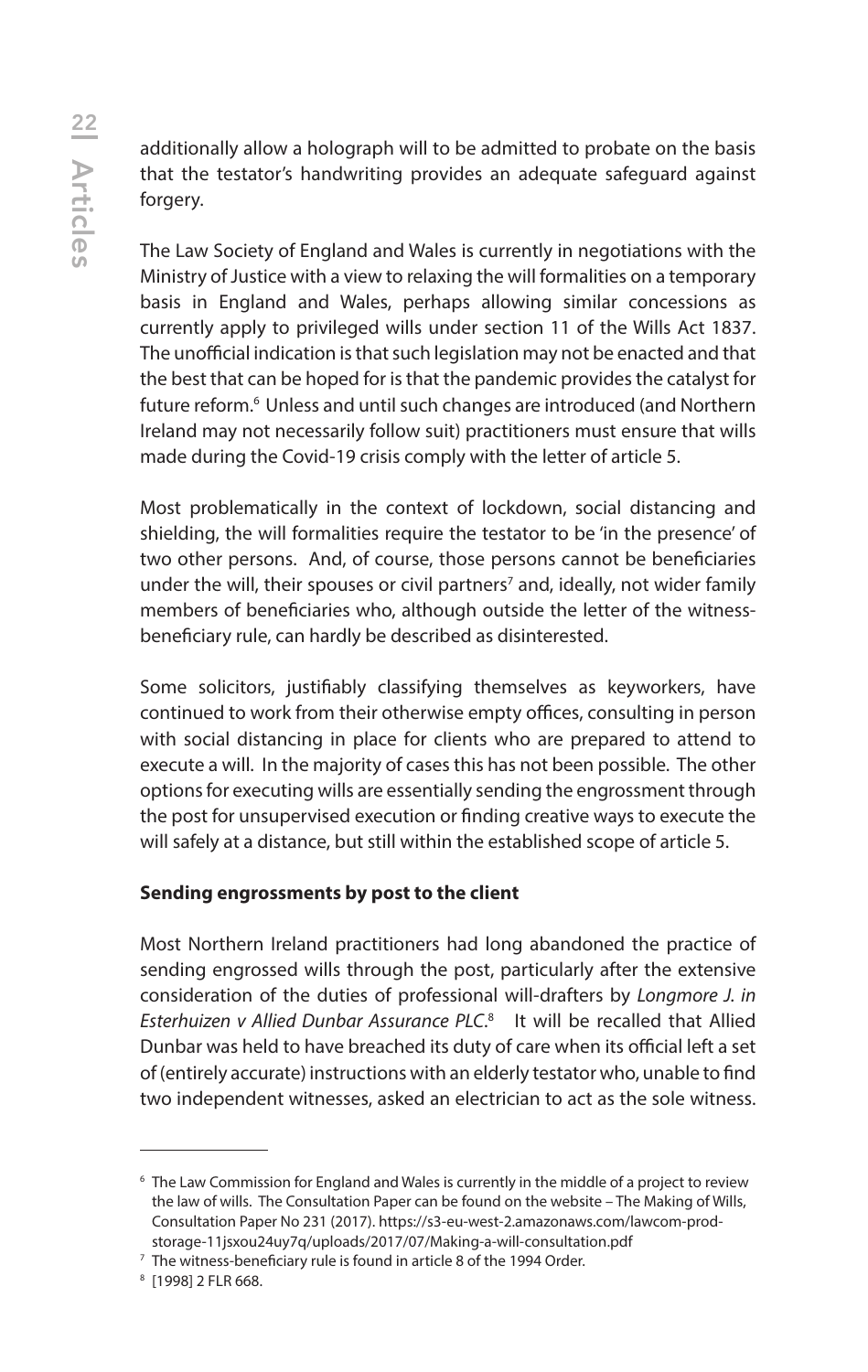Longmore J. concluded that *"[i]n ordinary circumstances* just to leave written instructions and to do no more will not only be contrary to good practice but also is in my view negligent." Rather, a prudent solicitor would:

 *"…invite a client who has approved his draft to come into the solicitor's office to sign his will and have it attested. If a client is unwilling or unable to come to the office then a solicitor should ask the client if he would like the solicitor to attend him at home to get the will executed. If the client says "No" it is the end of the matter. If the client says "Yes" it is easy to take a member of staff who together with the solicitor can witness the testator's signature."*

The current circumstances are far from 'ordinary' and what can reasonably be expected from solicitors must reflect that. The touchstone is always reasonableness. Prior to Covid-19 the only prudent practice was that all clients had their wills supervised by the solicitor and, if necessary, in their own homes. Sending engrossed wills by post for execution was to be avoided entirely (even though *Esterhuizan* did not prohibit it *per se*). In the current crisis solicitors will now have to rely on posting out engrossed wills with, of course, a clear set of accurate instructions. It is suggested that a copy sample will which has been executed might also be sent, to show where names and addresses are to be placed. If clients want wills done they may have to accept the risk that the solicitor bears no further responsibility for execution and letters of retainer should if possible be amended to reflect this.

As with the pre-Covid-19 situation, if the original will is returned to the solicitor for safe-keeping, the solicitor is expected to do a basic check of the will (e.g. has the witness the same name as any of the beneficiaries?). In *Humblestone v Martin Tolhurst*9 a disappointed beneficiary successfully sued solicitors who had failed to check that the will returned to them for safekeeping had been signed by the testator. Mann J. held that in the situation where solicitors were not required by the client to supervise the execution of the will, but the will was being returned to them for storage, the normal fulfilment of the retainer was to check that, on its face, and on the facts then known to them, its execution was ostensibly valid.

#### **"In the presence of…": Remote executions and executions through windows**

The phrase 'in the presence of' appears twice in article 5 of the 1994 Order. The testator must initially sign or acknowledge (or direct) his signature in the presence of the witnesses and they must sign in his presence.

<sup>9</sup> The Times, February 29th, 2004.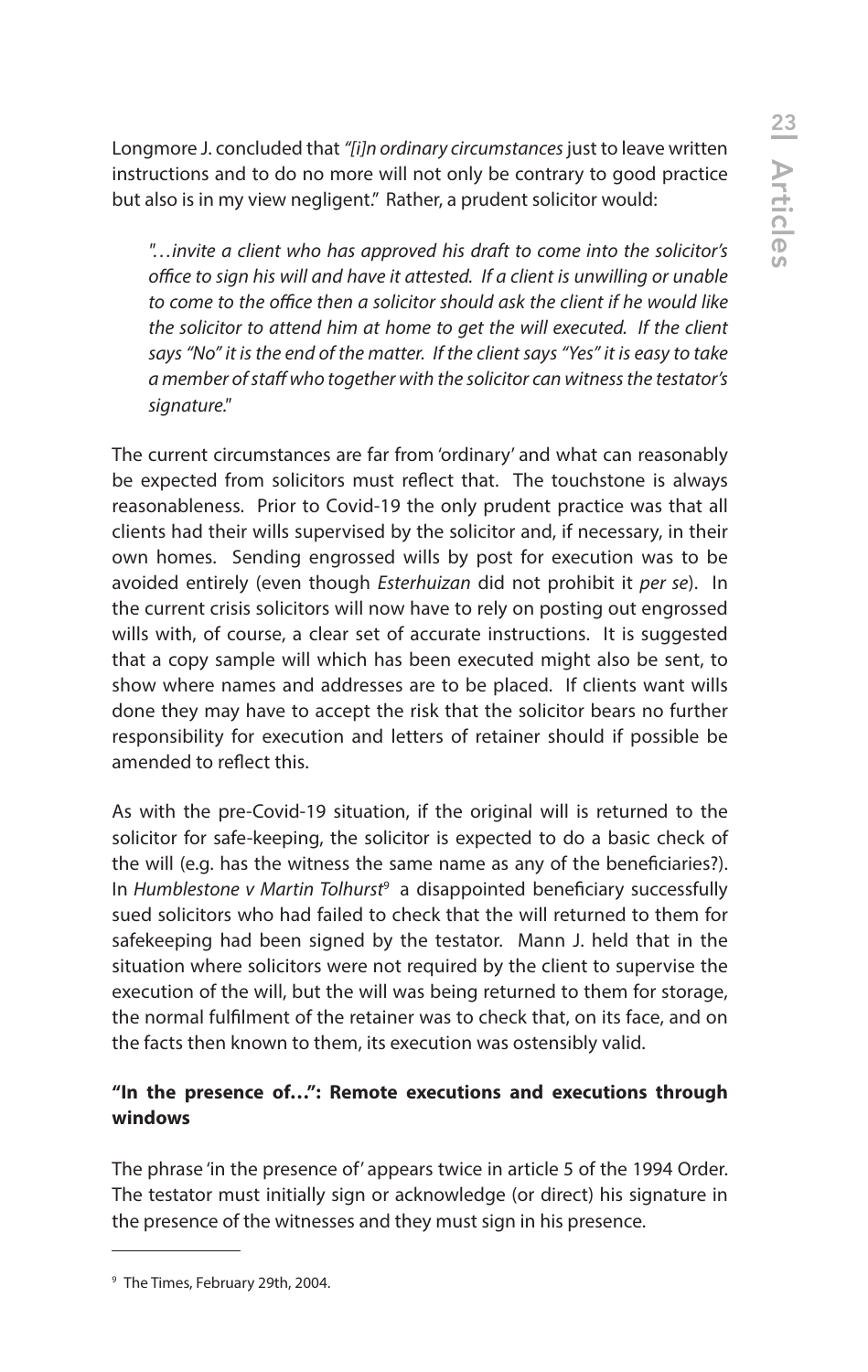It is well-established from the existing jurisprudence that 'presence' means actual 'visual presence.'10 Many commentators have considered whether remote witnessing via Skype or video conferencing will suffice. The writer would most certainly not risk witnessing a will via Zoom or Skype on the strength of existing authorities. Even allowing for a diminution of what 'reasonable care and skill' means in the unprecedented times we find ourselves, surely the most fundamental duty that the will drafter owes to the testator is to produce a will that the solicitor knows to be formally valid.

On the other hand, it is submitted that one or both of the witnesses being on the other side of a glass window to the testator and having sight of the will and its execution is incontrovertibly within the statutory requirements. Indeed, the current crisis has breathed fresh life into the sorts of old cases that practitioners last encountered in a law examination. The classic example is *Casson v Dade*,<sup>11</sup> still the leading authority on the 'line of sight' test. The testatrix, sitting in her coach at the door of her attorney's house, was held to have executed her will effectively when the witnesses attested it in the office, the testatrix being in a position to watch through a window.<sup>12</sup> Moreover, there is rather more recent support, if such were needed, from the decision of Senior Judge Lush in *Re Clarke*13, albeit in the context of the witnessing of a Lasting Power of Attorney:

*"I am also satisfied that Mrs Clarke signed … "in the presence of the witness", W. Even though he was sitting in the adjacent room, there were clear glass doors with "Georgian bars" between the two rooms, and he had a clear line of sight through those glass doors. Equally importantly, although we cannot know for certain because she is not competent to give evidence on the point, Mrs Clarke would have been able to see W witness the LPAs by means of the same line of sight through the glass doors. I have no difficulty in relying on a very old legal authority like Casson v Dade. The*  fact that the judgment is over two hundred years old simply means that it *is basic commonsense and has stood the test of time."*

There is anecdotal evidence that many solicitors have been utilizing this facility to execute wills while separated from the testator by glass. While some such executions have involved the engrossed instrument being passed physically through a window after being signed by the testator (with the necessary precautions such as wearing gloves), in light of the fact that

<sup>10</sup> *Brown v Skirrow [1902]* P 3.

<sup>11</sup> (1781) 21 ER 399.

<sup>&</sup>lt;sup>12</sup> The beady-eyed will have spotted that this decision predated even the Wills Act. The governing legislation, the English Statute of Frauds 1670, also required witnesses to be done 'in the presence of'.

<sup>13</sup> 19th September 2011.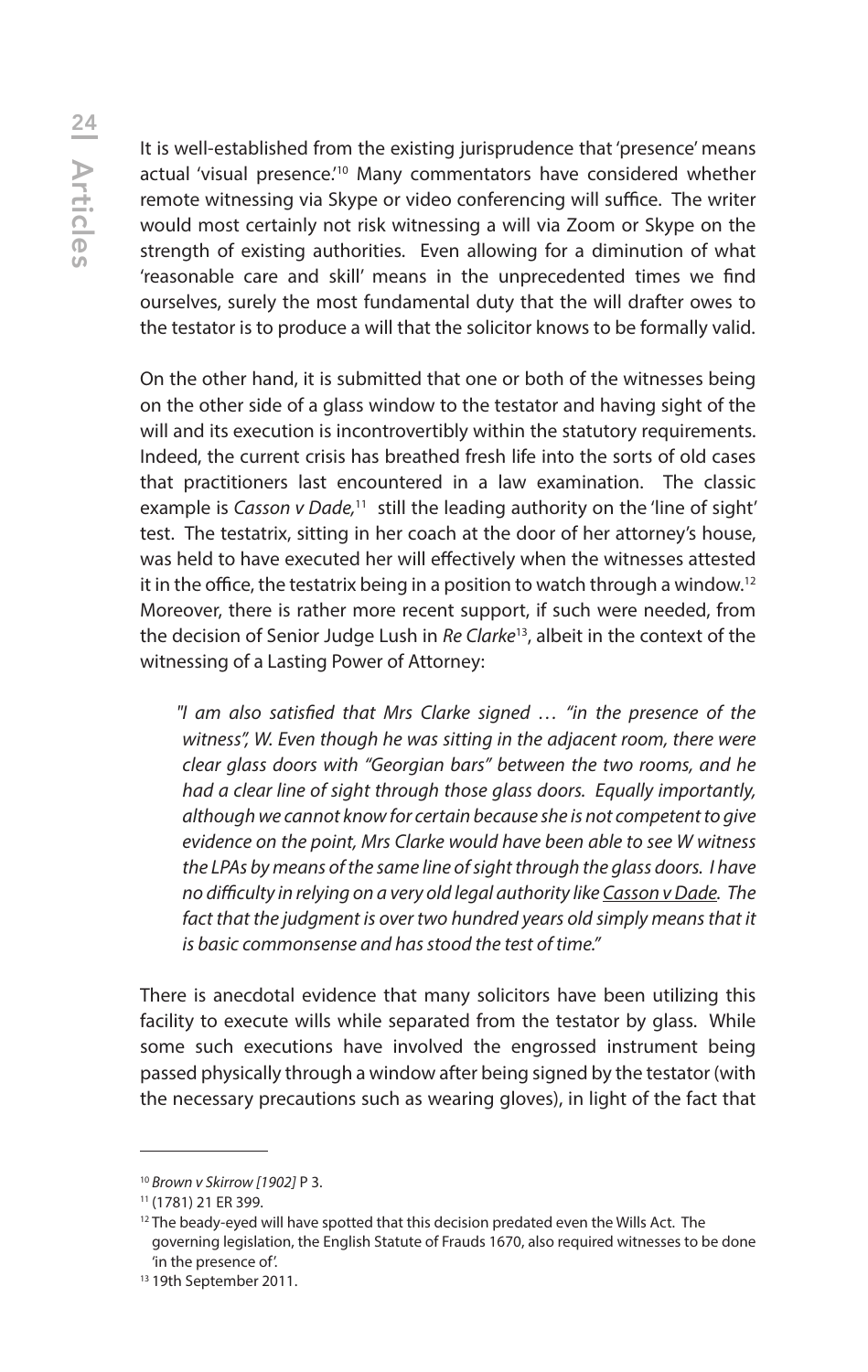the virus is thought to live on paper for upwards of 24 hours, others have relied on the facility whereby a testator may direct a third party to sign on his behalf allowing a shielding testator to execute the will without any risk of the virus being transmitted.

One of the writer's instructing solicitors has been offering what she has dubbed 'drive through wills' whereby a client attends at the solicitor's home with a copy of a will emailed previously, satisfaction with the contents of same having already been confirmed by email. The solicitor and her longsuffering husband are outside the car, with the engrossed will which is to be executed. The solicitor engages in conversation with the client using mobiles if necessary to make sure that the client knows and approves the contents of the will. The solicitor checks that the engrossed version that she has is the same as the document that the client has printed at home (and has been confirming the contents of), by holding the document up to the window or whatever is necessary. The client then directs the solicitor to sign the will on her behalf. The solicitor and her husband then witness the will. Helpfully, the attesting witness can be the same person who signs on behalf of the testator. It should also be remembered that while normally it is good professional practice to ensure that attesting witnesses are adults, this is not a legal requirement (and this was recently confirmed by the Law Commission in its recent Consultation Paper on the Making of Wills). In these unusual times sensible teenage children, whether belonging to solicitors or neighbours, may have to be witnesses of last resort.

The attestation clause should be amended and a careful attendance kept (as well ideally as a video record). The following attestation clause is based on one in the writer's *Succession Law in Northern Ireland*. The solicitor signs the name of the client and not her own name.

 Signed by [name of solicitor] with the name of the above named [client's name] as and for her last will (the same having been previously read over to her by me the undersigned [name of solicitor] (when she seemed thoroughly to understand same) in her presence and within her sight and by her direction and in the presence and in the sight of us both present at the same time who at her request and in the presence of her and in her sight and in the presence and in the sight of each other have hereunto subscribed our names as witnesses.

At all times a solicitor conducting this type of execution must take care to be satisfied through the window that the client knows and approves the contents. Without in any way diluting the principle that it is the solicitor's obligation to implement the testator's instructions, it is suggested that it would be prudent to keep wills as simple as possible during these unprecedented times. The English Court of Protection's concept of a 'holding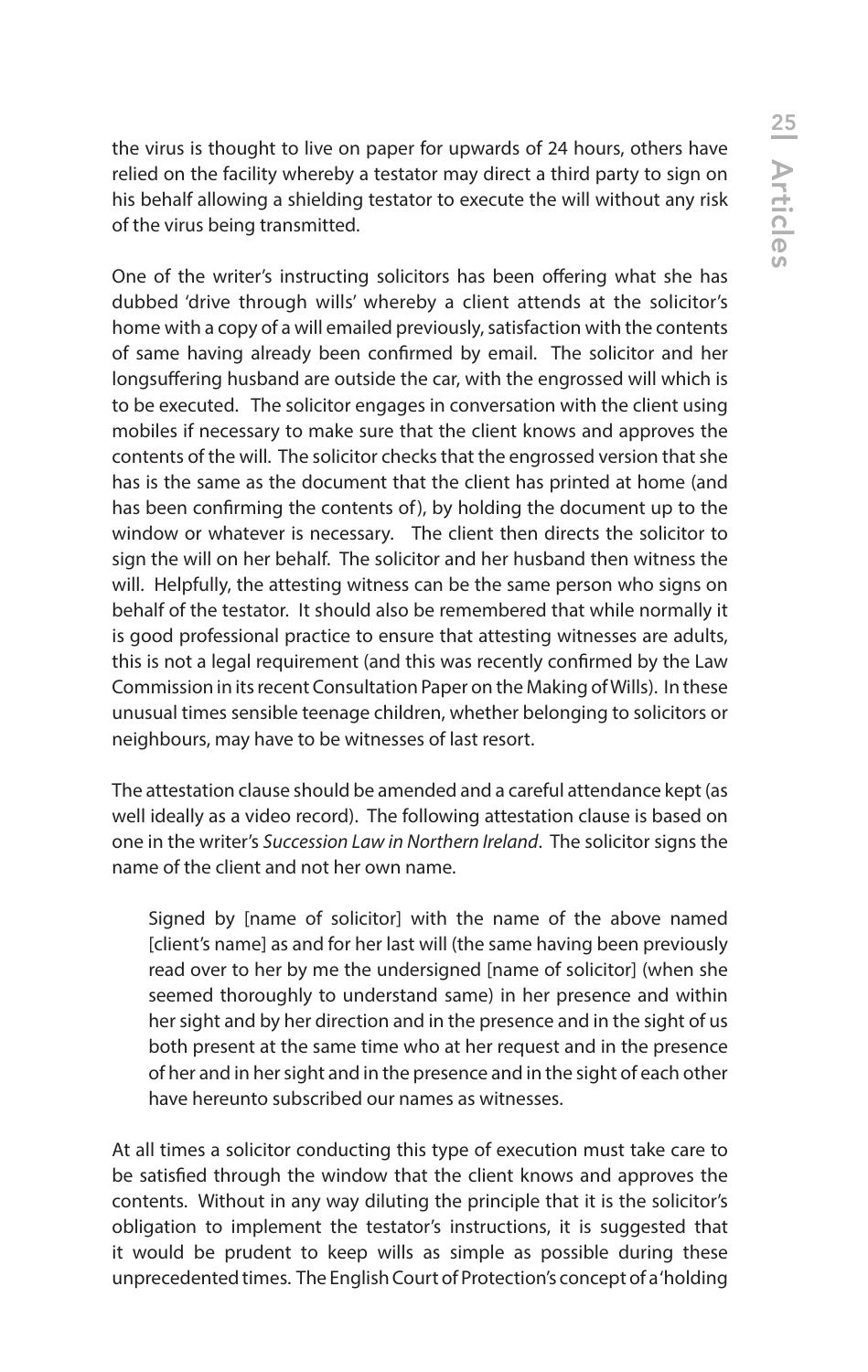will' comes to mind. Last minute amendments are obviously difficult, so it is imperative that the solicitor liaises by phone and/or email with the client to make sure that the client is content with the draft before she arrives.

Time will tell, but it is likely that the current crisis will spawn a spate of estate disputes. There may even be the seminal test case on the statutory interpretation of the phrase 'in the presence of' in a nineteenth century statute as applied to our virtual, digital age. The trend in will cases in the modern era, culminating in *Marley v Rawlings*14 in the Supreme Court, has been unrelenting in endorsing a purposive, pragmatic and intentional approach to upholding testamentary intentions. While it is inconceivable that the courts would develop a full-blown judicial substantial compliance doctrine, there is every likelihood that they will be prepared to be creative and facilitative in individual cases. There may also be more use of *donationes mortis causa*, some of which may precipitate litigation.

The writer, however, expects the lion's share of the disputes to concern the much more well-worn and mundane territory of lack of capacity, lack of knowledge and approval and alleged undue influence.

Not surprisingly, the early concern of the legal profession was focused almost exclusively on the will formalities and of the witnessing requirements in particular. In reality it is likely to be those components which comprise the substantial validity of the will, loosely together described as 'the mental elements', which present more of a challenge. Instructions taken over the phone when it is impossible to ascertain who is in the background. Or even to whom one is speaking. Engrossments sent via the Royal Mail as discussed above – not so much from the perspective that the testator might not follow the execution instructions correctly, but the absence of an opportunity to confirm capacity, knowledge and approval and free volition at the time of execution. Experienced solicitors will already be alert to their own classic 'red flags' and ordinarily will insist on being satisfied that there is no undue influence. But to what extent will that solicitor now be alert to the additional vulnerability when a family member is with the testator 24/7 during lockdown with other family members physically absent or limited to a daily telephone call? Just as 9/11 was infamously described as a 'good day to bury bad news', the Covid-19 emergency will undoubtedly prove to be a fertile time for the legacy hunter.

At all times solicitors should remain as alert to capacity, knowledge and approval and undue influence as they are about satisfying the witnessing requirements. The Law Society of Northern Ireland has now updated its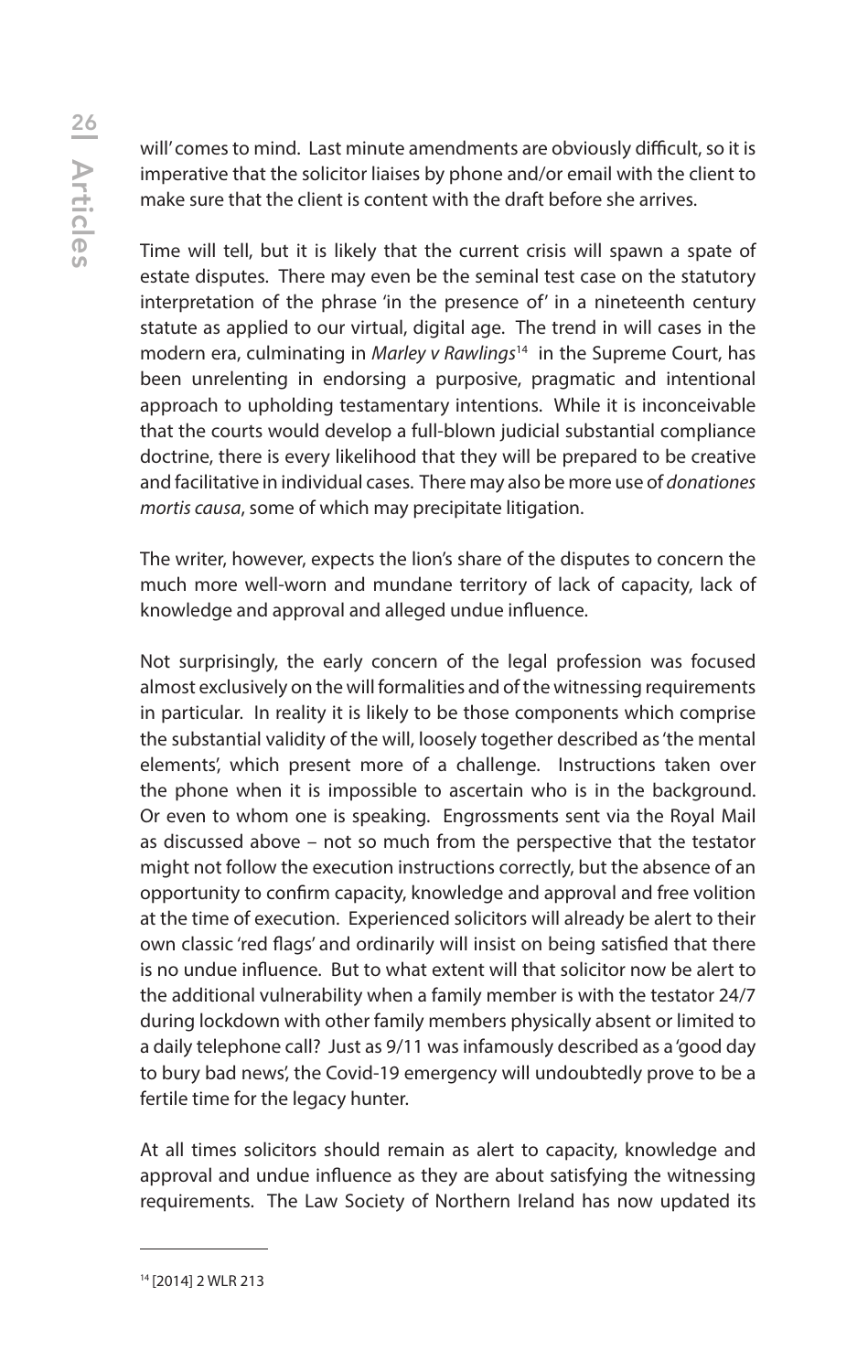Guidance on executing wills during the crisis to remind its members that they should always be in a position to give satisfactory replies to *Larke v Nugus*15 requests.

The importance of the careful keeping of attendance notes will be revisited below in the context of *Guy v McGregor*. It hardly needs stating that in any 'atypical' execution in current circumstances as much contemporaneous evidence as possible should be gathered, including, as noted above, possible recording, to confirm formal validity and to dispel the suspicion that the will is the product of coercion or that the person lacked capacity. In circumstances where wills are executed without the presence of a supervising solicitor, consideration might be given to the preparation of short statements from the attesting witnesses confirming how execution and attestation took place (and again filming of the execution might assist in avoiding a contentious probate dispute).

A separate record should be retained of all wills which have been executed during the crisis in ways which depart from previous 'normal' office practices. Once such becomes possible, consideration might be given to re-executing the will free of charge. If nothing else this gives a further opportunity to meet the client. One longer-term advantage of the coronavirus emergency may be that individuals become more focused on estate planning and the general ordering of their affairs.

Finally, it should always be remembered that a solicitor has the option of refusing to accept an instruction, so long as it is done promptly. No doubt many solicitors, fearing precarious financial futures, have been welcoming the opportunity to build up a healthy strong room of wills. The old adage, 'be careful what you wish for' comes to mind, especially with entirely new clients.

#### **Guy v McGregor**

The facts of *Guy v McGregor* will strike a chord with many Northern Ireland practitioners as being a dispute between siblings in a modest estate with little liquidity. The testator, John McGregor, had been predeceased by his wife of 58 years. Together they had four children, the plaintiff and the three defendants to the action. In August 2005, about three months after the death of his wife, the testator made his only will which left his entire estate, comprising a dwelling house subject to mortgage, to his daughter, the plaintiff. In and around the same time the testator appears to have persuaded this daughter, on the cusp of marriage in her late thirties, not to move out but instead come to live in the house with her new husband.

<sup>15</sup> https://www.lawsoc-ni.org/guidance-on-larke-v-nugus-letters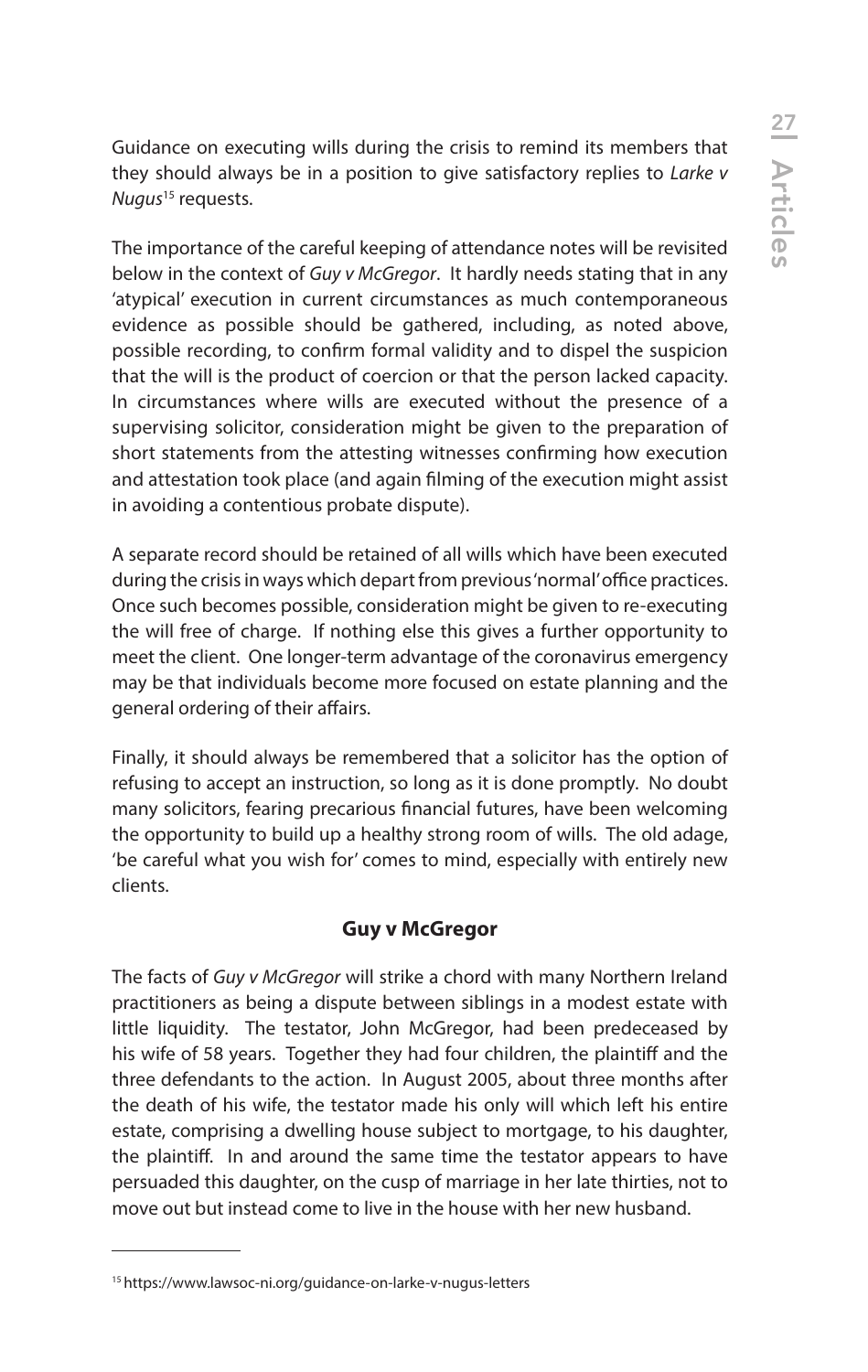Following the testator's death some eight years later, the defendants opposed the validity of the will, making the plaintiff prove the will in solemn form. The Defendants opposed the grant on grounds of lack of due execution and lack of capacity, but by trial the only real issue was the 3<sup>rd</sup> limb of the familiar *Banks v Goodfellow*16 test:

"It is essential to the exercise of such a power that a testator **shall** *understand the nature of the act and its effects; shall understand the extent of the property of which he is disposing; shall be able to comprehend and appreciate the claims to which he ought to give effect; and with a view to the latter object, that no disorder of the mind shall poison his affections, pervert his sense of right, or prevent the exercise of his natural faculties; that no insane delusion shall influence his will in disposing of his property, and bring about a disposition of it which, if his mind had been sound, would not have been made."*

In particular, did the testator understand that by giving the house to one daughter, he was excluding three of his four children?

The outcome was that the will was upheld and admitted to proof in solemn form, with the Defendants condemned in the entirety of the costs. As such it is another decision in which the Northern Ireland High Court has upheld the disputed will. The other Northern Ireland decisions are summarised for information later in this article.

The point was made in the introductory comments to this article that *Guy v McGregor* does not create any new law. It does, however, provide an up to date endorsement by a Northern Ireland court of several wellestablished principles relating to testamentary capacity, including what is required in practical terms to satisfy each of the three components of *Banks v Goodfellow*, that the capacity required varies with the complexity of the will, and the burden of proof (including the shifting of the evidential burden). It is also a useful illustration, particularly for those non-contentious probate practitioners, who have not yet encountered a contested dispute, of the different strands of evidence found in the typical set of proceedings. Most cases where lack of capacity is alleged will involve a mixture of medical evidence, evidence from the solicitor who took the instructions and supervised the execution, and evidence of family and friends. The weight that is attached to each of these will vary with the circumstances, an obvious point, but one which is sometimes lost by the time that the voluminous trial bundles have been prepared.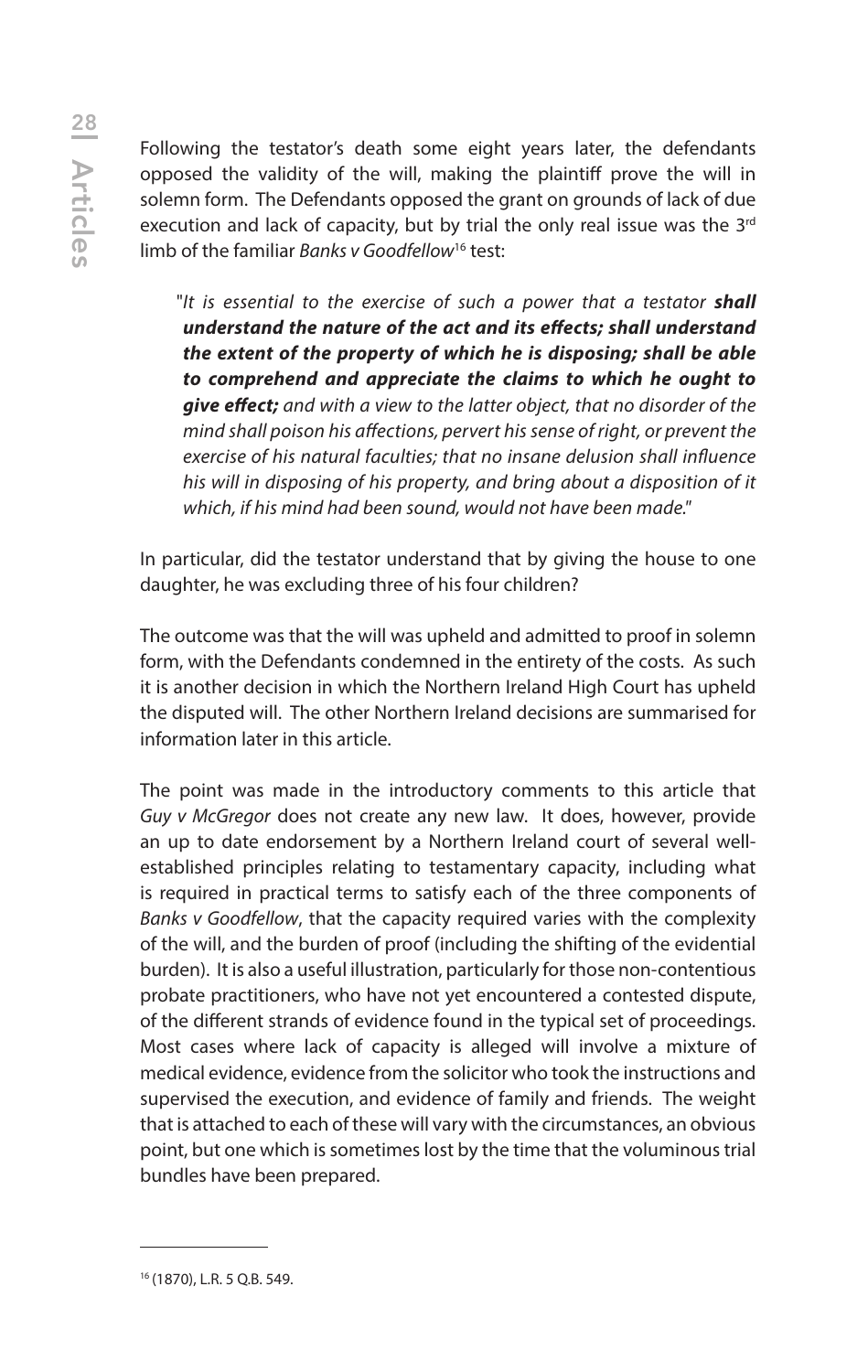#### **The Medical evidence**

In *Guy*, as is so often a characteristic of contentious probate disputes, there was a dispute as between two experts who had each prepared retrospective assessments on the basis of the testator's medical records. Those records were sketchy and importantly did not record the extent of the testator's symptoms on the key year of 2005. There were relevant entries from 2007, the date that the testator had first been referred in respect of dementia.

The Plaintiff's expert evidence was that it was more likely than not that the testator had testamentary capacity on the requisite date. The Defendants' evidence was that it was difficult to say, with confidence, whether the testator had testamentary capacity. As is now standard practice in all contentious probate cases, the experts had been directed to meet prior to the hearing and to file a joint minute.

The experts agreed that the testator was suffering from a form of dementia which first presented as problems with speech and that in 2005, when the will was executed, the testator's dementia was at a relatively early stage. It was further agreed that it is difficult to assess the extent of receptive dysphasia (comprehension of speech) when expressive dysphasia (expression of speech) is very marked.

Determining testamentary capacity at the date of the execution of the will thus required the learned Judge to decide whether the testator's dysphasia was sufficiently advanced at that date to undermine his ability to understand, recall relevant matters and express his testamentary wishes. Her conclusion was that, on balance of probabilities, the testator did not have receptive dysphasia when he executed his will. An influential factor was the confirmation in notes by a specialist therapist that as late as 2008 '[the testator's] ability to understand what is being said to him remains good, he uses gestures and some single words to reply most appropriately.' A year later, in the summer of 2009, a Consultant Psychiatrist in Old Age recorded that the testator demonstrated "comprehension of single commands."

Given that two experienced practitioners in dementia both confirmed that the testator retained an ability to comprehend what was being said to him and was able to respond appropriately as late as 2009 satisfied the Judge that the testator did not have any significant receptive dysphasia in 2005.

#### **The Legal evidence**

The testator's disputed will had been witnessed by two solicitors, one of whom had died before hearing, but he had sworn an affidavit of the circumstances in contemplation of his death. Instructions had initially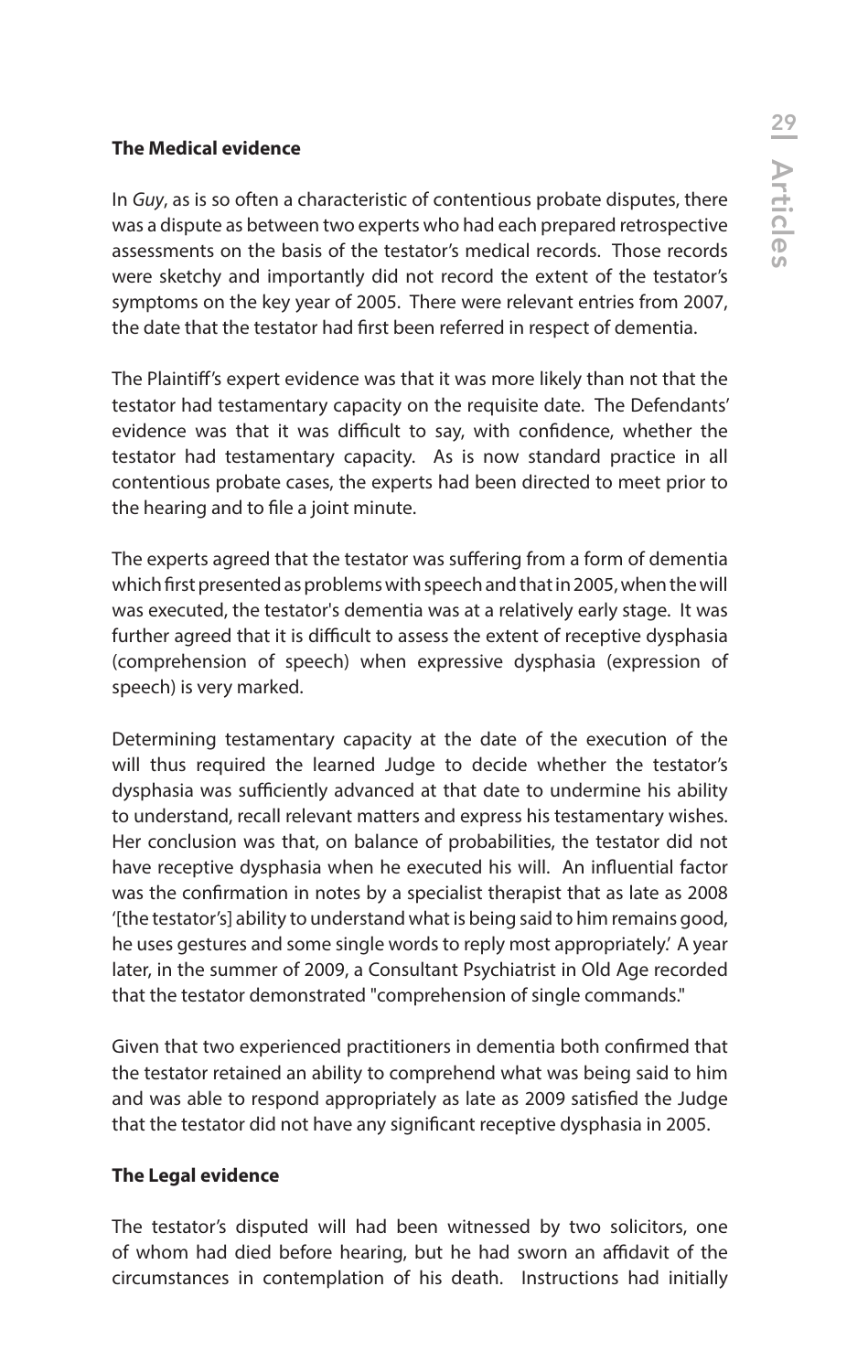been given over the telephone by the testator to the other solicitor, Mr McAteer. Mr McAteer was a very experienced probate solicitor, who had not long before had had dealings with the testator when he acted for him in a complex probate case. Following the telephone attendance Mr McAteer prepared a short handwritten and undated note:-

 "Executor: Jacqueline McGregor of 12 Waterloo Gardens, Belfast House: Mortgage of £60,000 No savings Leave all to Jacqueline"

Having prepared a short will, Mr McAteer dispatched same by post to the testator for his approval, together with a covering letter which referred to the life policy which covered the amount due on the mortgage being due to expire the following year. The will was duly executed in the presence of Mr McAteer and his late colleague. No attendance note was prepared in respect of this visit to the testator's home, with Mr McAteer giving oral evidence of same in court. That evidence, which was accepted by the Judge, was to the effect that the testator wanted the Plaintiff to get the house to reward her for caring for the testator and his late wife and because she lived in the house. Mr McAteer did not discuss expressly with the testator his reasons for eliminating his other children from the will or suggested any other structures for the will which would not have benefited the Plaintiff to the exclusion of the other children. The learned Judge observed:

- "*45. Mr McAteer is a very experienced solicitor who has drafted hundreds of wills and, although he is not medically trained, I consider that he has particular knowledge and experience in the area of testamentary capacity derived from practical experience over many years and he would therefore be alert to any signs that a person lacked testamentary capacity. Although he did not have a specific conversation with the testator in respect of testamentary capacity as such, he did not note anything about his presentation which caused him to have any concern regarding his capacity. Whilst I accept Mr McAteer had limited opportunity to assess the testator's capacity as he only had a brief telephone conversation with him and a short meeting with him when he executed his will, this was a case where the solicitor knew the deceased quite well having had recent frequent contact with him relating to a complex probate case. I therefore consider that the fact Mr McAteer noted nothing untoward about the testator during any of these meetings points towards the testator having capacity."*
- *"46. In addition, I am satisfied the testator gave clear instructions to Mr McAteer to make a will; knew what assets he owned and was able*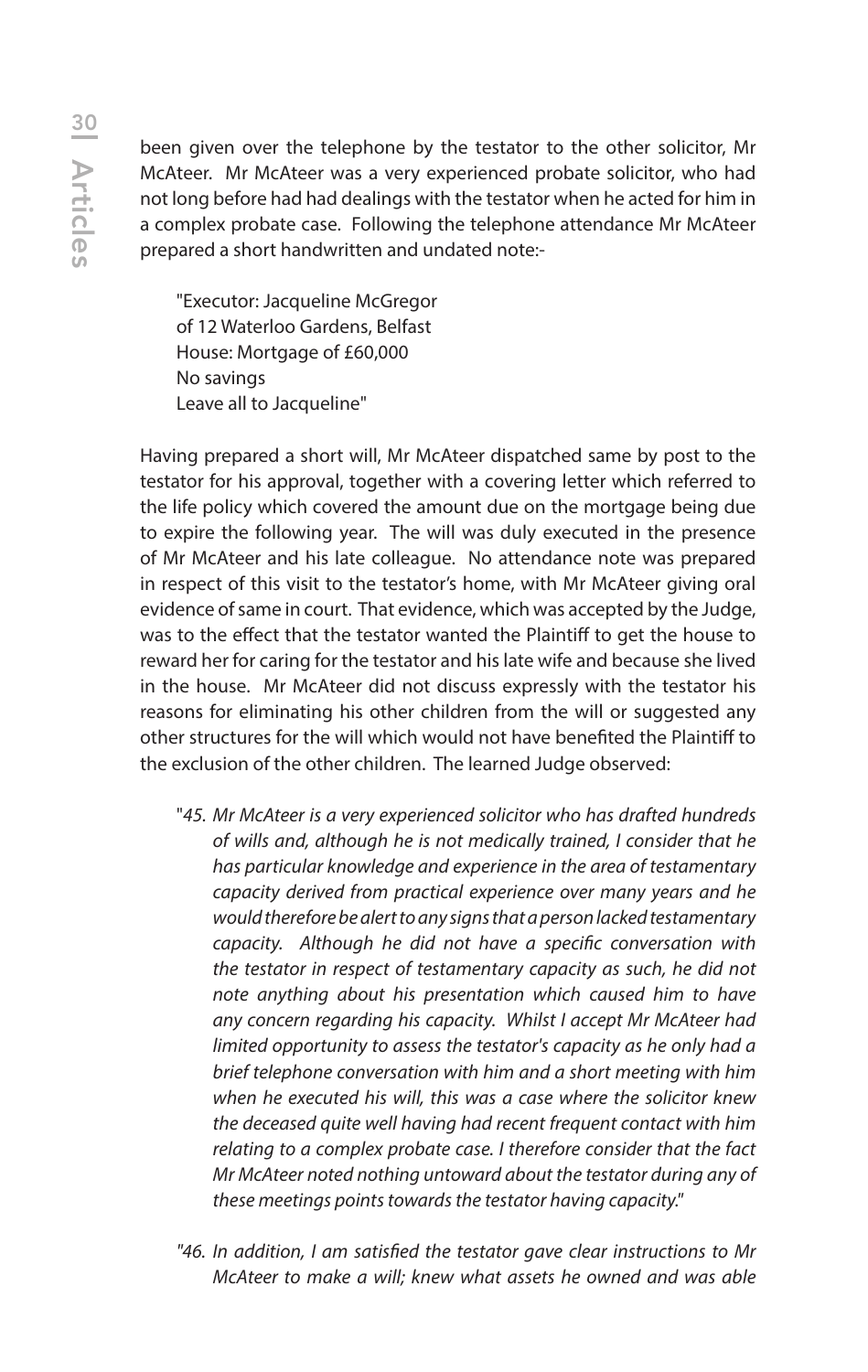*to identity his assets with accuracy and particularity and knew in particular that if his life policy expired before his death the impact this would have on his estate. In addition the testator gave rational reasons to the solicitor for wishing to leave his entire estate to the plaintiff. I consider that all of these matters indicate that the testator had testamentary capacity."*

The Plaintiff and two other lay witnesses for the Plaintiff also gave evidence, including a Presbyterian minister who sat beside the testator at the Plaintiff's wedding the same month as the will had been executed and had a long and rational conversation with the testator about church business.

None of the Defendants chose to give oral evidence, a matter which the Judge considered unusual when the key issue was their father's mental state in August 2005.

The following aspects of the decision are of particular interest:

#### **Categories of evidence**

Older reported decisions in Northern Ireland generally tend to put much more emphasis on the assessment and evaluation of a solicitor (particularly an experienced family solicitor who knew the deceased well) rather on a medical expert who had never met the deceased. *Guy v McGregor* might be analyzed as changing that emphasis a little. However, it is submitted that the decision does no more than underline the fundamental principle that all cases are fact-specific. There is no 'hierarchy of evidence'. The learned Judge's comments are worth reproducing in their entirety:

*"In my view, in determining whether a testator has capacity the court must consider the evidence of all the witnesses including the medical experts, the drafting solicitor and the other lay witnesses. The weight to be given to each type of evidence will depend upon a number of factors, including the witness's expertise, knowledge, experience and independence. In some cases the assessment of a medical expert may be limited by the fact he has never met nor examined the testator and there are limited medical notes and records available to him, for example in respect of the severity of the testator's speech problems or memory loss as of the date of execution of the will. In such cases the weight to be attached to the medical evidence may be significantly less than that attached to the evidence of an experienced solicitor who knew the testator well or who carried out a specific assessment of capacity at the date of execution of the will. In other cases the nature of the medical evidence may be such that it outweighs the evidence of even an experienced solicitor. In general the weight to be attached to the view expressed by a solicitor as to capacity will depend*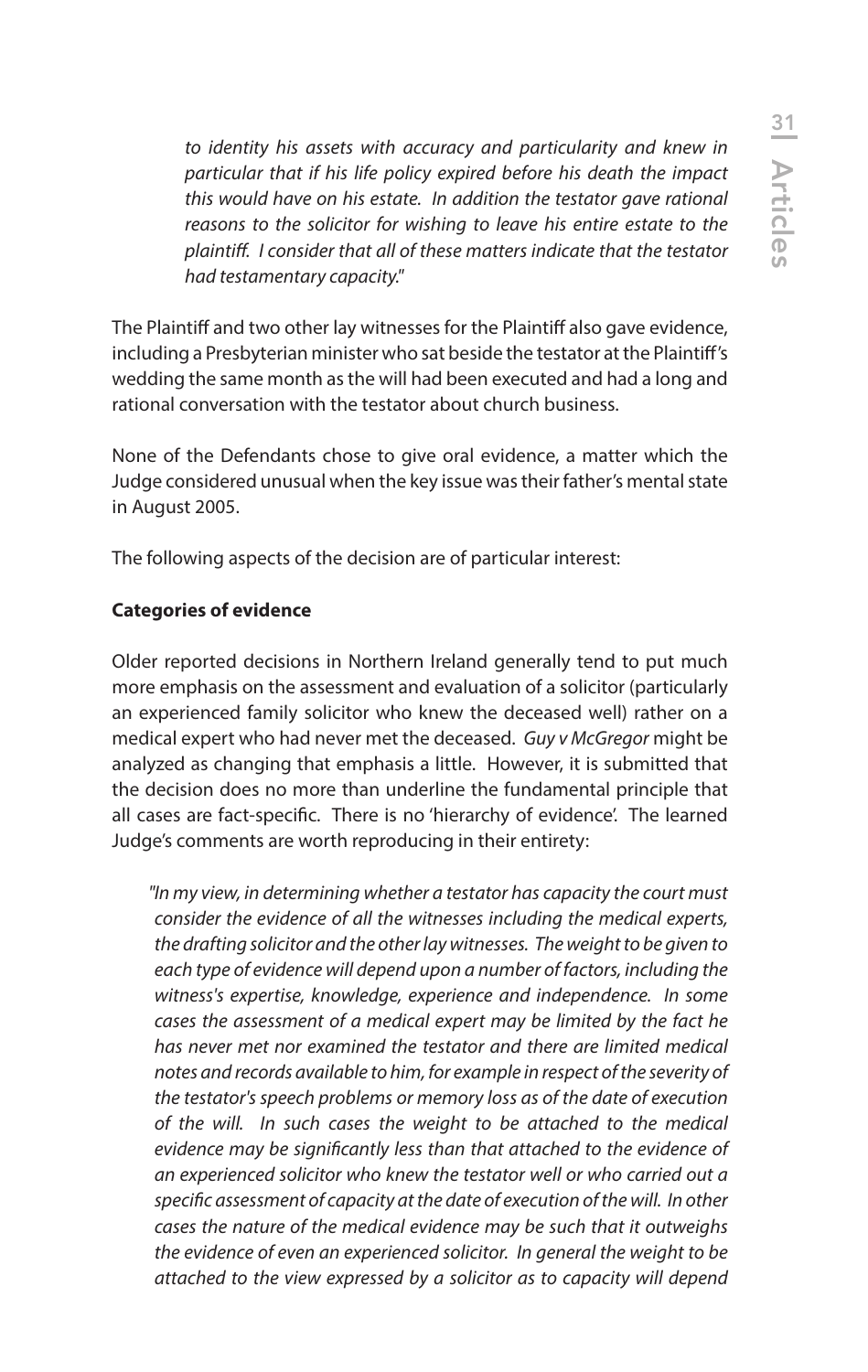*on that solicitor's experience, his knowledge of the testator, and the nature of any assessment carried out by him in respect of capacity. The weight to be attached to the evidence of lay witnesses will generally depend on their independence, experience and knowledge of the testator. In cases where there is a divergence in the views of the expert medical witnesses or where there is a paucity of medical notes and records, the evidence of lay witnesses who can give detailed evidence of the testator's behaviour, demeanour and activities around the time of the execution of the will, by reference to conversations they had with the testator or in respect of activities conducted by the testator at the relevant date, will be of much assistance and will be given great weight.*

 *Accordingly, I consider that there is no hierarchy of witnesses. Each case will be fact specific. In some cases the medical evidence will be the weightiest factor. In other cases the evidence of the solicitor will be of magnetic importance."* 

#### **The importance of attendance notes**

Ultimately, as McBride J reminds us, testamentary capacity is a legal concept rather than a medical one, a fact that is often overlooked. In any contentious probate case involving a professionally drafted will, the solicitor's evidence will be of fundamental importance. Short of having the misfortune of defending a professional negligence claim, there is no routine work of a solicitor that will bring him more under the microscope of a court than where a will which he has made is being impugned in a probate action.

Following several *dicta* in English decisions on the solicitor's sin on not keeping adequate attendance notes (or, indeed, any attendance notes) and Horner J's pithy observation in *Connolly v Connolly* that 'memory can be slippery and unreliable<sup>'17</sup>, McBride J has now underlined the point very firmly. Again, the learned Judge's observations are worth setting out in full as they set out in some detail what an attendance note should cover (writer's emphasis):

 "*Solicitors are busy people and do hundreds of cases and they are often called to give evidence years after the event. In such circumstances memories fade and solicitors may not be able to specifically remember the details of each case. Accordingly, it is very important that they keep detailed contemporaneous attendance notes so they can give accurate reliable evidence.* 

<sup>17 [2017]</sup> NI Ch 8 at para 43.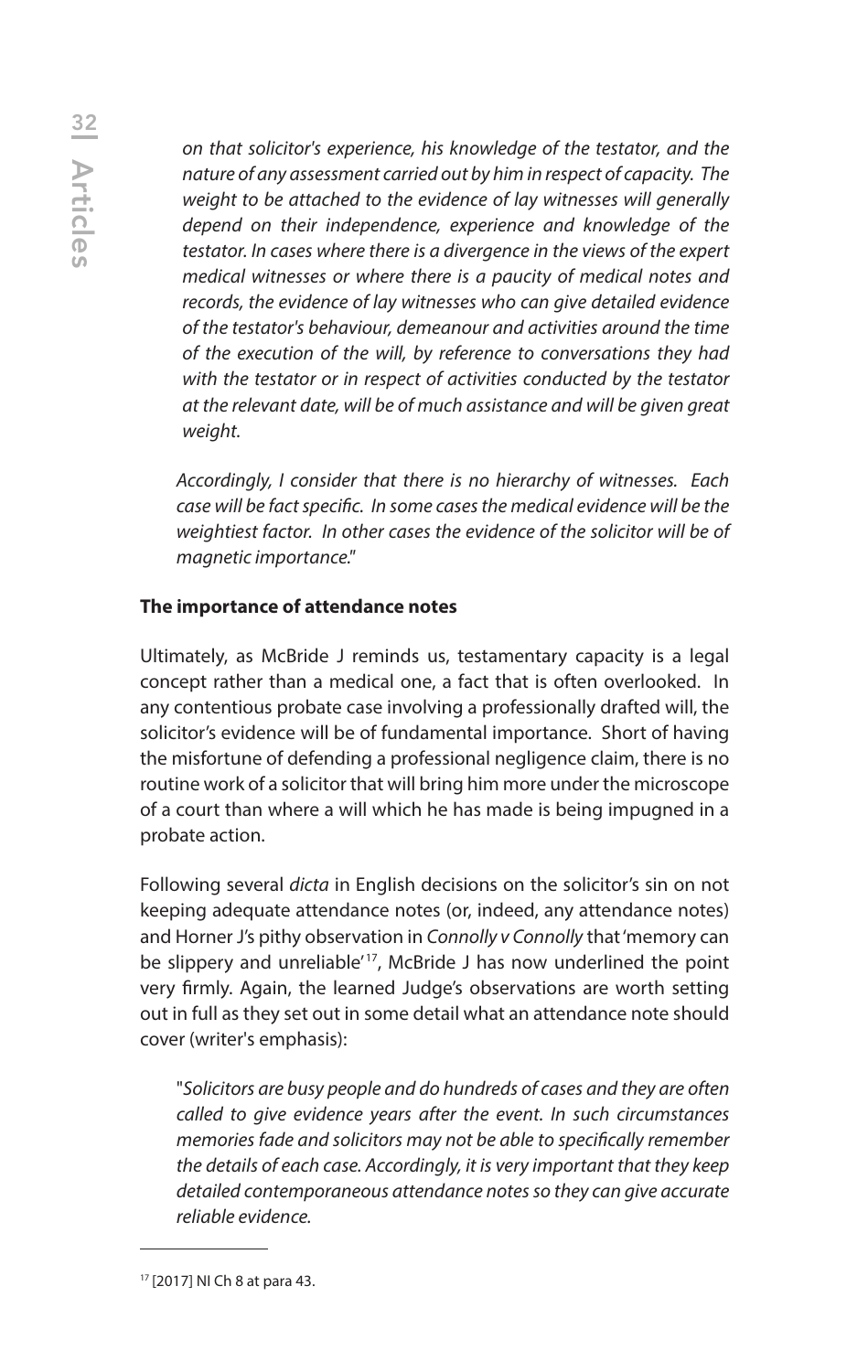*Attendance notes should be dated and state the times involved, state who was present and record comprehensively what was said and done and what advices were given. In probate cases the solicitor should set out specifically how he satisfied him or herself as to the testator's capacity and details of the testator's estate. Further, it is good practice for solicitors to discuss with testators the claims that others may have on their bounty especially in circumstances where no provision is made for such persons. The solicitor should take a note of the fact that this was discussed and note the reasons why the testator has decided to exclude or reduce the provision made for other potential claimants. In cases where the testator is changing his will detailed notes should be kept recording the testator's reasons for the changes made in the will.* 

 The task of the court is to determine testamentary capacity rather than to rule on professional practice. Therefore, in this case, notwithstanding the fact no attendance note existed of the meeting when the will was executed and the telephone attendance note was not as fulsome as the court may have desired, nonetheless the court was still satisfied as to the testator's capacity.

 The court however wishes to impress upon probate solicitors the importance of preparing detailed attendance notes given the role they play in probate actions. This case, like most probate actions, revolved around the determination of factual disputes. The existence of detailed attendance notes can often prevent proceedings being issued and thus obviate the need for the solicitor to attend court and be subjected to cross examination. Where proceedings are contested the existence of such notes not only assist solicitors in giving reliable evidence but also assist the court in determination of the factual disputes.

# **Solicitors, capacity and the golden rule**

In the writer's experience no subject generates more discussion at CPD events than the golden rule and when and from whom solicitors should obtain a medical capacity report. Any CPD lecture even loosely connected to wills invariably results in the ubiquitous Q & A session being hijacked with heated discussions about what solicitors 'should' be doing about capacity and the practical difficulties of securing experts. This is not surprising in that assessing the testamentary capacity of elderly clients is probably the trickiest and most delicate issue a solicitor will encounter in day-to-day practice. The frequency of capacity issues has undoubtedly increased as the population ages, but the borderline case is not a new phenomenon: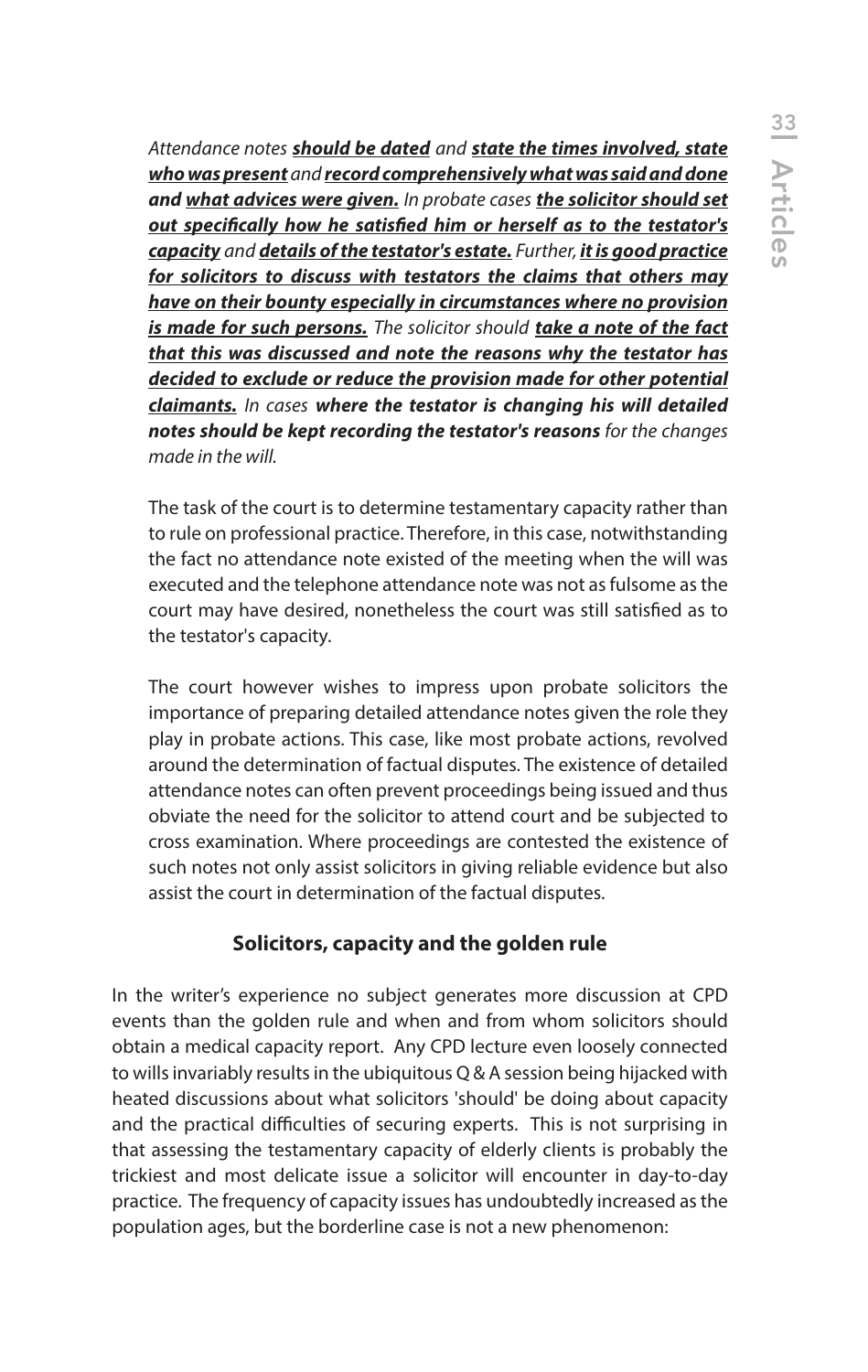*"On the first head the difficulty to be grappled with arises from the circumstance that the question is almost always one of degree. There is no difficulty with the case of a raving madman or driveling idiot in saying that he is a person incapable of disposing of property; but between such an extreme case and that of a man of perfectly sound and vigorous understanding, there is every shade of intellect, every degree of mental capacity. There is no mistaking midnight for noon, but at what precise moment twilight becomes darkness, is hard to determine."*<sup>18</sup>

The so-called "golden rule", which emanates from the English decision in *Kenward v Adams,*19 and which was subsequently approved in *Re Simpson*<sup>20</sup> is now hopefully familiar to all solicitors. Essentially it is to get advice from a medical practitioner and, if possible have a medical practitioner present when the will is being executed. In reality, medical practitioners generally refuse to act as attesting witnesses but some will prepare a report on the client's testamentary capacity (for an appropriate fee). Increasingly it seems that GPs are unwilling to prepare such reports on the basis that they do not have sufficient expertise. The Law Society of Northern Ireland however holds on its website a list of medical and psychological practitioners who are prepared to conduct capacity assessments.

It is worth quoting the precise words of Templeman J, as he then was in *Re Simpson* (writer's emphasis):

 *"In the case of an aged testator or a testator who has suffered a serious illness, there is one golden rule which should always be observed, however straightforward matters may appear, and however difficult or tactless it may be to suggest that precautions be taken: the making of a will by such a testator ought to be witnessed or approved by a medical practitioner who satisfied himself of the capacity and understanding of the testator, and records and preserves his examination and finding."*

The mandatory language in which Templeman  $J^{21}$  articulates this guidance has not been helpful. Nor is the indiscriminating reference to all 'aged' testators, whatever that actually means in practice, particularly when one thinks of Her Majesty the Queen and Sir David Attenborough both of whom were inspiring the nation a few weeks short of their 94<sup>th</sup> birthdays. Most experienced practitioners would consider it impracticable, if not insulting,

<sup>18</sup> Lord Cranworth in *Royse v Rossborough* (1857) 6 HLC 2 at 45.

<sup>&</sup>lt;sup>19</sup> [1975] The Times, 29th November.

<sup>20</sup> (1977) 127 NLJ 487.

<sup>&</sup>lt;sup>21</sup> (As an interesting aside, the will of the late Lord Templeman was itself subject to a challenge and his solicitor's failure to observe the golden rule the subject of discussion. Ultimately the will was upheld. *Goss-Custard v Templeman* (2020) EWHC 636 (Ch).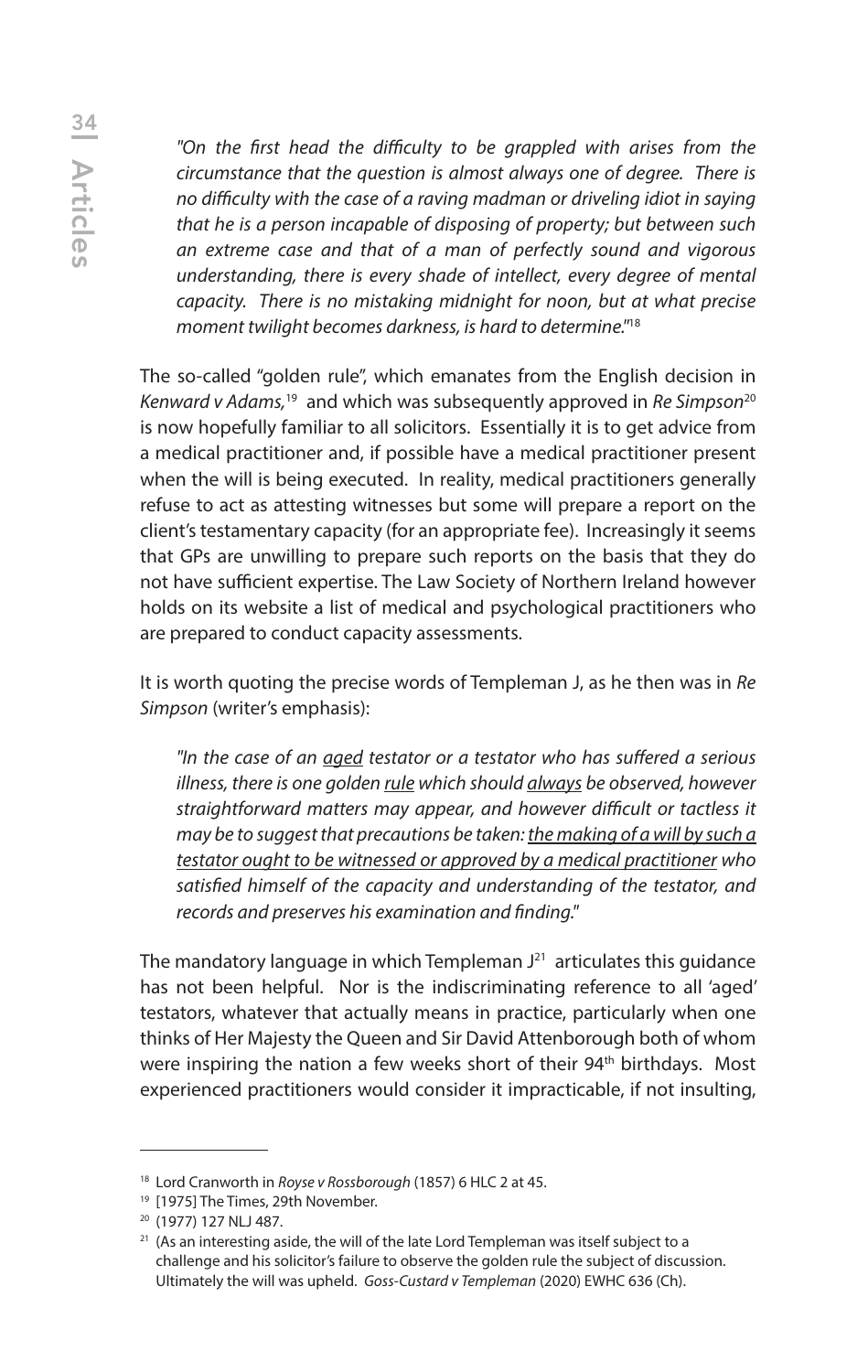to insist on a medical examination of a long-standing nonagenarian client who clearly is as capable of making a will as the draftsman is.

Nonetheless this 'golden rule*'* has been approved in many English cases, most notably perhaps by Briggs J in *Key v Key*. 22

Contrary to popular belief, failure to follow the golden rule does not automatically invalidate a will: nor does compliance quarantee validity. $2^3$ However, failure to follow the rule makes it more difficult for a person faced with discharging the burden of proving that the testator had capacity and therefore increases the chances that the will might be challenged. In *Key* Briggs J was highly critical of the will draftsman's failure to comply with the golden rule, an omission which had "greatly increased the difficulties to which this dispute has given rise and aggravated the depths of mistrust into which [the testator's] children have subsequently fallen."

In Northern Ireland there has been relatively little judicial consideration of the golden rule. The practice was described (but not with reference to the expression 'golden rule') by Horner J in *Connolly v Connolly<sup>24</sup>*, which in fact involved the successful setting aside of an *inter vivos* transfer. Prior to that there was a fleeting mention by Gillen J in *Re Potter* to confirm that on the basis of the cogent evidence given by the experienced solicitor who took the instructions the learned judge was 'convinced…that [the testator who was 83 years of age at the time of execution] displayed absolutely no unsoundness of mind or defect in intelligence.". The learned Judge 'found it compelling evidence that this was not a case where the golden rule applied'.

Almost two decades earlier, Carswell J made no obvious criticism of the experienced solicitor in *Lee v Johnston* that he had not considered a medical report and, indeed, *a propos* the earlier discussion on the sin of not keeping adequate attendance notes, had not actually recorded any details of assessing capacity (writer's emphasis):

 *"Counsel for the Challenger] pressed [the experienced solicitor who drafted a series of wills] a good deal in cross-examination about his practice in assessing the capacity of elderly or ill testators, and about his acceptance of the testator's capacity without making any medical inquiry. It is no doubt easy to say in hindsight that such inquiry would have removed any element of doubt, and that a practice of recording impressions relating to capacity and keeping those records might be of considerable service* 

 $22$  [2010] WLR 2020.<br> $23$  See e.g. Sharp v Adam [2006] EWCA Civ 449

<sup>24</sup> ([2017] NI Ch 8 at para 42.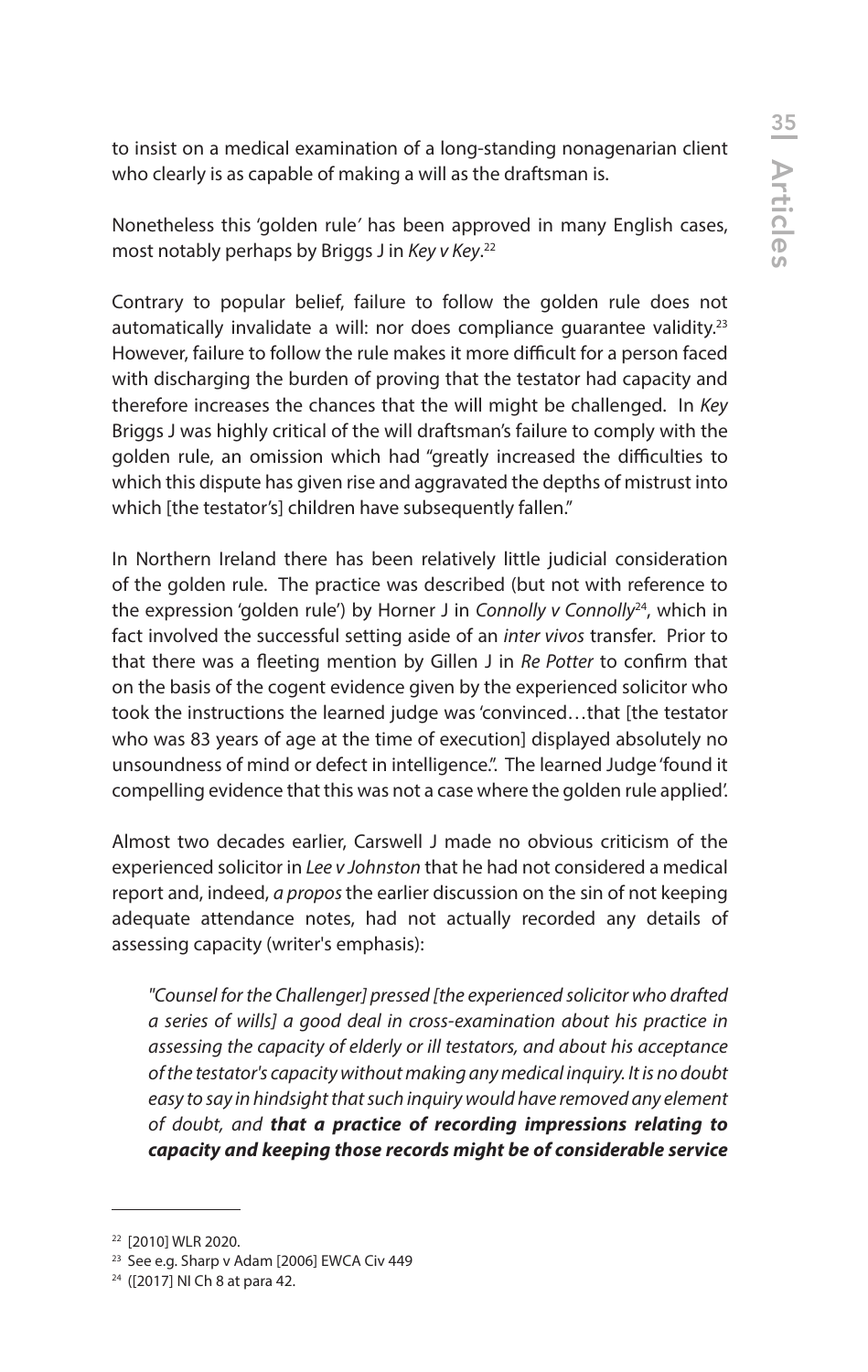*in the case of a future dispute. But the court must pay considerable regard to the judgment of a very experienced and reputable solicitor. He has deposed that the testator was a man whom he knew well over a period of many years and with whose circumstances he was familiar, and that he was content to make four wills for him in a period of less than two years, extending both before and after his illness and admission to hospital, without entertaining doubts about his capacity. This must take one a very considerable distance, and when it is allied to the evidence of [the GP and practitioner from the surgery] I am left with no doubt about the testator's capacity to make any of the wills in question."* 

If nothing else this dictum emphasises how much client care practice in the solicitor's profession has changed since 1986.

Following a decade or so in which English texts tended to endorse a slavish compliance with the golden rule, some reported decisions and commentators started questioning the merits of a golden rule of universal application. In particular Stephen Lawson wrote a very persuasive article in STEP's Trusts Quarterly Review<sup>25</sup> highlighting the limitations of the "rule". The editors of the Journal nonetheless endorsed the article with a 'health warning' to the effect that it was published to generate discussion and that failure to follow the golden rule might have consequences.

The English Court of Appeal appeared to row back from the automatic application of the golden rule in *Hawes v Burgess*26.

 *"The courts should not too readily upset, on the grounds of lack of mental capacity, a will that has been drafted by an experienced independent lawyer… The court should be cautious about acting on the basis of evidence of lack of capacity given by a medical expert, after the event, particularly when that expert has neither met nor medically accepted the testatrix". (per Mummery LJ)*

 *"Where a will is drafted by an experienced solicitor who oversees its execution and records at or close to the time that the testatrix was compos mentis and able to give instructions persuasive evidence to the contrary is required. I was impressed by the points made [on behalf of the appellants], in particular that little weight could be put on the evidence of Professor Jacoby who never saw the deceased". (per Sir Scott Baker)*

<sup>25</sup> [2010] TQR Vol III.

<sup>26 [2013]</sup> EWCA Civ 94.

<sup>27 [2013]</sup> EWHC 411 (Ch).

<sup>&</sup>lt;sup>28</sup> [2014] EWCA 280 (Civ).

<sup>29 [2013]</sup> WTLR 1331.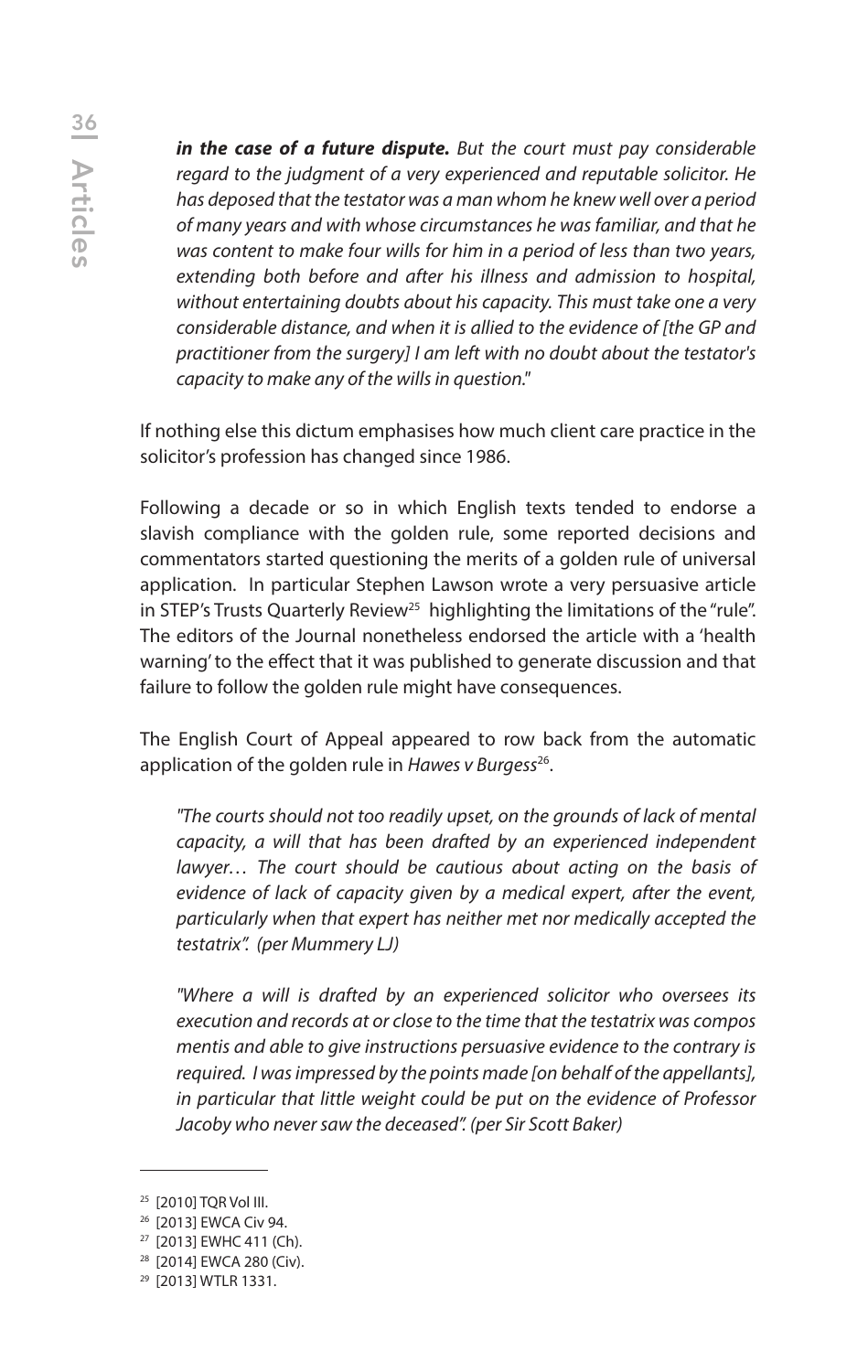Similar sentiments were expressed in two further cases that year, *Greaves v Stolkin*27 and *Simon v Byford*28, but in *Re Ashkettle*29 the court underlined that the solicitor's assessment must be based on accurate information.

The potential confusion generated by this rash of decisions in 2013 prompted the UK Practice Committee of STEP to consider the jurisprudence and the golden rule more comprehensively. The Guidance ultimately produced is the most sensible and pragmatic advice which the writer has seen to date. Rather than be seeking a 'checklist' or 'tick box' procedure, a professional should always seek to exercise individual judgment to each fact-specific situation, asking themselves at all stages whether the client (the testator) would be dissatisfied with how this retainer was being handled and whether the professional could in due course explain and justify the handling of the retainer before a High Court judge without being subjected to fair criticism and be comfortable to 'hold their corner'. The STEP guidance is expressed as follows, with the core portion emboldened (writer's emphasis):

*"The duty of a will maker who is asked to take instructions for and see to the making of a will is in essence no more and no less than the general duty in contract and tort of a professional person who is instructed to perform a service. In relation to testamentary capacity, they must do what they reasonably can to satisfy themselves that the testator has capacity to make the will; and they must do what they reasonably can to prevent the will being challenged on the ground of want of capacity. What is required to perform the duties will vary with the circumstances of the case. Perhaps the most important considerations are three: first, solicitors must always direct their minds to the capacity of would-be testators. Second, they should err on the side of caution, taking positive (although no doubt tactful) steps to assess capacity themselves, and in more extreme cases seeking medical advice. Third, circumstances may properly restrict such investigations; an example is the circumstances of Wharton v Bancroft. Another example would surely be the situation where the testator refuses to allow a doctor to assess his capacity (unless the solicitor forms the view that the refusal is itself evidence of lack of capacity).*

*The golden rule is helpful as to what the duties may require in some circumstances. The remarks of Mummery LJ and Sir Scott Baker in Burgess v Hawes may be misleading unless they are merely read as a necessary qualification to the sweeping way in which Templeman J expressed the golden rule. It is important that the words of Templeman J, Mummery LJ and Sir Scott Baker are read together with the judicial remarks in Wharton v Bancroft, Hill v Fellowes Solicitors and Re Ashkettle."*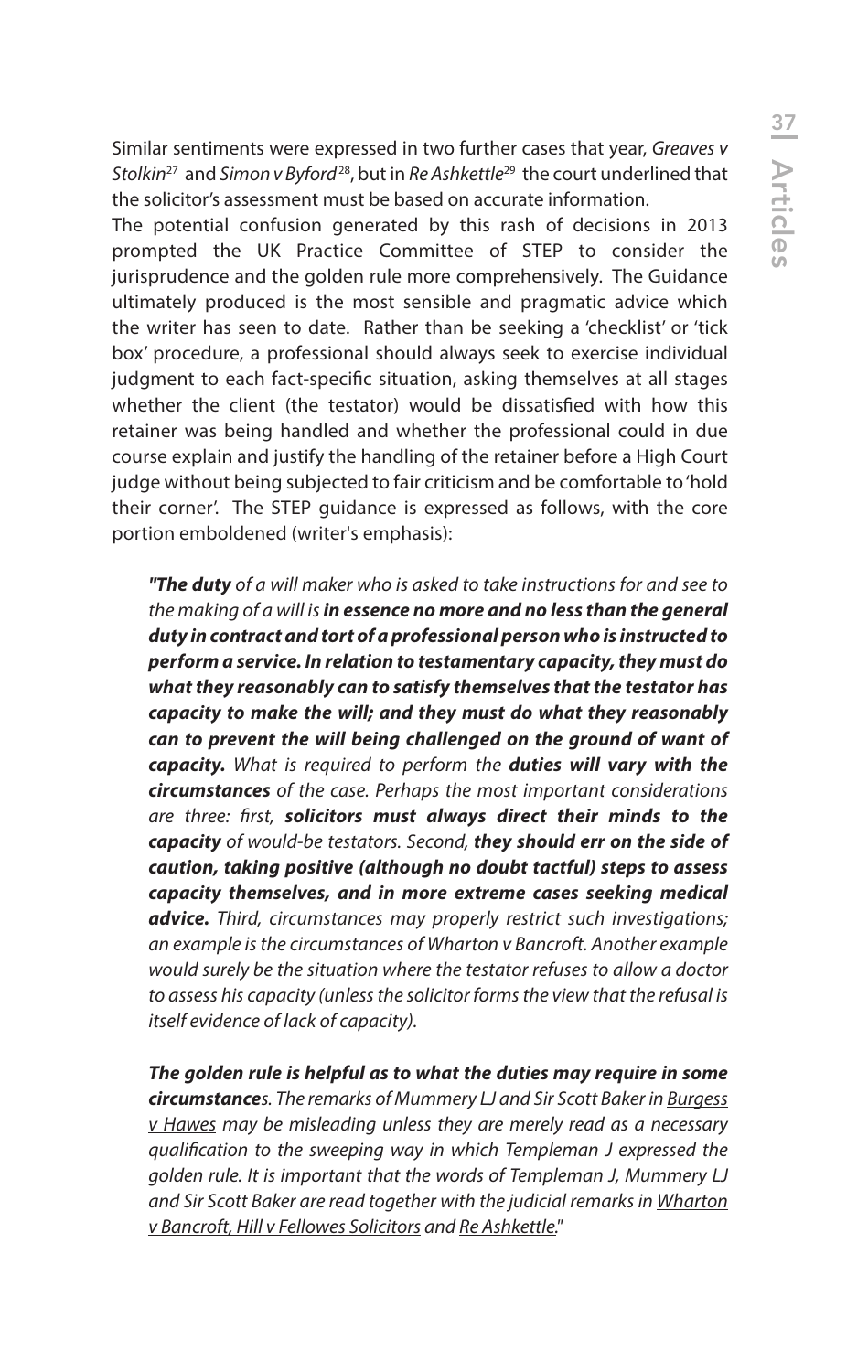Ultimately, testamentary capacity is a legal concept rather than a medical one, a fact that is often overlooked (but one which was helpfully underlined by McBride J in the *Guy* case). It is a very valid point that a medical assessment in the course of a short routine attendance by the general practitioner or based on the results of a mini-mental examination (which is essentially a basic screening test for dementia patients) may be of much less value than a lawyer who understands the *Banks v Goodfellow* testamentary capacity test, consciously assesses the testator against its elements by carefully crafted "open" questions and records the questions and answers.

In the English cases in which members of the legal profession have been subjected to criticism for their handling of a will instruction file, the problem has generally not been a failure to obtain medical evidence per se, but rather a complete failure to take any reasonable steps to ensure that the client had the requisite capacity (which in the circumstances of the cases in question would have undoubtedly required a medical examination). The factual matrix in the *Key* case comprised several of the classic 'red flags' to which all competent solicitors should be alert: the solicitor had never previously met the elderly testator; the testator had lost his wife of 65 years only a week before; the testator was purportedly wishing to alter a long-standing testamentary disposition in favour of his sons, to benefit his daughter who was home from the United States for her mother's funeral and who had arranged the appointment.

What if an elderly client refuses to undergo a medical examination? So long as the draftsman has assessed the client as, on balance, having testamentary capacity, he or she can only advise the client that having a confirmatory examination may provide protection if anyone were to make a costly challenge to the will after death, take very clear instructions of that advice and the refusal to be examined, and proceed to make the will, again keeping very clear records of the circumstances surrounding the instructions, preparation and execution. It is different where a solicitor has very serious concerns about testamentary capacity: if a will is executed which is later found to be invalidated due to lack of capacity, the solicitor's professional indemnity insurers may be held responsible for the costs of the contentious probate case. It has already been noted that in this area of practice, possibly more than any other, there are many shades of grey. On many occasions there will be no easy answer, but solicitors who act reasonably and with common sense should not find themselves condemned by a Judge. Ultimately, as has already been noted in the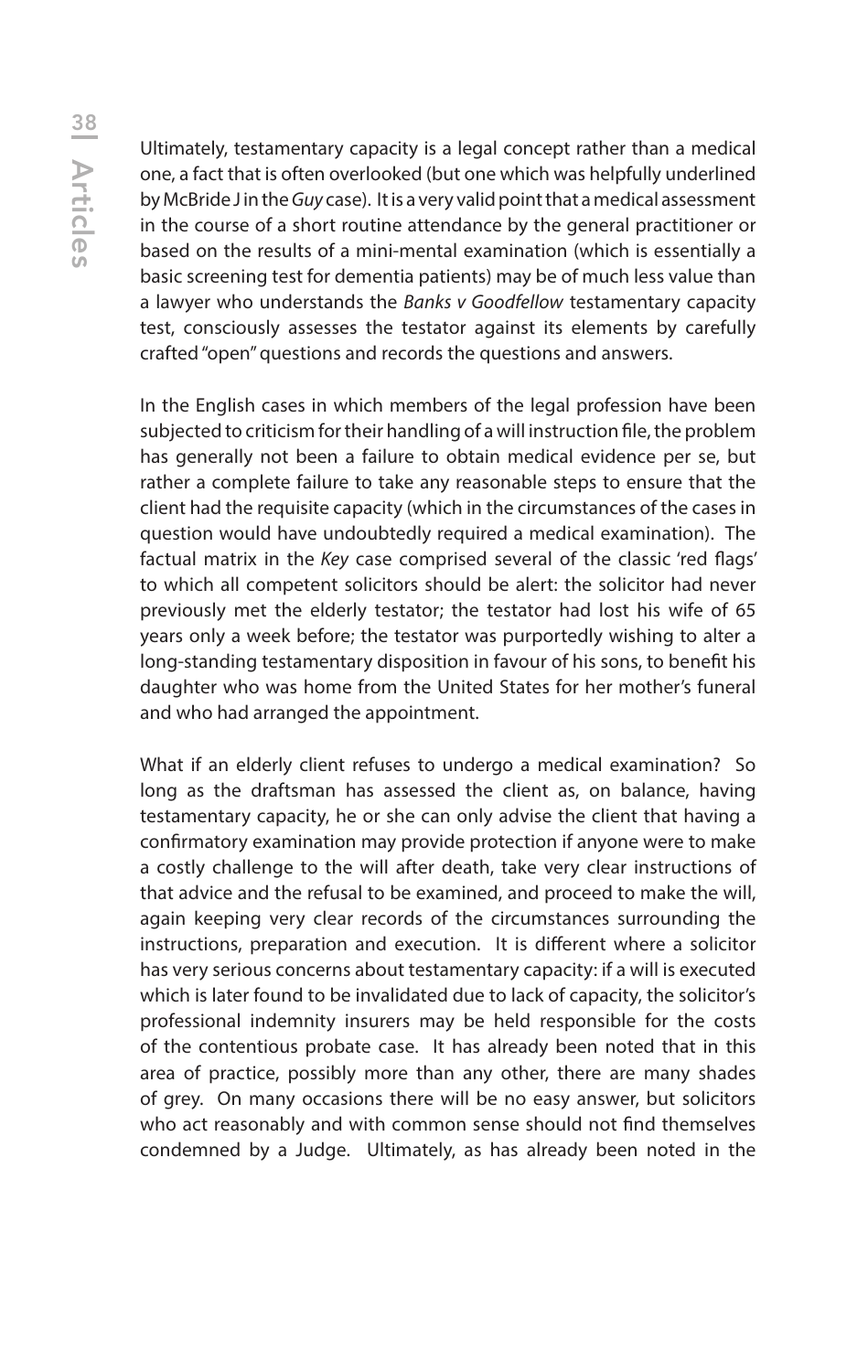specific content of the Covid-19 challenges, there is always the option of refusing to accept the instructions, but this has to be done in this context virtually immediately in the will context.

The instructing of experts has been the subject of a recent article in this Journal<sup>29</sup> and readers are reminded of the sample letters of instruction produced by the Law Society of Northern Ireland.30

# **A survey of previous contentious probate judgments in the Northern Ireland High Court**

Any common law jurisdiction with a population of less than two million people will obviously have difficulty in generating a meaningful volume of jurisprudence and generations of Northern Ireland lawyers have become accustomed to relying heavily and even at times exclusively on case law from England and Wales. The point has already been made that *Guy v McGregor*  does not develop any new principles, but that a recent Northern Ireland decision by the current Chancery Judge with a well-reasoned judgment is always of interest to those who practise in this jurisdiction.

In fact, *Guy v McGregor* is one of only nine judgments involving will capacity in a trawl going back to the 1940s, a statistic came as a surprise to the writer. It also underlines just how few contentious probate cases run to full hearing in Northern Ireland. The judgments in question, heard by eight different judges, are summarized in the following Table. *Re Brian Mackenzie and Watton v Crawford* were essentially about costs. In all seven decisions in which the court was asked to make a determination the will was upheld (all seven were professionally drafted instruments). It is well known among the legal profession that undue influence is virtually impossible to establish in a testamentary context and that there are as yet no reported decisions in Northern Ireland in which such a challenge has succeeded. Fewer practitioners are probably aware that cases in which lack of testamentary capacity is established after a contested hearing are equally absent from the law reports.<sup>32</sup>

<sup>30</sup> Dr Barbara English: Mental capacity assessments – a medical perspective on legal instruction 2019 1 JELC 16

<sup>&</sup>lt;sup>31</sup> https://www.lawsoc-ni.org/new-precedent-letters-of-instruction-for-capacity-assessments <sup>32</sup> Of course, in practice there will be cases that are compromised on the basis, perhaps inter alia, of undue influence. Similarly, there are cases in which both medical experts opine as to lack of capacity and a compromise is reached (including ones where the purported final will is propounded against on the basis of lack of capacity, following the essentially paper exercise that is now permitted under article 34 of the Wills and Administration Proceedings (NI) Order 1994.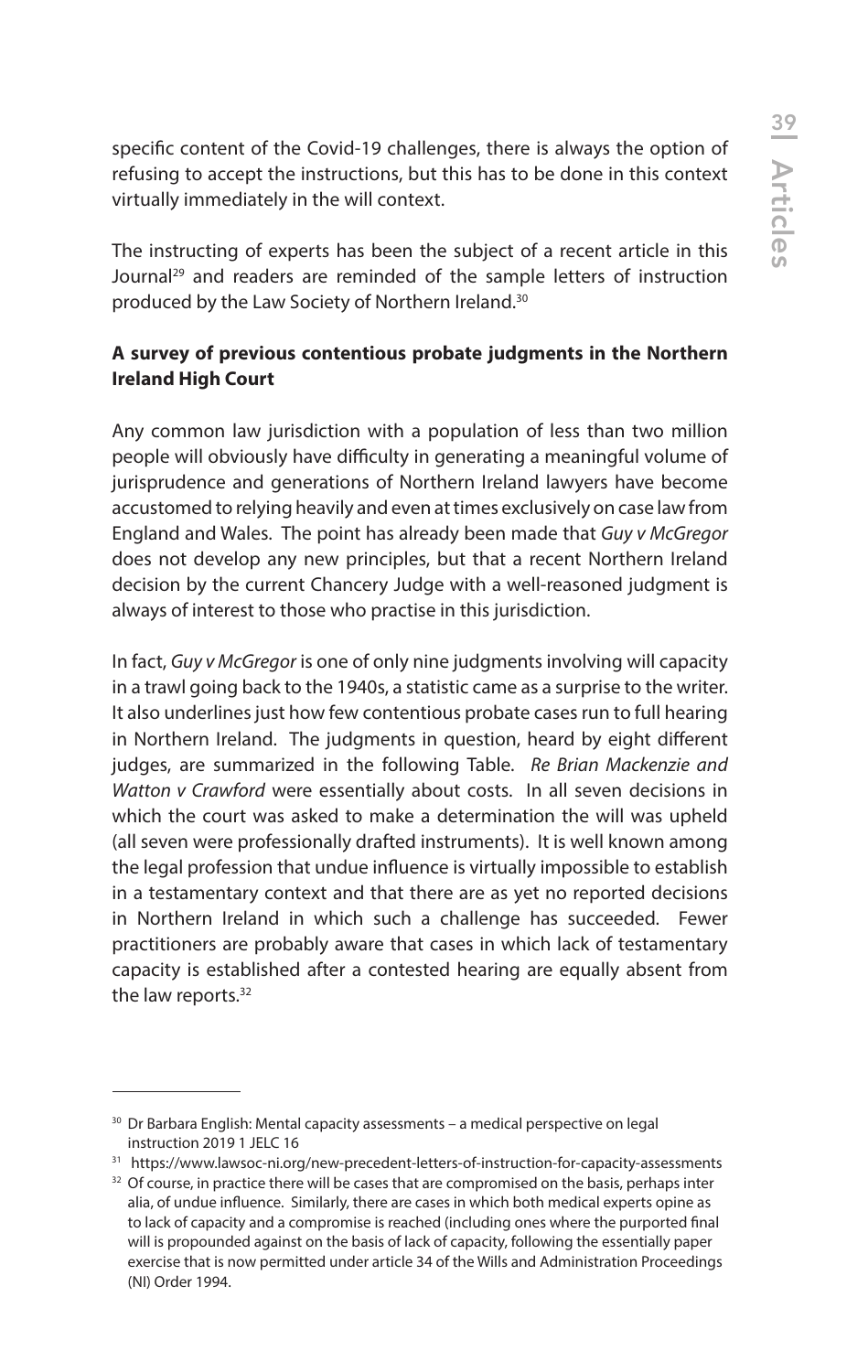| Case                                                             | Outcome                                                                                                                      | <b>Points of Note</b>                                                                                                                                                                                                                                                                       |
|------------------------------------------------------------------|------------------------------------------------------------------------------------------------------------------------------|---------------------------------------------------------------------------------------------------------------------------------------------------------------------------------------------------------------------------------------------------------------------------------------------|
| Johnston v Smart,<br>1st January 1987,<br>unreported<br>Lowry CJ | Will upheld, following<br>pleas of lack of execution<br>and undue influence                                                  | Very succinct judgment<br>in holding that undue<br>influence had not been<br>made out                                                                                                                                                                                                       |
| Estate of Joseph<br>Johnston [1988]<br>NIJB 67, Carswell J       | Will upheld, following<br>pleas of lack of capacity,<br>lack of knowledge and<br>approval and undue<br>influence.            | The comments about<br>attendance notes were<br>of their time and cannot<br>safely be relied upon<br>now. <sup>33</sup><br>The main focus of the<br>judgment is on lack of<br>knowledge and approval.                                                                                        |
| Salmon v Doherty<br>[1997] NIJB 119<br>(Higgins J)               | Will upheld following<br>pleas of lack of capacity,<br>notwithstanding that the<br>testatrix suffered from<br>schizophrenia. | This remains the main<br>Northern Ireland<br>consideration of<br>schizophrenia on<br>testamentary capacity and<br>includes a discussion about<br>the impact of delusions on<br>a will.                                                                                                      |
| McCullagh v Fahy<br>[2002] NI Fam 21<br>(Coghlin J)              | Will upheld following<br>pleas of lack of capacity<br>and undue influence.                                                   | An overview of the general<br>principles of undue<br>influence and testamentary<br>capacity, again underlining<br>the heavy burden in<br>respect of the former.<br>There is also a useful<br>reminder to lay witnesses<br>and parties as to their<br>demeanour at the back of<br>the court! |

<sup>&</sup>lt;sup>33</sup> See further the above discussion at page 32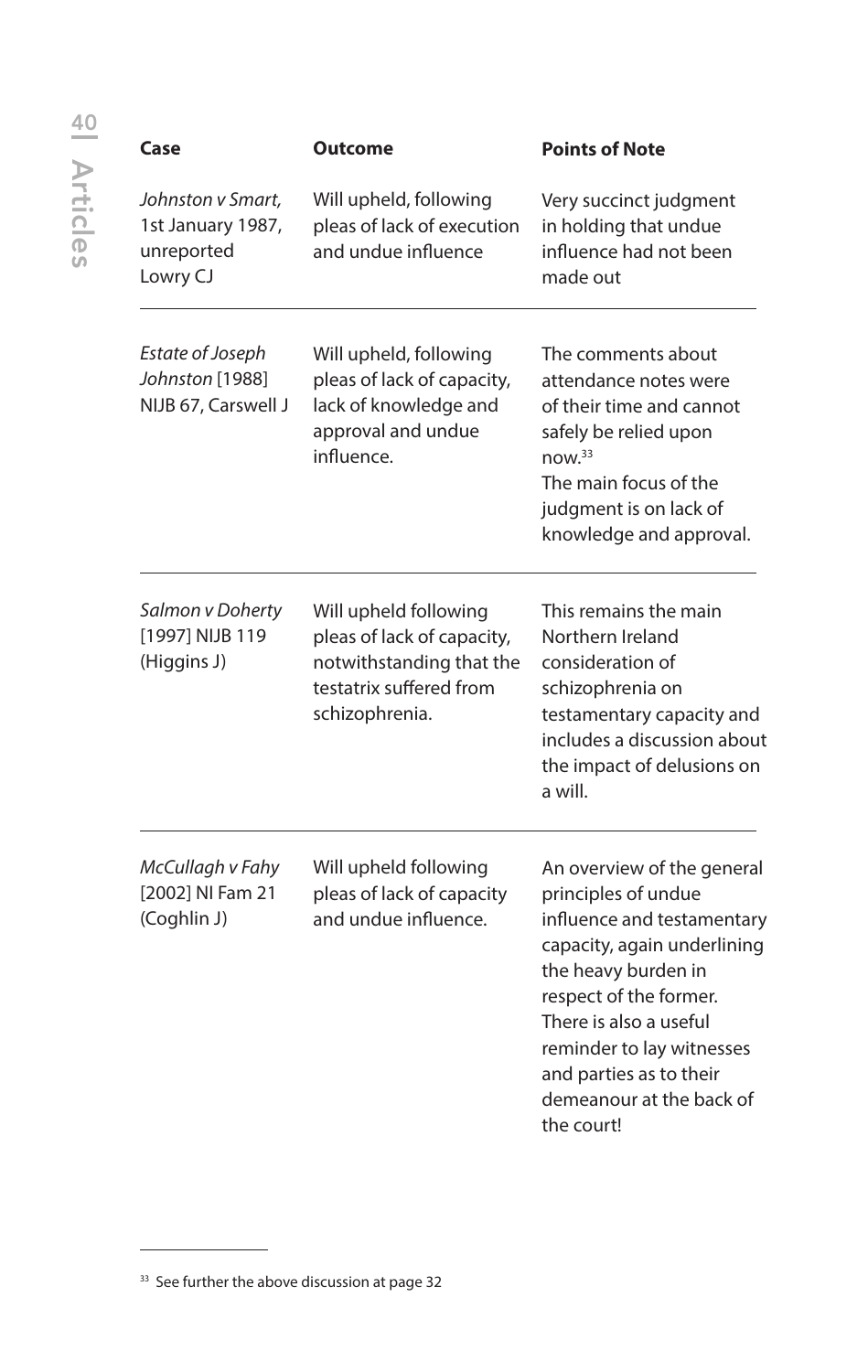| Case                                                                                                  | <b>Outcome</b>                                                                                                                                 | <b>Points of Note</b>                                                                                                                                                                                                                                                                                 |
|-------------------------------------------------------------------------------------------------------|------------------------------------------------------------------------------------------------------------------------------------------------|-------------------------------------------------------------------------------------------------------------------------------------------------------------------------------------------------------------------------------------------------------------------------------------------------------|
| Potter v Potter [2003]<br>NI Fam 2 (Gillen J)                                                         | Will upheld following<br>pleas of lack of capacity<br>and undue influence.                                                                     | Clear indication that<br>the 'golden rule' does<br>not apply to all aged<br>testators<br>Emphasis of the<br>importance in the<br>factual matrix of<br>the evidence of the<br>experienced solicitor<br>That the plea of undue<br>influence should never<br>have been advanced<br>in the circumstances. |
| Thompson v<br>Thompson [2003] NI<br>Fam 3 (Girvan J)                                                  | Will upheld - pleas of lack<br>of testamentary capacity,<br>knowledge and approval<br>and undue influence<br>rejected                          | Discussion of<br>the difficulties of<br>establishing undue<br>influence.<br>Review of<br>testamentary capacity<br>principles. Knowledge<br>and approval is of<br>contents rather than<br>the legal effect of a<br>will.                                                                               |
| In the Estate of Brian<br>McKenzie, McKenzie<br>v McKenzie and<br>others [2016] NICh 10<br>(Horner J) | The validity of the<br>purported will had been<br>conceded - the judgment<br>concerns the costs of the<br>executor who sought to<br>defend it. | The importance of<br>early exchange and<br>consideration of<br>medical reports. If an<br>executor wishes to<br>concede the validity<br>of an instrument<br>on the strength of a<br>new medical report<br>this should be done<br>very promptly if the<br>executor is to obtain                         |

costs to that date from

the estate.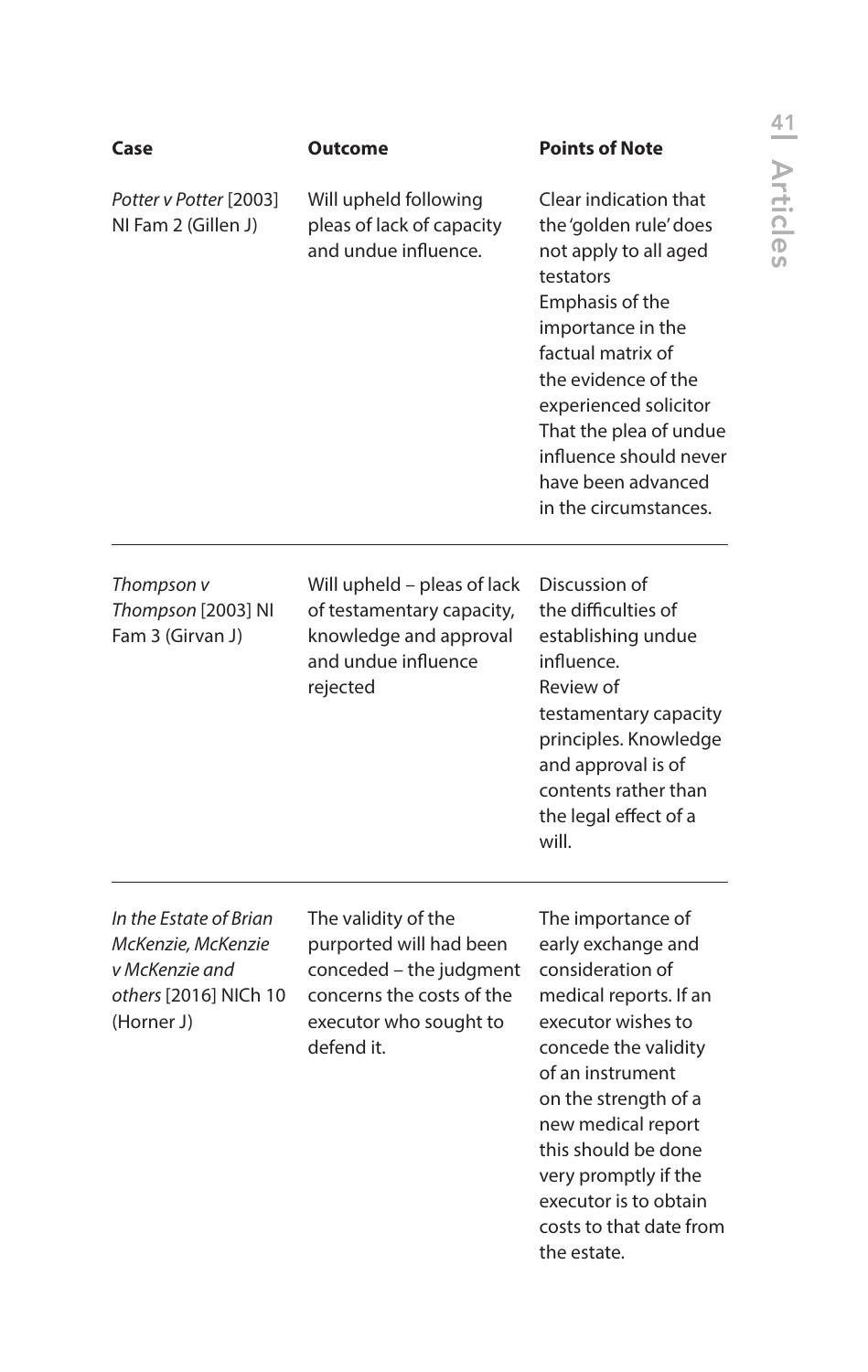| Case                                                         | <b>Outcome</b>                                                                                                                                                                                        | <b>Points of Note</b>                                                                                                                                                                                                                                                                                                                                                                                                             |
|--------------------------------------------------------------|-------------------------------------------------------------------------------------------------------------------------------------------------------------------------------------------------------|-----------------------------------------------------------------------------------------------------------------------------------------------------------------------------------------------------------------------------------------------------------------------------------------------------------------------------------------------------------------------------------------------------------------------------------|
| Watton and Watton y<br>Crawford [2016] NICh<br>14 (Horner J) | Application to overturn<br>disputed will had<br>been discontinued by<br>challenger. Only issue<br>was costs. Challenger<br>condemned in 50 per<br>cent of the costs rather<br>than in their entirety. | A general direction for<br>solicitors to comply<br>with Larke v Nugus<br>including guidance<br>as to what might<br>reasonably be asked.<br>A firm endorsement<br>for all parties to put<br>their 'cards on the<br>table' or risk a costs<br>sanction should<br>the court have to<br>determine costs. <sup>34</sup><br>Executors may be<br>acting unreasonably in<br>failing to share wills at<br>an early juncture. <sup>35</sup> |
| Guy v McGregor [2019]<br>NI Ch 17 (McBride J)                | Final will upheld,<br>following pleas of lack<br>of due execution (not<br>discussed) and lack of<br>capacity.                                                                                         | A recent endorsement<br>of the current<br>principles applying<br>in England with<br>useful guidance on<br>how the court may                                                                                                                                                                                                                                                                                                       |

assess evidence and to solicitors on what is expected in an attendance note.

<sup>&</sup>lt;sup>34</sup> Costs are discussed more fully at page 43 below

<sup>&</sup>lt;sup>35</sup> See further the discussion at page 45 below.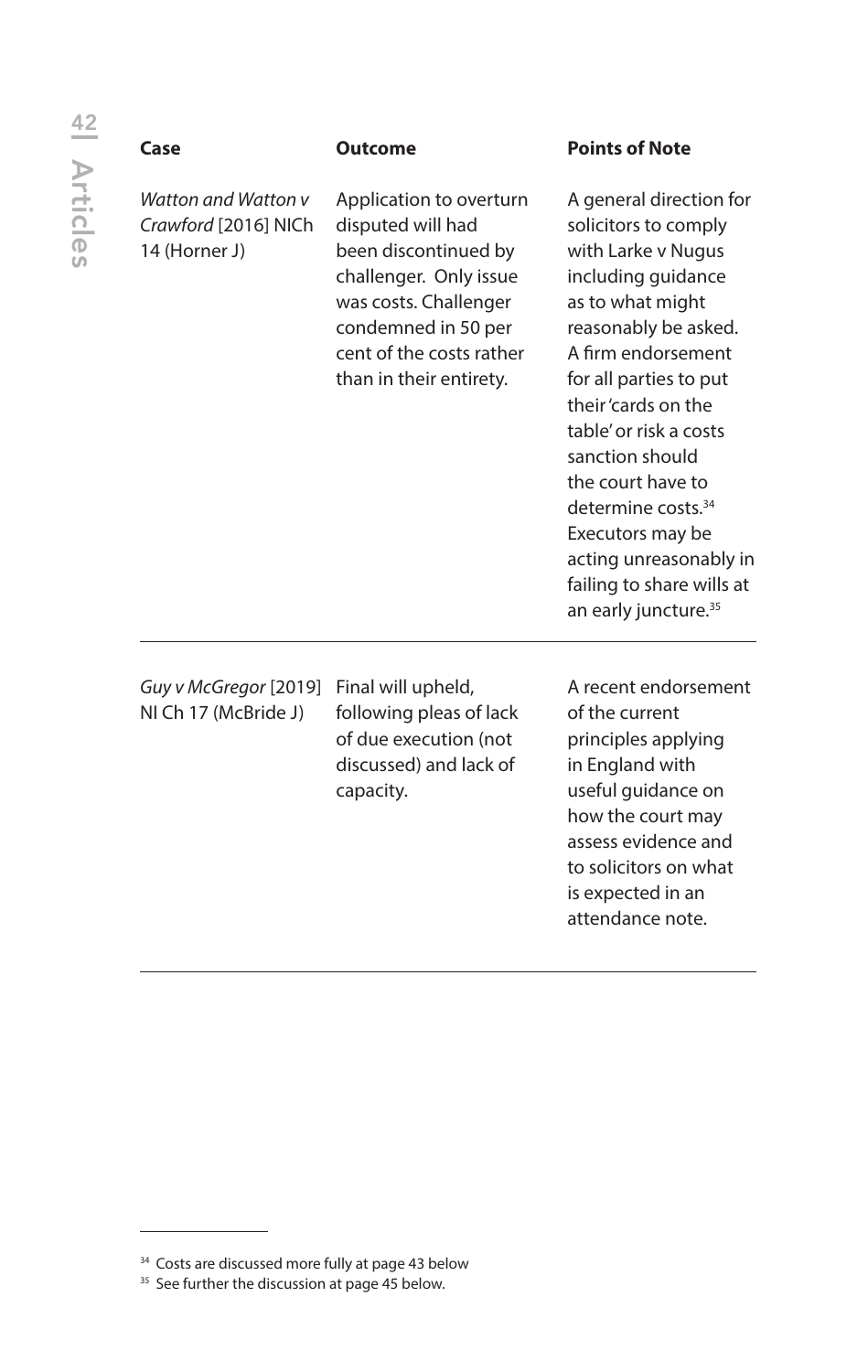### **Costs in contentious probate**

### *Guy v McGregor*

It has been noted that notwithstanding the criticism of the solicitor who failed to keep adequate attendance notes, the learned Judge had no hesitation in upholding the disputed will in *Guy v McGregor*. Moreover, the unsuccessful challenger was condemned in the entirety of the costs of the action (this aspect of the decision is not reported). The challenger no doubt had hoped to persuade a court that, even if unsuccessful, there was sufficient merit in the challenge (not least the fact that there was the expert medical evidence was disputed and the attendance notes fell below what the Judge would have liked) to justify a more generous costs order, such as one providing for a contribution of the costs to be borne by the estate. As always, only those involved in a case understand the full underlying dynamic of the reported decision. It was relevant perhaps that none of the Defendants gave evidence and or even that the plaintiff may have had the grounds of a proprietary estoppel or 1979 Order claim had the will been overturned. Ordering costs out of the estate may have required the Plaintiff to sell the house.

### **The default is NOT 'costs out of the estate'**

One of the greatest misconceptions (and not just among lay clients) about contentious probate disputes is that 'costs will always come out of the estate'. The misconception has even extended to literature with David Copperfield's Master famously explaining the benefit of a good probate practice to his charge as follows:

 *I asked Mr Spenlow what he considered the best sort of professional business? He replied, that a good case of a disputed will, where there was a neat little estate was, perhaps, the best of all. In such a case…not only were there very pretty pickings, in the way of arguments at every stage of the proceedings, but, the costs being pretty sure to come out of the estate at last, both sides went at it in a lively and spirited manner, and expense was no consideration.*<sup>36</sup>

The proposition that costs will invariably come out of the estate has always been nonsense but, equally, it has been a fair comment that validity disputes do have peculiar characteristics which, historically, formed the basis for a couple of specific exceptions to the general position that "costs follow the

<sup>36</sup> Charles Dickens, *David Copperfield.*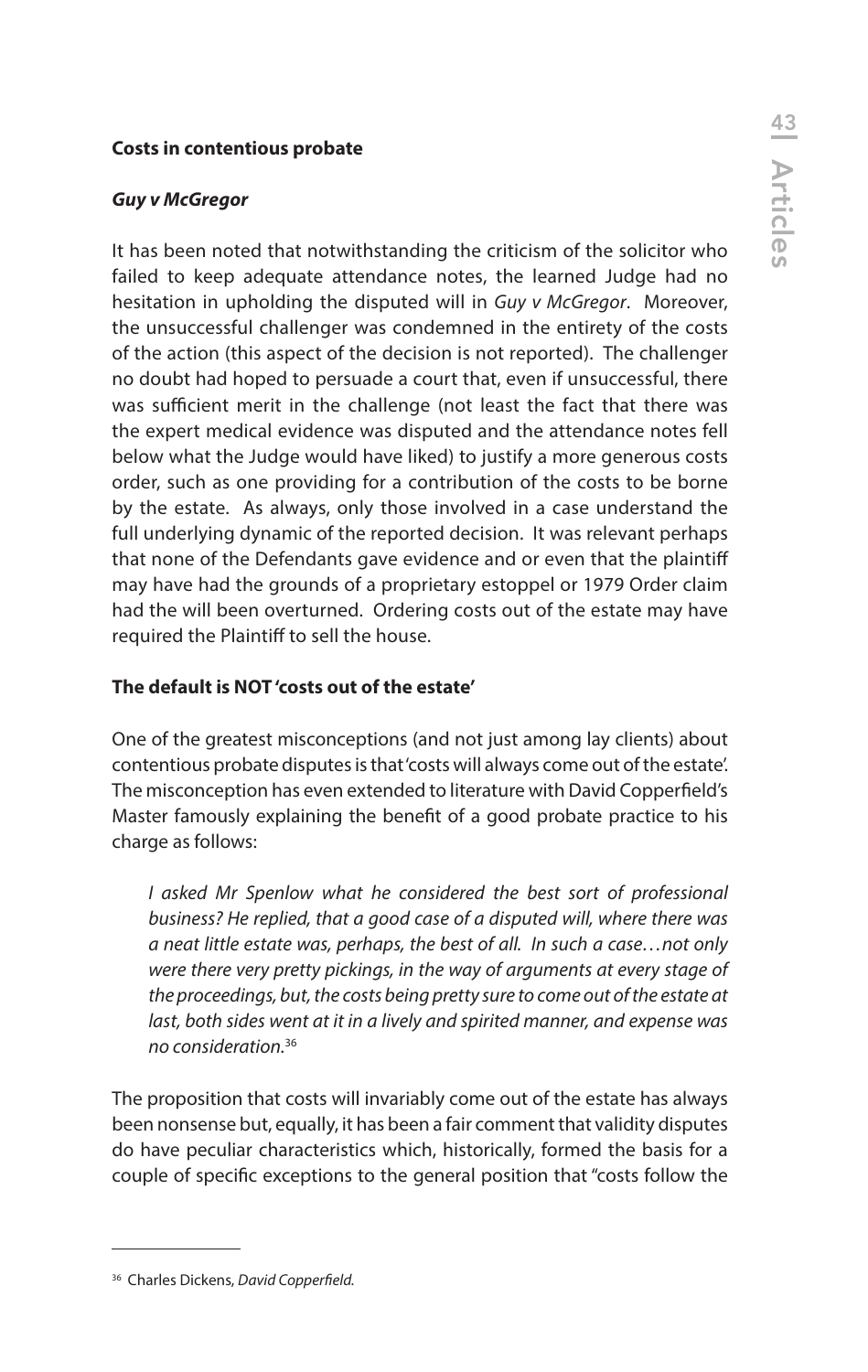event." That these exceptions apply in Northern Ireland was confirmed most recently by Girvan J as he then was in *Re Thompson:*37 if litigation is the fault of the testator (which tends to mean keeping disorderly paperwork, rather than unmercifully teasing rapacious nephews about future inheritances), all costs come out of the estate. If there is a genuine cause for investigation the unsuccessful challenger will not be condemned in costs.<sup>38</sup>

Recent English decisions have confirmed that the exceptions to the general rule are to be interpreted more narrowly then ever and during his tenure as the Northern Ireland Chancery Judge, Horner J also endorsed the principle that ordinarily 'costs follow the event', a reminder that perhaps got rather lost in the judgments of *Watton v Crawford*39 and *Re Brian Mackenzie*40 which are remembered more for promoting an 'open book' approach to probate litigation, with a costs threat for those who do not.

It is evident that contentious probate litigation is increasingly characterised as being just another type of dispute between individuals about property and only a very small remnant of the historic "supervisory" jurisdiction of the ecclesiastical courts remains. Yet how many clients continue to say to their legal advisers with defiance that they would prefer the lawyers to get the deceased's estate, than their sibling, or cousin, or the Rest Home for Aged Donkeys? All prospective challengers must be disabused of the misconception that the estate will be bearing the costs, irrespective of the outcome, at the earliest opportunity. All parties to contentious probate litigation should all go into the process fully apprised of the reality that if they lose (or, indeed, issue proceedings and are forced to discontinue) they risk being condemned in the entirety of the costs.

# **A word about the special position of executors**

Prospective executors have rather more protection, but it is not without limits. The general litigation principle is that an executor who is acting reasonably will be entitled to his costs out of the estate if not secured from another party. However, there are two caveats to highlight. First, this principle is limited to an executor *qua executor* and not as a beneficiary.

<sup>37</sup> The costs judgment is reported as *In the Estate of Norman Edward Thompson Deceased*  [2003] NI Fam 4.

<sup>&</sup>lt;sup>38</sup> For those who also practise in the Republic of Ireland it should be noted that a more general principle applies. So long as the litigation is bona fide and there was a reasonable issue which required investigation then the unsuccessful party will probably obtain their costs out of the estate. No Northern Ireland judge has shown enthusiasm for adopting the Republic's approach.

<sup>39</sup> *Watton and Watton v Crawford* [2016] NICh 14.

<sup>40</sup> *In the Estate of Brian McKenzie, McKenzie v McKenzie and others* [2016] NICh 10.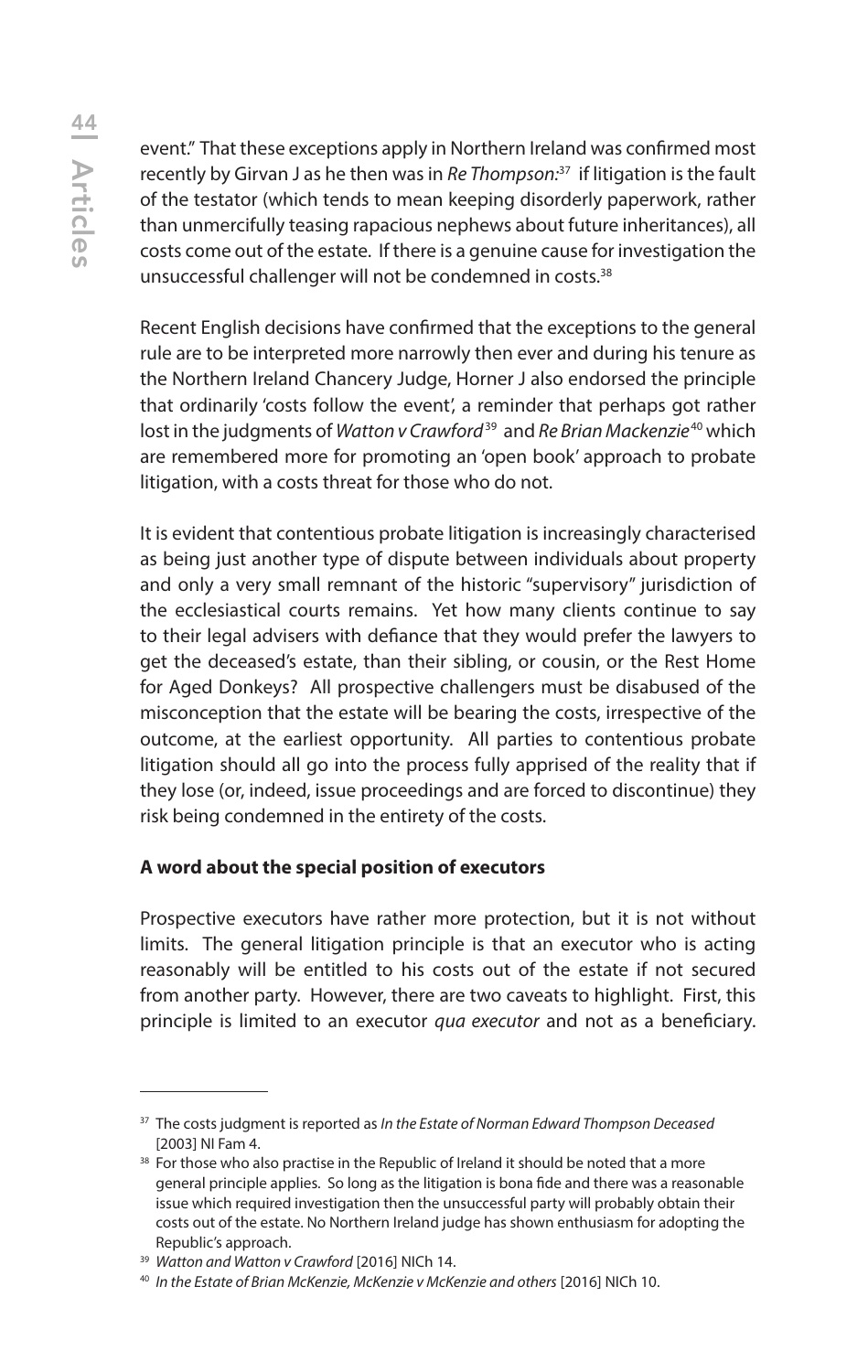Secondly, the executor must be acting reasonably.

Indeed, there appears to be an increasing tendency for personal representatives to purport to initiate all types of disputes surrounding wills and the administration of estates in their representative capacity, seeking to rely on the principle that they will always be indemnified by the estate, when in reality they are acting in their own personal interests. It should be remembered that Order 62 Rule 2(6) of the Rules of the Court of Judicature (NI) which deals with the costs of fiduciaries such as personal representatives and trustees has two important qualifications:

(2) Where a person is or has been a party to any proceedings in the capacity of trustee, personal representative or mortgagee, he shall be entitled to the costs of those proceedings, insofar as they are not recovered from or paid by any other person, out of the fund held by him in that capacity or out of the mortgaged property, as the case may be, and the Court may order otherwise only on the ground that he has *acted unreasonabl*y or, in the case of a trustee or personal representative, has *in substance acted for his own benefit*  rather than for the benefit of the fund [emphasis added].

If we return to contentious probate claims specifically, while it might be said that there is a general duty to propound a will, that duty falls away in the face of evidence of the instrument's invalidity. The dicta of Horner J in the cases referred to above, *Watton v Crawford<sup>41</sup> and Re Brian Mackenzie*,<sup>42</sup> underline the costs risk for executors, as well as other parties, who refuse unreasonably to engage in pre-proceedings investigations:

"*For the avoidance of doubt, I must stress that a headlong rush into litigation where serious allegations are made by a disappointed beneficiary without ascertaining all the relevant circumstances and/or obtaining the key documents will almost certainly have adverse costs consequences for that party. By the same token a refusal by an executor or personal representative to provide a full response to a reasonable request for information under cover of a Larke v Nugus43 letter and/or to make disclosure of key documents will almost certainly have serious cost implications for the estate and/or the principal beneficiary. There should always be full disclosure as soon as reasonably possible of both the circumstances in which the will was made and executed and/or the* 

<sup>41</sup> *Watton and Watton v Crawford* [2016] NICh 14.

<sup>&</sup>lt;sup>42</sup> In the Estate of Brian McKenzie, McKenzie v McKenzie and others [2016] NICh 10.

<sup>43</sup> *Larke v Nugus* [2000] WTLR 1033 (reported belatedly). The Law Society of Northern Ireland has now issued guidance on *Larke v Nugus.* https://www.lawsoc-ni.org/guidance-on-larkev-nugus-letters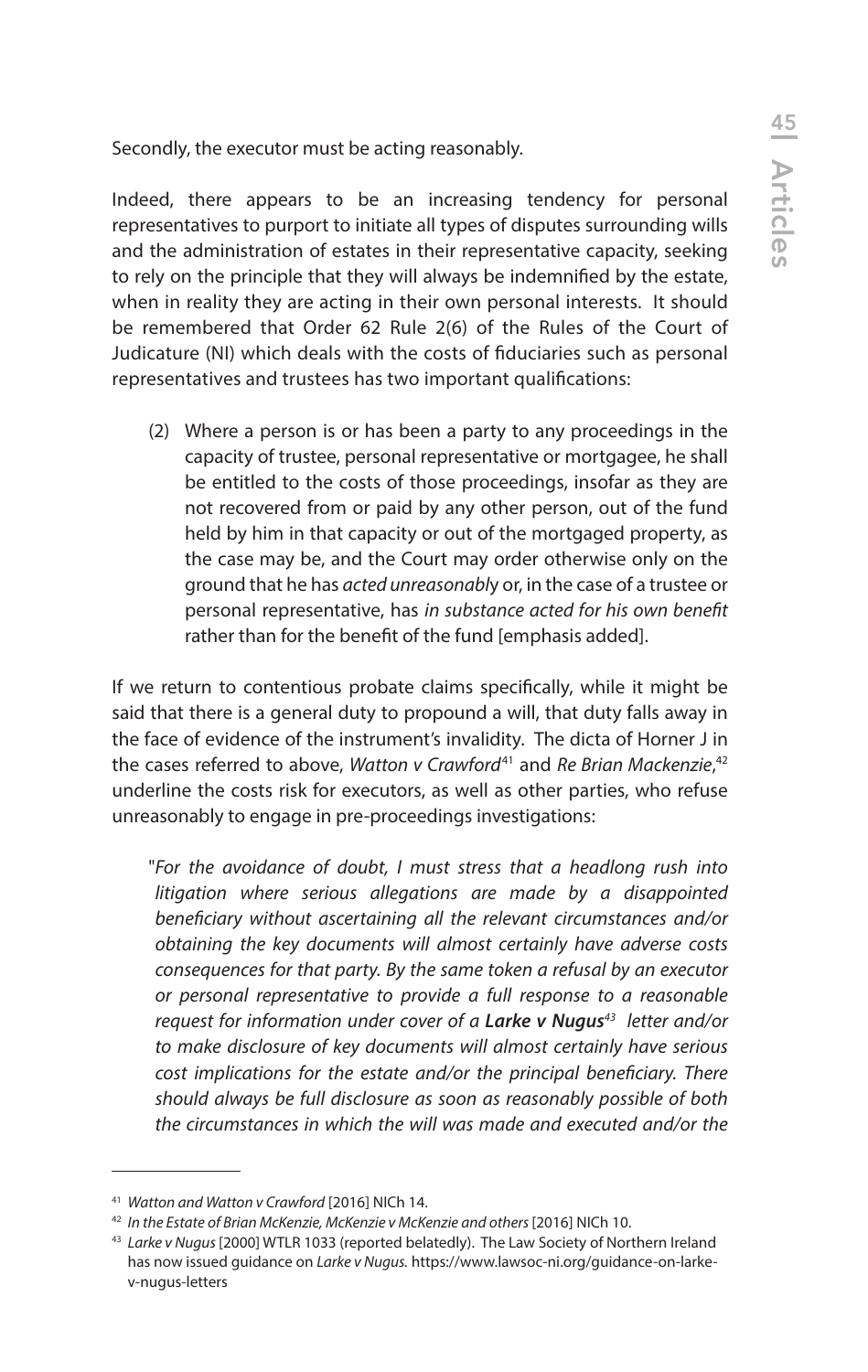*capacity of the deceased if the validity of the will is being challenged. Any behaviour by either side thwarting this laudable aim is almost certainly contrary to the overriding imperative enshrined in Order 1 Rule 1A."*

The full parameters of these *obiter* comments and others such dicta from the two judgments mentioned have not yet been explored in later decisions. It remains to be seen in future cases how they will interplay with the general principle of 'reasonableness' in rule 62(6), the fact that *Larke v Nugus* is a special category of disclosure requested of a solicitor (who would otherwise be bound by duties of confidentiality) and not of an executor as such, the fact that there is not yet clarity on what constitutes a 'xxx' dispute so as to invoke *Larke v Nugus*, and of McBride J's strong endorsement in *Guy v McGregor* of the 'costs follow the event' principle.

If an executor without beneficial interest (or with minimal beneficial interest) is to prove a will and be the plaintiff, he must ensure that he has sufficient protection in relation to costs. In practice, this might mean obtaining indemnities from the beneficiaries – provided, of course, that these are not worthless should those beneficiaries fail to get something under the will.

A professional executor should be particularly careful in this position: why would he choose to act? A solicitor executor who drafted the will in dispute has a potential conflict of interest and should consider his position very carefully before accepting office.<sup>44</sup>

# **A miscellany of other 'probate litigation' concerns, pitfalls and misconceptions**

While the burden of costs is arguably the most common misconception of contentious probate practice, there are several other recurring issues which the writer encounters sufficiently frequently to make them worth highlighting. For those readers who are less familiar with litigation (and often in Northern Ireland it is the non-contentious and transactional lawyers who will have carriage of *ad hoc* estate litigation in many solicitor firms) a definition may be useful. While the term "contentious probate" is frequently used by lawyers generically to refer to lots of different types of estate dispute, in the strict, narrow sense "contentious probate" refers to those disputes where there is a claim that a will is not valid (on the ground(s) of forgery; want of due execution; lack of capacity; lack of knowledge and approval or undue influence).

<sup>44</sup> See in particular the cautionary note in the LSNI Guidance on *Larke v Nugus.*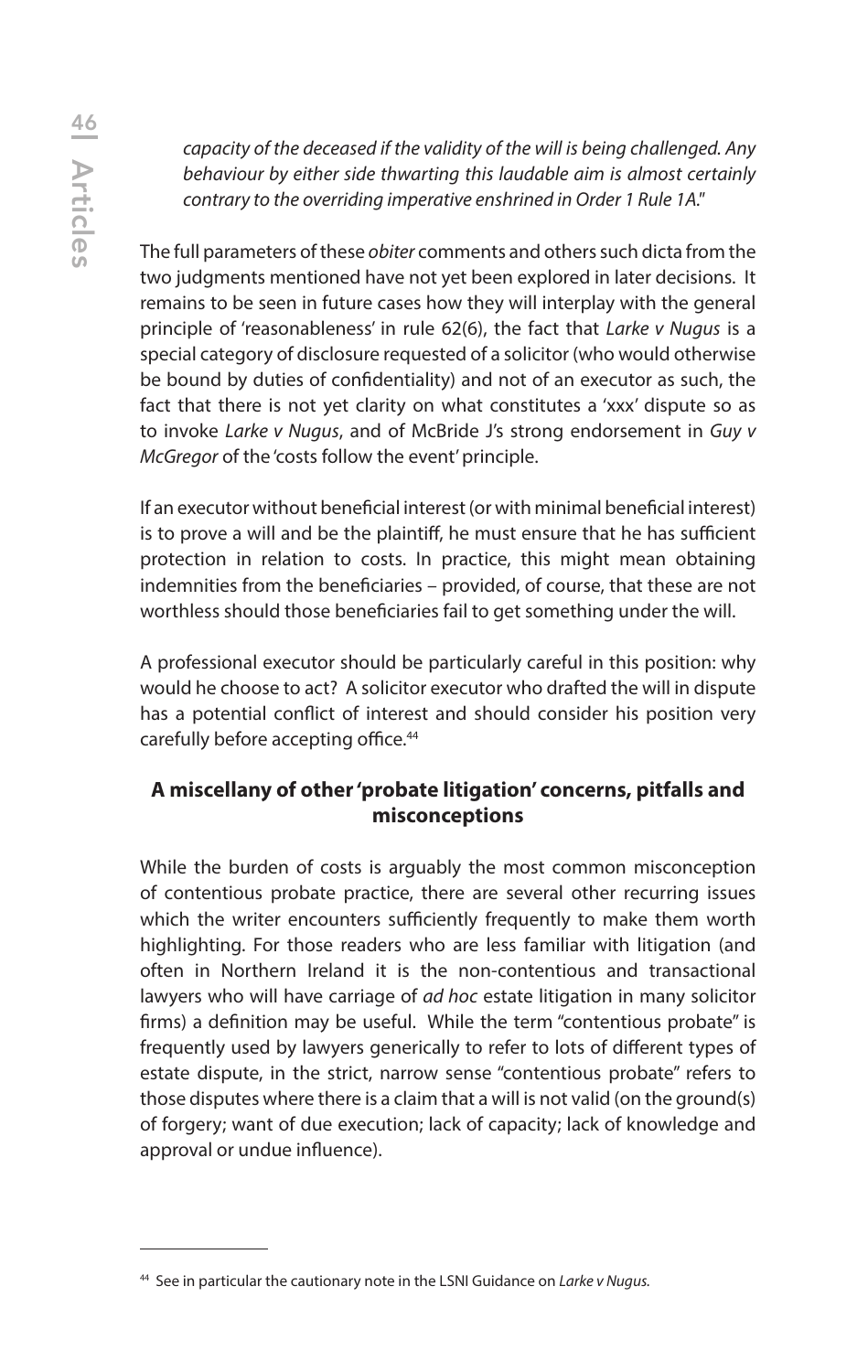The procedure, assuming that the estate is within the High Court jurisdiction,<sup>45</sup> is governed by Order 76 of the Rules of the Court of Judicature Act 1980. Very few, if any, estate disputes are within the current County Court jurisdiction and this exacerbates the difficulties with costs referred to above. So many estates in Northern Ireland, although comfortably within the High Court jurisdiction, simply cannot bear High Court costs in a multi-party action with numerous experts. The reality is that even palpably weak and nuisance claims will be bought off.

The writer's impression is that the increase in the number of contentious probate disputes since she was called to the Bar two decades ago is verging on the exponential, the majority of which concern the allegation of lack of testamentary capacity. In particular, it would appear that the number of *Larke v Nugus* requests has increased dramatically following Horner J's above comments in *Watton v Crawford*.

As has been seen, it is ultimately the very rare exception of such cases that 'troubles the court' to a full hearing and judgment. Of those, we still await a determination of a will actually being overturned.

However, in the vast majority of those situations the amount of the estate passing to those intended by the testator will be reduced (either by costs or a payment to the challenger). If it is accepted that, as a matter of policy, testamentary freedom is to be the cornerstone of our system of intergenerational transfer of property, an officious bystander without a vested interest might suggest that care has to be taken to ensure that disputing wills as a 'tree shaking' exercise is not made too easy for potential challengers. In the meantime, the legal profession awaits with baited breath the expected increase in estate disputes arising from the current public health emergency.

### **Standing to bring a contentious probate action**

The first question which prospective challengers to the validity of a particular will should ask is whether they have standing to bring that challenge and, if so, where precisely does such a challenge take them? Defeating the last of a long line of wills serves only to 'reinstate' the penultimate will, the terms of which may be no more generous to the challenger. Many lay clients believe that if they invalidate the final will, the testator will be considered to have died intestate. On more than one occasion the writer has been consulted by neighbours or other purportedly interested parties who simply seek to challenge a will because they consider it to be in some

<sup>&</sup>lt;sup>45</sup> The County Court jurisdiction is £45,000.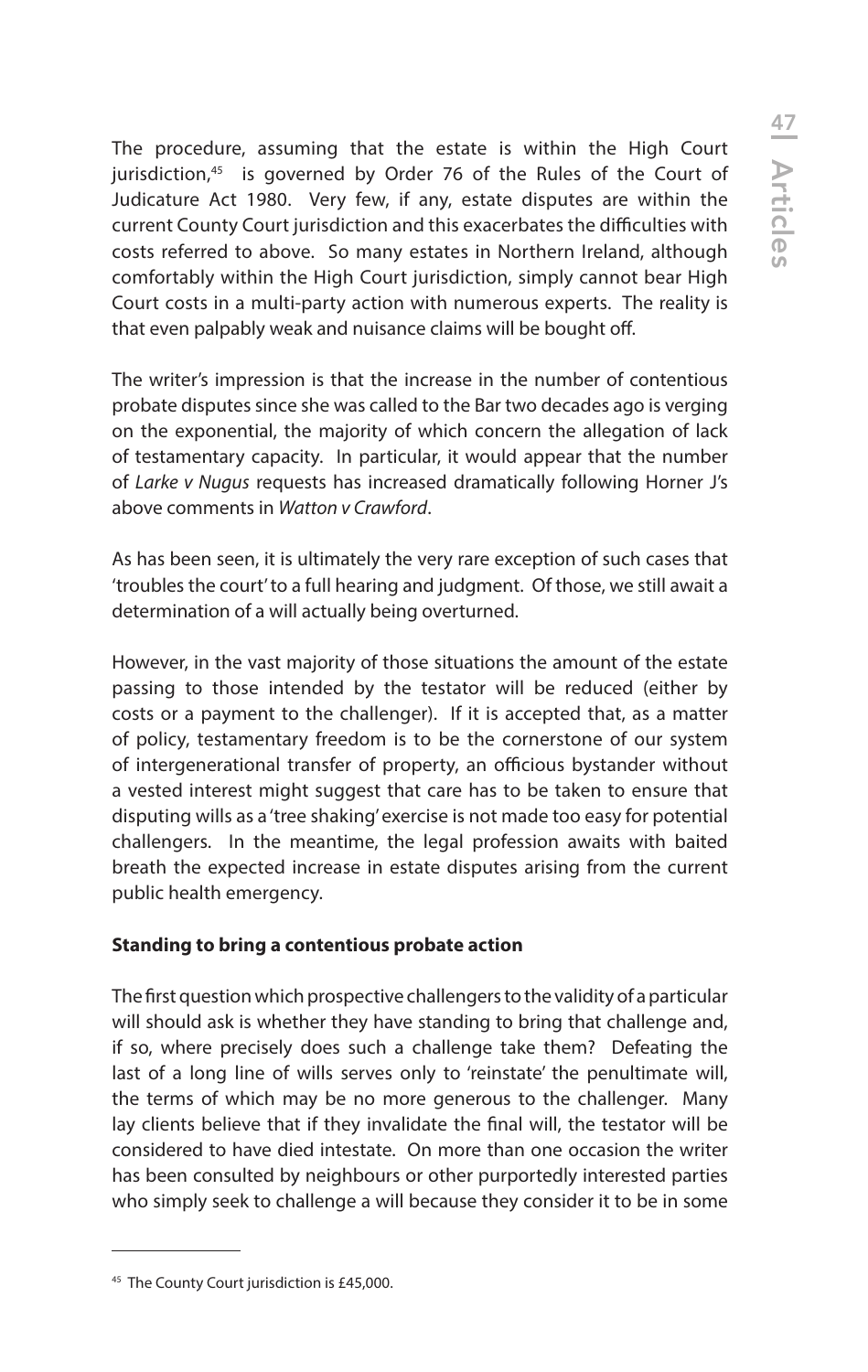manner "unfair" or "unjust" that Betsy the home help or Fred the gardener has been benefited at the expense of remote relatives, who do not actually seek to make a challenge. Part of the process of investigating earlier wills involves confirming that, irrespective of substantive merits, the prospective challenger actually does have standing to bring that challenge.<sup>46</sup> If so, is there sufficient to be gained in monetary terms to justify doing so (especially in light of the earlier observations about High Court costs)?

### **Having sight of the disputed and earlier wills**

Obviously, this exercise can only be undertaken if the party has access to both the alleged disputed will and earlier wills. Many prospective challenges start with the aggrieved party not even knowing the contents of the instrument which they expect to want to challenge and lay clients are often horrified to learn that there is no requirement on the living to register their wills. It remains unclear precisely what documents executors have a legal obligation to disclose prior to them obtaining the grant. Once proceedings are issued all parties have to swear an affidavit of 'testamentary scripts'. The concept is defined in Order 76 and includes all wills and attendance notes.

Horner J's guidance in *Watton v Crawford* indicates that executors are expected to disclose the final disputed wills and, probably, all other testamentary scripts, with a possible sanction in costs on the basis that they are not acting 'reasonably' if they fail to do so. When asked to advise executors as to whether they should disclose copies of testamentary scripts, the writer generally recommends that they do so, so long that there is any evidence of a genuine dispute. This is primarily on the basis that the executor is being asked in his capacity as executor and not as a beneficiary (it is the executor and not the beneficiaries who have the right to possession of the testator's documents) and flows from the point made earlier that the executor must take care at all times not to be seen as only grinding his own personal axe.

It is acknowledged that this view is not universal and other practitioners still prefer the 'old fashioned' approach of not disclosing wills unless required to do so either on foot of an order following an application to the Master under article 15 of the Administration of Estates (NI) Order 1979 or as part of discovery and the affidavit of testamentary scripts once a probate action has been commenced. Those taking such an approach may ultimately have to satisfy a court being asked to adjudicate on costs that the withholding

<sup>&</sup>lt;sup>46</sup> Traditionally, this has meant those who would benefit under an earlier will or the intestacy rules, or the executor named in an earlier will. However, the interesting decision of the English Court of Appeal in *Randall v Randall* [2016] Fam. Law 949, which is only of persuasive authority, has widened this somewhat.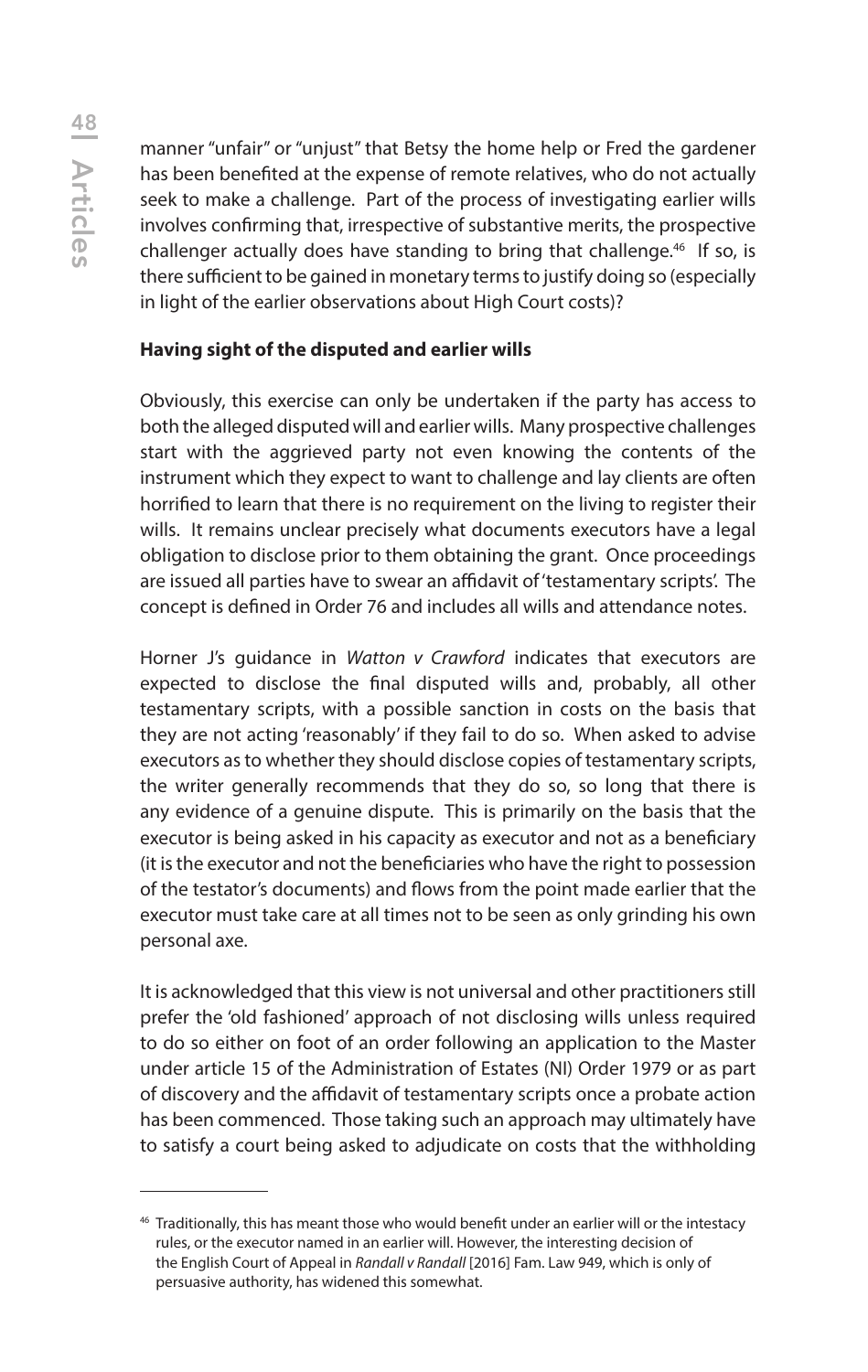was, in the fact-specific circumstances, 'reasonable' so as to fall outside the *Watton v Crawford* guidance. It is suggested that the rule of thumb for an executor qua executor is not what the opposition is strictly entitled to see but rather what, as an executor, he could be criticized for not sharing and thus risk falling on the wrong side of the 'acting unreasonably' qualification in Order 62(6)(2).

### **What is the maximum gain from a validity challenge?**

In many cases the differences between the last purported will and an earlier will (or the intestacy code) are straightforward and one beneficiary has simply replaced another. It is obvious who stands to gain and by how much. Often it is much more complex, particularly when one factors in as yet unknown administration and testamentary expenses. Many estate disputes in Northern Ireland involve rural testators with a series of earlier wills, each with several different devises of lands, sometimes, but not always, with the residuary beneficiaries remaining the same. At first blush it is often far from clear what the precise difference between the instruments is from the perspective of any given individual, particularly in situations in which residuary entitlement differs as to both recipient(s) and value and testamentary and administration expenses are factored in.

A very useful exercise which should be undertaken (by all potential parties, not just the challenger) as soon as the necessary information is available is the preparation of a 'compare and contrast' table, setting out the differences between the purported last and penultimate wills (and if relevant earlier wills) with reference to each individual portion of land or other specific gift, together with a sensible estimate of the probate values of each. The net residuary estate should be reduced by the approximate non-contentious administration of estate costs (as well, of course, of approximate inheritance tax liabilities etc. if applicable).

Consideration should then be given to estimating the contentious probate costs and how, should such costs, or even some of them, be ordered 'from the estate' this would impact upon each of the beneficiaries. It is sometimes not appreciated from the outset that an order (or an agreement) that 'costs be borne by the estate', without more, means borne as per the statutory order set out for the burden of debts and liabilities in Part II of the First Schedule to the Administration of Estates Act (NI) 1955. In simple terms this means residuary estate, pecuniary legacies and finally all specific gifts (realty and personalty) *pro rata* according to the probate value (not the current value). In practical terms the residuary estate will be the target for any costs ordered out of the estate and this should be taken into account, particularly if an individual changes from being a specific devisee to a residuary legatee.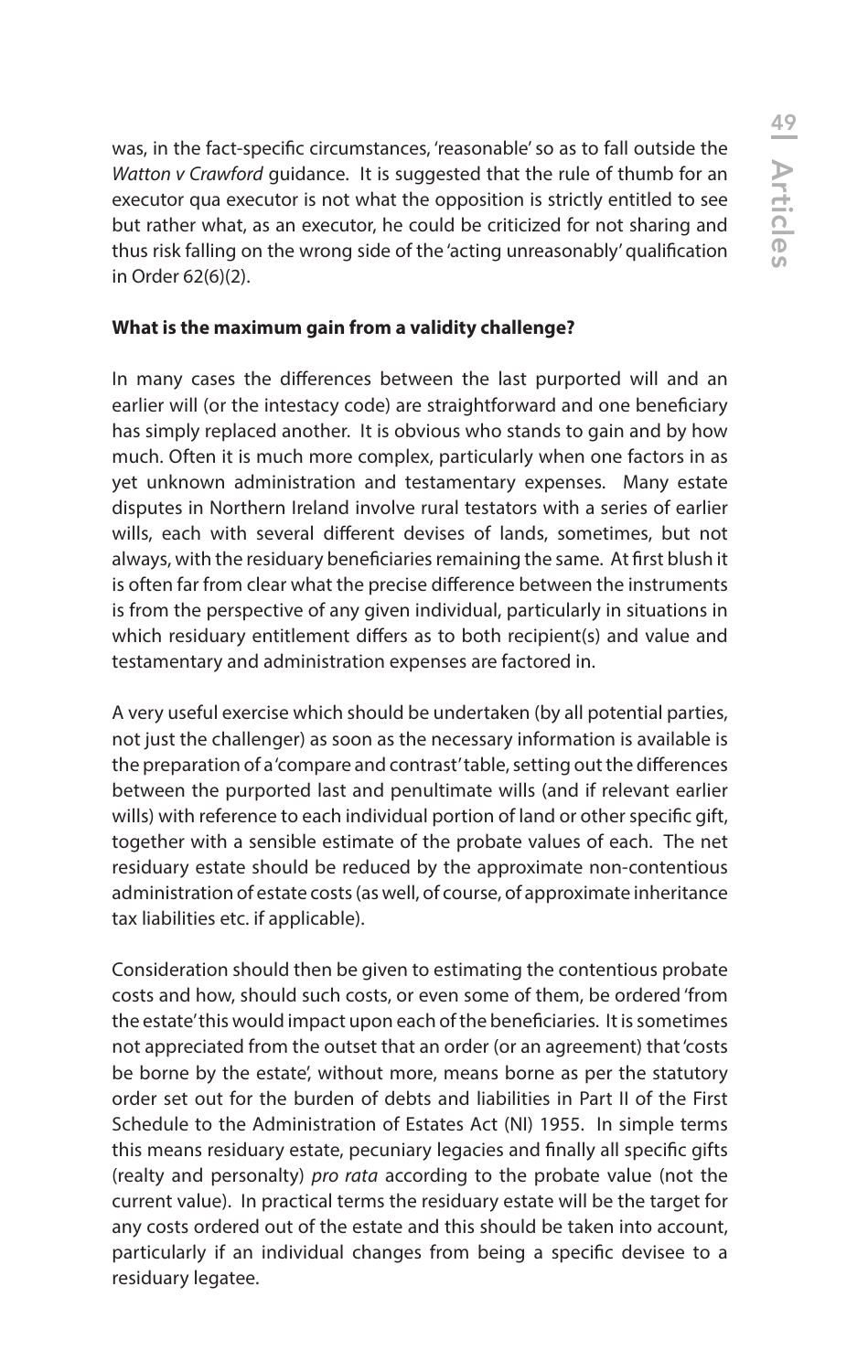On occasions it becomes obvious from this exercise that there is relatively little benefit to an individual challenger in pursuing a validity challenge, when viewed against the inherent complexity of the procedure and need for numerous parties to be involved if the matter is to be compromised (which is often the private aim of many prospective challengers). If no other beneficiaries have the appetite for a challenge (which generally means not being prepared to risk the costs), the challenger is effectively left to carry the risk of a claim which, if successful, will benefit others.

The challenger may have the basis for an alternative claim (such as one on foot of the family provision legislation or the doctrine of proprietary estoppel) which would involve a more straightforward structure. It is fundamental that there is sufficient clarity of analysis from the lawyers at the outset to ensure that all viable options are kept open (and within time), while minimizing any damage to the client by concentrating on weaker claims or unleashing a "kitchen sink" attack. Going down costly and time-wasting cul-de-sacs should be avoided.

### **The use and abuse of caveats**

A caveat operates to ensure that no grant will be sealed (or resealed) without notice first being given to the caveator. Some practitioners choose to enter a caveat against an estate in order to "buy time", for example, so as to allow a client who is a prospective claimant under the Inheritance (Provision for Family and Dependants)(NI) Order 1979 Order to investigate more fully the merits of his case. This approach is misconceived, unless there is also some doubt about the validity of the will itself or there is some other reason why it is inappropriate for the intending personal representative to proceed and apply for the grant.

A caveat was never intended to be a "poor man's injunction" (an expression which is credited anonymously to one of the writer's instructing solicitors). While a caveat may be entered by anyone who has an "interest" in the deceased's estate (which includes someone who has a potential claim under the 1979 Order), it is generally entirely counterproductive for a claimant under the 1979 Order to delay the grant. In England wasted costs orders have even been made against practitioners who inappropriately issued a caveat in a family provision claim.

# **Consider limited grants**

In the writer's experience, there is a tendency for matters to grind to a complete halt while there is a validity challenge ongoing. Consideration should always be given as to whether it is necessary or appropriate to apply for either a *pendente lite* grant under article 6 of the Administration of Estates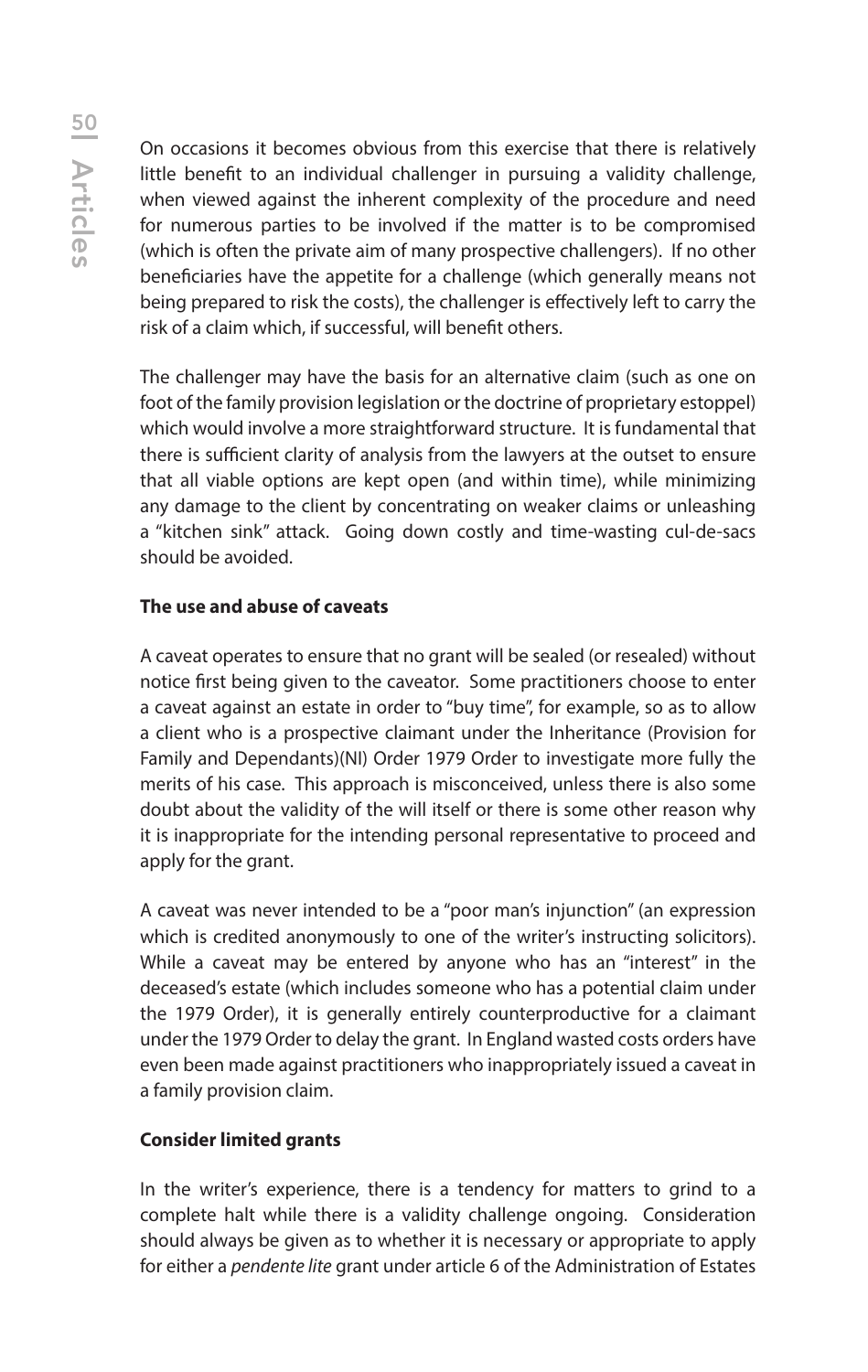(NI) Order 1979 (if proceedings are already issued) or an *ad colligenda bona* grant if it has not.<sup>47</sup>

Care should be taken to ensure that everything does not come to a standstill, incurring interest and penalties in respect of Inheritance Tax and allowing wasting assets and properties to depreciate in value. It is an interesting (and as yet uncharted) proposition as to who precisely owes duties of care (and to whom) in this context. According to the press, the impact of the current public health crisis has put Northern Ireland on the cusp of a property crash of 2008 proportions. Many painful lessons were learnt in the last recession as disgruntled clients sought to pass dramatic losses in the value of their asset on to their lawyers for unreasonable delay. It is important to take all reasonable steps to move matters forward as expeditiously as possible at each stage of the proceedings. It is suggested that it is in the interest of all of the lawyers involved in a validity dispute to address collectively whether a limited grant is needed and, if so, who should apply. Often a joint application might be appropriate.

# **Conclusion**

The writer of the Book of Ecclesiastes (1:9 *NIV*) wisely declares that 'there is nothing new under the sun'. The current pandemic may be unprecedented in living memory, but various generations of our ancestors have faced life-threatening plagues, perhaps most famously Boris Johnson's political hero Pericles (whose bust sits in his Number 10 office). Contentious probate disputes have also been with us seemingly forever with, it might appear, little change. Mid-19th century judges, who would have been mystified by the making of what is effectively a judicial will in favour of a successful family provision applicant, would still feel reasonably confident in their ability to deal with questions of will validity. Yet not withstanding the enduring relevance of cases from the 19th century (and earlier), contentious probate practice has undoubtedly changed from that familiar to the lawyers of earlier generations, not least because the 21st century probate lawyer has to grapple with the extension of the law of negligence to include duties owed to those with legitimate expectations to share in an estate. Such a development would have been unthinkable to our 19th century forbears.

Historically will-drafting within solicitor's firms has been a "loss-leader" (the "sprat to catch the mackerel", being the future administration of the estate), and was "relegated" to the more junior solicitors or even to non-legally qualified staff. There has undoubtedly been a perception that the work is straightforward, involving the mechanical "taking" (rather than taking "and evaluating") of instructions, followed by the mechanical copying of precedents.

<sup>&</sup>lt;sup>47</sup> A precedent and procedural guidance is found in the LSNI publication Probate Applications Less Frequently Encountered.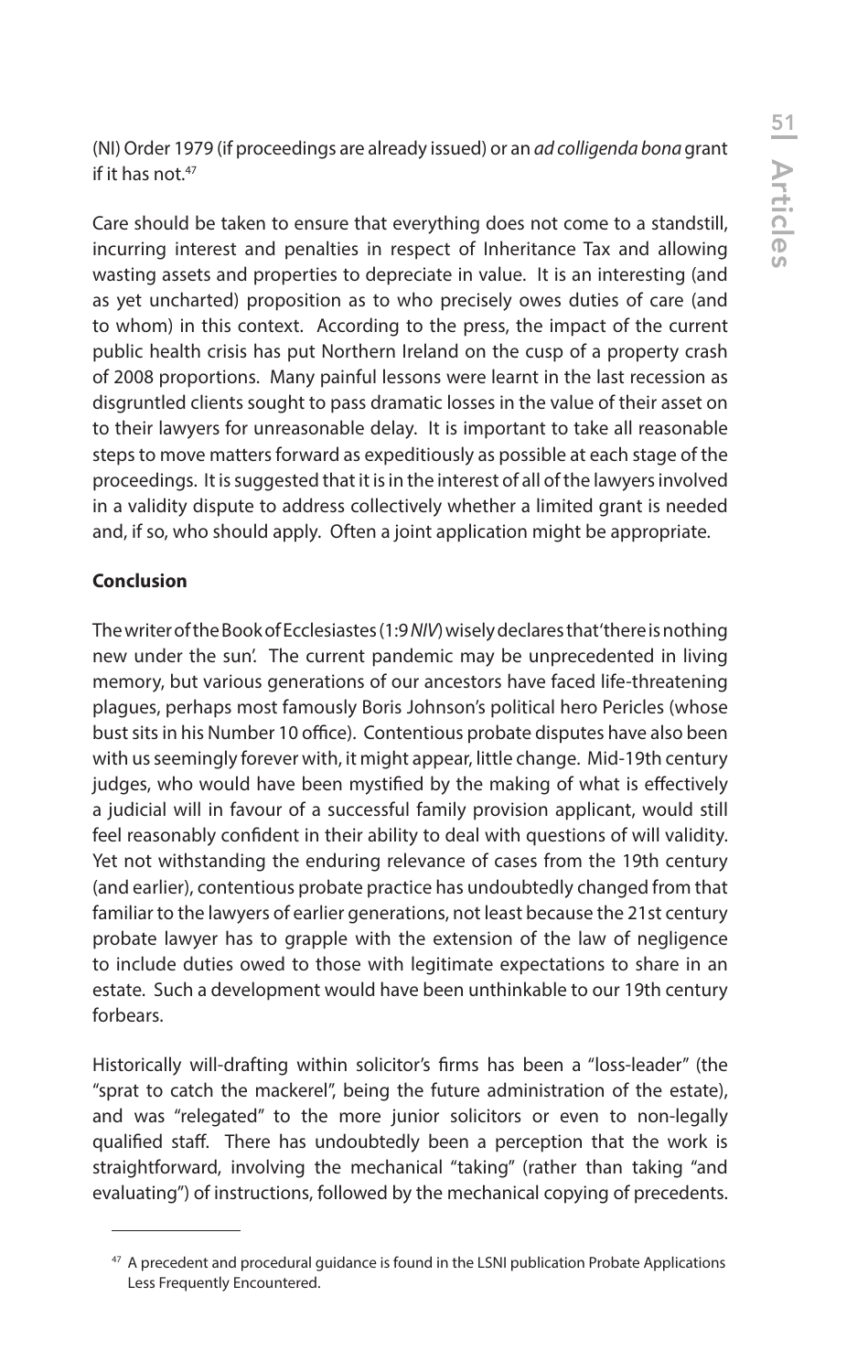It should be evident that there is nothing "mechanical" about the taking, evaluating and implementing of will instructions. In consequence, solicitors must consider whether to charge more for this aspect of their practice. Shortly after *White v Jones* the chair of the English Law Society's Wills and Equity Committee wrote as follows in *Butterworths' Wills Probate and Administration Service:*

*"Practitioners should, it is suggested, take a conscious decision: either to make a full economic charge for will-making, 'educating their clients to see its justifiability; or to make a deliberately uneconomic charge and reconcile themselves to the resulting loss.* No good can come from trying to have the best of both worlds, putting an *artificially low ceiling upon charges and then trying to confine the work within it. Such a policy is liable to lead to inadequate wills prepared upon inadequate instructions and inadequately explained, and perhaps to the delegation of willmaking to staff who are not fully trained for the work."*

In light of the developments explored in this article, this advice is even more compelling a quarter of a century on. Preparing wills *ex gratia* or for preposterously low fees is in no-one's interests. This cost culture reflected very much the absence of the modern duty of care and is no longer appropriate in light of the mushrooming of testamentary negligence cases.

Challenging times no doubt lie ahead for the law of wills specifically, and for the legal regulation of the intergenerational transfer of wealth more generally in an increasingly digital and virtual age, which is characterized by longevity and complex family relationships. Time will tell to what extent the Covid-19 emergency will act as a catalyst for future reform in the area.

# **Postscript**

# **Video-witnessed wills to be made legal during coronavirus pandemic in England and Wales**

- The Government has announced Legislation via a Statutory Instrument will be laid in September and made retrospective to 31 January 2020. The measures will apply to England & Wales and remain in place until January 2022 however they can be shortened or extended if deemed necessary. After this point wills would return to being made with witnesses who are physically present.
- The new law will amend the Wills Act 1837 to stipulate that where wills must be signed in the 'presence' of at least two witnesses, their presence can be either physical or virtual.
- Wills still need to be signed by two witnesses who are not its beneficiaries and electronic signatures will not be permitted.
- In the longer term the Government will be considering wider reforms to the law on making wills and responding to a forthcoming Law Commission report. The Law Commission has been consulted in the development of the Government's response to this issue.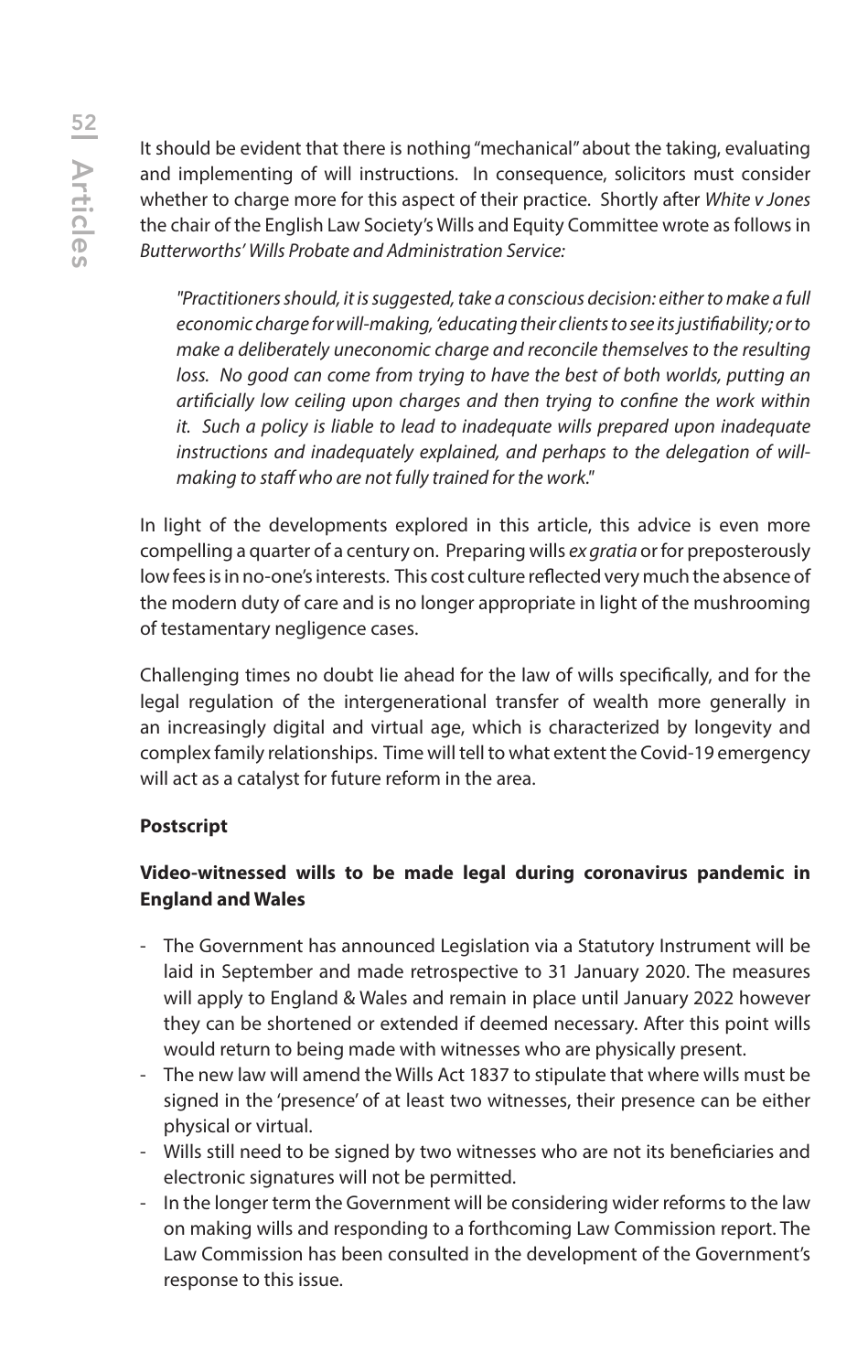# Personal autonomy, mental capacity and the construct of a utopian society<sup>1</sup>

Sam Karim QC<sup>2</sup> & Aisling Campbell<sup>3</sup>

**In this article the writers consider the competing concepts of personal autonomy and the protection imperative in the Court of Protection, with reference to social media and internet access, and the decision in** *B v A Local Authority.*

### **Introduction**

The concepts of autonomy and the jurisdiction of the Court of Protection have vexed many academics and practitioners alike, and indeed the Court itself. On one side of the spectrum is the importance of maintaining and establishing personal authority<sup>4</sup>, and on the other, the need to protect a vulnerable class of individuals within our society<sup>5</sup>. Both are compelling concepts, and indeed at the heart of this debate is the prospect that we are creating a utopian construct for individuals who lack capacity to make a decision<sup>6</sup>, which is not analogous to individuals who have the ability to make the same decision. To this extent, are individuals who are unable to make a decision by reason of sections 2 and 3 of the Mental Capacity Act 2005 (MCA), being treated differently?

A perfect example of the interplay of these concepts being filtered into a real-life scenario is the use of the internet and social media. Last year, the Court of Protection in Re B<sup>7</sup> formulated a list of relevant information<sup>8</sup> for this

<sup>&</sup>lt;sup>1</sup> These views expressed in this article are purely those of its authors and not to be construed as anything further.

<sup>2</sup> Sam Karim QC is the Head of Public Law and the Court of Protection at Kings Chambers. He can be contacted via mronson@kingschambers.com.

<sup>3</sup> Aisling Campbell is a member of the Court of Protection team at Kings Chambers. She can be contacted via mronson@kingschambers.com.

<sup>&</sup>lt;sup>4</sup> A concept arguably enshrined in the Mental Capacity Act 2005, s 4<br><sup>5</sup> To ensure that decisions are made in their best interests pursuant t

<sup>&</sup>lt;sup>5</sup> To ensure that decisions are made in their best interests pursuant to the Mental Capacity Act 2005, s 4<br><sup>6</sup> Pursuant to t

<sup>&</sup>lt;sup>6</sup> Pursuant to the Mental Capacity Act, ss 2 and 3<br>7 *Re B* [2019] EWCOP 3

<sup>&</sup>lt;sup>7</sup> Re B [2019] EWCOP 3

*For the purposes of the Mental Capacity Act, ss 3(1) and 3(4)*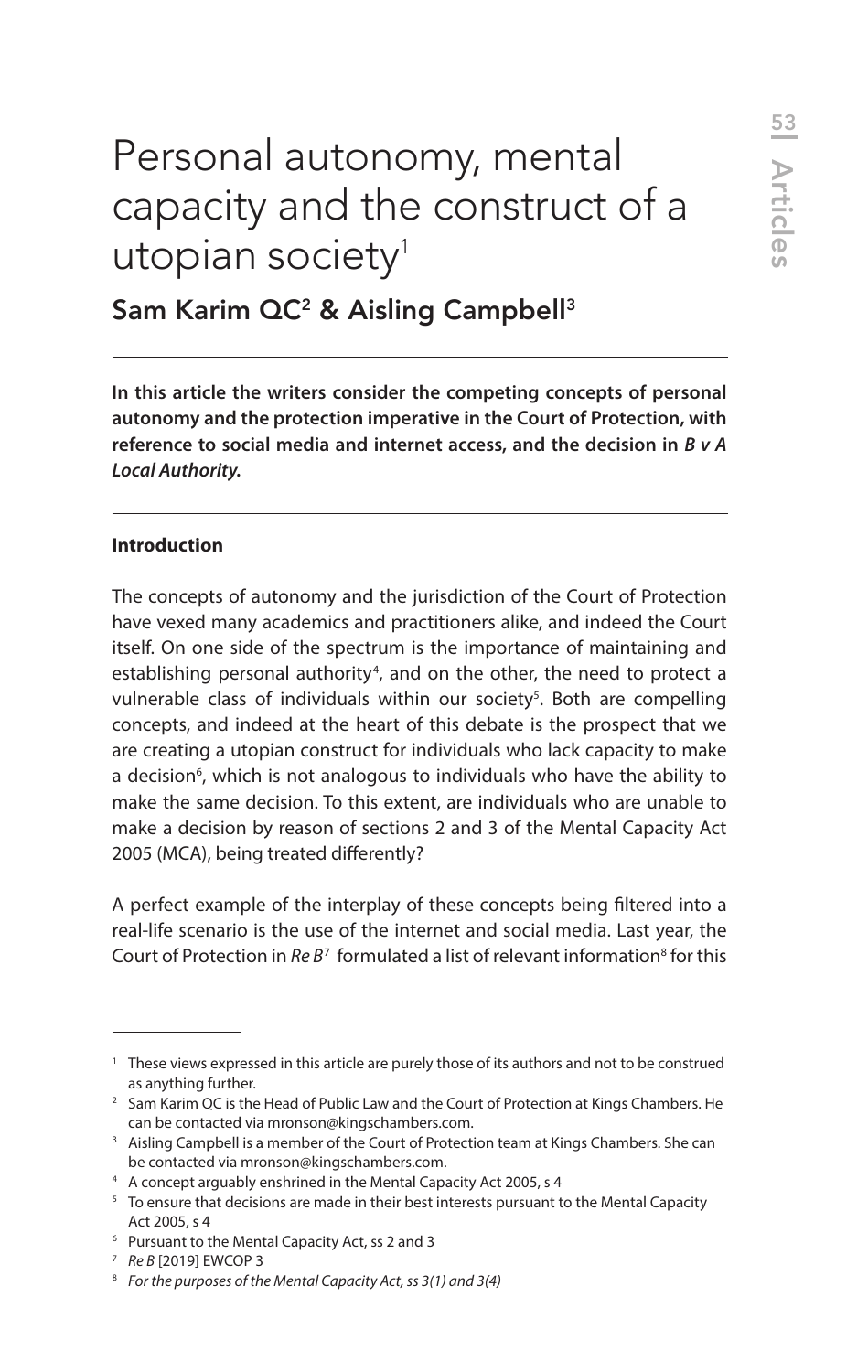decision, which was later affirmed in the Court of Appeal's decision in the case of *B v A Local Authority*, albeit *obiter*<sup>9</sup> .

# **Fundamental considerations**

# **Why is Autonomy relevant?**

The consequences of being deemed a capacitous person are profound: those with capacity have the ability to make autonomous decisions. This concept is key as it is pre-requisite to the right of bodily integrity and autonomy because of the restrictions a lack of capacity can impose. Lord Goff in *Airedale NHS Trust v Bland* said:

 *'It is established that the principle of self-determination requires that respect must be given to the wishes of the patient, so that, if an adult of sound mind refuses, however unreasonably, to consent to treatment or care by which his life would or might be prolonged, the doctors responsible for this care must give effect to his wishes'.* <sup>10</sup>

The foundations are found in the works of the great legal philosophers such as Immanuel Kant<sup>11</sup> and John Stuart Mill<sup>12</sup>, who expounded concepts such as the Categorical Imperative, i.e. self-governance and civil liberty, i.e. freedom from coercion. Ronald Dworkin also said:

 *'Autonomy makes each of us responsible for shaping our own life according to some coherent and distinctive sense of character, conviction and interest… This view… focuses not on individual decisions one by one, but the place of each decision in a more general program or picture of life the agent is creating and constructing, a conception of character and achievement that must be allowed its own distinctive integrity'.*<sup>13</sup>

In an attempt to codify such concepts, Parliament adopted the 'functional' assessment of capacity rather than a 'catch all' determination on capacity, which was proposed by the Law Commission as part of the law reform project that resulted in the MCA. In *R v Cooper*, Baroness Hale explained the consideration that had been given to three broad approaches: the 'status', the 'outcome' and the 'functional' approaches:

<sup>9</sup> *B v A Local Authority* [2019] EWCA Civ 913

<sup>&</sup>lt;sup>10</sup> Airedale NHS Trust v Bland [1993] AC 789<br><sup>11</sup> Immanuel Kant, *The Groundwork for the Metaphysics of Morals* (1785)

<sup>12</sup> John Stuart Mill, *On Liberty* (first published 1860, John W. Parker & Son)

<sup>13</sup> Ronald Dworkin, 'Medical Decision Making for the Demented and Dying' *The Milbank Quarterly*, Vol. 64, Supplement 2 (1986), pp. 4-16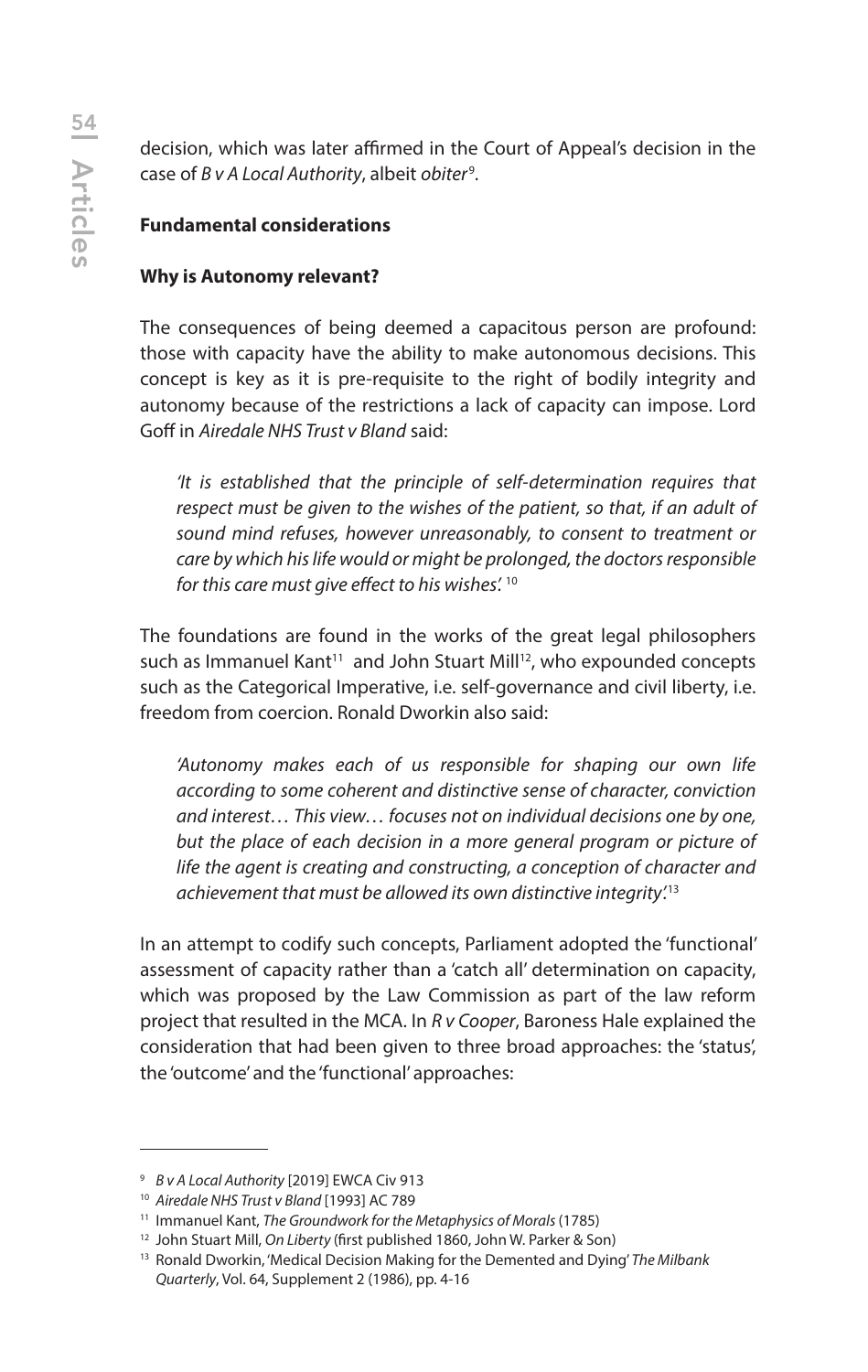*'The 'outcome' approach focused on the final content of the decision: a decision which is inconsistent with conventional values or with which the assessor disagreed might be classified as incompetent. This approach 'penalises individuality and demands conformity at the expense of personal autonomy': Mental Incapacity (1995) (Law Comm No 231) (HC 189), para 3.4. The Commission therefore recommended the functional approach: this asked whether, at the time the decision had to be made, the person could understand its nature and effects. … However, the Commission went on to accept that understanding might not be enough. There were cases where people could understand the nature and effects of the decision to be made but the effects of their mental disability prevented them from using that information in the decision-making process…'* <sup>14</sup>

The 'decision-specific' approach is an example of ensuring limited interferences of the lives of individuals. In *PC & Anor v City of York Council*, Lord Justice McFarlane observed agreeing that the assessment is decisionspecific as follows:

 *'The determination of capacity under MCA 2005, Part 1 is decision-specific. Some decisions, for example agreeing to marry or consenting to divorce, are status or act-specific. Some other decisions, for example whether P should have contact with a particular individual, may be person-specific. But all decisions, whatever their nature, fall to be evaluated within the straightforward and clear structure of MCA 2005, ss 1 to 3 which requires the court to have regard to 'a matter' requiring 'a decision'. There is neither need nor justification for the plain words of the statute to be embellished.' 15*

### **Capacity: the test**

The MCA sets out a two-stage test for capacity. Stage one, the 'diagnostic' element: a person lacks capacity in relation to a matter if, at the material time, he or she is unable to make a decision in relation to the matter because of an impairment of, or a disturbance in the functioning of, the mind or brain.16 Stage two is the 'functional' element, which asks whether the person being assessed can understand, retain, use and weigh the information that is relevant to the decision in question, and communicate his or her decision.<sup>17</sup>

As outlined above, to preserve autonomy:

<sup>&</sup>lt;sup>14</sup> *R v C* [2009] UKHL 42, [13]<br><sup>15</sup> *City of York Council v C* [2013] EWCA Civ 478, [35]<br><sup>16</sup> Mental Capacity Act 2005, s 2(1)

<sup>17</sup> Mental Capacity Act 2005, s 3(1)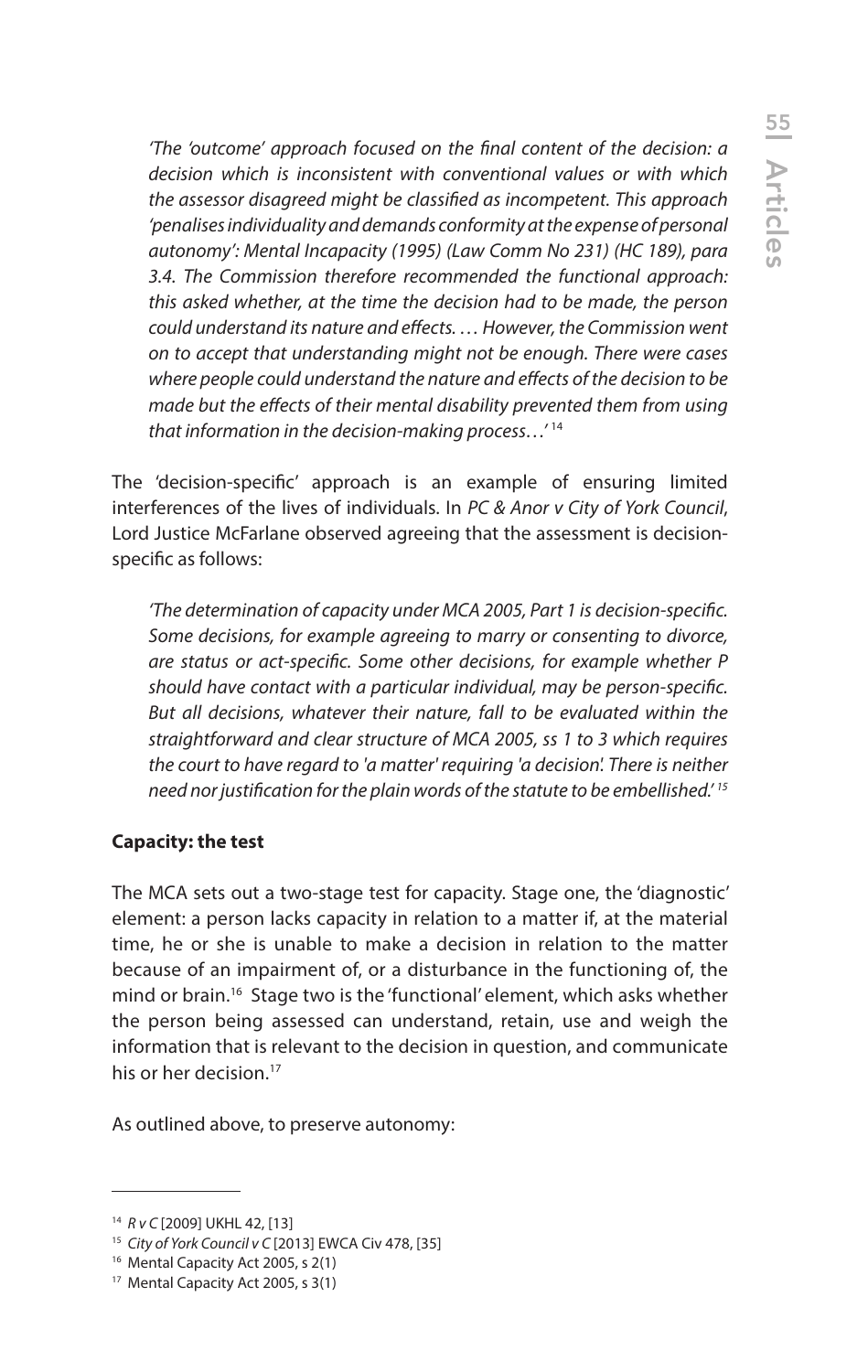- (a) all considerations of capacity must be decision-specific, rather than generic;
- (b) the outcome of the decision made is not relevant to the question of whether a person taking the decision has capacity;18 and
- (c) even though a person may be unable to use and weigh some information relevant to the decision in question, they may nonetheless be able to use and weigh other elements sufficiently to be able to make a capacitous decision.<sup>19</sup>

### **Relevant information**

Although it is clear that information relevant to a decision is central to any assessment of capacity, there is little statutory guidance as to what that information might be: the MCA provides only that the information relevant to a decision includes information about the reasonably foreseeable consequences of deciding on way or another or failing to make the decision at all.<sup>20</sup> The Code of Practice<sup>21</sup> to the MCA expands slightly insofar as it states that relevant information includes the nature of the decision<sup>22</sup>, the reasons why the decision is needed, and the likely effects of deciding one way or another, or making no decision at all.<sup>23</sup>

It could be said that there is an appetite amongst capacity assessors (who are often social workers and sometimes psychiatrists, not lawyers) for the information relevant to various decisions to be distilled into a formula that can be universally applied. This not only ensures some measure of consistency among assessors, and, as a consequence, fairness for those being assessed, but also makes it easier for assessors to apply the twostage capacity test without having to undertake an exercise of statutory interpretation each time.

It is for these reasons that the Court of Protection has often been asked to indicate what constitutes the information relevant to specific decisions. The applicability of the same is another matter entirely and is discussed below.

The judgment in the case of *LBX v K, L, M,* is perhaps the most notable example of a judge answering this question.<sup>24</sup> Theis J devised lists of

<sup>18</sup> *R v C* [2009] 1 WLR 1786, [13]; *York City Council v C* [2014] 2 WLR 1, [53-54]

<sup>&</sup>lt;sup>19</sup> Re SB [2013] EWHC 1417 (COP)<br><sup>20</sup> Mental Capacity Act 2005, s 3(1)

<sup>&</sup>lt;sup>21</sup> This is in the process of being revised, but to date nothing has been amended. See: https:// www.gov.uk/government/consultations/revising-the-mental-capacity-act-2005-code-of-

practice-call-for-evidence.<br>
<sup>22</sup> This going beyond the statutory provision<br>
<sup>23</sup> Mental Capacity Act Code of Practice, paragraph 4.16

<sup>24</sup> *X v K* [2013] EWHC 3230 (Fam)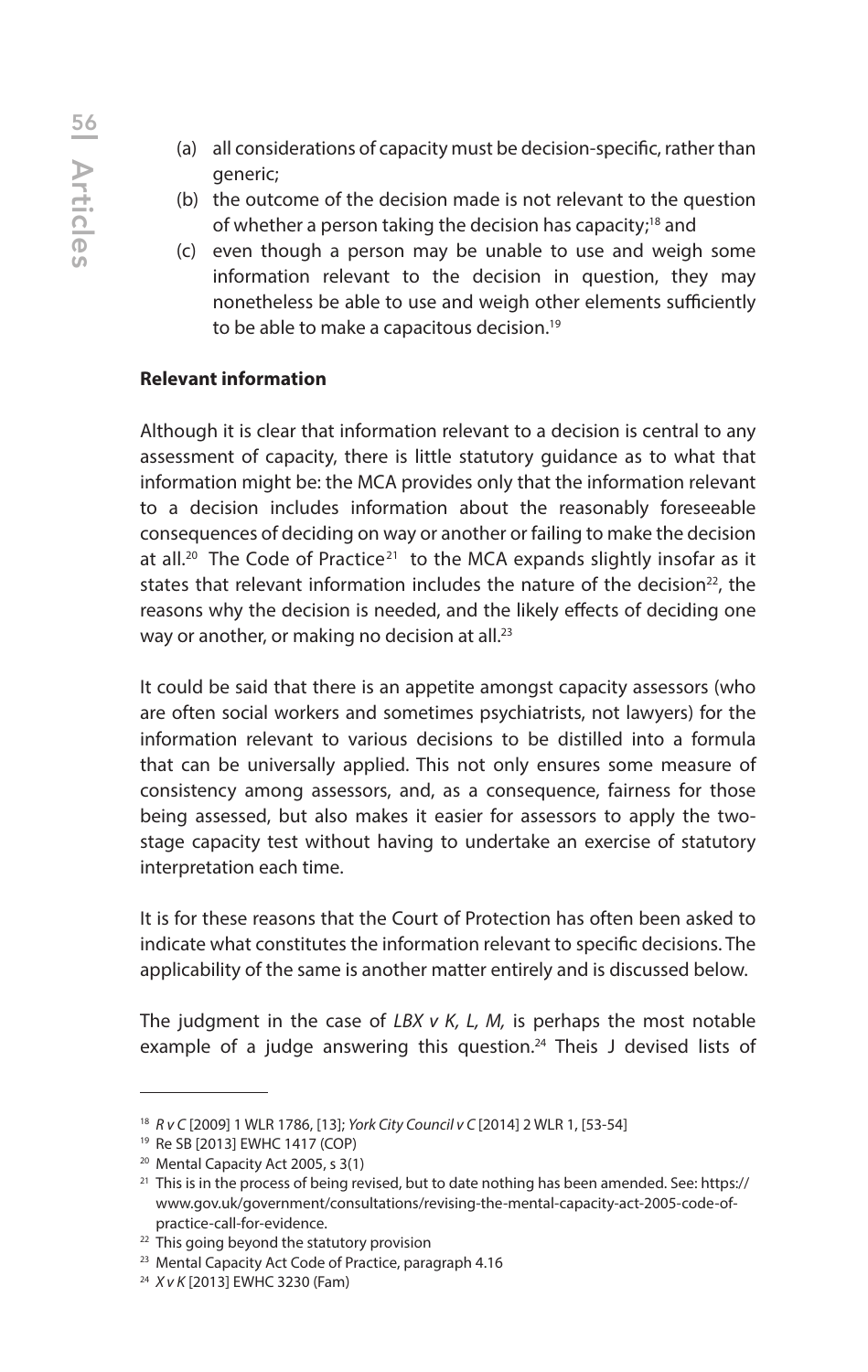information relevant to decisions about residence, care and contact with others, thereby defining the functional elements of the capacity test in those domains. These lists are now widely accepted and adopted by assessors, legal representatives and judges operating within the jurisdiction of the Court of Protection.

In the years following *LBX v K, L, M*, there emerged an increasing demand for similar clarity in respect of internet and social media use, which became so widespread that by 2018 88 per cent of adults in the UK were online and 77 per cent of those had accounts for social media/messaging apps.25

Ultimately, the question of what information is relevant to decisions about internet and social media use received judicial input from the Court of Protection and then the Court of Appeal in the case of *B v A Local Authority*. 26

### **Internet and Social Media**

### **The Autonomy connection**

The issue of the use of the internet and social media is a good example of the juxtaposition between the need to preserve autonomy and maximise protection.

The backdrop must be to recognise, putting aside issues of capacity, that use of the internet and ergo social media is significant. The significance of unfettered access to, and of, the internet and its associated platforms cannot be understated.

A resolution adopted by the Human Rights Council of the United Nations (to which the United Kingdom is a signatory<sup>27</sup>) at its 32nd session on 1 July 2016 titled *'The promotion, protection and enjoyment of human rights on the Internet'* 28 states that the access to information on the internet facilitates vast opportunities for affordable and inclusive education globally, thereby being an important tool to facilitate the promotion of the right to education, while underlining the need to address digital literacy and the digital divide, as it affects the enjoyment of the right to education. It also emphasised Articles 9<sup>29</sup> and 21<sup>30</sup> of the Convention on the Rights of Persons with Disabilities (the CRPD), which calls upon States to take appropriate measures to promote access for persons with disabilities to

<sup>25</sup> *Ofcom, Adults' Media Use and Attitudes Report, Ofcom https://www.ofcom.org.uk/\_\_data/ assets/pdf\_file/0011/113222/Adults-Media-Use-and-Attitudes-Report-2018.pdf, accessed 8 May 2020* 

<sup>26</sup> *B v A Local Authority* [2019] EWCA Civ 913

 $27$  Although this is not binding to domestic law.

<sup>28</sup> A/HRC/RES/32/13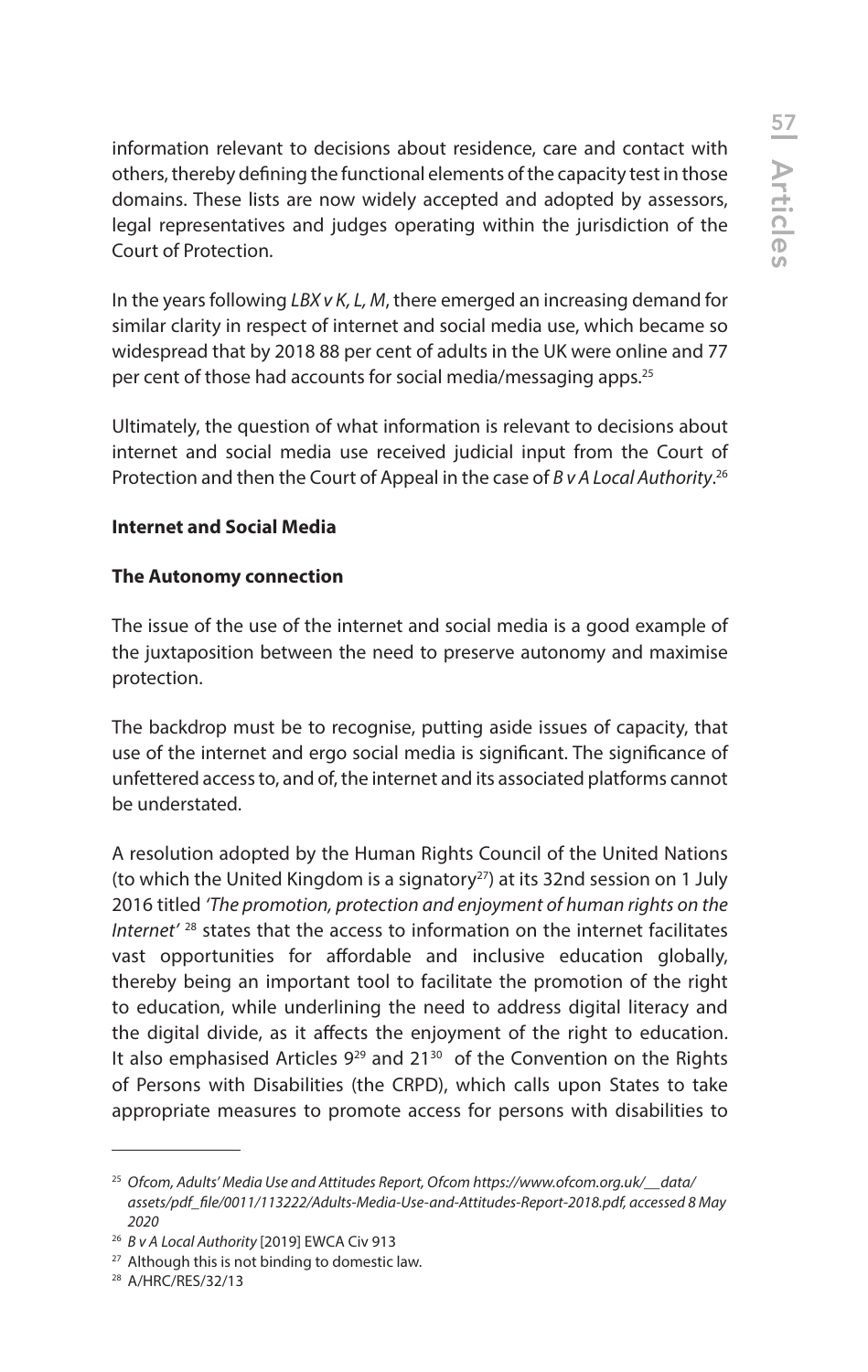new information and communications technology and systems, including the internet.

The UN report of the *'Special Rapporteur on the promotion and protection of the right to freedom of opinion and expressio*n' on 16 May 2011, also reaffirmed that, *'… the Internet has become a key means by which individuals can exercise their right to freedom of opinion and expression…'* . 31

The European Court of Human Rights has also commented in relation to Articles 832 and 10 in *Cengiz and Others v Turkey*, when it is said that:

*'[T]he internet has now become one of the principal means by which individuals exercise their right to freedom to receive and impart information and ideas, providing as it does essential tools for participation in activities and discussions concerning political issues and issues of general interest. ... User-generated expressive activity on the internet provides an unprecedented platform for the exercise of freedom of expression ...'.* <sup>33</sup>

However, there is a further dimension of the use of the internet by those with a disability. It could be seen a tool to rebalance.

Interpreting Article 21 of the CRPD, the UN Charter of Human Rights and Principles for the internet states that the Internet is important in enabling,

<sup>29</sup> Article 9(1) states, *1, 'To enable persons with disabilities to live independently and participate fully in all aspects of life, States Parties shall take appropriate measures to ensure to persons with disabilities access, on an equal basis with others, to the physical environment, to transportation, to information and communications, including information and communications technologies and systems, and to other facilities and services open or provided to the public, both in urban and in rural areas.'*

<sup>30</sup> Article 21 states, *'States Parties shall take all appropriate measures to ensure that persons with disabilities can exercise the right to freedom of expression and opinion, including the freedom to seek, receive and impart information and ideas on an equal basis with others and through all forms of communication of their choice, as defined in article 2 of the present Convention, including by: a) Providing information intended for the general public to persons with disabilities in accessible formats and technologies appropriate to different kinds of disabilities in a timely manner and without additional cost; b) Accepting and facilitating the use of sign languages, Braille, augmentative and alternative communication, and all other accessible means, modes and formats of communication of their choice by persons with disabilities in official interactions; c) Urging private entities that provide services to the general public, including through the Internet, to provide information and services in accessible and usable formats for persons with disabilities; d) Encouraging the mass media, including providers of information through the Internet, to make their services accessible to persons with disabilities; e) Recognizing and promoting the use of sign language'*

<sup>&</sup>lt;sup>31</sup> United Nations, *Special Rapporteur on the promotion and protection of the right to freedom of opinion and expression*

<sup>&</sup>lt;sup>32</sup> Insofar as private life relates to photographs, personal development and the right to establish and develop relationships with others

<sup>33</sup> *Cengiz and Others v Turkey* (application nos. 48226/10 and 14027/11) Judgment of 1 December 2015, [49], [52]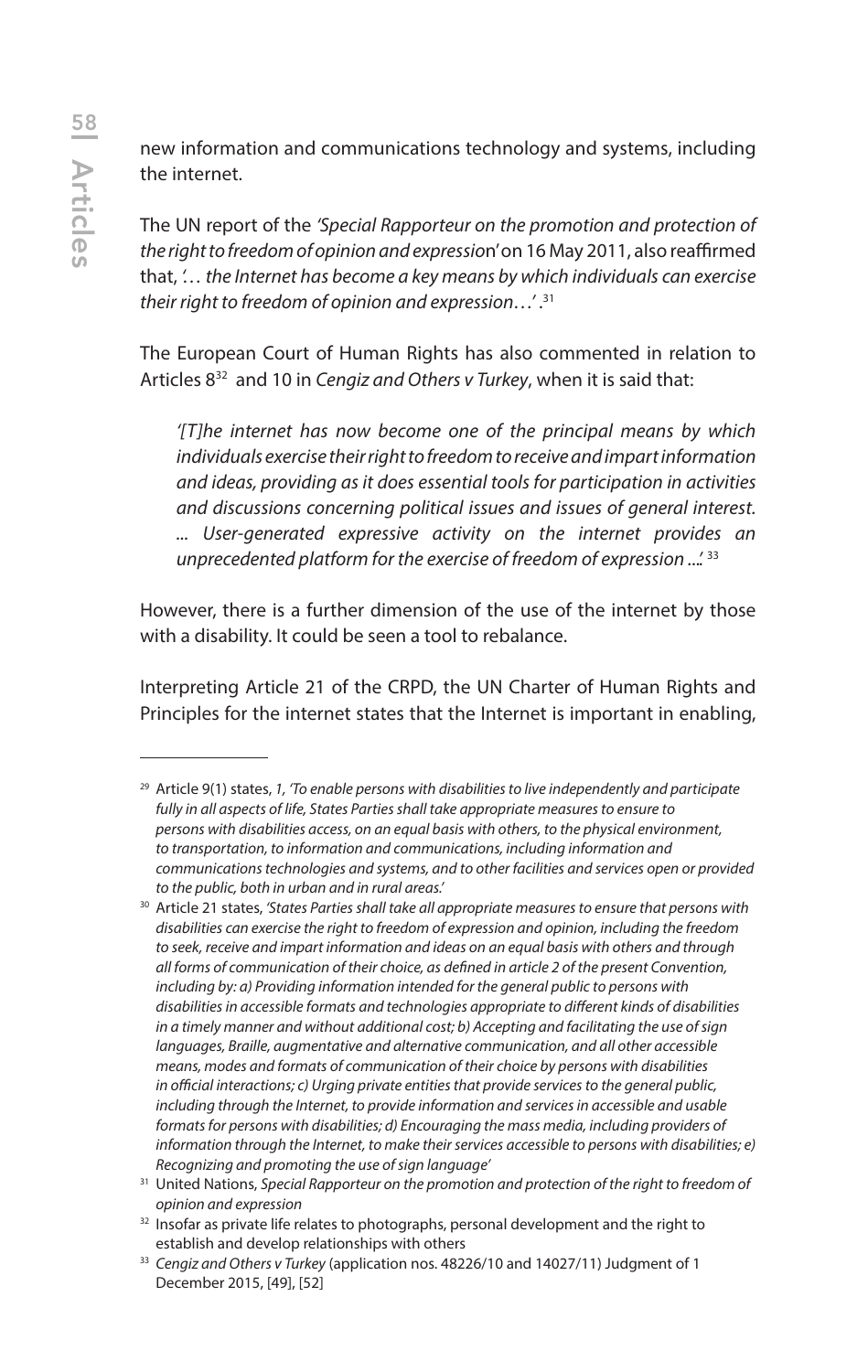*'… persons with disabilities to fully enjoy all human rights and fundamental freedoms. Special measures must be taken to ensure that Internet access is accessible, available and affordable…Persons with disabilities have a right to access on an equal basis with others, the Internet'.* <sup>34</sup>

In addition, and quite fundamentally, it has been said that there are clear benefits from the use of social media for persons with an intellectual disability, in particular providing another means to express a social identity, talk about lives and experiences and voice opinions, promoting self-determination; increasing opportunities to make and maintain relationships; increasing self-confidence and self-esteem through learning new skills; decreasing isolation; and providing enjoyable activities.<sup>35</sup>

These considerations came to the forefront in *Re B*. 36

### **Re B**

In this case, B was a young woman with diagnoses of learning difficulties and epilepsy. She had considerable social care needs. B lived with her parents but benefited from occasional respite care and some community support. B made frequent use of social media, which caused repeated concern to her adult social care workers because she was known to send intimate photographs of herself and communicate personal information to male strangers. B was assessed as requiring support to maintain her safety when communicating with others, which meant that the local authority that owed duties to B under the Care Act 2014, and so supplied the adult social care workers assigned to B, sought to restrict her internet and social media use.

The local authority therefore applied to the Court for a declaration that B lacked capacity in relation to internet and social media use. It is important to note that, without such declarations, the local authority could not lawfully restrict B's internet and social media use as part of her care plan. As a result of the decision-specific approach to capacity as set out in the Mental Capacity Act 2005, and for reasons beyond the scope of this article, it would not have been sufficient for restrictions upon B to be imposed by reason of her lacking capacity to make decisions about residence, care or contact with others.

<sup>&</sup>lt;sup>34</sup> The Charter of Human Rights and Principles for the Internet 2014, Article 13<br><sup>35</sup> Darren Chadwick, 'Internet Access by People with Intellectual Disabilities: Inequalities and Opportunities', Future Internet, 2013, 5, 376. See also Sue Caton and Melanie Chapman, 'The Use of Social Media and People with Intellectual Disability: A Systematic Review and Thematic Analysis', Journal of Intellectual and Developmental Disability, vol 41 2016 issue 2 36 *Re B* [2019] EWCOP 3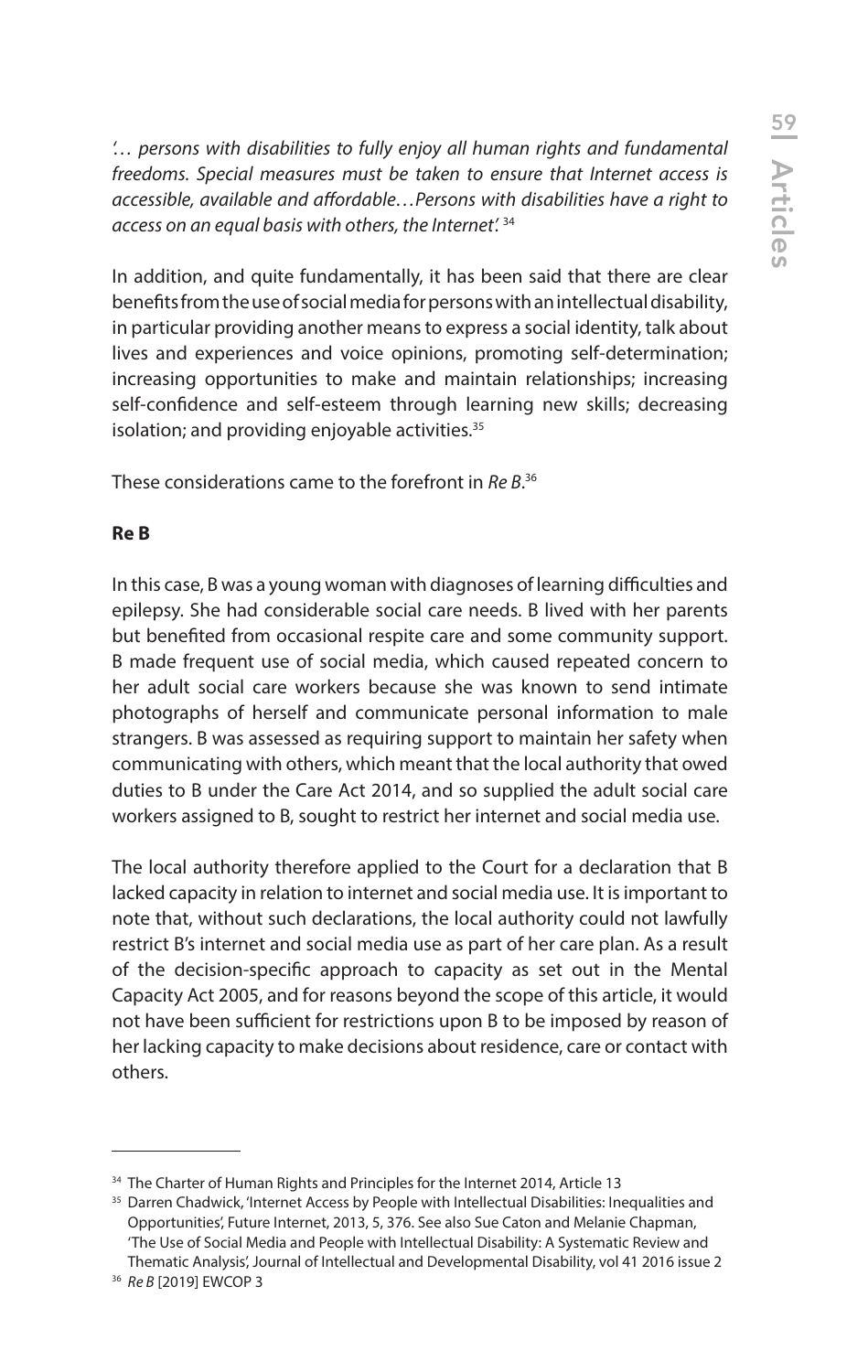At first instance, the Court concluded that the relevant information that a person needed to be able to understand, retain, use and weigh is:

- (i) information and images (including videos) which you share on the internet or through social media could be shared more widely, including with people you don't know, without you knowing or being able to stop it;
- (ii) it is possible to limit the sharing of personal information or images (and videos) by using 'privacy and location settings' on some internet and social media sites;
- (iii) if you place material or images (including videos) on social media sites which are rude or offensive, or share those images, other people might be upset or offended;
- (iv) some people you meet or communicate with ('talk to') online, who you don't otherwise know, may not be who they say they are ('they may disguise, or lie about, themselves'); someone who calls themselves a 'friend' on social media may not be friendly;
- (v) some people you meet or communicate with ('talk to') on the internet or through social media, who you don't otherwise know, may pose a risk to you; they may lie to you, or exploit or take advantage of you sexually, financially, emotionally and/or physically; they may want to cause you harm;
- (vi) if you look at or share extremely rude or offensive images, messages or videos online you may get into trouble with the police, because you may have committed a crime.<sup>37</sup>

On appeal, the Court of Appeal made *obiter* reference that:

 *'whether the list or guideline of relevant information is shorter or longer, it is to be treated and applied as no more than guidance to be adapted to the facts of a particular case'.* <sup>38</sup>

# **The correct approach: autonomy vs protection**

The strict application of a complete list of relevant information in all assessments of capacity is wrong in law because it frustrates personal autonomy and is an unjustified interference with Articles 8 and 10 of the European Convention on Human Rights. An ad hoc application of relevant information in all assessments of capacity strays into the protective narrative creating a utopian society. Whilst this may derive from good intentions, it arguably discriminates against those who come into the guise of the MCA.

<sup>&</sup>lt;sup>37</sup> ibid<br><sup>38</sup> *B v A Local Authority* [2019] EWCA Civ 913, [44]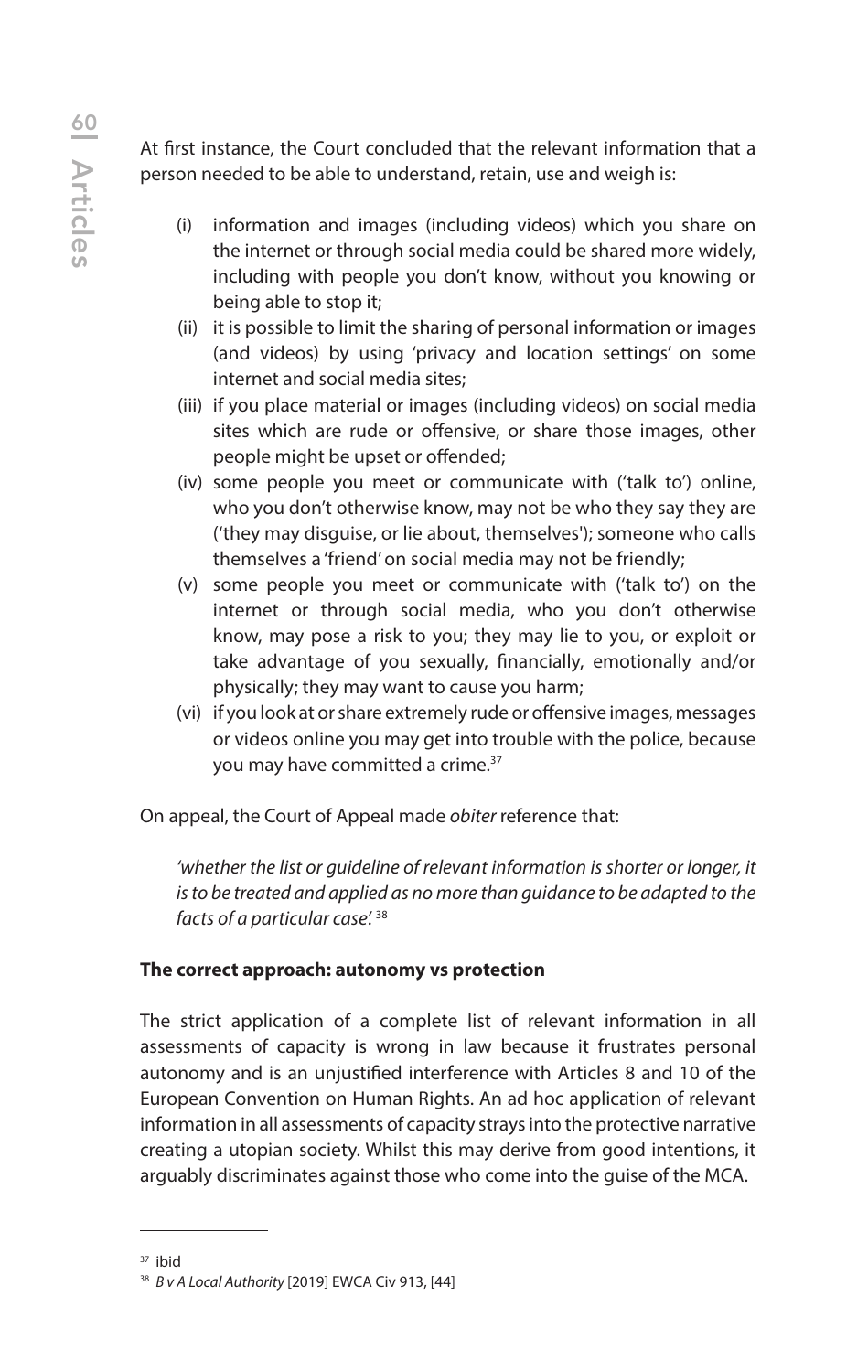To ensure compatibility, it is suggested that the following regard must be had to the formulation of relevant information.<sup>39</sup>

### **No need to understand everything**

It is now well established that there is no requirement for an individual to understand every facet of relevant information relating to the decision.

In *Heart of England NHS Foundation Trust v JB<sup>40</sup>*, Peter Jackson J (as he then was) restated the principles outlined in sections 1 and 2 of the Act, namely:

*'5. These principles reflect the self-evident seriousness of interfering with another person's freedom of action. Accordingly, interim measures aside, the power to intervene only arises after it is has been proved that the person concerned lacks capacity. We have no business to be interfering in any other circumstances. This is of particular importance to people with disadvantages or disabilities. The removal of such ability as they have to control their own lives may feel an even greater affront to them than to others who are more fortunate.'*

The Court has emphasised consistently that the individual is not required to understand every aspect of the decision to be made:

 *'25. What is required here is a broad, general understanding of the kind that is expected from the population at large. JB is not required to understand every last piece of information about her situation and her options: even her doctors would not make that claim. It must also be remembered that common strategies for dealing with unpalatable dilemmas – for example indecision, avoidance or vacillation – are not to be confused with incapacity. We should not ask more of people whose capacity is questioned than of those whose capacity is undoubted.'*

This was further exemplified in *LBL v RYJ*41 when Macur J stated that the individual needs to understand 'the salient details' but not necessarily *'all the peripheral details'*:

*'24. I read section 3 to convey, amongst other detail, that it is envisaged that it may be necessary to use a variety of means to communicate relevant*  information, that it is not always necessary for a person to comprehend all

<sup>&</sup>lt;sup>39</sup> We use the decision of the use of internet and social media as an example.

<sup>40</sup> *Heart of England NHS Foundation Trust v JB* [2014] EWHC 342

<sup>41</sup> *L v J* [2010] EWHC 2665 (COP)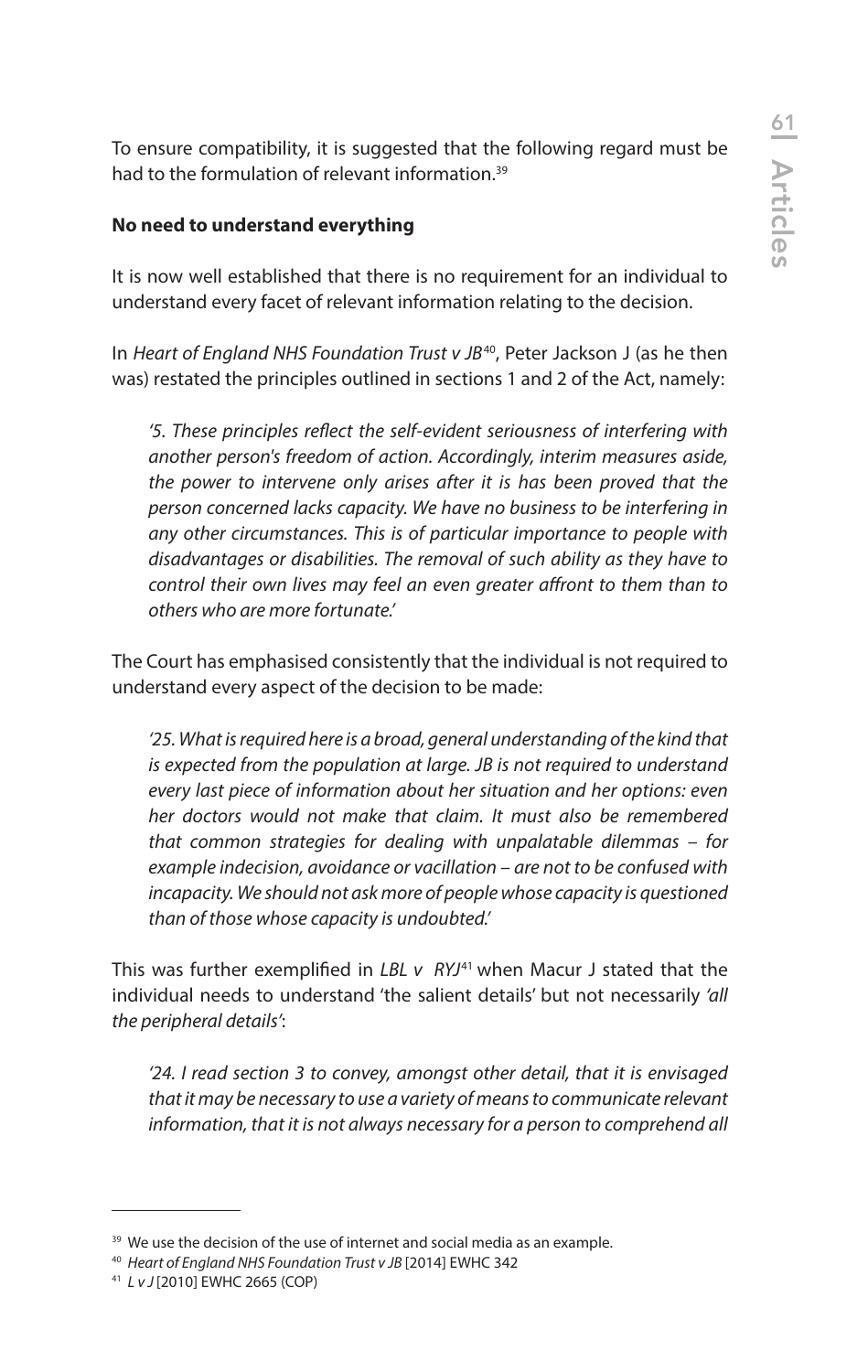*peripheral details and that it is recognised that different individuals may give different weight to different factors…*

*58. In Dr Rickard's view it is unnecessary for his determination of RYJ's capacity that she should understand all the details within the Statement of Special Educational Needs. It is unnecessary that she should be able to give weight to every consideration that would otherwise be utilised in formulating a decision objectively in her 'best interests'. I agree with his interpretation of the test in section 3 which is to the effect that the person under review must comprehend and weigh the salient details relevant to the decision to be made. To hold otherwise would place greater demands upon RYJ than others of her chronological age/commensurate maturity and unchallenged capacity' (emphasis added).'* 

### **Understand the importance of the decision and protect against the unique risks to titrate the relevant information**

As outlined above, it is imperative, and to some degree the starting point must be, to recognise the significance of unfettered access to, and of, the internet and its associated platforms.

In respect of the use of the internet and social media, and with all decisions, it is important to have regard to the unique risks that are presented. This is a socio-legal consideration.

To this extent, it has been said (in the context of children) that the risks include being bullied; being groomed; engagement in antisocial behaviour; negative contact online and exposure to harmful and manipulative or exploitative content (e.g. advertising, violent or hateful material, harmful sexual material, extremist or racist information.42

This research is supplemented by the Home Office, which says that there is a number of risks associated including bullying, harassment, exposure to harmful content, sexual grooming and encouragement of self-harm, access to dangerous individuals and/or information, which may not be so immediate if contact was in person.<sup>43</sup>

<sup>42</sup> Sonia Livingstone, 'Taking risky opportunities in youthful content creation: teenagers' use of social networking sites for intimacy, privacy and self-expression' New Media and Society 2008 10(3) pp.393

<sup>43</sup> Home Office Task Form on Protection on the Internet (2008). *Good Practice guidance for the providers of social networking and other use interactive services.* London: Home Office. See also the Guide entailed 'Learning Disabilities, Autism and Internet Safety: A guide for parents' prepared by Cerebra in association with Mencap, 2015, which also identifies the risks as being cyberbullying, privacy and preventing grooming and antisocial behaviour and criminal activity (pages 11 to 15).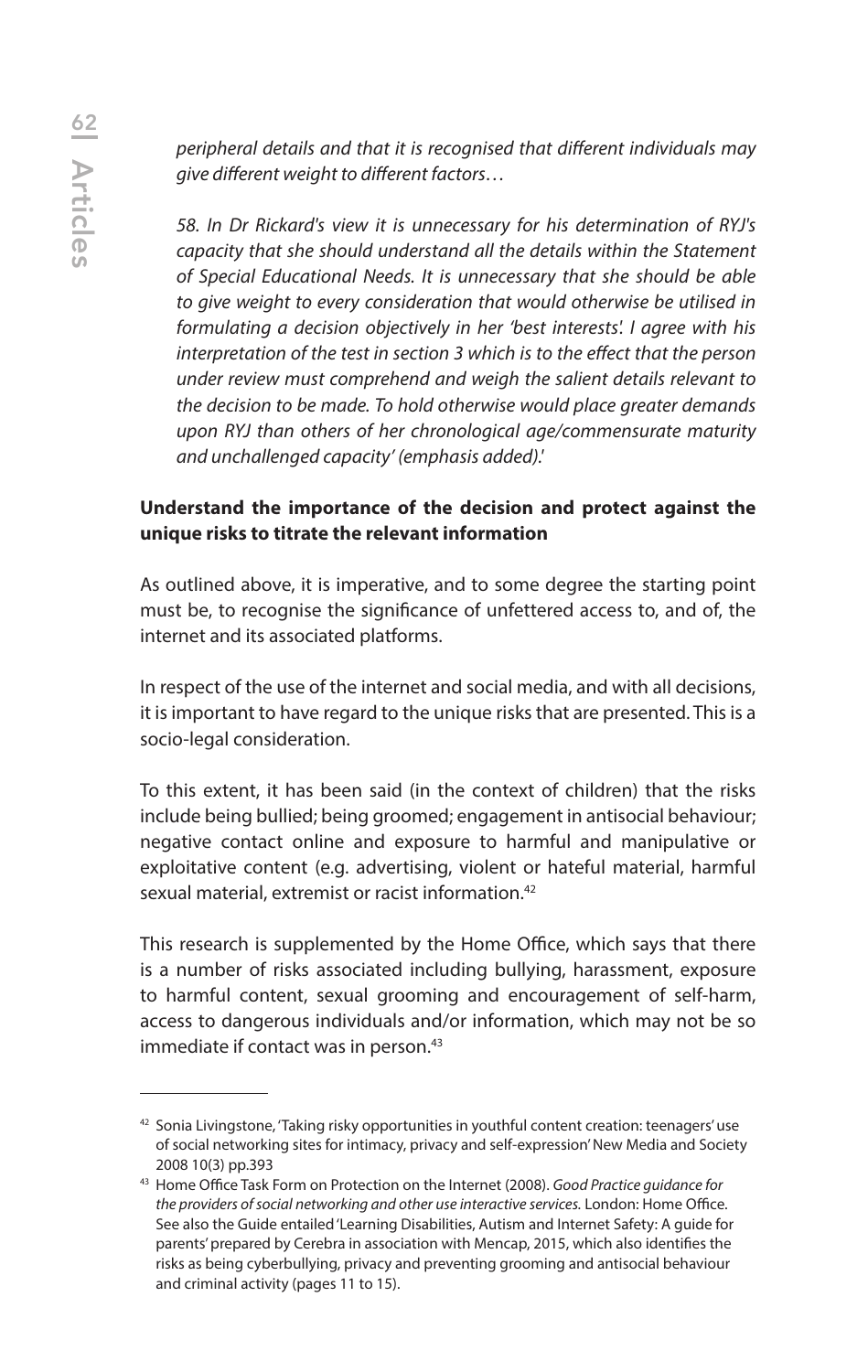Imperatively, empirical research has been undertaken on the associated risks of internet access by those who have an intellectual disability, which states that:

 *'The greatest perceived risks of being online for people with intellectual disabilities were being bullied, threatened or harassed online, providing too much personal information to others and being susceptible to online marketing scams…* 

 *Comparing these to the self-ratings of the people without intellectual disabilities, different risks were perceived as more likely to affect the participants themselves, including being exposed to inappropriate or offensive adult pornographic content, becoming addicted to using social networking sites, spending less time on work, learning or personal development, engaging in copyright infringement and illegal downloading and being hacked. Inadvertently, downloading spyware or malware (e.g. viruses) onto one's computer was viewed as a high risk for both groups, although higher for those with intellectual disabilities'.*<sup>44</sup>

These unique risks need to be distilled into relevant information in order to protect against the same.

# **Germane to the facts and to P**

Decisions require application in a particular factual context, without which there is *'nothing for the evaluation of capacity to bite upon'* and therefore the relevant information must include reference to matters specifically relevant to that broad factual context.<sup>45</sup> In the same vein, there must also be a practical limit on what needs to be envisaged as a 'reasonably foreseeable consequence' as otherwise it risks unnecessary interference with a person's autonomy.46

There is a clear need for information germane to the factual matrix of the decision to be made. There must be no attempt to filter in irrelevant considerations. For instance, in Re B there was no relevance (as far as can be seen in the judgment) to:

(iii) if you place material or images (including videos) on social media sites which are rude or offensive, or share those images, other people might be upset or offended (limb three); and

<sup>44</sup> Darren Chadwick, 'Perceptions of the risks and benefits of Internet access and use by people with intellectual disabilities', British Journal of Learning Disabilities, (2016), 45, 21-31

<sup>45</sup> *City of York Council v C* [2013] EWCA Civ 478, [31], [35], [38]

<sup>46</sup> *Re M (An Adult) (Capacity: Consent to Sexual Relations)* [2015] Fam 61, [80] – [82] (Sir Brian Leveson P)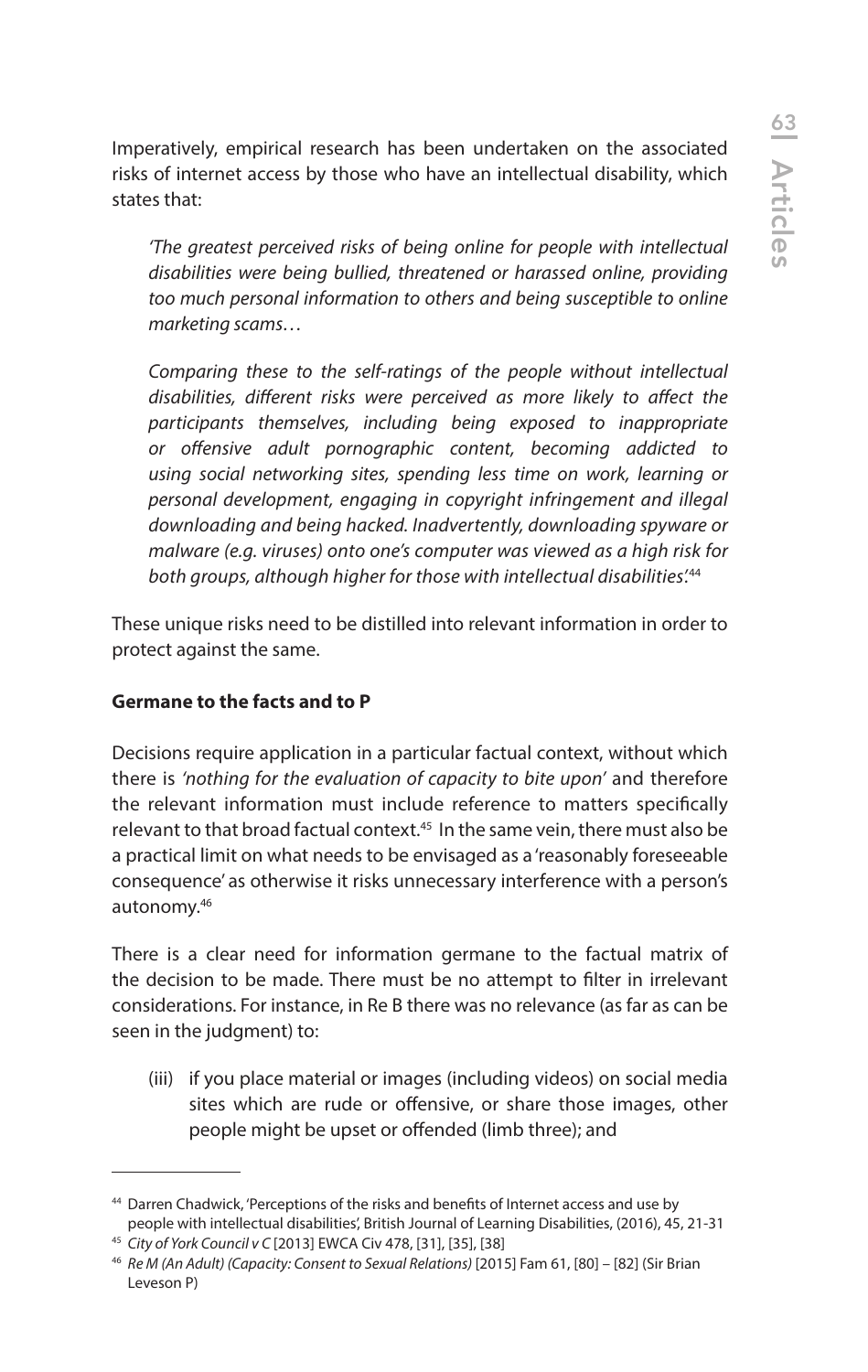(vi) if you look at or share extremely rude or offensive images, messages or videos online you may get into trouble with the police, because you may have committed a crime (limb six).

The inclusion of these two limbs means that the functional test for capacity in this domain is problematic because it asks more of those whose capacity is questioned than those whose capacity is not (contrary to the remarks of *Peter Jackson J in Heart of England NHS Foundation v JB)*. 47 As a result, the complete application of the test fails to balance the competing rights of the individual with the potential risks posed, and overlooks the undeniable benefits offered by internet and social media use.

By comparison, for those whose capacity is not questioned there is no requirement that adults give any consideration whatsoever to the prospect of upsetting or offending other people through rude or offensive material or images: internet and social media users across the country are able to upload or share whatever they wish, subject only to the possibility of breaching the rules of any particular platform. Take, for example, the tweet of Danny Baker (a former BBC radio host), which featured a photograph of a couple holding hands with a chimp alongside the caption *'royal baby leaves hospital'.*48 In response to the criticism levied at the tweet because of its overt racist connotations, Mr Baker stated that it had *'never occurred*  to [him]' that the photograph might upset or offend other people.<sup>49</sup> Plainly, Mr Baker would have failed the functional test for capacity in relation to internet and social media use, but because his capacity is not in question, he is not asked to understand, retain, or use and weigh the relevant information.

Moreover, there is no requirement that adults understand, retain, or use and weigh the information that extremely rude content may lead to trouble with the police or the committing of a crime. When explaining a number of aspects of his test in *Re: A*, the Court focuses on limb six in relation to indecent images of children and that *'a person should know that entering into this territory is extremely risky and may easily lead a person into a form of offending'.*50 This presents two interesting points. The first is that the reference to child pornography highlights the overly specific nature of limb

<sup>&</sup>lt;sup>47</sup> Heart of England NHS Foundation Trust v JB [2014] EWHC 342 (COP)<br><sup>48</sup> The tweet in question has since been deleted, but is copied here https://www.thequardian. com/media/2019/may/10/police-investigate-danny-baker-royal-baby-chimpanzee-tweet )

<sup>49</sup> Sarah Young, 'BBC Host Danny Baker Apologises for 'Racist' Royal Baby Tweet Featuring Photo of Chimp' (*Independent*, 9 May 2019) https://www.independent.co.uk/life-style/royalbaby-danny-baker-archie-racist-tweet-monkey-meghan-markle-a8905886.html accessed 8 May 2020 50 *Re A (Capacity: Social Media and Internet Use: Best Interests)* [2019] EWCOP 2, [29]1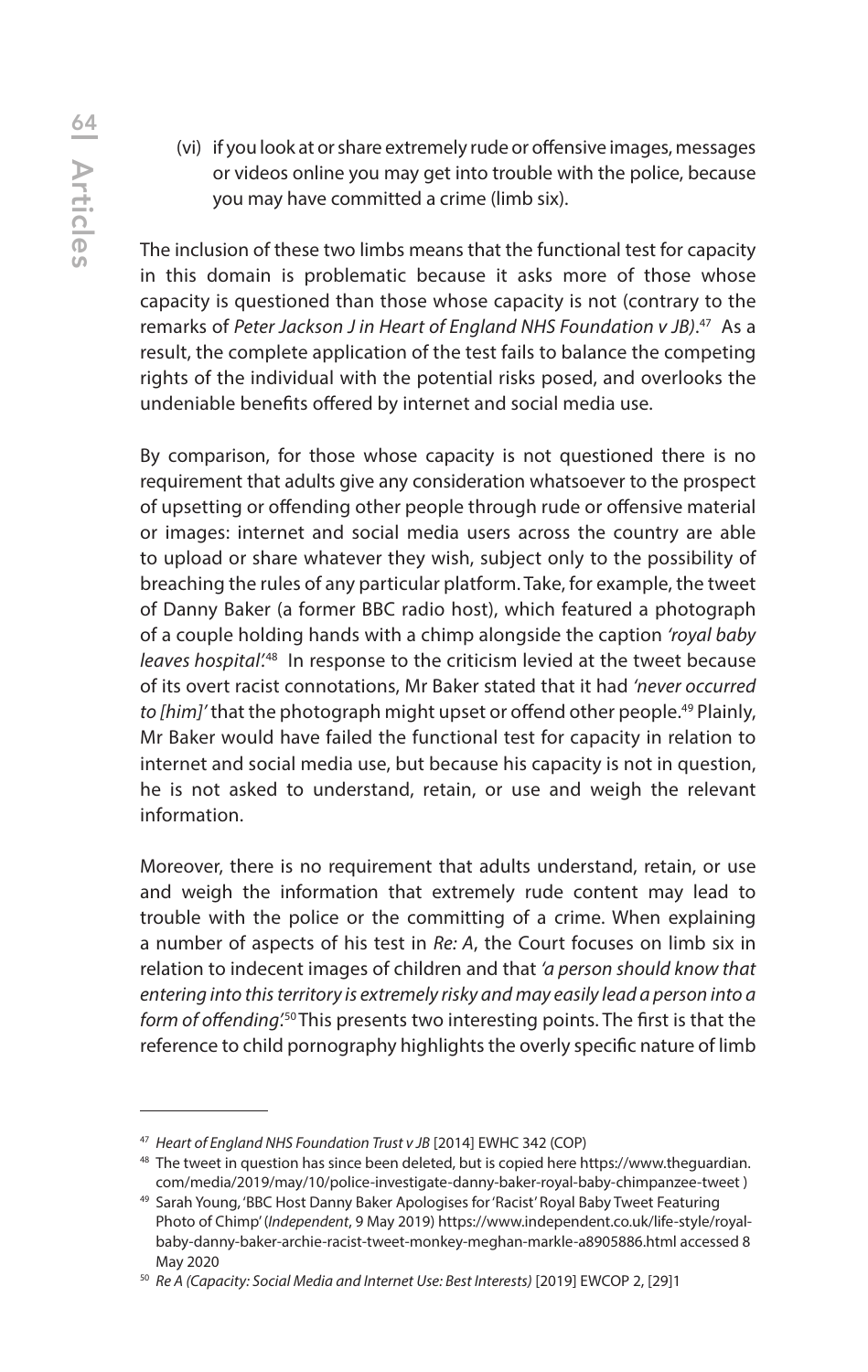six, in that it is grossly unsuitable to be included in the relevant information for the vast majority of internet and social media users who would never encounter or actively search for such material. The second is that, whilst it is agreed that in theory most adults could be expected to know that such images are illegal, adults whose capacity is not in question are not asked to demonstrate this before they can access the internet or social media. In other words, the criminal law does not recognise a defence of ignorance – people are expected to suffer the consequences of their actions whether they knew they were criminal or not. There is no box for adults whose capacity is not questioned to tick before going online to confirm that they can satisfy limb six, nor are there restrictions imposed upon those who cannot. More should not be asked of those whose capacity is in question.

If the Court's test were refined to remove limbs three and six, it would mean asking only that people whose capacity is questioned can comprehend and weigh the salient details, rather than every single factor involved in a decision about internet and social media use (which would mean placing greater demands upon them than others of unchallenged capacity).<sup>51</sup>

By including limbs three and six in the list of relevant information, the Court shifted the balance between the competing factors considerably in favour of avoiding the potential risks. The test represents a readiness to mitigate the risks at the expense of the most fundamental rights of the individual. Arguably, it goes further than that by seeking to eradicate the risks altogether, rather than just mitigating them, by placing upon people whose capacity is questioned so high a burden that they must be able to grapple with virtually every risk (no matter how remote) before they can enjoy unfettered internet and social media use.

A possible counter-argument to this position is that those without capacity are vulnerable and in need of greater protection in a way that those with capacity are not. However, it is this approach to cases within the Court of Protection jurisdiction that leads to insufficient importance being placed upon the rights of an individual who may lack capacity, and hence the construct of a utopian society.

<sup>51</sup> *LBL v (1) RYJ (2) YJ* [2010] EWCOP 2665 [58]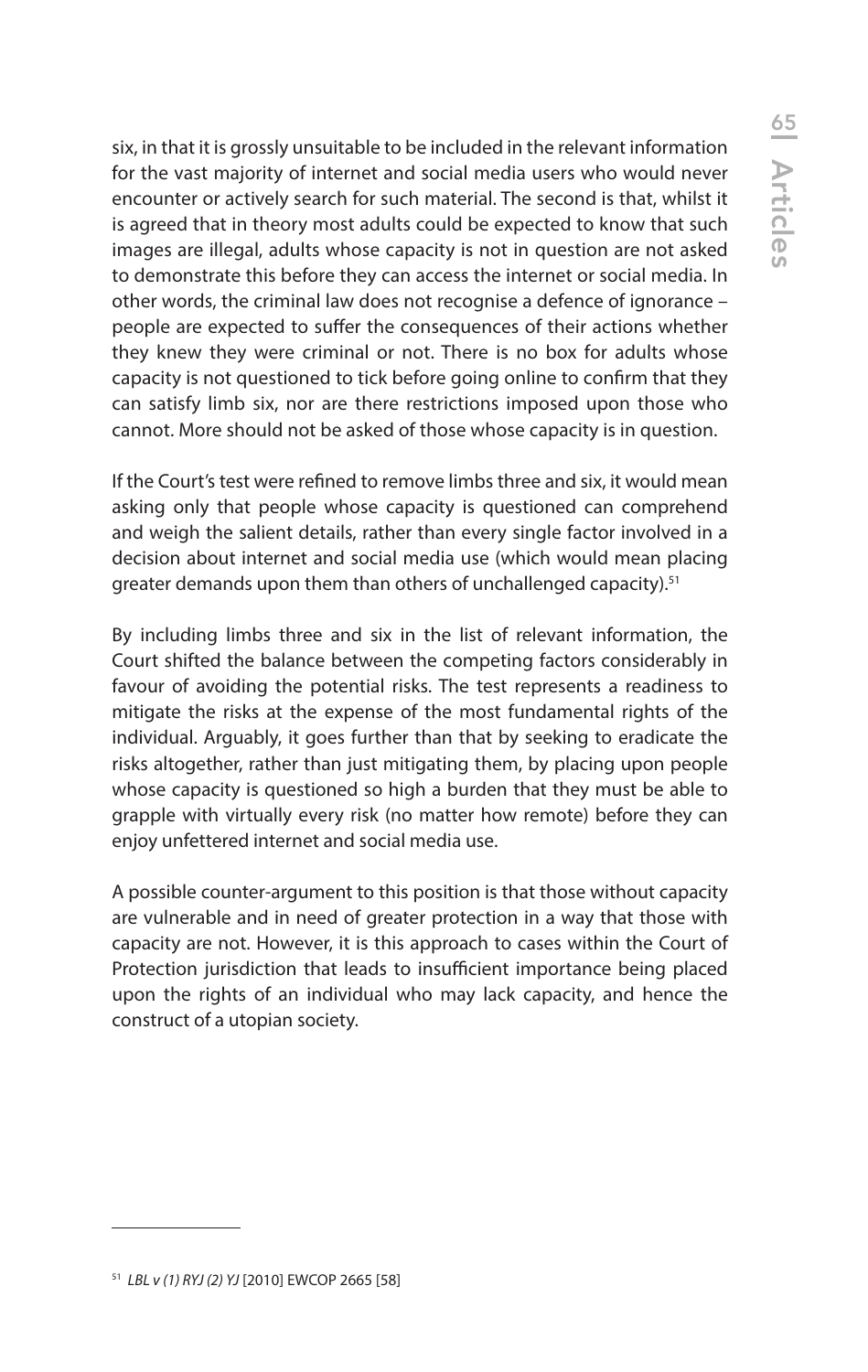### **Conclusion**

The use of the internet and social media is a good example of new decisions coming to the forefront of decision-making in the Court of Protection. Given the fast-paced development of algorithms, artificial intelligence and technology, individuals will be faced with new decisions, which do not fall under the remit of, for example, the use of the internet. In these circumstances, there is an ongoing need to keep the information simple. By way of analogy, in respect of decisions relating to consenting to sexual relations, Hedley J (as he then was) in *A Local Authority v H* said that:

 '*given that that is linked to the knowledge of developments in medicine, it seems to me that the knowledge required is fairly rudimentary'.52*

In these situations, the authors commend that a balance is struck in deciding the relevant information between maximising personal autonomy and reducing the protective narrative to what is necessary.

In this context, the balance is to appreciate:

- (1) the significance of the use of the internet and social media, not least because:
	- (a) it has become a key manner in which individuals exercise their right to freedom of opinion and expression $53$ ;
	- (b) it engages Articles 8 and 10 of the European Convention on Human Rights; and
	- (c) Parliament has yet to govern the legality of users (save for cybercrimes, there is no real governance of the use of the internet for all individuals); but fundamentally because
	- (d) research suggests that there are significant benefits for persons with intellectual impairment in using social media; and
- (2) the unique risks, which the research outlined suggests relate to being groomed and oversharing (be it uploading sexually inappropriate pictures or text or otherwise), which then threaten privacy, identity and reputation.

<sup>&</sup>lt;sup>52</sup> A Local Authority v H [2012] EWHC 49, [23]<br><sup>53</sup> It is the common modern means of communication, and in some cases creating and developing connections/relationships is via the internet and social media platforms.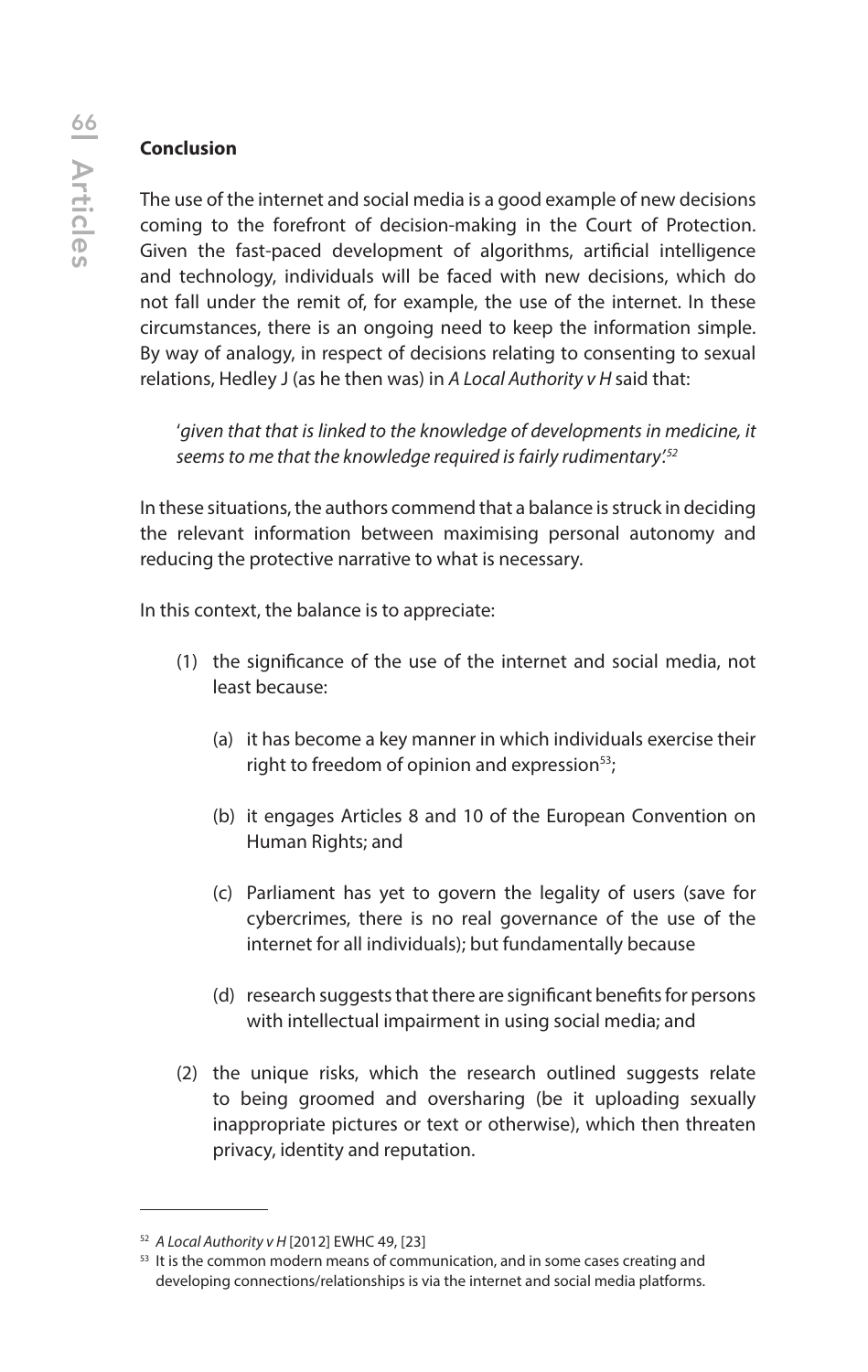To this extent, the reference, albeit *obiter*, by the Master of the Rolls in *Re B*  that relevant information as outlined in cases is to be *'treated and applied as no more than guidance to be adapted to the facts of the particular case'* is important assistance.<sup>54</sup> It directs all assessors to have regard to the personal circumstances of the individual.

In doing so, we avoid the 'protection imperative' – the danger that the Court, that all professionals involved with treating and helping P, may feel drawn towards an outcome that is more protective of her and fail to carry out an assessment of capacity that is detached and objective.<sup>55</sup>

The above approach promotes and recognises that autonomy is of *intrinsic*  value as a means of securing P's well-being rather than being of instrumental value: a formulation expounded some 20 years.<sup>56</sup>

<sup>54</sup> *Re B* [2019] EWCOP 3

<sup>&</sup>lt;sup>55</sup> *CC v KK* [2012] EWHC 2136 (COP)<br><sup>56</sup> Sam Karim, *'Autonomy: a fundamental ideology in biomedical ethics in the era of reproductive technologies',* Kings College London LR, July 2002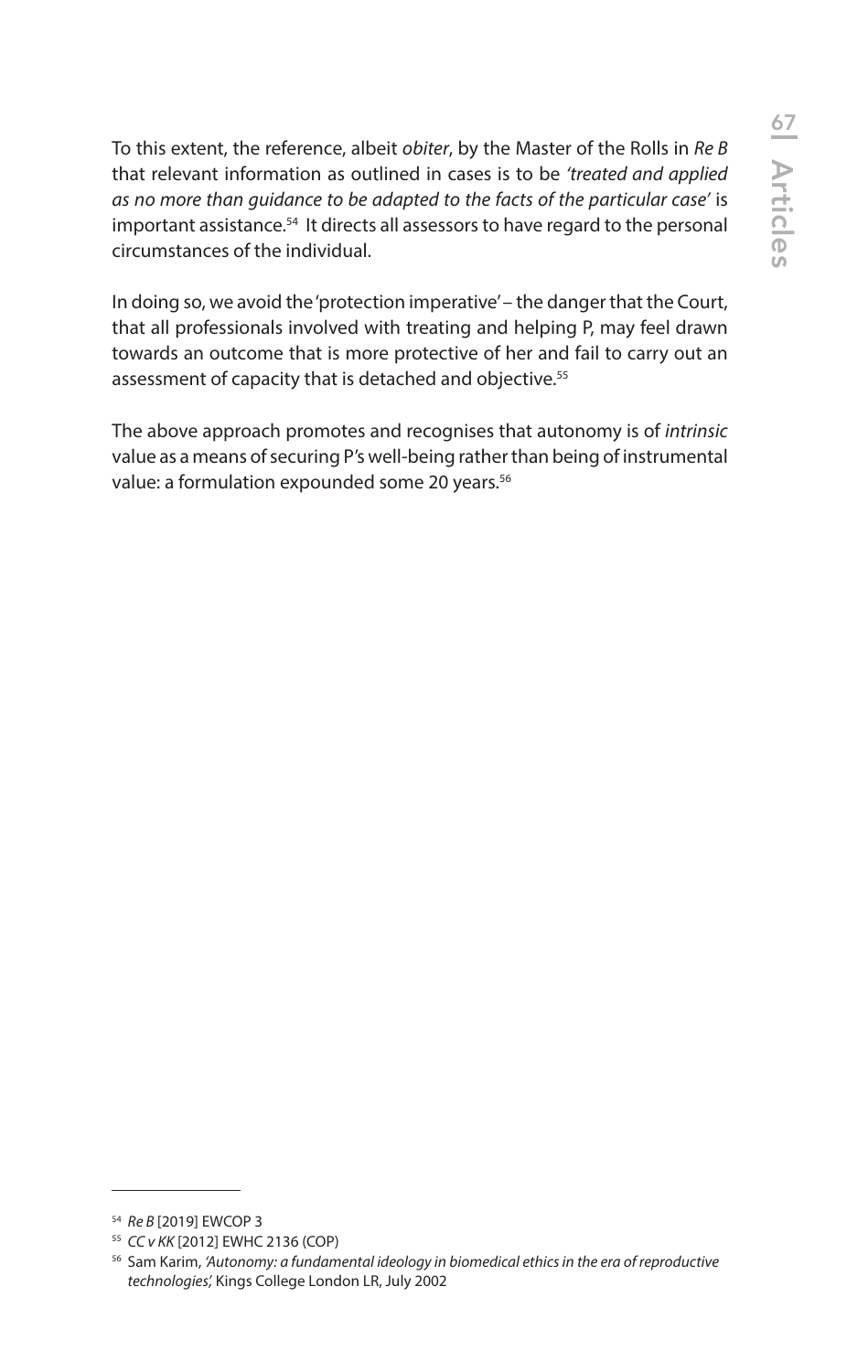The development of a nondiscriminatory alternative to mental health law, the Mental Capacity Act (Northern Ireland) 2016.

Gavin Davidson, Professor of Social Care, Queen's University Belfast; Tomas Adell, Head of Mental Health and Capacity Unit, Department of Health; and Aine Morrison, Professional Officer, Office of Social Services, Department of Health.

**In this article the authors explore the alternative approach to decisionmaking contained in the Mental Capacity (NI) Act 2016 and identify some of the drivers for change. The new law is outlined and some of the issues in the process of change are discussed, together with some possible future directions.**

A person's ability to make a decision, which can be time and decisionspecific, is usually referred to as their mental capacity. Traditional mental health law has enabled compulsory intervention, based on the criteria of 'mental disorder' and risk to self and/or others, regardless of whether the person has the ability to make the relevant decision/s about intervention. This is in contrast to most other aspects of health and social care where, if the person has ability to provide or refuse consent, then their decision is respected. In Northern Ireland a new approach has been developed which will create a single, comprehensive legislative framework to provide the necessary protections and safeguards for a decision to be made when a person is unable to do so themselves, regardless of the cause of their impaired decision- making ability.

There were a number of developments which provided the context for this alternative approach in Northern Ireland. The first was that there was a gap in the current statutory framework as there was no statute law to enable health and welfare decisions to be made for people who lacked the capacity to do so. The common law provided the principles that governed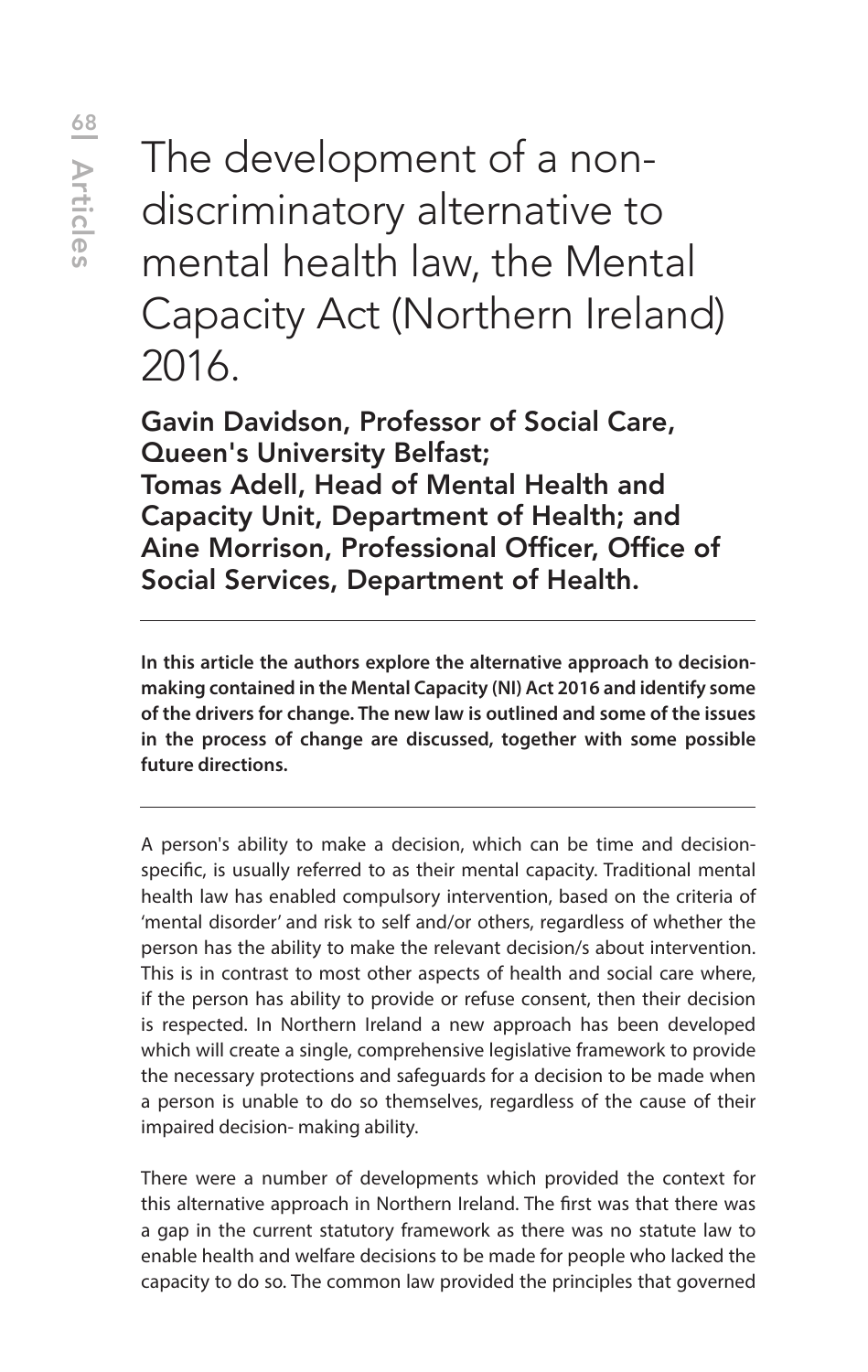intervention in those circumstances so that people were provided with a defence to an act that otherwise would have been unlawful if they had a reasonable belief that the person to whom the act related, was unable to make a decision in relation to the act, and that what they were doing was in the person's best interests. However, the need to address the gap in statute had been recognised in the UK and Ireland, for example, by the 1995 Law Commission report on Mental Incapacity in England but became more pressing following what tends to be referred to as the *Bournewood* case which was considered by the European Court of Human Rights in 2004.<sup>1</sup> The circumstances of that specific case involved the informal admission to hospital of a person who did not refuse or resist but did not have the relevant decision-making ability so they were in effect detained. Article 5 of the European Convention on Human Rights - the right to liberty - allows that people may be deprived of their liberty in some circumstances but this must be 'in accordance with a procedure prescribed by law' and the common law principles were not sufficient.<sup>2</sup>

The second was that the existing mental health law, the Mental Health (Northern Ireland) Order 1986, although progressive at the time, had been developed when mental health services were still relatively hospital-focused and so it did not provide a comprehensive framework to enable decisionmaking across other settings.

A third factor was that the legal frameworks in the neighbouring jurisdictions of Scotland, England and Wales, and the Republic of Ireland were being reviewed and new mental health and mental capacity-based laws being introduced, the first being the Adults with Incapacity (Scotland) Act 2000. In those jurisdictions, the approach was to introduce a new capacity-based law but to also retain an updated form of separate mental health law.

Another influential development was the debate in the literature about whether having mental health law, which was based only on mental disorder and risk, and didn't include the person being incapable of making the relevant decision as a criterion, was discriminatory as it allowed compulsory intervention even when the person retained the capacity to refuse it, a possibility not allowed in other areas of health and social care. In some countries this anomaly has been addressed by adding a capacity criterion to new or revised mental health law. In jurisdictions where consent/capacity has been added to mental health legislation there is usually (if not always) an element of forced compulsion that can be used,

<sup>1</sup> *HL v UK* 45508/99 [2004] ECHR 471.

<sup>2</sup> Convention for the Protection of Human Rights and Fundamental Freedoms (European Convention on Human Rights, as amended) (ECHR).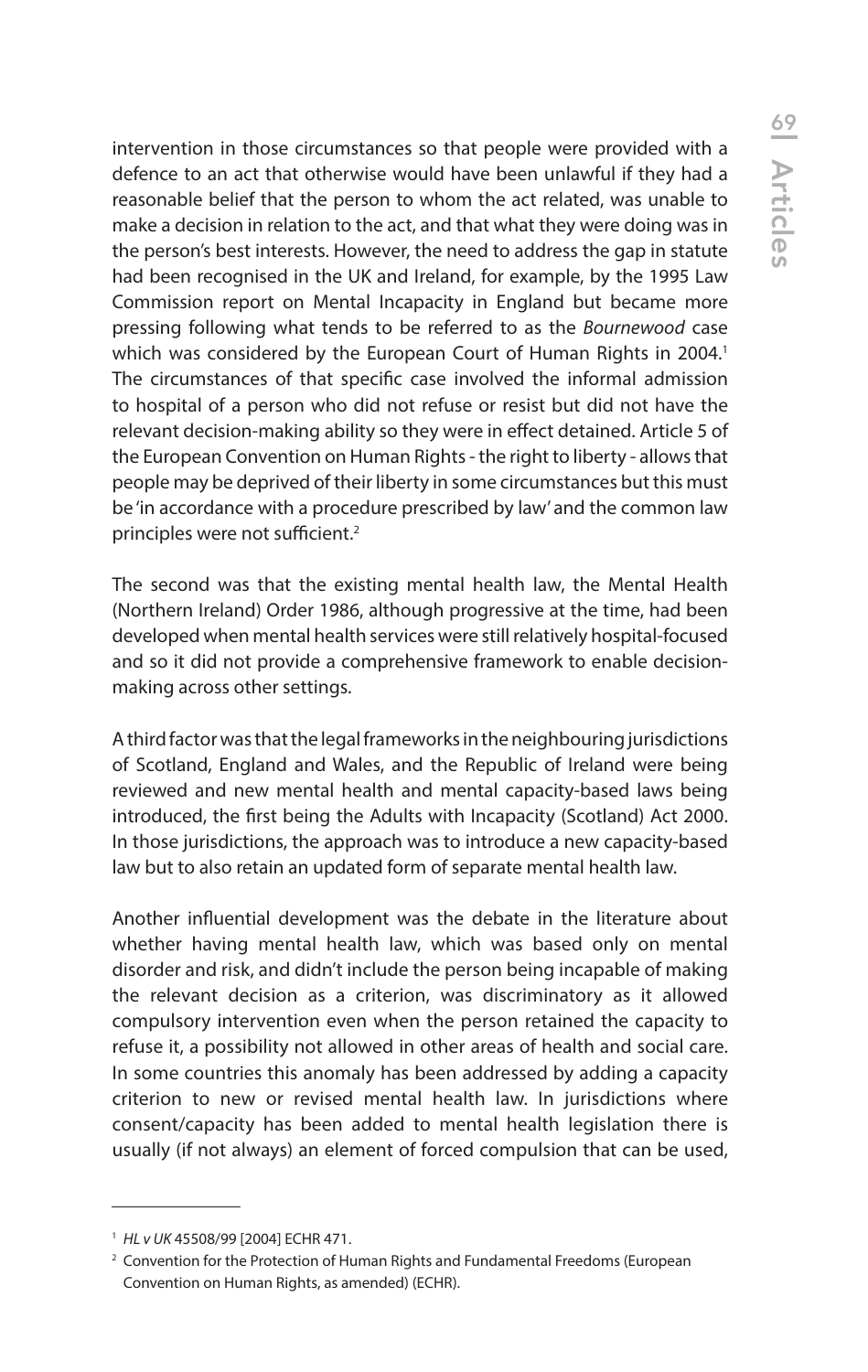based on a mental health diagnosis, which overrides the consent/capacity of the person. For example, in Sweden no treatment can be made without samtycke (essentially consent). However, the relevant mental health law, Lag (1991:1128) om psykiatrisk tvångsvård, allows compulsory treatment, if the purpose is to enable the person to be treated to the extent that the person will be in a position to consent to the treatment (essentially if the person says no, compulsory treatment can be done until the person says yes, then the treatment can only be done with consent as the person now says yes. If the person says no (i.e. withdraws consent) the cycle restarts – whilst this is consent/capacity provisions in mental health legislation it doesn't actually provide any real rights to consent or capacitous decisions). An early version of the argument to no longer have specific mental health law was made by Campbell and Heginbotham (1991) who suggested that such laws are *"institutionalised forms of discrimination".*<sup>3</sup> In 1998, Tony Zigmond, in the Editorial of the Journal Psychiatric Bulletin, argued that mental health law should be replaced by a new Medical Incapacity Act which would *"establish a statutory framework offering the same protections to all patients who are unable to consent to medical intervention, from both physical and psychiatric conditions".*<sup>4</sup> In the same issue of that journal, Szmukler and Holloway (1998) suggested that mental health law was now *"a harmful anachronism"* (p. 662) and that a capacity based framework for all would address some of the contradictions, discrimination, stereotyping and stigma of separate mental health law.<sup>5</sup>

Other concerns about specific mental health laws included: that they reinforced the wider issues of stigma and discrimination that people with mental health problems often encounter; that they may encourage a status-based approach in which people make assumptions about decisionmaking ability based on specific labels; there is also a growing debate about the reliability and validity of traditional diagnostic labels; and a developing evidence base that suggests our ability to accurately predict future harm is very limited.

A further aspect of the wider context of the approach in Northern Ireland was the adoption of the Convention on the Rights of Persons with Disabilities and its Optional Protocol by the United Nations in 2006<sup>6</sup>. Although the

<sup>3</sup> Campbell, T. and Heginbotham, C. (1991) *Mental Illness: Prejudice, Discrimination, and the Law* (Medico-Legal Series). Aldershot: Dartmouth Publishing Group. p.94.

<sup>4</sup> Zigmond, A. S. (1998) Medical Incapacity Act. *Psychiatric Bulletin*, 22(11), 657-658. p.658.

<sup>5</sup> Szmukler, G. and Holloway, F. (1998) Mental health legislation is now a harmful anachronism. *Psychiatric Bulletin*, 22(11), 662-665. p.662.

<sup>6</sup> Convention on the Rights of Persons with Disabilities and its Optional Protocol (A/RES/61/106) adopted on 13 December 2006 at the United Nations Headquarters in New York, and opened for signature on 30 March 2007. The United Kingdom signed on 30 March 2007 and ratified on 8 June 2009.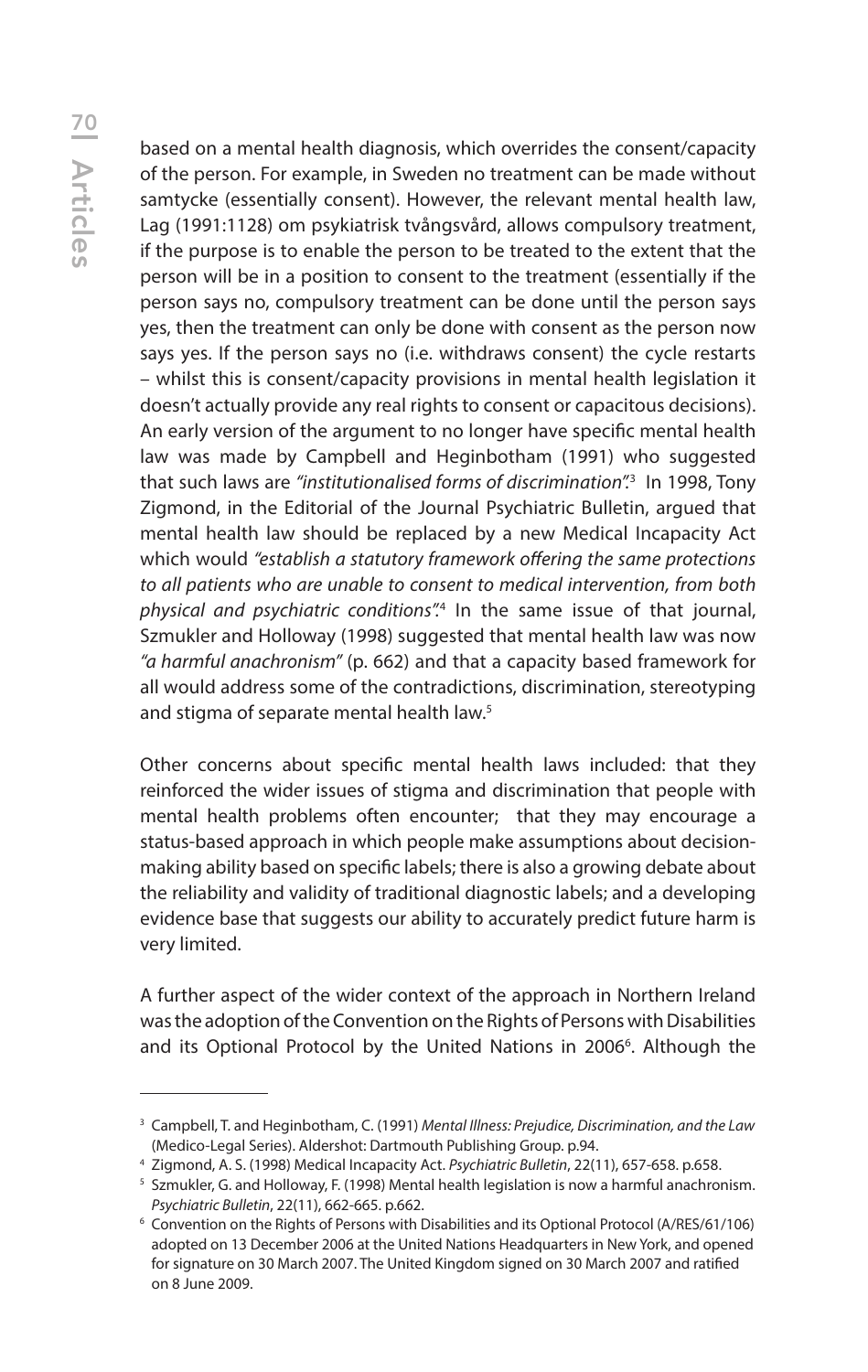UNCRPD was not a major factor in the initial discussions about the way forward in Northern Ireland, it has certainly become an important part of the debate. The focus has tended to be on the interpretation of Article 12 which requires States to recognise *"that persons with disabilities enjoy legal capacity on an equal basis with others in all aspects of life"* (12.2), to provide access to *"the support they may require in exercising their legal capacity"* (12.3) and to provide safeguards *"to ensure that measures relating to the exercise of legal capacity respect the rights, will and preferences of the person"* (12.4). The reaffirming of universal legal capacity, that everyone retains their rights regardless of their mental capacity to make decisions, hasn't in itself been controversial but there have been a range of interpretations of what this means in practice. It also seems relatively uncontroversial that traditional mental health laws, that base compulsory intervention on a specific form of disability, are not compatible with the UNCRPD. A very helpful summary of the issues has been provided by the Essex Autonomy Project which suggested that what has traditionally been referred to as substitute decision-making could be more positively reframed as part of a supported decision-making framework, even if this includes someone else making the decision, as long as the focus is clearly on respecting the person's rights, will and preferences.<sup>7</sup>

In Northern Ireland the process which led directly to the new Act was the Bamford Review of Mental Health and Learning Disability commissioned by the Department of Health, Social Services and Public Safety (now the Department of Health). It was a wide-ranging review which considered law, policy and practice and was a very inclusive process. It started in 2002 and was completed in 2007. The report of the Legal Issues Committee of the Review was published in 2007 and it stated that:

 *"The Review considers that having one law for decisions about physical illness and another for mental illness is anomalous, confusing and unjust… Northern Ireland should take steps to avoid the discrimination, confusion and gaps created by separately devising two separate statutory approaches, but should rather look to creating a comprehensive legislative framework which would be truly principles-based and non-discriminatory." <sup>8</sup>*

 This is often referred to as the fusion approach as it brings together mental health and mental capacity laws into a single, capacity based law.

<sup>7</sup> Martin, W., Michalowski, S., Jutten, T. and Burch, W. (2015) *The Essex Autonomy Project Three Jurisdictions Report: Towards Compliance with CRPD Art. 12 in Capacity/Incapacity Legislation*  across the UK. Colchester: University of Essex.

Legal Issues Committee (2007) *A Comprehensive Legislative Framework.* Belfast: Bamford Review of Mental Health and Learning Disability (Northern Ireland). p.36

<sup>9</sup> Dawson, J., & Szmukler, G. (2006) Fusion of mental health and incapacity legislation. *British Journal of Psychiatry*, 188(6), 504-509.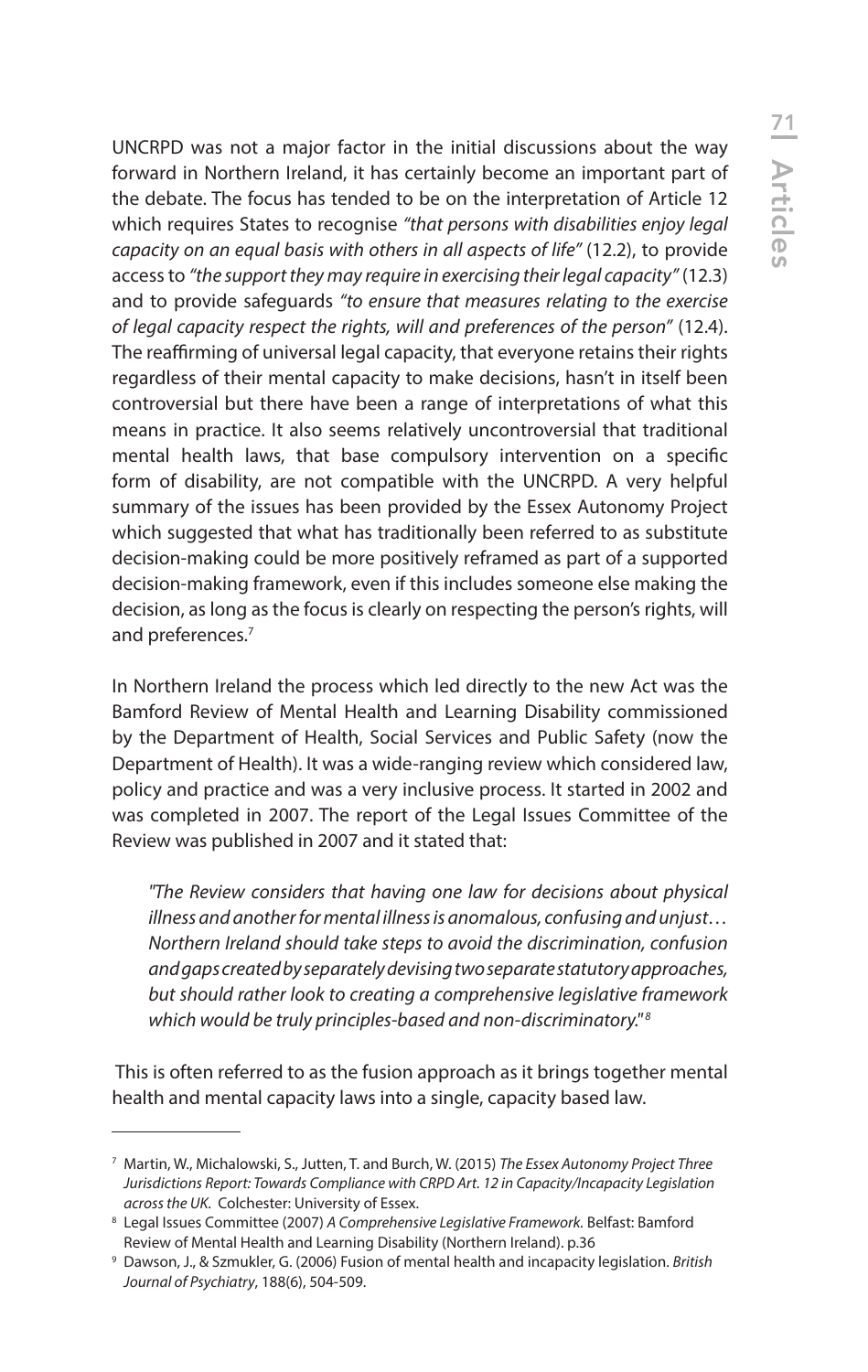Articles 72

In response to the Review's recommendation for a comprehensive legislative framework the Department initially proposed two separate pieces of legislation (mental health and mental capacity) both supported by an overarching set of human rights principles. However, the submissions to the public consultation on this proposal, which ran from January to March in 2009, were almost universally in support of the original Bamford recommendation for one, capacity-based framework for all and the Department then agreed to develop that approach. It also set up a Reference Group of users, carers and professionals from across disciplines and sectors which continued the inclusive approach of the Bamford Review. Responsibility for policing and justice was devolved to the Northern Ireland Assembly in April 2010 and so the new Department of Justice became involved with the relevant aspects of the proposed Bill. There was an Equality Impact Consultation in July 2010 to explore whether the new approach would disadvantage any specific groups. The first set of instructions were then provided to the Office of Legislative Counsel in June 2011 to begin the process of writing the Bill. In July 2012 the Department of Justice conducted a public consultation and in May 2014 the Department of Health, Social Services and Public Safety released the Draft Bill for consultation and the Department of Justice had a further public consultation on the policy aspects of the Bill it had responsibility for. The full Bill was introduced to the Assembly in June 2015 and considered by an Ad Hoc Joint (Health and Social Services, and Justice) Committee. It was then passed by the Assembly and received Royal Assent on 9th May 2016. The Assembly in Northern Ireland was suspended from January 2017 until January 2020 which delayed implementation but the Department of Health was able to proceed with partial implementation of the Act, for those aspects which relate to deprivation of liberty, on 2nd December 2019. An action point (6.1) to fully commence the Act, was included in the recently published Mental Health Action Plan.10

The Mental Capacity Act (Northern Ireland) 2016 is made up of 15 Parts, 308 Sections and 11 Schedules. It provides a capacity based approach and will replace rather than be parallel to the mental health law for everyone who is aged 16 and over. For those under 16, amended/improved mental health law, which will introduce a statutory best interests consideration, will remain in force. It provides protection from liability rather than compulsory powers for acts in the best interests of a person who lacks capacity for the relevant decision as long as the relevant processes/safeguards are in place. There are some powers, mainly in the justice sections, but the Act mainly provides protection from liability and safeguards for the person who lacks capacity.

<sup>&</sup>lt;sup>10</sup> The Department of Health 2020 Mental Health Action Plan. Belfast: Department of Health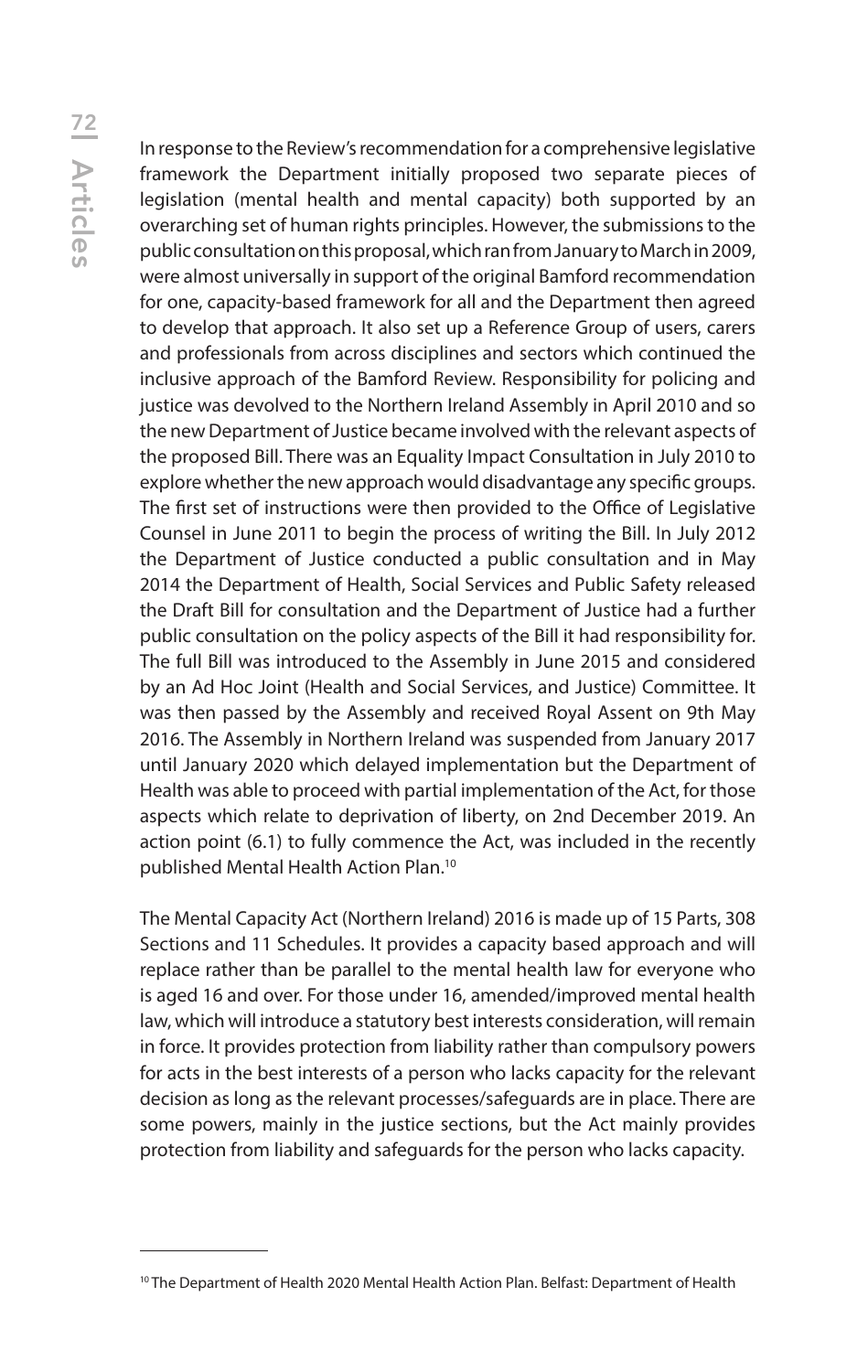The Act is principles based and these are set out in Part 1. Section 1 sets out four principles related to capacity (that it is decision-specific; it's based on functional evidence not status; all practicable help and support must be provided to enable the person before the person can be deemed to lack capacity; and a person cannot be treated as lacking capacity merely because the decision is unwise) and Section 2 sets out the best interests principle. Part 1 also defines what "lacks capacity" means and, in Section 3(2) specifies that it does not matter whether the impairment or disturbance is permanent or temporary; or what the cause of the impairment or disturbance is. The capacity test is set out in Section 3 which provides that a person lacks capacity if he or she is unable to make a decision because of an impairment of, or disturbance in the functioning of, the mind or brain. Section 4 provides what it means to be unable to make a decision, that is: understand the relevant information; retain the information for the time required to make the decision; appreciate the relevance of that information and to use and weigh that information; or communicate their decision.

The safeguards provided by the Act depend on the level of intervention that is proposed. All treatment under the Act is compulsory by definition. As there is no consent to the treatment (as the person lacks capacity), the treatment is de facto without the person's support. Routine interventions can proceed on the reasonable belief that the person lacks capacity and the intervention proposed is in their best interests. Serious interventions (such as those involving major surgery, serious and prolonged pain and/or distress) and treatment with serious consequences where the nominated person does not reasonably object also require a formal assessment of capacity, consultation with the person's nominated person and for some interventions a second opinion and an independent mental capacity advocate. For interventions that involve treatment with serious consequences where the nominated person reasonably objects, deprivation of liberty, attendance requirement or a community residence requirement, then, in addition to the other safeguards, an independent mental capacity advocate is appointed, a report must be completed proposing the intervention/s, additional criteria must be met (for treatment and deprivation of liberty, prevention of serious harm condition; for attendance requirement receipt of treatment condition and for community residence requirement prevention of harm condition) and a Panel must consider the report before deciding whether to authorise the intervention. Under Schedule 2 of the Act short-term (up to 28 days) detention in hospital is still possible for examination of illness (or examination followed by treatment) but further deprivation of liberty would require authorisation by a Panel.

It's interesting to speculate about the combination of reasons which contributed to Northern Ireland adopting this progressive, and so far unique, alternative to mental health law at this time.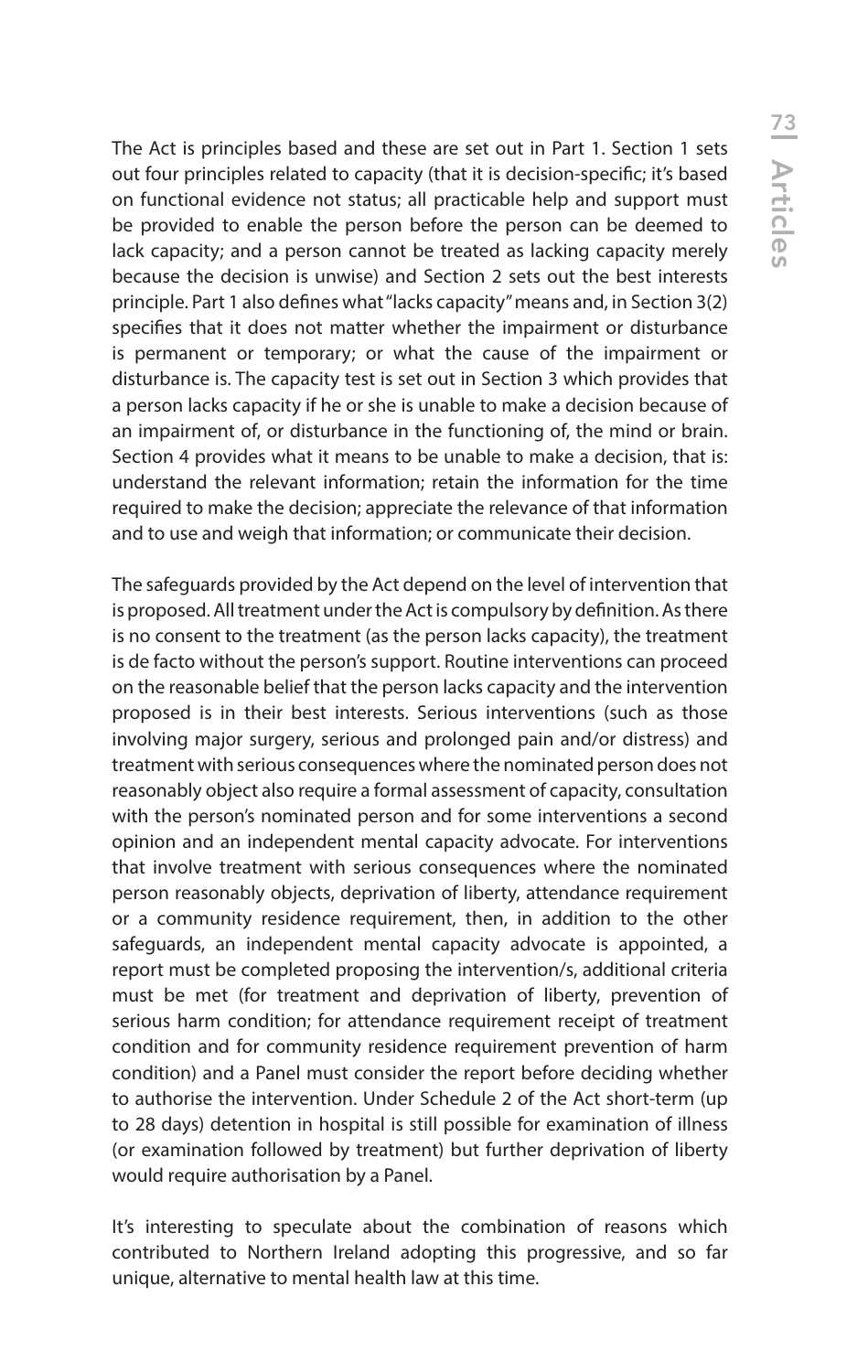One important factor may have been the timing of the process in Northern Ireland. Although the Bamford Review began in 2002 it was not completed until 2007 and the fusion approach wasn't fully agreed until 2009. This enabled learning from the experiences of other jurisdictions, perhaps especially England and Wales where the combination of the Mental Capacity Act 2005, the Mental Health Act 1983 reform process and the Deprivation of Liberty Safeguards had created what appeared to be a very complex legal framework which had not addressed the discrimination of separate mental health law.

Other variables may include specific aspects of the Northern Ireland context. It is a relatively very small country with a population of 1.8 million people. Its history of political violence is possibly relevant in a number of different ways. The conflict has perhaps increased people's awareness of rightsbased approaches and the importance of the law in protecting rights. The impact of the violence and division on people's mental health, which has been more fully acknowledged since the Good Friday Agreement in 1998, may also have facilitated a greater openness to discussing these issues and accepting the need to address them. The Northern Ireland Assembly was only established in 1998 and so is a relatively young legislature. Although some of the Members of the Legislative Assembly may still be divided along sectarian lines, there may be a relatively high level of consensus on social issues. It may also have been important for the Assembly to demonstrate that it had the collective ability and will to make difficult decisions about reform and was able to draft complex, innovative and progressive law.

It's hard to estimate the relative influence of these factors but the Bamford Review is definitely of central importance. The general approach of the Review was very inclusive with a strong emphasis on the involvement of service users and carers. Although this inclusive approach may have contributed to the length of time needed for the Review that also enabled a high level of debate, reflection, consultation and so allow consensus to emerge. With a change as significant as the fusion approach, time to enable people to consider the issues and the possible impact does seem important. Although there were many people involved in the Review there were some key individuals in leadership positions who may have been influential: Professor David Bamford chaired the Review and championed the inclusive approach; Professor Roy McClelland, who was the Deputy Chair, was already very familiar with the complex wider debates about mental health law and the possible alternatives; and Siobhan Bogues who led on the intellectual disabilities aspects of the Review also promoted a very progressive and rights based approach. Sadly, during the Review, David Bamford died but this may also have contributed to how important the Review was felt to be, and Roy McClelland, as Chair, continued the engaging and inclusive approach. Following the completion of the Review,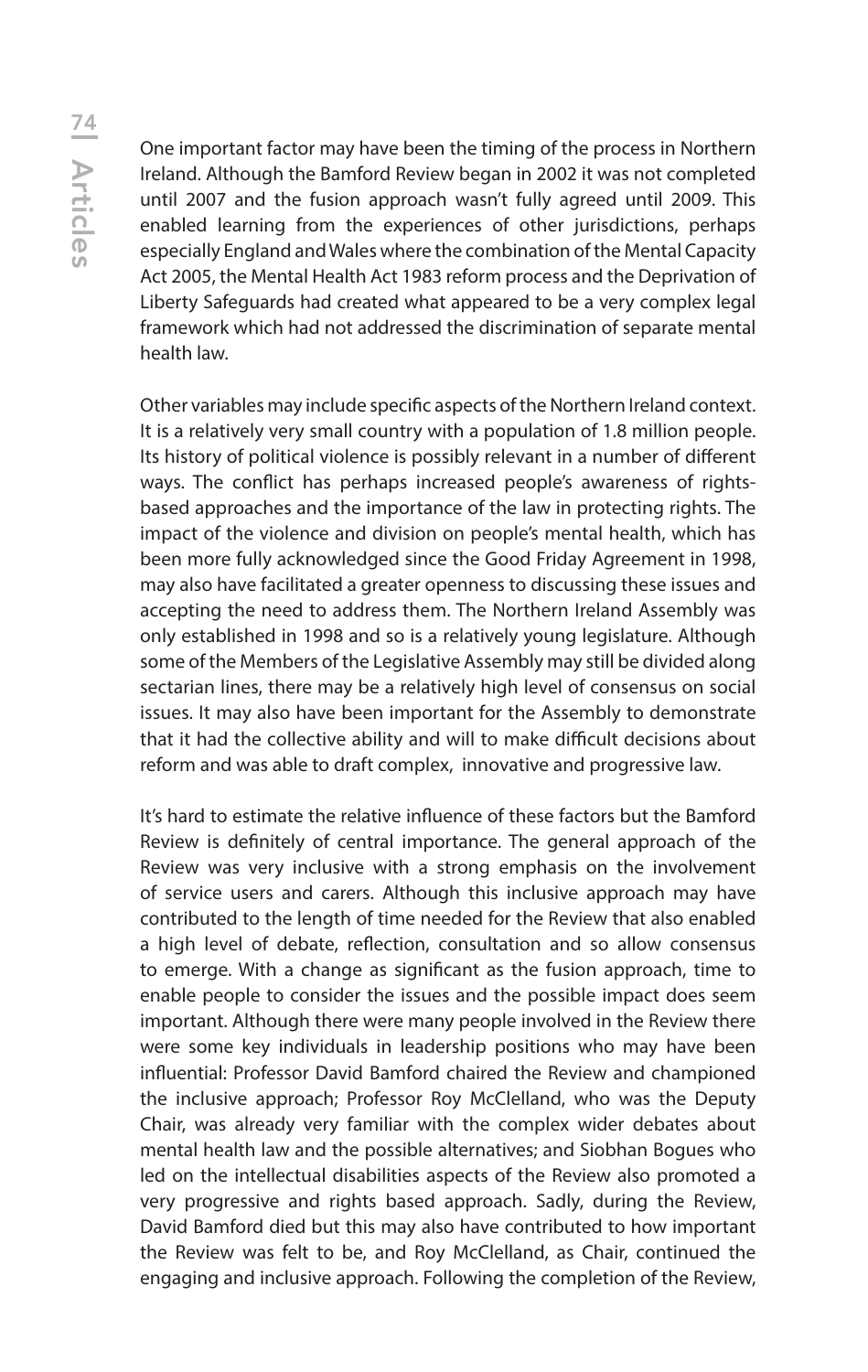the Department of Health, Social Services and Public Safety also facilitated a high level of ongoing discussion and consultation. Two issues which caused considerable debate were whether those aged under 16 should be included and how the new framework would work in the Criminal Justice System. Although universal consensus was not achieved on these issues there was certainly considerable time devoted to working through the different issues and possible approaches.

The high level of interaction with people with lived experience, professionals and the community and voluntary sector does seem to have been of key importance, both during the Bamford Review and the work in the Department since. It has created a real level of urgency and support from all major stakeholders meaning the policy work developed based on a very high volume of ongoing discussions; something absolutely vital when the work is as innovative and progressive as the Mental Capacity Act (Northern Ireland) 2016. In short, due to the strong 'movement' for fused capacity legislation it became the clear way to proceed and was therefore relatively straightforward to get support within the Department and Assembly.

In terms of evidence of the impact of the new Act, there are a few issues that are important to clarify and acknowledge.

The first is that, although the Act was enacted into statue law on 9th May 2016, it still has not been fully implemented. Although the Departments of Health and Justice have continued to work on the plans for implementing the Act, and partial implementation (to address the immediate need for Deprivation of Liberty safeguards but not to replace the Mental Health (Northern Ireland) Order 1986) was achieved on 2nd December 2019, the date for full implementation has not yet been set.

The process of developing the Act, even though it has not yet been fully implemented, has had some impact on practice however, with a much greater awareness of the issues involved in decision-making processes. This has also been reinforced by developments in the neighbouring jurisdictions and in the relevant case law, perhaps especially Cheshire West. This is most concretely evidenced by a rise in applications to the High Court for Declaratory Orders but it is also reflected in routine practice around decisions and determination of best interests.

Even if the fusion approach contributes to addressing some of the issues of discrimination and stigma, it won't, and shouldn't be expected to, address all the wider societal, policy, services and practice issues that are relevant to people's mental health.11 One important example of this is the relationship between deprivation and mental health but there are positive indications that these wider issues are being actively considered and responded to for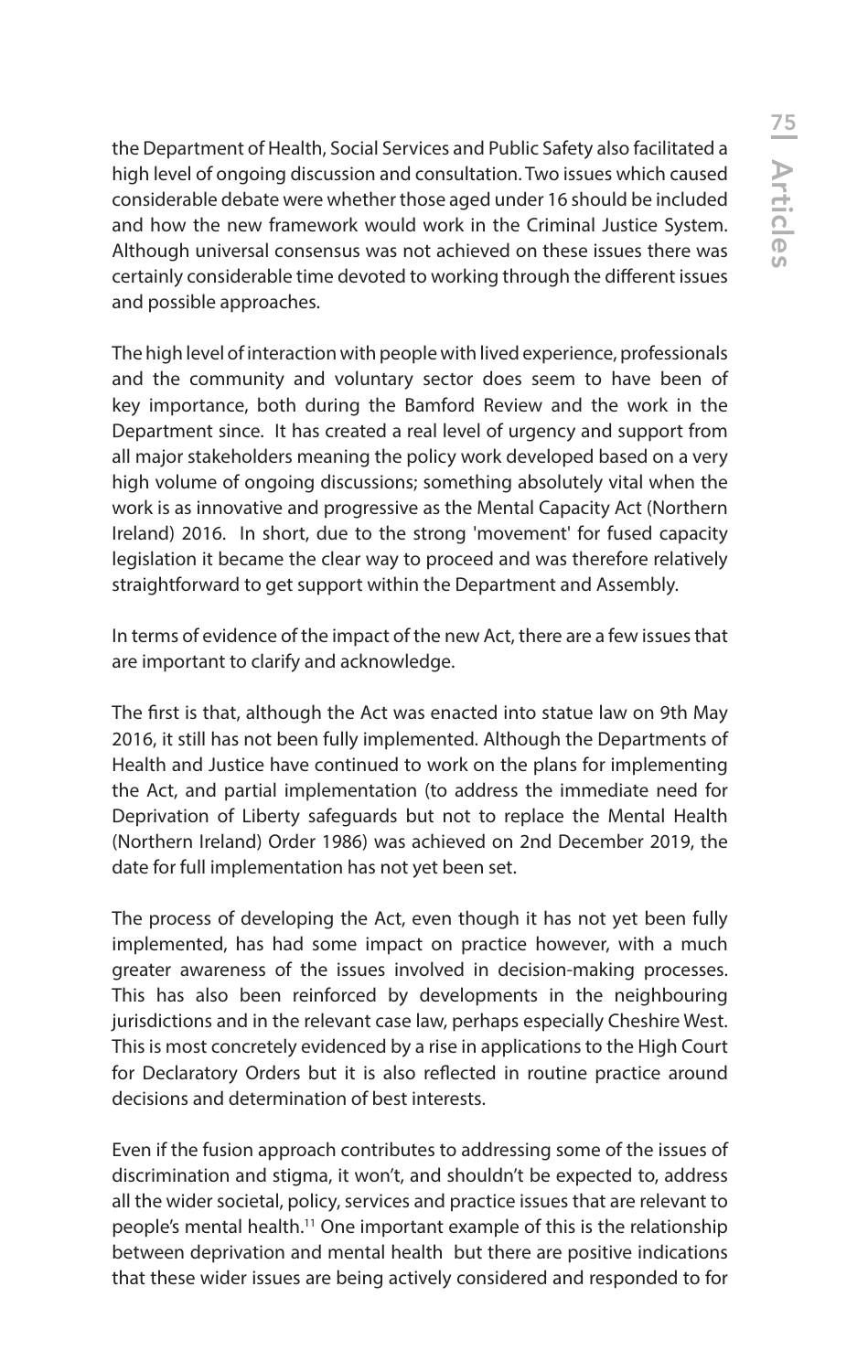example the Department of Health's Anti-Poverty Practice Framework for Social Work in Northern Ireland which was launched in July 2018.12

There are also some specific issues which may raise further complex questions under the new Act although arguably these complexities also exist under the current legal framework. These include the position of those under 16, the professional roles under in the operation of the Act and the practice issues at the interface between mental health services with the Criminal Justice System. Those aged under 16 have no decision-making powers in NI statute. In some, very specific, situations the case of Gillick provides that a capacitous under 16 can make decisions for themselves. A person aged under 16 who doesn't have the relevant capacity has no such rights in current law. The new Act only applies to those aged 16 and over and does not remove parental responsibility, rights or power, meaning that a parent can consent on behalf of an under 18, whether they lack capacity or not.13 Only where those with parental responsibility do not make any decision (i.e. provide or withhold consent) does the Act apply, and then only for those aged 16 and over. Professional roles under the Act are not fully addressed in the Act itself but draft Regulations and the Code of Practice have provided much more detail on how the Act will operate in practice. In terms of the interface with the Criminal Justice System, this is addressed in Part 10 of the Act, although as already mentioned, this will not resolve all the complexities involved with that interface.

Another potential issue is that the Act will still facilitate the use of force with its potential for additional trauma for the people involved.<sup>14</sup> Throughout the process of developing the Act, there has been a high level of consensus that, in some specific circumstances, the use of force is still justifiable, and indeed necessary to protect people's rights, but how this can be done in a way that minimises the potential distress and trauma involved will not be fully resolved by the Act or even the Code of Practice. It has been argued,

<sup>11</sup> Black, D., Morris, J. N., Smith, C., & Townsend, P. (1980) *The Black report: inequalities in health*. London: DHSS.

Acheson, D. (1998) *Independent inquiry into inequalities in health.* London: HM Stationery Office.

Marmot, M., Allen, J., Goldblatt, P., Boyce, T., McNeish, D. and Grady, M. (2010) *The Marmot Review: Fair society, healthy lives.* London: UCL Institute of Health Equity. 12 Department of Health (2018) *Anti-Poverty Practice Framework for Social Work in Northern* 

*Ireland.* Belfast: Department of Health.

<sup>&</sup>lt;sup>13</sup> Although this position may be questioned following Re D (A Child) [2019] UKSC42

<sup>&</sup>lt;sup>14</sup> Beattie, N., Shannon, C., Kavanagh, M., & Mulholland, C. (2009) Predictors of PTSD symptoms in response to psychosis and psychiatric admission. *Journal of Nervous and Mental Disease*, 197(1), 56-60.

Berry, K., Ford, S., Jellicoe-Jones, L., & Haddock, G. (2013) PTSD symptoms associated with the experiences of psychosis and hospitalisation: a review of the literature. *Clinical Psychology Review*, 33(4), 526-538.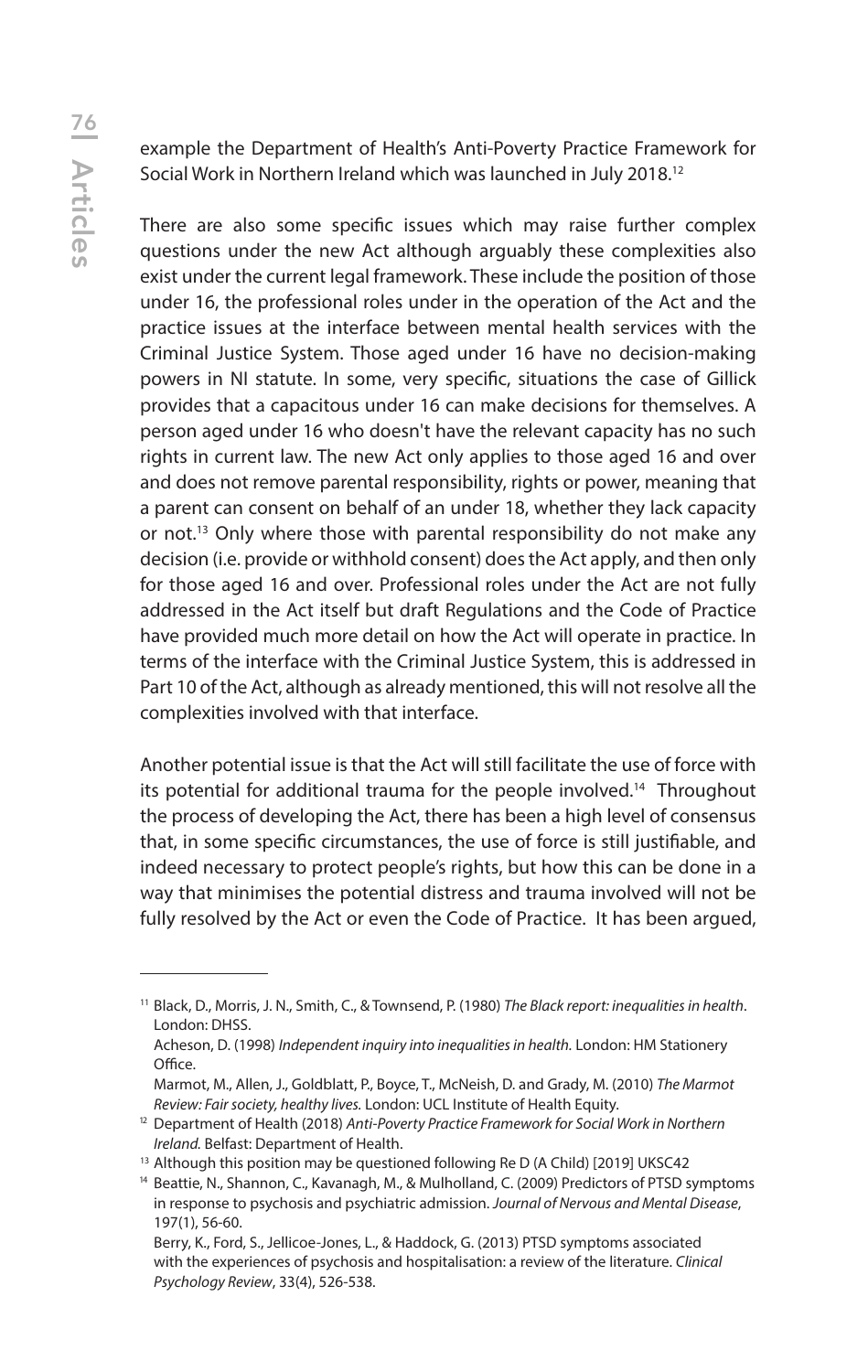particularly in the context of the UNCRPD, that the use of force in the health and social care sector is never acceptable but there has been no satisfactory explanation for how such a system (i.e. without force) can protect the rights of, and provide care to, those who are highly disturbed, or highly affected by something (such as trauma or drugs) and pose an immediate risk of serious harm to self and/or others. In effect, if force cannot be used it would not be possible to stop a person, whose ability to make decisions may be significantly impaired, from killing themselves or to stop them killing another person. It is sometimes argued that these are relatively unusual circumstances but there are precisely the circumstances in which a clear legal framework is needed to protect the rights of all involved.

It is also difficult to estimate the future impact of the Act. It may be that it has very little impact in practice – that the language of mental disorder is replaced with mental capacity but the experience for professionals and service users is more or less the same. It may also be that there is a negative impact, for example if the Act creates excessively bureaucratic procedures that divert resources from service provision to administration which does not directly benefit the service user.

It does seem likely however, that the Act will have a positive impact. Most importantly there should be a positive impact on people whose decision making is impaired. The new framework, especially through the support principle which requires support to be provided to maximise people's autonomy, should have a dramatic impact on those decision-making processes. The Act also provides a clear set of safeguards for persons who lack capacity. Without adherence to the safeguards the person doing an act is not protected from liability. This means that the Act has considerable teeth. There are a number of offences provided in Part 13. Failure to adhere to the safeguards may render a professional (or other person acting on behalf of a person who lacks capacity) criminally liable. Indeed, there have been some interesting criminal convictions in England relating to similar provisions. There is also potential positive impact for the practitioners and lawyers involved as the Act will provide a more coherent and accessible framework for decision-making. The Act also has the potential to have a wider societal impact for all of us. It carries the clear message that we all need to consider the circumstances in which our ability to make decisions may be impaired and emphasizes that everyone's decision-making processes depend on the support and involvement of others. Although this will not resolve issues of stigma associated with mental health problems it will, at the very least, create a non-discriminatory legal framework for all.

It is exciting that Northern Ireland has adopted this progressive approach and, although there may be challenges ahead in the implementation process, the enthusiasm and support for this change has been sustained.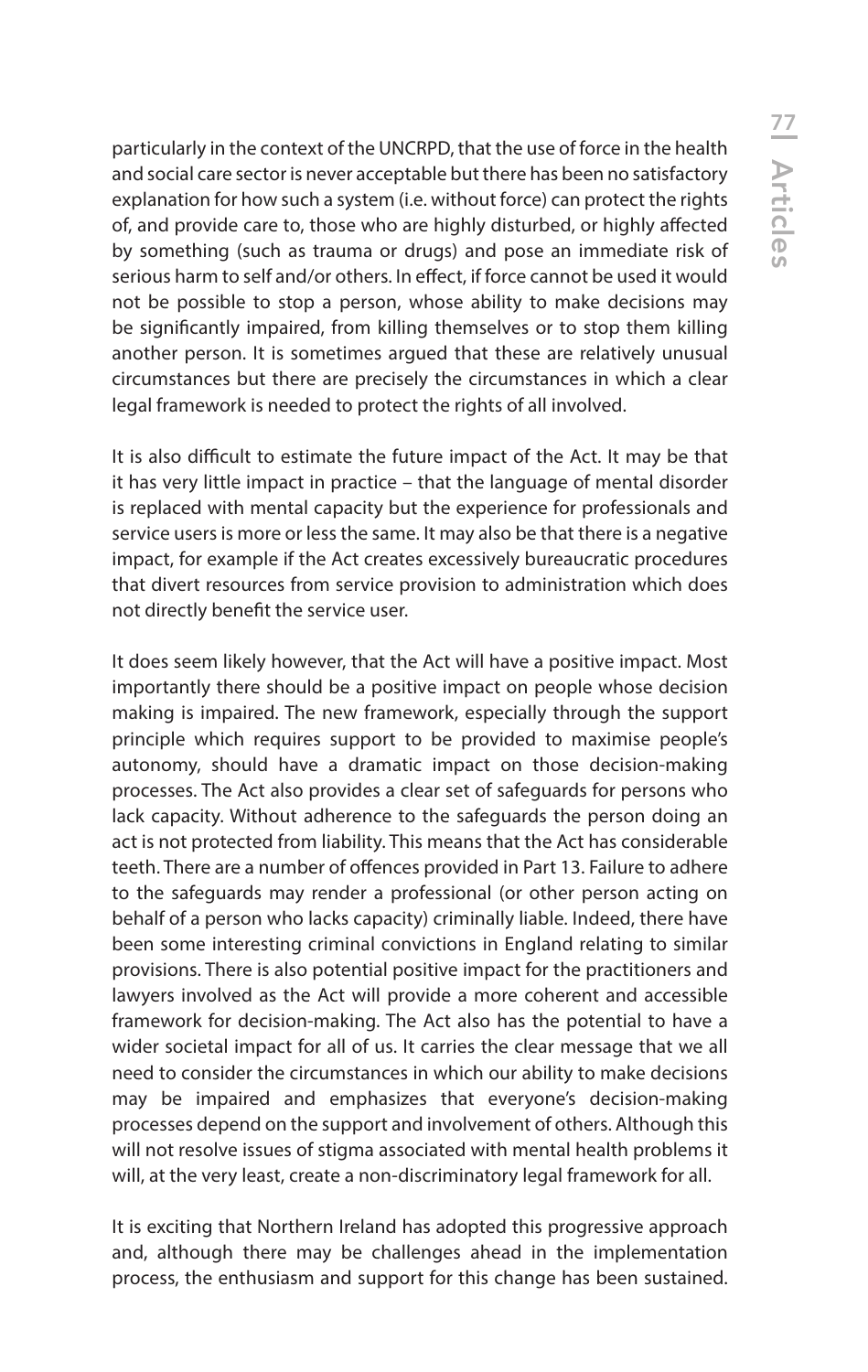The approach of having one legal framework for all, regardless of the cause of their impaired ability to make the relevant decision, is necessary to avoid the injustice of separate mental health law and has the potential to help address some of the wider issues of stigma and discrimination associated with mental health problems. Whether the mental capacity fusion approach is the most effective way to achieve that is still debatable but it is certainly a positive attempt to do so.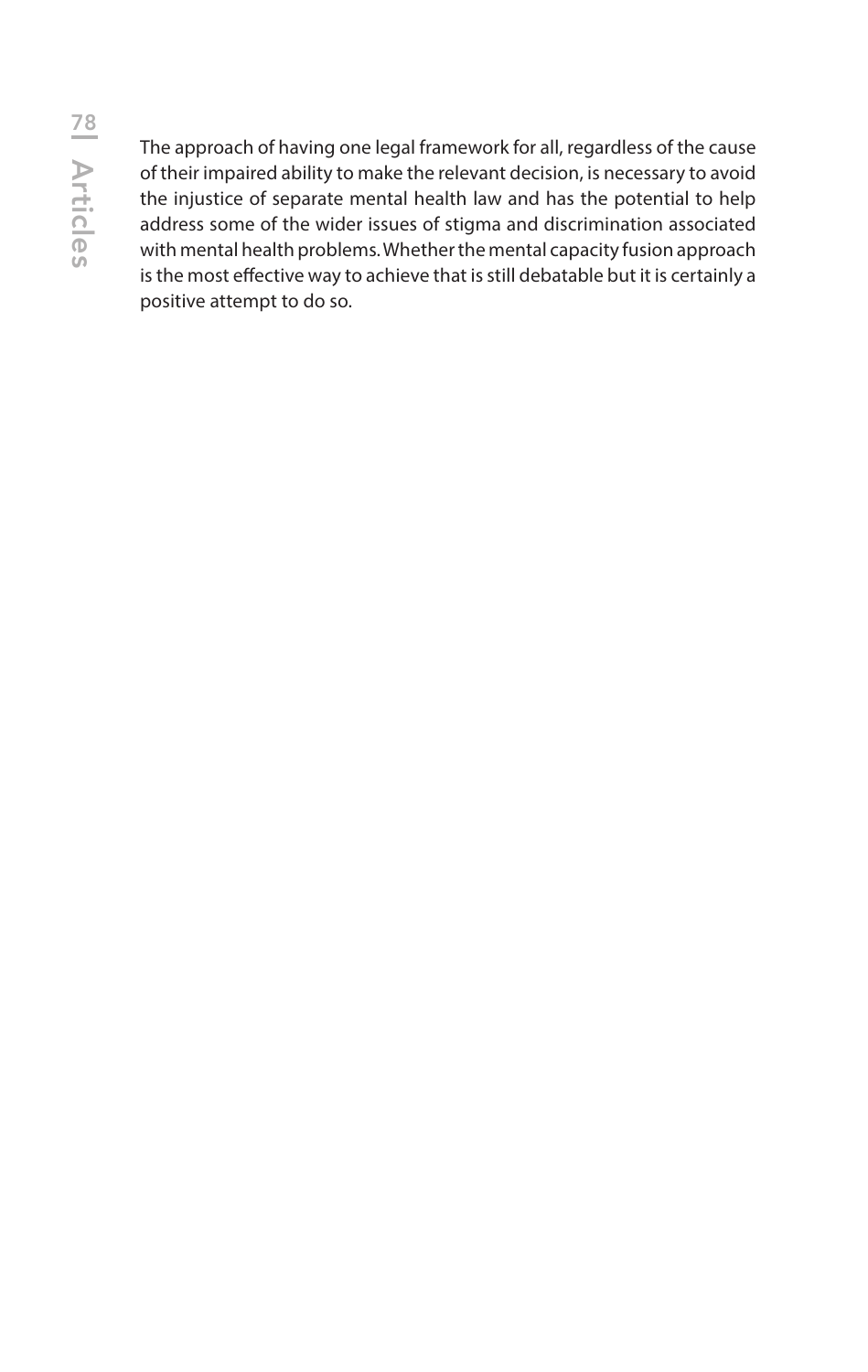## Cross-border incapacity: where are we now?

## Richard Frimston, Russell-Cooke LLP

**This article examines the private client consequences of elderly people living in a different state to that of their families, highlighting the complex conflicts issues arising where there are increasing numbers of cross border estates both during lifetime and on death.** 

The United Kingdom has ratified the Hague Convention 35 of 13 January 2000 on the International Protection of Adults (HCCH35) but for Scotland only and not for Northern Ireland or England & Wales. EU member states have been encouraged to ratify and more are doing so. Ireland is still intending to ratify within the next 2 years.

Many of the problems in the UK stem from the fact that HCCH35 has only been ratified for Scotland, but HCCH35 is still enforced internally by the courts but not at an administrative level.

#### **Background**

Globalisation has not had a good press recently. Did it begin as a result of the ending of the Bretton-Woods agreement in 1971 and the subsequent abolition of exchange controls which in the UK occurred in 1979? The ability to purchase property in other states and the freedoms within the EU pioneered in the Maastricht Treaty increased the trend of ever larger numbers of citizens moving, studying, working or retiring abroad. Brexit may reduce the speed of this increase, but is perhaps unlikely to reverse it.

The private client consequences of elderly people living in a different state to that of their families, are that there are increasing numbers of cross border estates both during lifetime and on death. The conflicts issues are particularly complex.

The Hague Convention on the International Protection of Adults of January 13, 2000 (HCCH35) attempts to produce some solutions across borders to the issues of:

- jurisdiction,
- applicable law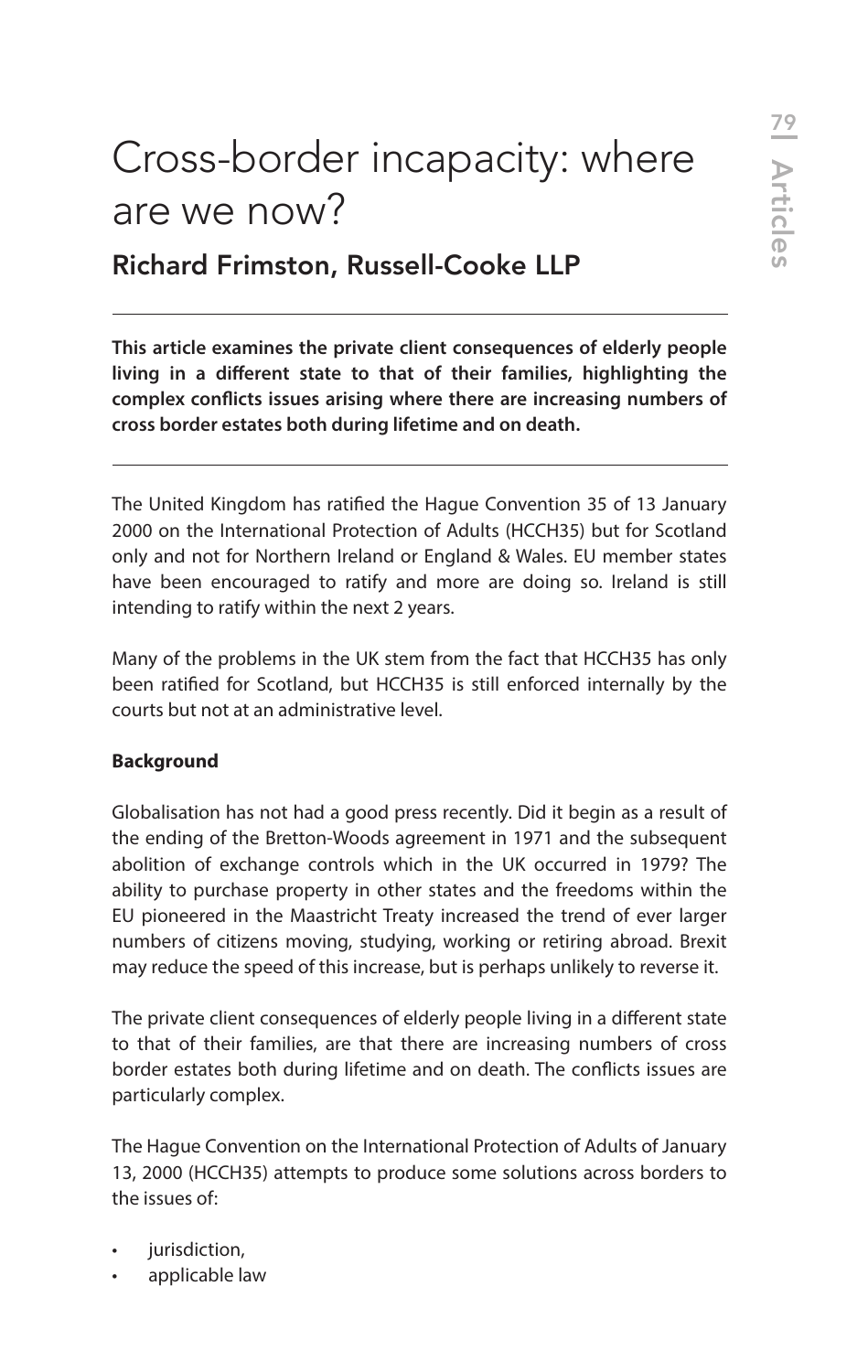- recognition and enforcement for court powers and
- acceptance and enforcement of forms of enduring or lasting powers of attorney.

Professor Eric Clive of Edinburgh University and the Scottish Law Commission chaired the original 1997 Hague Commission with members from France, USA, Canada, Denmark and Switzerland which proposed the wording of the Convention. It was modelled on the 1996 Protection of Children Convention (HCCH34), without perhaps sufficient thought as to the differences that need to be considered between the protection of children and that of adults. More information, including the very valuable Lagarde Report (slightly revised in 2017) is available from the Hague Conference website: http://www.hcch.net

HCCH35 has now been ratified by Austria, Cyprus, Czechia, Estonia, Finland, France, Germany, Latvia, Monaco, Portugal, Switzerland and the UK (but only for Scotland<sup>1</sup>). HCCH35 came fully into effect on January 1, 2009. Although the UK has not ratified for Northern Ireland, by virtue of s.283 and Sch. 9 to the Mental Capacity Act (Northern Ireland Act) 2016 (MCA(NI)2016) the current law is virtually identical to HCCH35, although with a few differences.

The same applies to the law of England & Wales by virtue of s.63 and Sch. 3 to the Mental Capacity Act 2005 (MCA2005).

Ireland is clearly intending to ratify HCCH35, in the next year or two, by virtue of the Assisted Decision-Making (Capacity) Act no.64. Belgium should also ratify shortly.

For those practitioners not used to dealing in private international law issues, Sch. 9 and Sch.5 MCA(NI)2016 may appear to be odd beasts bolted on without thought and are dealt with in more detail below.

All of the Hague Conventions deal with private international law. Accordingly, they must use generic terminology that can be understood in different jurisdictions. HCCH35 is no exception.

#### **1. Capacity and incapacity**

It is well understood that whether an individual has sufficient capacity is not a question with a binary yes or no answer. "Capacity, to do what precisely?" should be the response.

<sup>&</sup>lt;sup>1</sup> by the Adults with Incapacity (Scotland) Act 2000 asp 4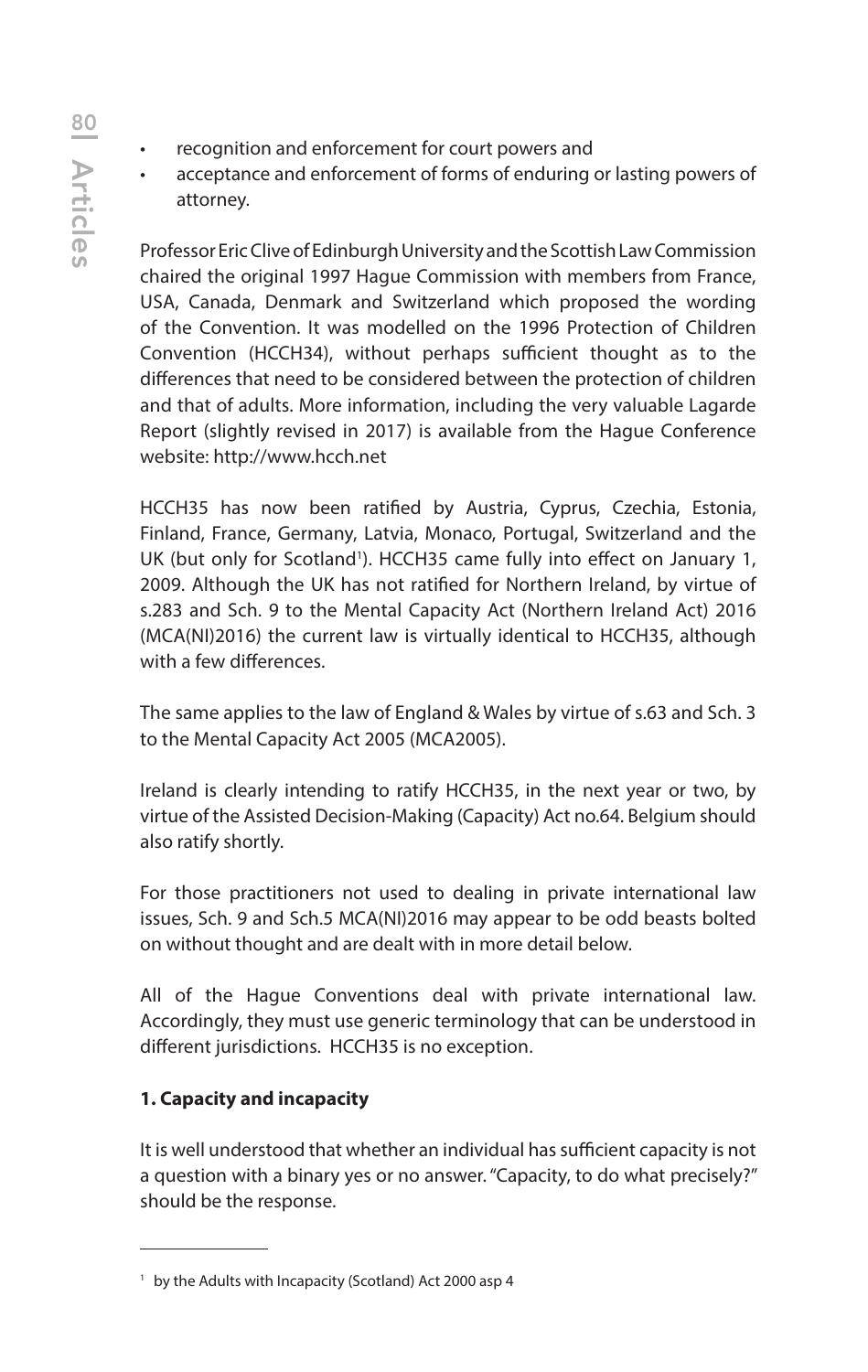A person may have capacity to marry, but not to manage complex financial affairs or make a valid Will.

Similarly, which may be the correct applicable law to decide the question of capacity will depend on the action for which capacity is needed. The capacity to contract or to make a binding gift may be decided by the proper law of the contract governed by the Rome I Regulation as for example discussed in the case of *Gorjat and others v Gorjat* [2010] EWHC 1537 (Ch).

Most states have regarded questions of capacity as a matter for the "personal law" of the individual usually governed by the law of the nationality in civil law systems or by the law of the domicile in common law systems.

#### **2. HCCH35 and Schedules 5 and 9 of the Mental Capacity Act (Northern Ireland) 2016**

The main restrictions on the application of HCCH35 and Sch.9 are the exclusions contained in Art.4 referred to in Sch.9, para.32. The extent of these exclusions relating to maintenance obligations, marriage, dissolution and divorce, matrimonial property regimes, trusts and succession, social security, public health matters, crime, immigration and public safety are not necessarily as broad as may first appear.

Study of the Lagarde report is necessary if the boundaries of any of these matters need to be considered, but it should be borne in mind, however, that any Explanatory Report is just that and that "it would be unfortunate if words in the Explanatory Report were treated as if they were words in the Convention itself."2

The three main differences between HCCH35 and Sch.9 are that HCCH35 applies:

- to adults of 18 years whilst Sch.9 applies to persons of 16 years (para.4),
- only to adults who, by reason of an impairment or insufficiency of their personal faculties, are not in a position to protect their interests whilst Sch.9 also applies not only to 16 year olds who have such an impairment, but also to donors of powers of attorney of any age whether or not so impaired or insufficient and
- only to recognition and enforcement of measures from states that have ratified HCCH35, whilst Sch.9 applies to all states.

<sup>2</sup> *In the matter of J (a child)* [2015] UKSC 70, per Lady Hale at [38] with reference to HCCH34.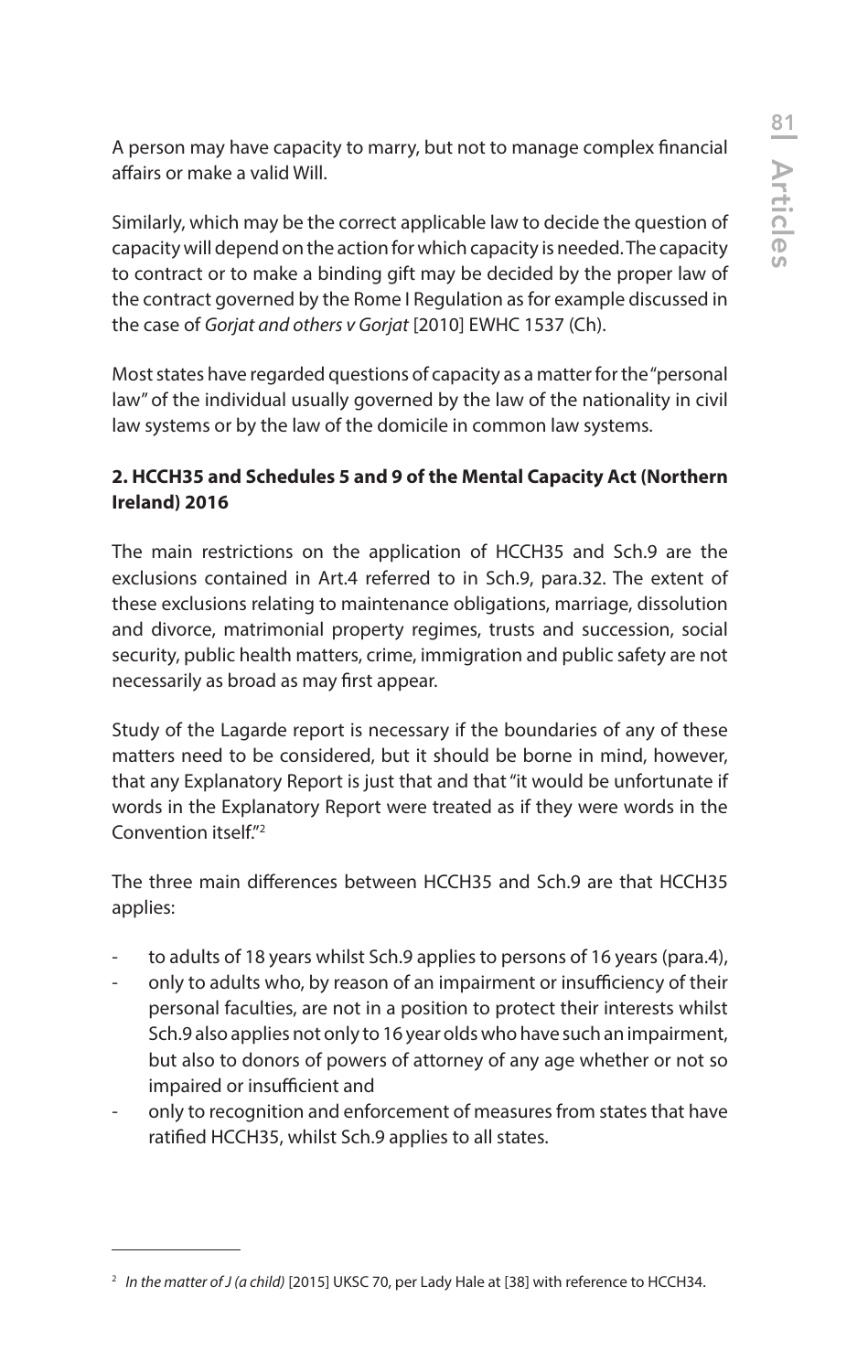The powers granted by Lasting Powers of Attorney created by persons under 18 are limited whilst they are under 18<sup>3</sup>, whilst the point is not dealt with in relation to Enduring Powers of Attorney<sup>4</sup>.

The main cross border effects of HCCH35 and Sch.9 are to make habitual residence the main connecting factor for deciding questions of jurisdiction and applicable law and for purposes of recognition and enforcement.

Therefore, now, in Northern Ireland, the Office of Care and Protection has jurisdiction in relation to property in Northern Ireland and also in relation to property anywhere and the person if they are habitually resident in Northern Ireland. The court will usually apply the law of Northern Ireland, but under Sch.9 para.12 may apply foreign law if the matter has a substantial connection with that country. Similar rules apply in the remainder of the United Kingdom.

However, since HCCH35 has not yet actually been ratified for Northern Ireland, it must be remembered that although its private international law is virtually identical to HCCH35, the cross-border co-operation provisions in Chapter V, Art. 28 onwards cannot be used, whilst they can be in Scotland. Similarly, it is not currently possible to obtain a certificate under Art.38 in Northern Ireland (or England & Wales), whilst it is in Scotland.

Prior to ratification, it is also presumed that Art.7 and 8 requests under Sch.9, para. 9 are not available. As has been highlighted, HCCH35 came into existence in the law of England & Wales without any consideration as to its administrative needs and consequences<sup>5</sup>. It is to be hoped that the OCP has learnt some of these lessons.

Private international law always illustrates the tensions between simplicity of rules for jurisdiction, applicable law and recognition and enforcement together with comity between legal systems versus local discretion and public policy issues in hard cases.

David Hill in his excellent review of HCCH35<sup>6</sup> concluded:

*"The need for legal systems to provide adequate protection for incapacitated adults will undoubtedly become more pressing the coming* 

<sup>3</sup> S.98(8) MCA(NI)2016

<sup>4</sup> Defined under s.306(1)(b) MCA(NI)2016 as one within the meaning of the Enduring Powers of Attorney (Northern Ireland) Order 1987.

<sup>&</sup>lt;sup>5</sup> Court of Protection Rules dealing with applications under the MCA 2005 Sch.3 in England & Wales were not introduced until 2017 by SI 2017/1035 (L.16) that came into force on 1 December 2017.

<sup>6</sup> *International Comparative Law Quarterly* (vol 58, April 2009 pp 469–476)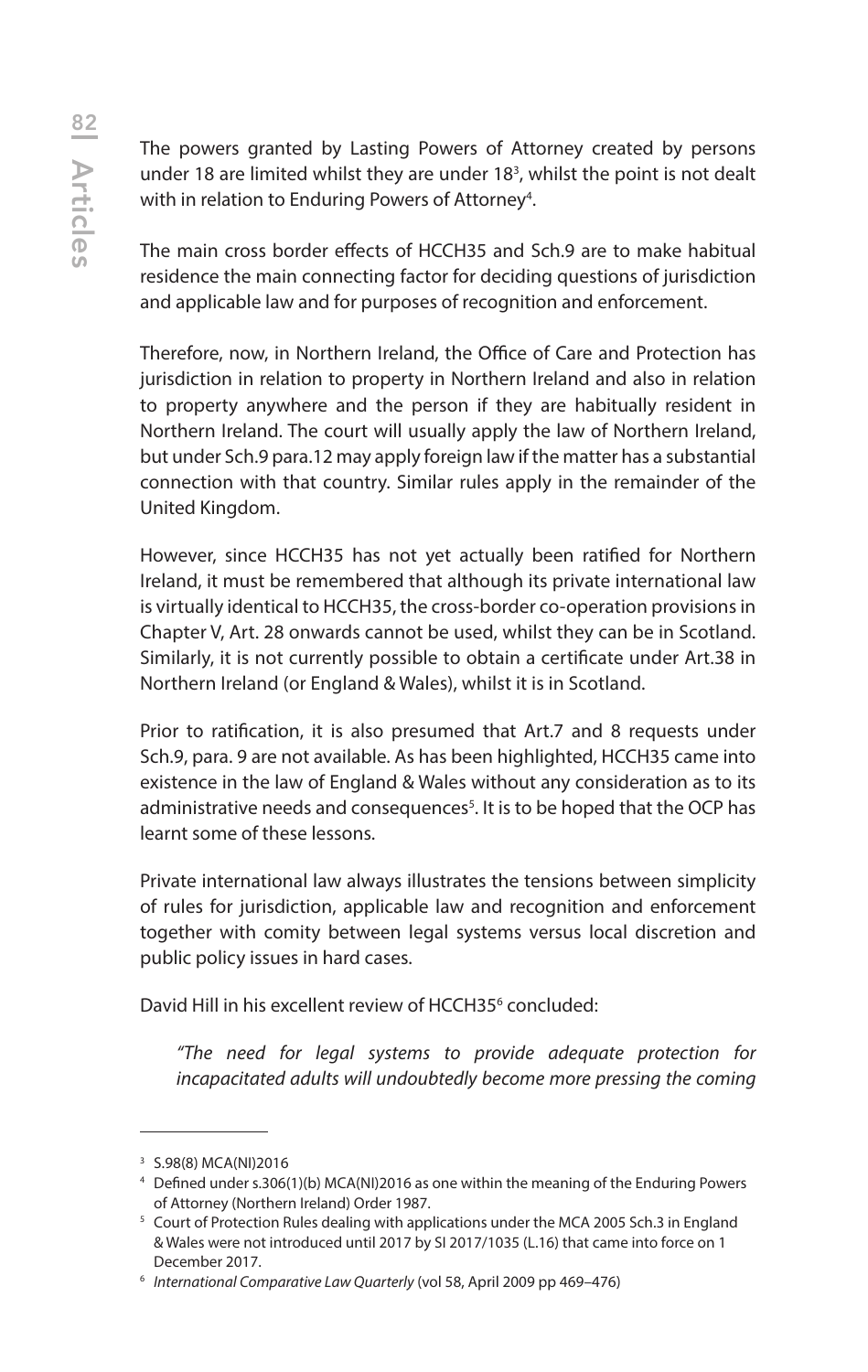*years, domestically as well as internationally. The 2000 Hague Convention provides a valuable framework of rules which will promote increased certainty and uniformity within this area. Whilst these rules are not free from criticism, the concerns which exist are of a minor nature and do not strike at the core of the instrument. Indeed, the primary challenge is the necessity of extending the Convention regime beyond France, Germany and Scotland."*

Over ten years has passed since HCCH35 came into force and many of us think that it has long been high time that the UK ratified HCCH35 with effect both for Northern Ireland and for England & Wales.

#### **3. Powers of representation and Enduring and Lasting Powers of Attorney**

This is where theory and practice do begin to diverge.

HCCH35 refers to powers of representation whereas Sch.9 refers to Lasting Powers. The only definition in HCCH35 is in Art,15 which refers to "powers of representation granted by an adult, either under an agreement or by a unilateral act, to be exercised when such adult is not in a position to protect his or her interests".

Sch,9 para.14(6) defines Lasting Powers (for the purposes of Part 3 only) as a Lasting Power of Attorney<sup>7</sup>, Enduring Power of Attorney<sup>8</sup> or any other power of like effect.

The law applicable to such a power is either that of the country of the donor's habitual residence or that of a country of which they are a national, or in which he has formerly been habitually resident or in which he has property (but only in respect of that property), if the donor specifies that law in writing and even though that applicable law does not itself recognise such powers.

Art.45 of HCCH35 sets out detailed rules in relation to a State in which two or more systems of law or sets of rules of law with regard to any matter dealt with in HCCH35 apply in different territorial units. Most of these are straightforward.

Thus any reference to habitual residence in that State shall be construed as referring to habitual residence in a territorial unit, any reference to the presence of the adult in that State shall be construed as referring to presence

<sup>7</sup> As defined in s.97 MCA (NI) 2016

<sup>8</sup> As defined in s.306(1)(b) MCA (NI) 2016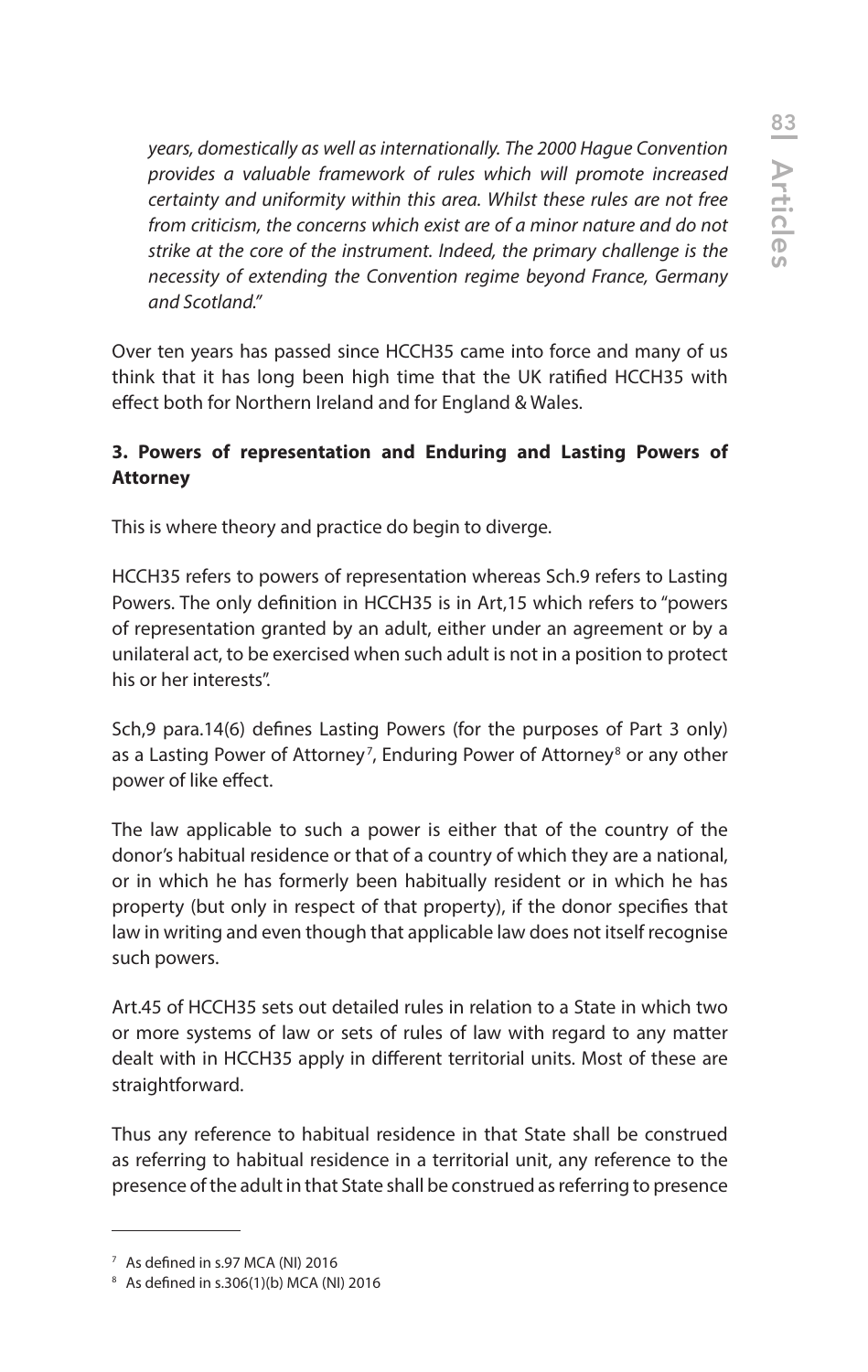in a territorial unit and any reference to the location of property of the adult in that State shall be construed as referring to location of property of the adult in a territorial unit.<sup>9</sup>

However, reference to nationality is trickier. Under Art.45 (d) any reference to the State of which the adult is a national shall be construed as referring to the territorial unit designated by the law of that State or, in the absence of relevant rules, to the territorial unit with which the adult has the closest connection.

Since there are no United Kingdom-wide rules as to private international law, but only the individual rules of each separate jurisdiction, reference to nationality will not be narrowed down to Northern Ireland (or Scotland or England & Wales) by the connecting factor of domicile, but by that of closest connection.

Like para.13 of Sch.3 to the MCA2005, the drafting of para.14 of Sch.9 MCA (NI) 2016 is not as clear as Art. 15 of HCCH or para.4 of Sch.3 of the Adults with Incapacity (Scotland) Act 2000. There are a number of lacunae, one of which was discussed in some detail in the decision *In the Matter of Various applications concerning foreign representative powers*10.

If the donor at the time of making the power is not habitually resident in Northern Ireland but is a UK national, in what circumstances may Northern Ireland be chosen as a connected country? Under HCCH35 it should be on the basis that the donor is most closely connected with Northern Ireland at the time of designation.

This provision does not have any transitional provisions and will therefore apply to historic Enduring Powers of Attorney made at a time when thought was not given as to the habitual residence, nationality or closest connection of the donor at the time of creation.

It is not at all clear as to what is required to specify a particular law in writing. It may well be arguable that the use of the form of Enduring Power of Attorney<sup>11</sup> which includes the words: " ......... to be my attorney[s] for the purpose of the Enduring Powers of Attorney (Northern Ireland) Order 1987" are impliedly specifying the law of Northern Ireland.

However, this is by no means clear, and if it is not clear that a donor is or was habitually resident in Northern Ireland at the time of making an Enduring

<sup>&</sup>lt;sup>9</sup> Art.45. (a), (b) and (c).

<sup>10</sup> [2019] EWCOP 52

<sup>&</sup>lt;sup>11</sup> Set out in the schedule to the Enduring Powers of Attorney Regulations (Northern Ireland) 1989 (S.R. 1989 No.64)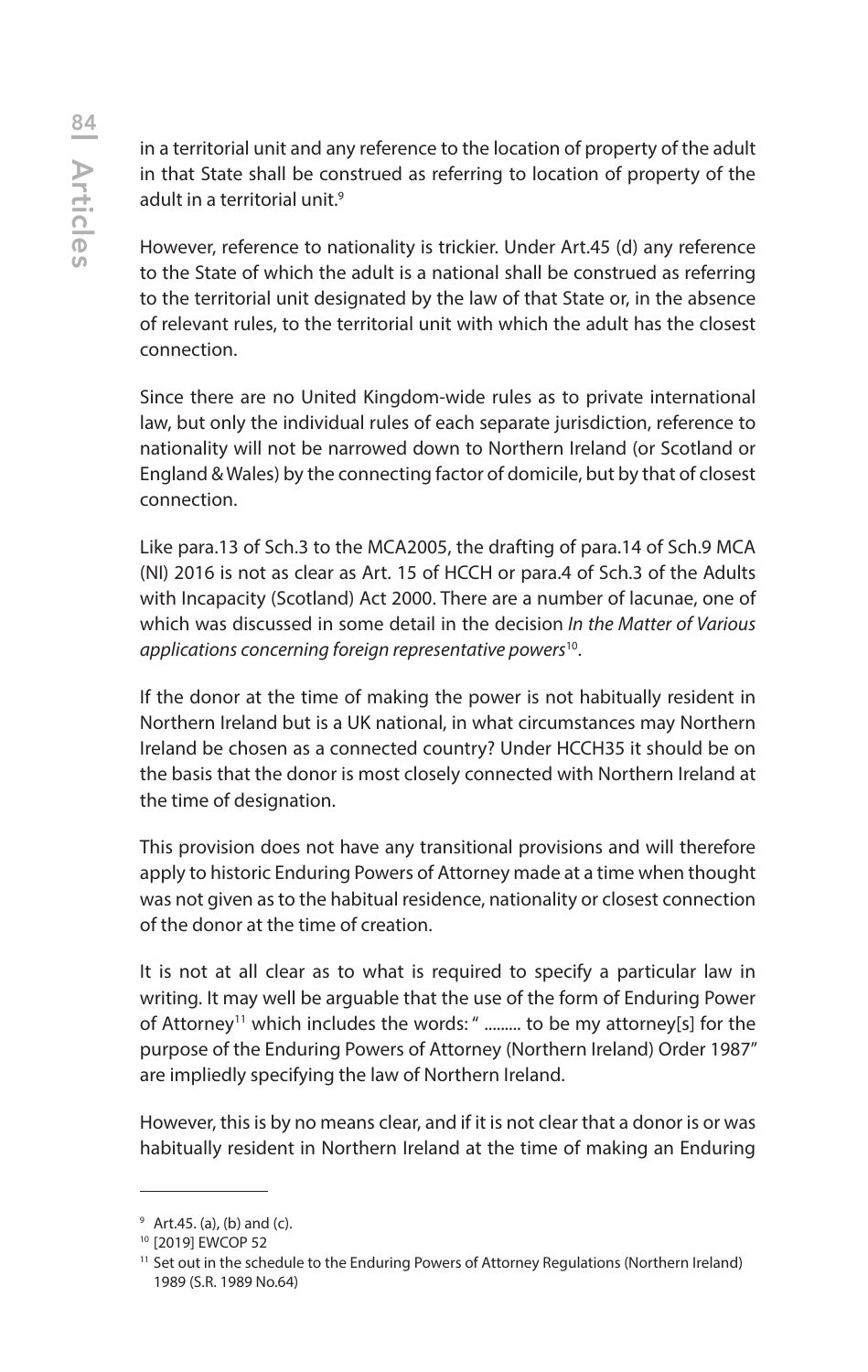or Lasting Power of Attorney it would be good practice specifically to state that the Power is subject to the condition that the law of Northern Ireland is to apply as the specified law. If Northern Ireland is a "connected country", the particular fact that makes it so connected, such as a former habitual residence, or nationality and closest connection should also be stated.

There is, however, no requirement under Sch.9 MCA(NI)2016 that such specification must be within the Enduring Power itself, or that it must be made at the time of making the Enduring Power. Indeed, the fact that a requirement for writing is separately specified indicates, that it can be made later and the specification can therefore presumably be by a separate statement in writing, made at a later time.

Art.15 of HCCH35 is not drafted in this way, and might indicate that the choice must be made at the time of making the agreement. The Lagarde Report does not deal with the issue.

However, under Sch.9 MCA(NI)2016 it is probably not too late to arrange for clients who have created historic Enduring Powers of Attorney whilst not habitually resident in Northern Ireland, to specify the law of Northern Ireland now, provided that such a Northern Ireland connection exists, either having been a previous habitual residence or by UK citizenship and Northern Ireland being the part of the UK with which the adult is most closely connected.

Many other jurisdictions have forms of powers of attorney that have a like effect to an Enduring Power of Attorney. These are often called Lasting, Continuing or Durable Powers. In some states, such as Germany, subsequent incapacity does not automatically revoke a general power of attorney. It should be remembered, however, that in many jurisdictions marriage or divorce can automatically revoke a power of attorney.

Sch.9 MCA(NI)2016 directs that Northern Ireland must now recognise such powers if valid under the applicable law as set out in para.14 both before and after capacity may have been impaired. This is the case even though HCCH35 may not apply in the other jurisdiction whether because that state has not ratified or because capacity has not yet been impaired.

#### **4. Other Issues**

#### **Statutory Wills**

The concept of a Statutory Will is unknown in many jurisdictions. Accordingly, the cross-border effect of a Northern Ireland statutory Will is particularly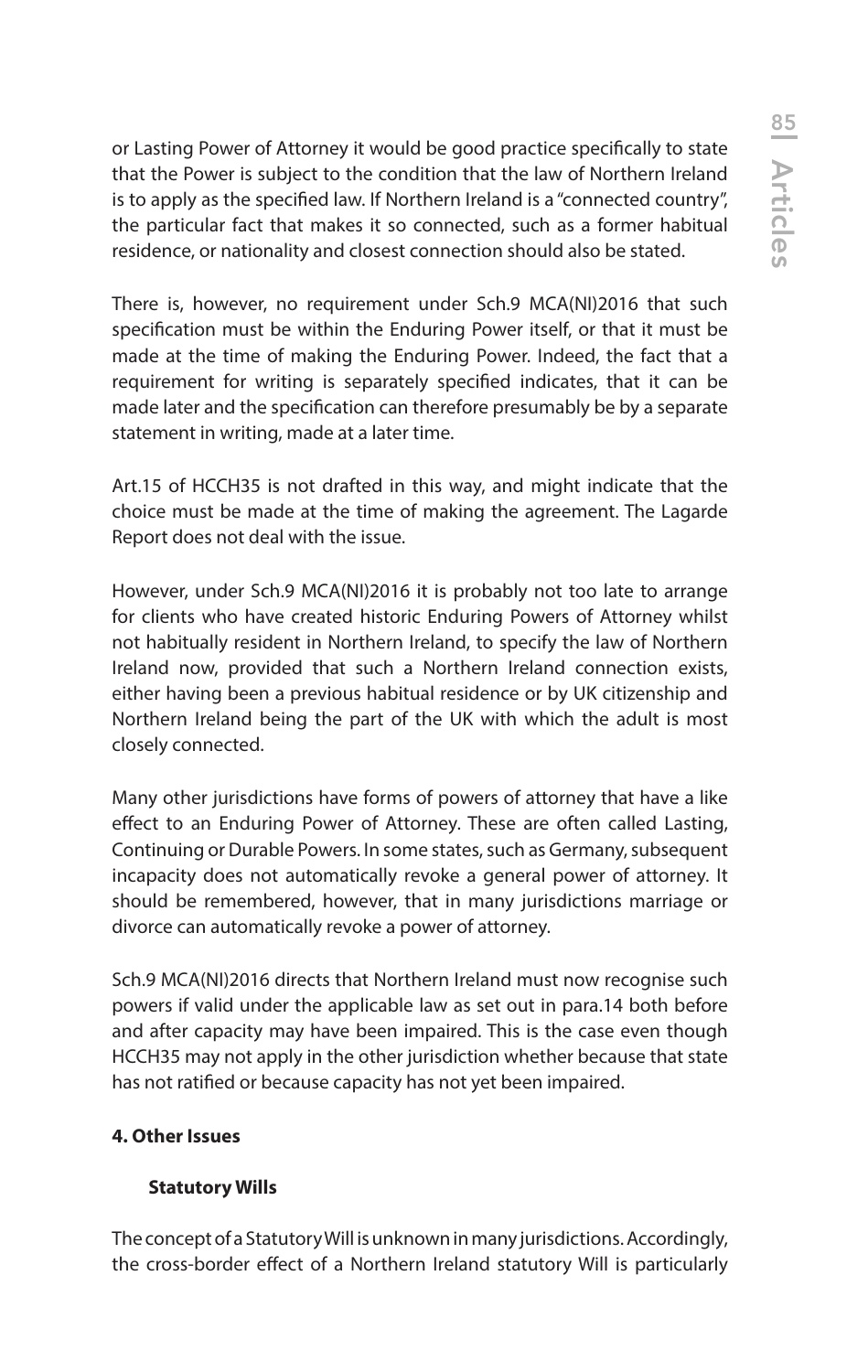complex. Those States that have ratified HCCH35 might recognise a Northern Ireland Statutory Will as being a protective measure.

The cross-border effect of a statutory Will made under Sch.9 MCA(NI)2016 is limited by Sch.5. paras.1-4. In particular para.4(4) and (5) set out that:

"(4) But sub-paragraph (3) does not have effect in relation to the will—

- (a) in so far as it disposes of immovable property outside Northern Ireland; or
- (b) in so far as it relates to any property or matter **other than immoveable property** if, when the will is executed—
	- (i) P is domiciled outside Northern Ireland; and
	- (ii) the condition in sub-paragraph (5) is met.

(5) The condition is that, under the law of P's domicile, any question of P's testamentary capacity would fall to be determined in accordance with the law of a place outside Northern Ireland."

The provision in Sch.2 MCA 2005 para.4 is similar but omits the words shown in bold and underlined.

In *In the Matter of P* [2010] EWHC 1928 (Fam), Mr Justice Lewison clearly indicated (at paras 31-34) that the omission of words similar to "other than immovable property in England or Wales" contained at the end of s.97(4) (a) Mental Health Act 1983 from para.4 (4) was an oversight of Parliament and that para.4(4) is therefore to be regarded as meaning:

(4) But sub-paragraph (3) (whilst it shall always apply in so far as the will disposes of immovable property within England & Wales) does not have effect in relation to the will …

The drafters of Sch.5 MCA(NI)2016 did not take this decision and these words as their model and the double negatives do require a wet towel and some thought.

It would appear to the writer, that a Northern Ireland Statutory Will whilst always effective over immovable property in Northern Ireland is never effective over immovable property outside Northern Ireland and if P is domiciled outside Northern Ireland is only effective over other property (movable property) if the law of P's domicile directs that Northern Ireland law is the applicable law to decide questions as to P's capacity.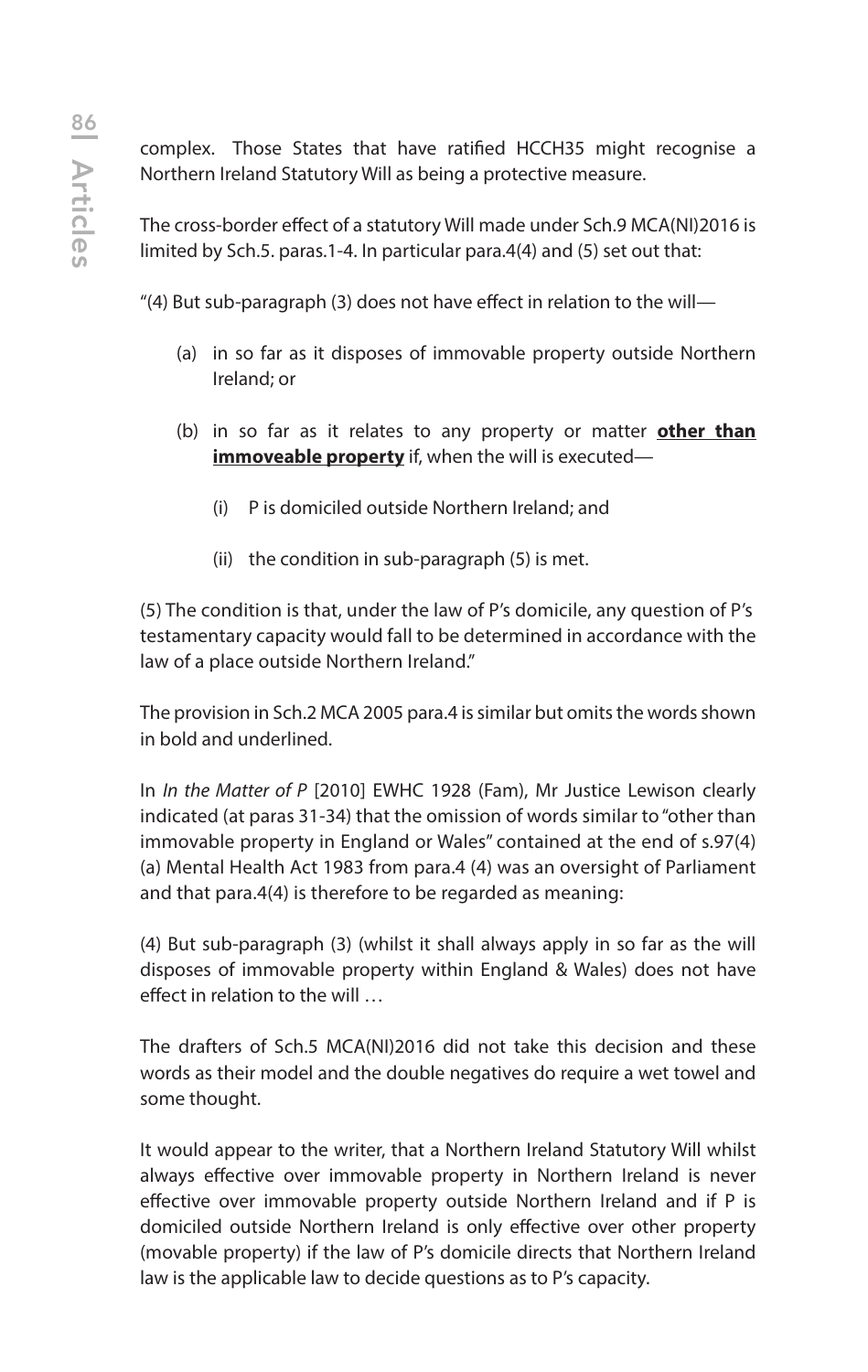This provision is somewhat at odds with the thrust of HCCH35 that the law of the state of habitual residence should be the applicable law for all questions and that the domicile of P should be irrelevant.

The Scottish courts by contrast are not subject to such a limitation under the Adults with Incapacity (Scotland) Act 2000 and therefore it is presumed could make an Intervention Order authorising a will to be executed over immovable property in other parts of the United Kingdom or elsewhere.

Whilst art.19 of HCCH35 abolishes the doctrine of *renvoi*, para.4(4) of Sch.5 MCA(NI)2016 envisages that the doctrine of *renvoi* can apply to the personal law governing capacity for the purposes of a Statutory will. The doctrine of total *renvoi* probably applies in Northern Ireland to succession matters. It is thus perfectly feasible that the succession law of Northern Ireland may apply to foreign immovable property or to the movable property of someone not domiciled in Northern Ireland if the law of the domicile directs that the law of Northern Ireland should apply. A statutory will made in Northern Ireland may however not have effect, in relation to such property unless saved by the order of a relevant court elsewhere.

#### **Settlements**

The provisions of s.115 and Sch.5 paras 5 and 6 relating to settlements created or later varied by the court are not subject to any such particular restriction based on domicile or the situs of property.

Clearly any of the powers relating to Statutory Wills or settlements can only be exercised by the court if P is habitually resident in Northern Ireland or one of the other grounds for jurisdiction exists.

#### **Ademption of gifts**

The saving para.8 of Sch.5 under which a gift is not to lapse in a Will if the relevant property is disposed of by virtue of s.18, causes similar cross border confusions.

It is uncertain as to whether a court would regard this issue as one of construction of the provisions of a Will or alternatively as one of the effects and implementation of a protective measure.

If it is a matter of construction of a Will then the applicable law would be that intended by the Testator, which in the absence of any indication is presumed to be the law of the testator's domicile at the date of execution of the Will, but this can be rebutted by any sufficient indication that the testator intended his Will to be construed according to the law of another country. Such intention can be expressed in the Will, or may be implied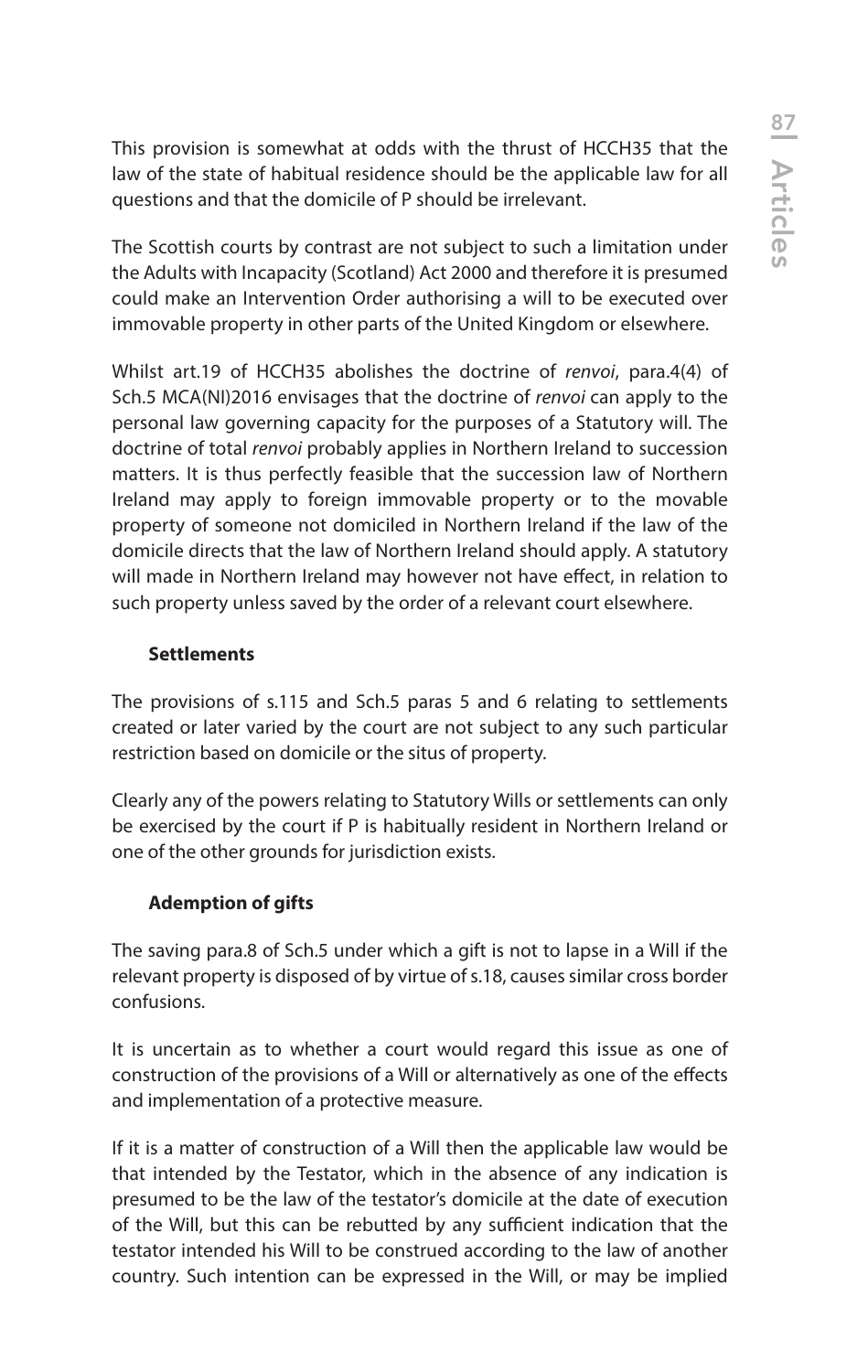from circumstances such as his use of a particular language or of expressions known only to a particular law as in the case of *Dellar v Zivy, Zivy, Lemarchand and Zivy*12.

Thus, for example, if the OCP makes an order for the sale of property of a person who at the time of execution of his Will was domiciled outside Northern Ireland, it is probable that the "Preservation of interests in property disposed of on behalf of person lacking capacity" provisions of Sch.5, para.8 will not apply, since the construction of the Will would be governed by the law of the other jurisdiction.

If, however, the matter is one of succession law, as supported by the decision in *Turner (Gordon's Exor) v Turner*13, then immovables in Northern Ireland would be governed by Sch.5 para.8, whilst movables would be governed by the law (including its private international law rules) of the domicile of the deceased at the date of death. Other immovables would be governed by the law directed by the PIL, including any *renvoi,* of the place of the immovables.

For the purposes of the EU Succession Regulation<sup>14</sup>, matters of construction are, under arts. 24 and 26, governed by the law that would apply to the succession if the testator died on the date that the will is made, subject to a specific choice of the law of nationality.

Considerable care needs therefore to be exercised before necessarily relying on the Sch.5 para.8.

#### **Conclusion**

Theoretically, it ought now to be possible to avoid having to arrange the execution of a local Enduring Power in each relevant jurisdiction for an adult, but this may still be the simplest practical solution. However, some historic powers may no longer be valid.

Before considering the internal law of Northern Ireland, thought should always be given as to whether a cross border connection means that the first question should be as to whether the law of Northern Ireland applies at all.

If any cross-border issues may be relevant in relation to capacity, very careful analysis and thought needs to be applied. It may not be possible to provide clients with a simple and straightforward overall solution. If HCCH35 was ratified for Northern Ireland (and England & Wales), the position would be somewhat more straightforward.

<sup>13</sup> [2012] CSOH 41

<sup>12</sup> *[2007] EWHC 2266 (Ch)* 

<sup>14</sup> (EU) No.650/2012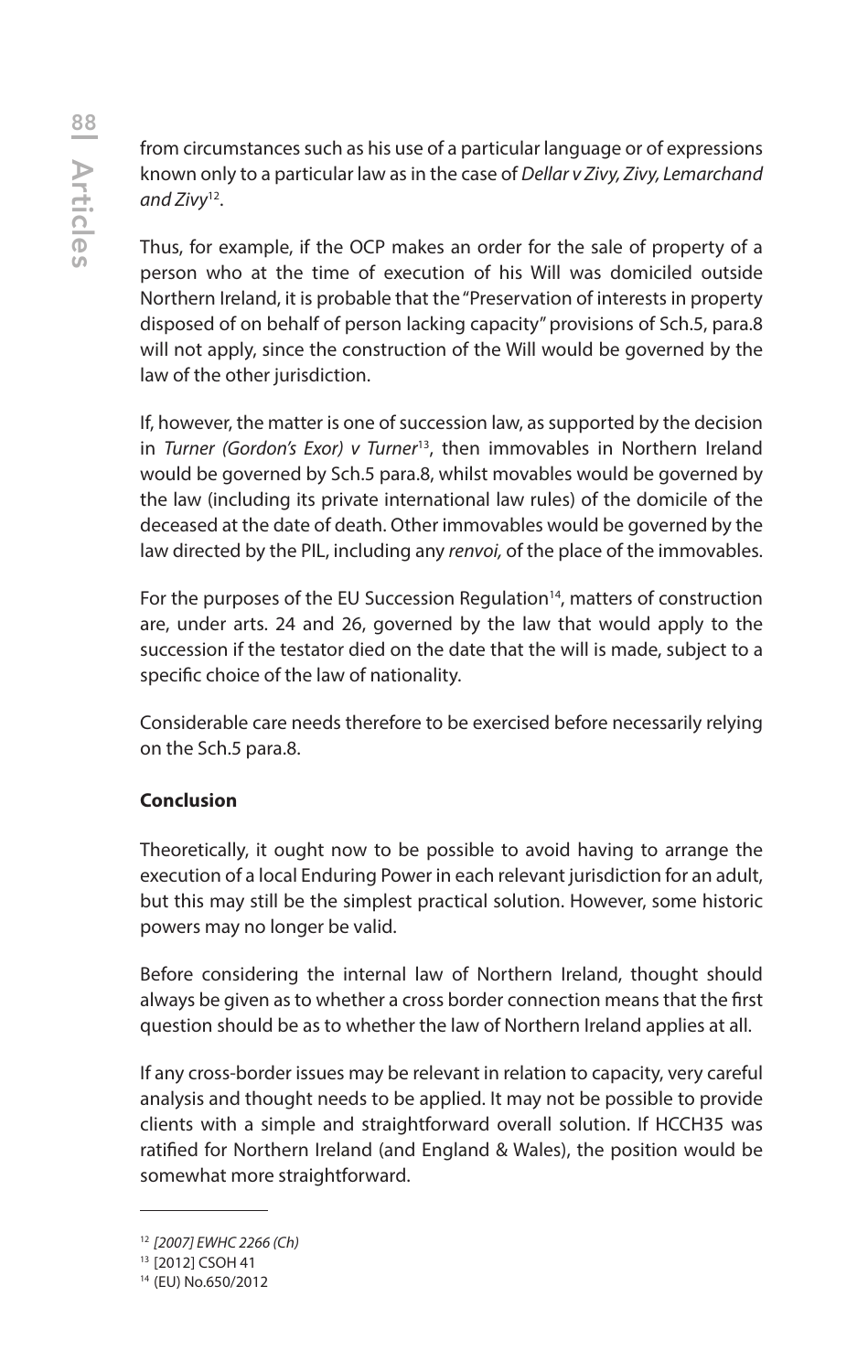# Incapacity of a company director

Kevin McVeigh, Solicitor, Elliott Duffy Garrett

**In this article the author outlines the dilemmas and difficulties that can arise in a small family business when a director loses capacity, and identifies issues that need to be addressed.**

#### **Introduction**

Company law in Northern Ireland is an area currently reserved by the Westminster Parliament and therefore the Companies Act 2006 ("the Companies Act") applies to Northern Ireland as it does to the rest of the UK.

#### **The role of company director**

Small family companies are very much a feature of the commercial landscape in Northern Ireland. A typical private company in Northern Ireland has one or two shareholders and the same number of directors. The shareholders and directors are usually the same persons. Directors are responsible for the day to day operation of a company's business. Shareholders own the company but have a limited role in the business itself.

A director owes certain duties to the company which include exercising independent judgment, reasonable care and skill. A director must have the mental capacity to allow them to discharge these duties and to act in accordance with the company's constitution and the provisions of relevant legislation.

#### **What can be done in advance if a company director is likely to suffer a loss of mental capacity?**

If a director is unable to attend board meetings for a temporary period, they may decide to appoint an Alternate Director. The Alternate Director should be approved by the other directors, if there are any, and will be able to attend board meetings and vote on resolutions or sign written resolutions. The Alternate Director is a substitute and the appointor cannot act as director while the Alternate Director is in place. Details of the Alternate Director must be filed at Companies House.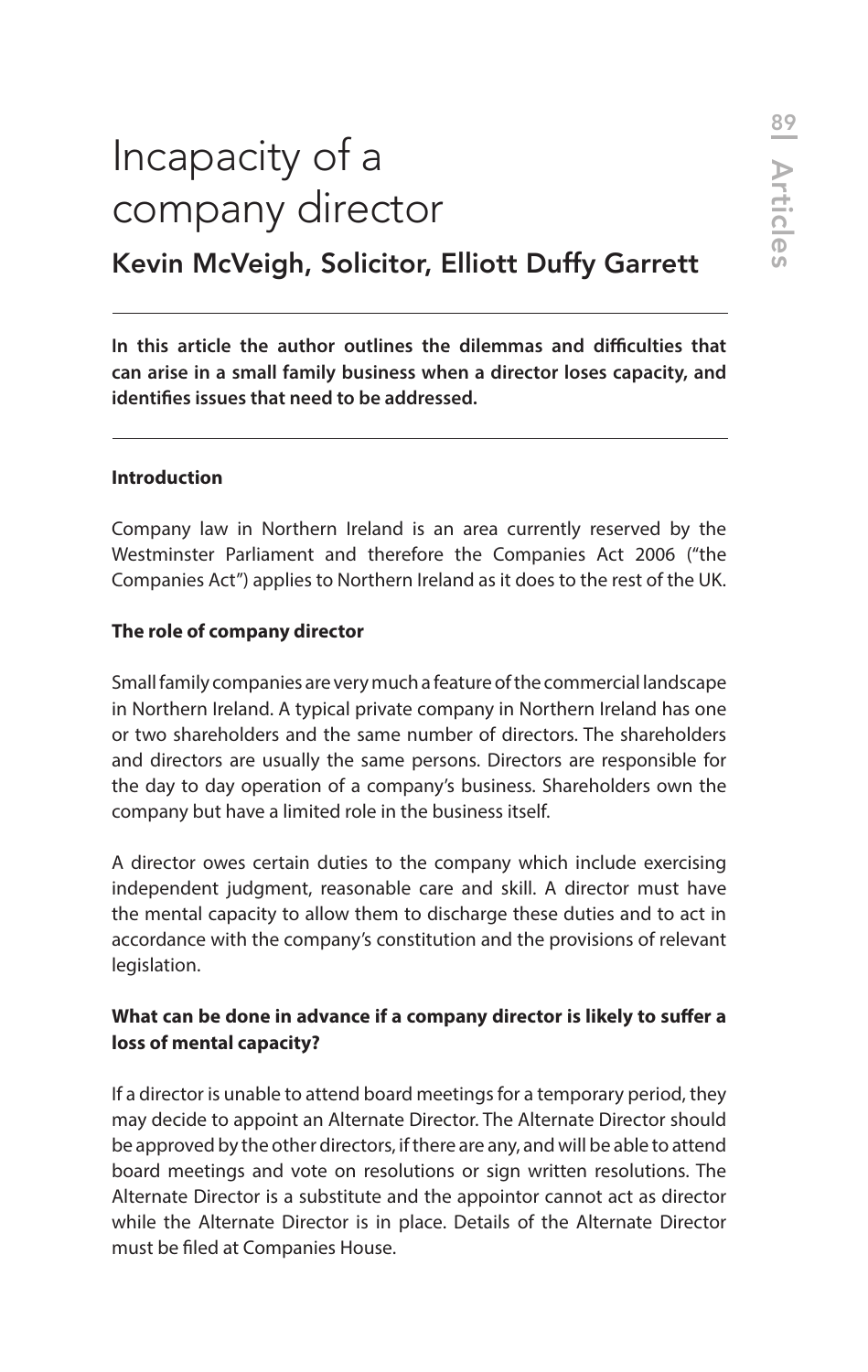In the unfortunate event that a director suffers from a degenerative condition and is aware that she is likely to suffer a permanent loss of mental capacity in the future, the shareholders or the board of directors of the company may decide to appoint an Additional Director. Failure to appoint an Additional Director may result in a lack of quorum should future incapacity arise.

It should be noted that a director cannot use a power of attorney to appoint a person to act as director in her place.

#### **What happens when a company director suffers a loss of mental capacity?**

If a director suffers a loss of capacity and no Additional Director has been appointed, the shareholders and the other directors should review the Company's articles of association. There may also be a shareholder agreement in place, however this is not mandatory and many small companies do not have one.

In many cases, the articles of association will adopt the model articles in Table A of the Companies Act 2006, or earlier legislation. Article 18 of the model articles provides:

18. A person ceases to be a director as soon as—

…

 (d) a registered medical practitioner who is treating that person gives a written opinion to the company stating that that person has become physically or mentally incapable of acting as a director and may remain so for more than three months

Therefore, if the company receives an appropriate written medical opinion, the director in question ceases to be a director and the company can file a notice to that effect at Companies House.

#### **Removal of a company director**

If a director suffers a loss of capacity but a written medical opinion is not available, they will continue to be a director until their removal. It would not be appropriate for a director to attend board meetings if they are unable to understand the information given to them, retain that information long enough to make a decision and communicate their decision.

Article 9 of the model articles provides that notice of a directors' meeting must be given to each director unless a director has waived their entitlement to notice. A director may stop attending meetings, as long as their absence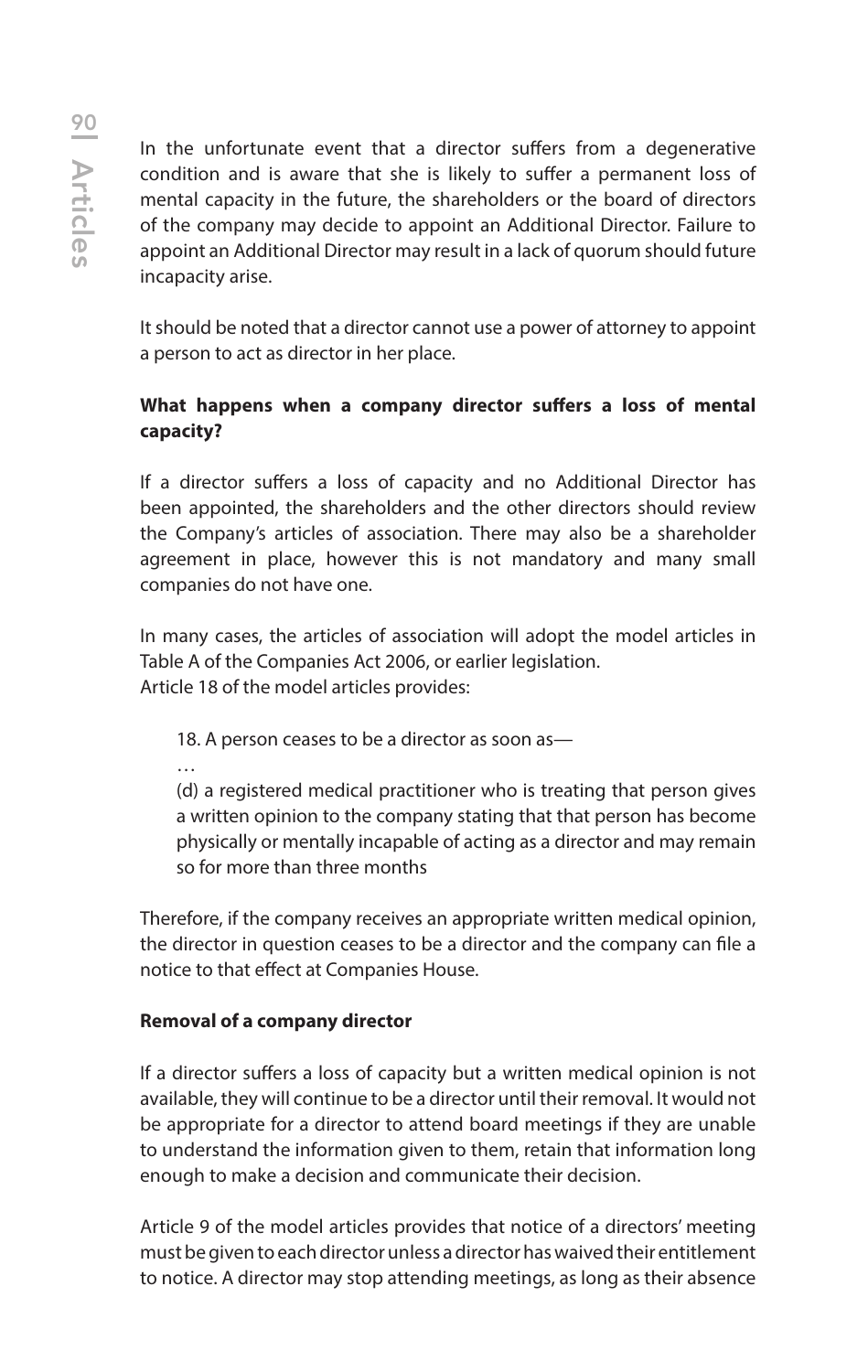does not affect the quorum, but they will still be liable for decisions made by the other directors. In most cases, it would be prudent to remove the director in question who has lost capacity

The model articles do not contain a provision for the removal of a company director but section 168 of Companies Act 2006 provides:

- (1) A company may by ordinary resolution at a meeting remove a director before the expiration of his period of office, notwithstanding anything in any agreement between it and him.
- (2) Special notice is required of a resolution to remove a director under this section or to appoint somebody instead of a director so removed at the meeting at which he is removed.
- (3) A vacancy created by the removal of a director under this section, if not filled at the meeting at which he is removed, may be filled as a casual vacancy.
- (4) A person appointed director in place of a person removed under this section is treated, for the purpose of determining the time at which he or any other director is to retire, as if he had become director on the day on which the person in whose place he is appointed was last appointed a director.
- (5) This section is not to be taken—
	- (a) as depriving a person removed under it of compensation or damages payable to him in respect of the termination of his appointment as director or of any appointment terminating with that as director, or
	- (b) as derogating from any power to remove a director that may exist apart from this section.

An ordinary resolution is a resolution that is passed by a simple majority of the shareholders (section 282 Companies Act 2006). It should be noted that a meeting of shareholders must be held; a written resolution is not sufficient.

It should also be noted that "special notice" of the meeting is required. The resolution to remove a director is not effective unless notice of the intention to move it has been given to the company at least 28 days before the meeting at which it is moved (section 312 Companies Act 2006).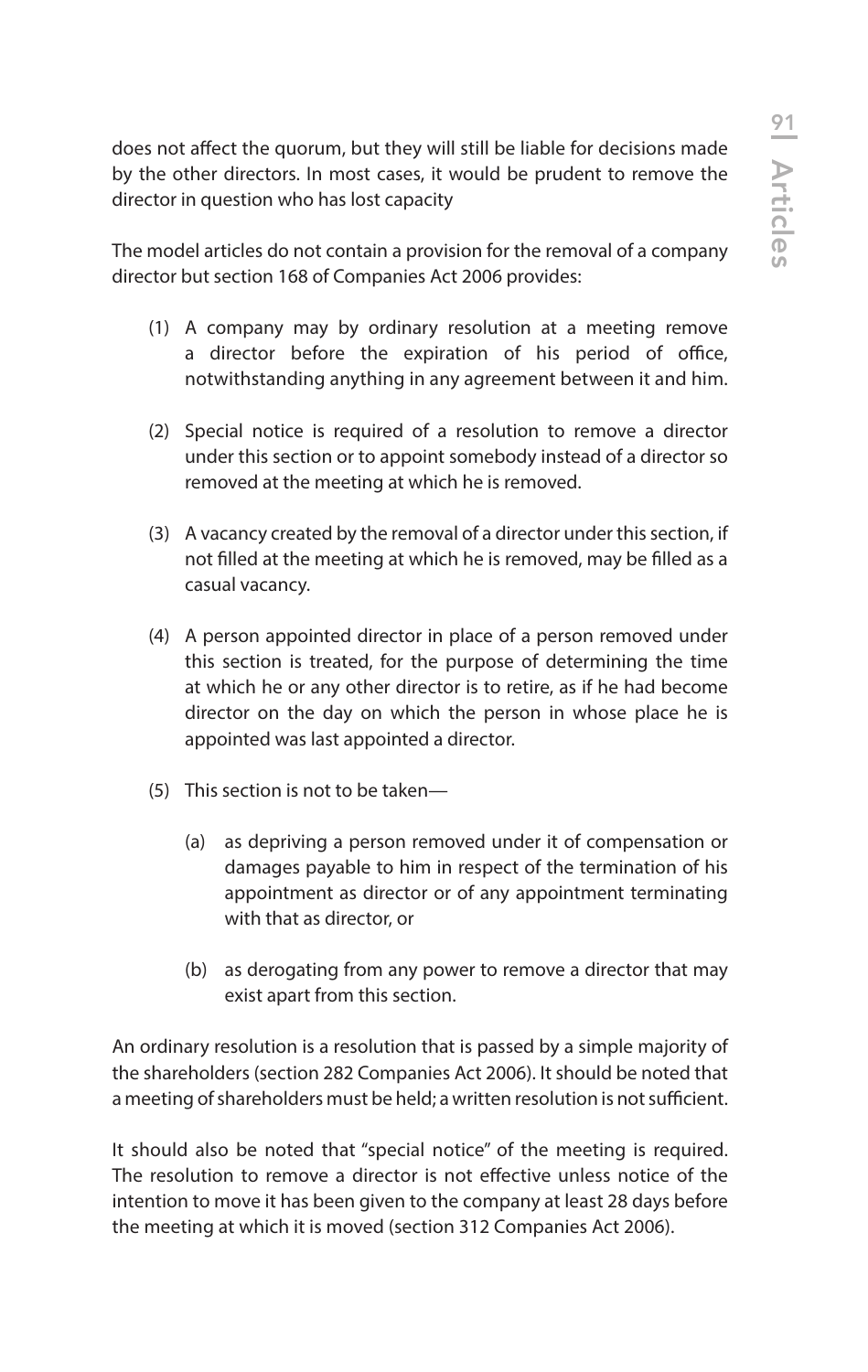Section 169 of Companies Act 2006 provides:

- (1) On receipt of notice of an intended resolution to remove a director under section 168, the company must forthwith send a copy of the notice to the director concerned.
- (2) The director (whether or not a member of the company) is entitled to be heard on the resolution at the meeting.
- (3) Where notice is given of an intended resolution to remove a director under that section, and the director concerned makes with respect to it representations in writing to the company (not exceeding a reasonable length) and requests their notification to members of the company, the company shall, unless the representations are received by it too late for it to do so—
	- (a) in any notice of the resolution given to members of the company state the fact of the representations having been made; and
	- (b) send a copy of the representations to every member of the company to whom notice of the meeting is sent (whether before or after receipt of the representations by the company).
- (4) If a copy of the representations is not sent as required by subsection (3) because received too late or because of the company's default, the director may (without prejudice to his right to be heard orally) require that the representations shall be read out at the meeting.
- (5) Copies of the representations need not be sent out and the representations need not be read out at the meeting if, on the application either of the company or of any other person who claims to be aggrieved, the court is satisfied that the rights conferred by this section are being abused.

Therefore, the director must receive notice of the meeting and may attend the meeting of shareholders even if the director is not a shareholder. In the case of a director who has suffered a loss of mental capacity, attendance at the meeting is likely to prove difficult. However, the director is entitled to make written representations to the company and may have sufficient capacity, with or without assistance, to do so.

Shareholders should take legal advice before removing any director who is also an employee of the company. Removal of a director does not terminate that director's contract of employment and the director could argue that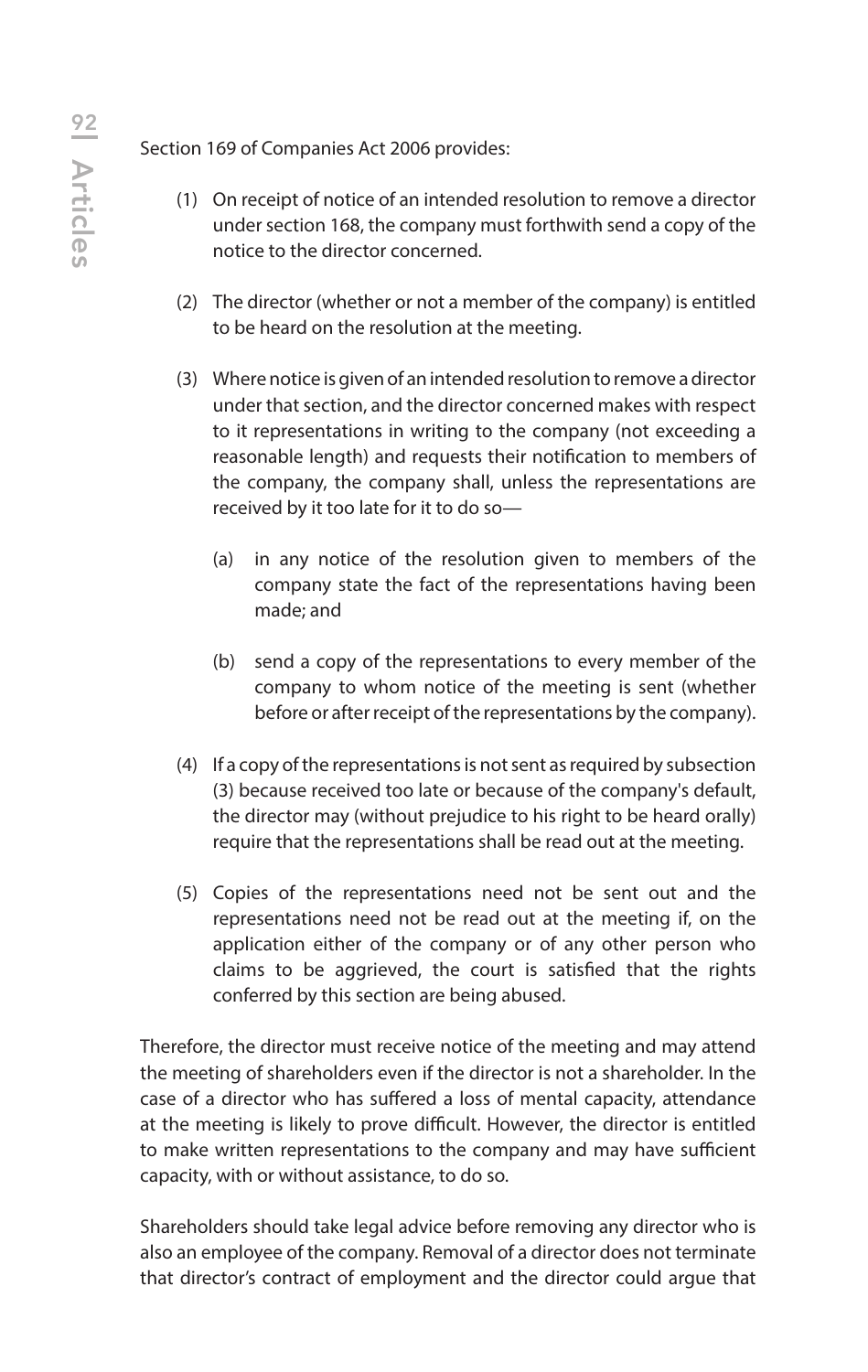their removal resulted in a loss of authority which made it impossible for them to continue in their capacity as an employee. A claim for constructive dismissal could potentially then follow.

#### **What happens if the removal of a director will leave a company without a quorum of directors?**

In many companies. the articles provide that the quorum for a meeting of directors is two. Article 11 of the model articles provides that the quorum will be two unless fixed otherwise.

If a quorum is not present at the start of a meeting, the meeting cannot proceed and no resolution can be approved. The failure of one director to attend meetings, due to incapacity or otherwise, can frustrate the business of the company. In such circumstances the shareholders may hold a meeting to approve an ordinary resolution to appoint one or more additional directors (section 17 Companies Act 2006).

However, in the case of a small family company, the directors and shareholders are often the same persons. If a company has two directors and two shareholders, who are the same persons, an incapacitated director will also be an incapacitated shareholder. If the quorum for meetings of shareholders is two, the failure by a shareholder to attend meetings may stymie the convening of a shareholder meeting.

An alternative may be for the other shareholders to sign a written resolution to appoint a new director, by ordinary resolution, if together they hold more than 50 Per Cent of the shares in the company (section 296 Companies Act 2006).

Article 11 of the model articles provides:

- (1) At a directors' meeting, unless a quorum is participating, no proposal is to be voted on, except a proposal to call another meeting.
- (2) The quorum for directors' meetings may be fixed from time to time by a decision of the directors, but it must never be less than two, and unless otherwise fixed it is two.
- (3) If the total number of directors for the time being is less than the quorum required, the directors must not take any decision other than a decision—
	- (a) to appoint further directors, or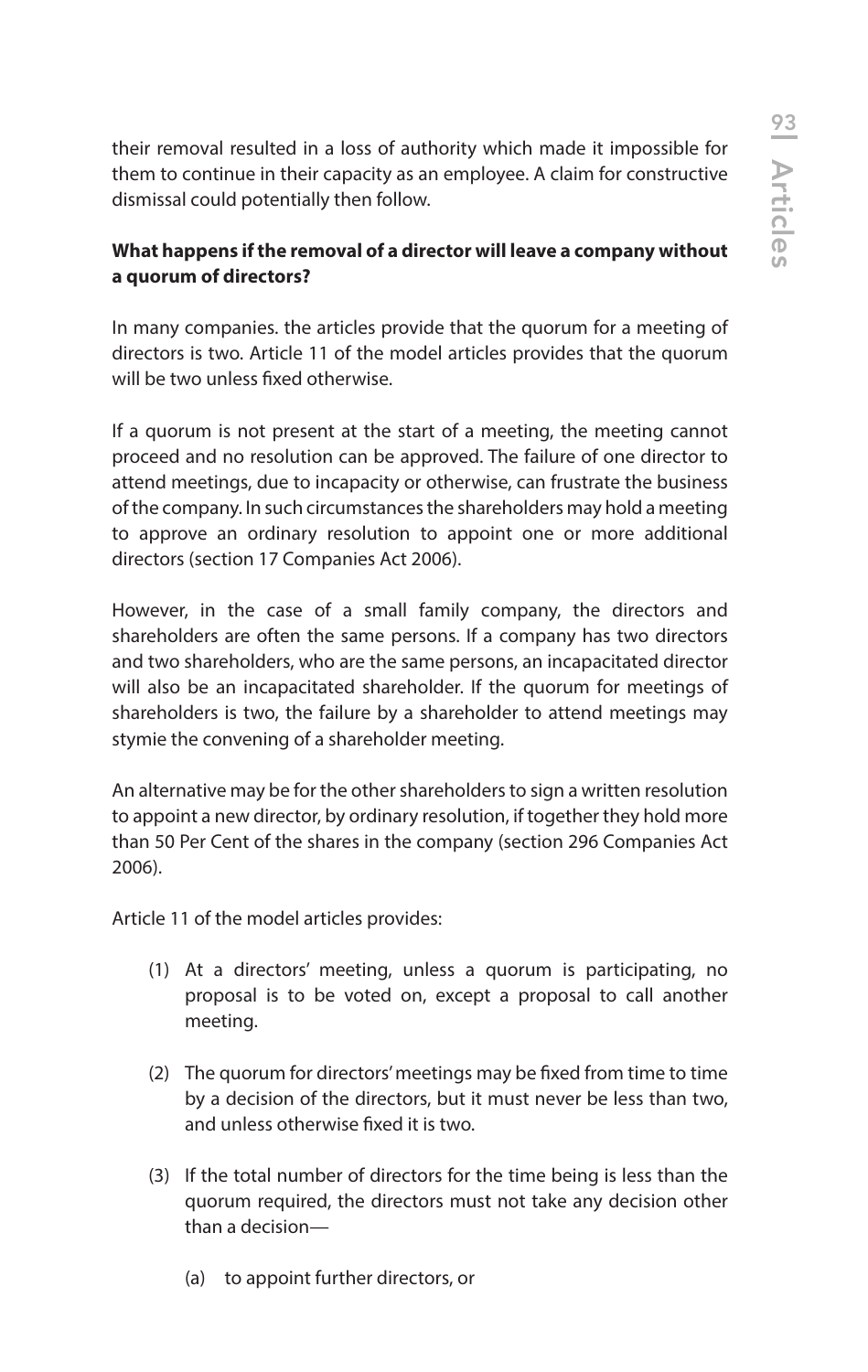(b) to call a general meeting so as to enable the shareholders to appoint further directors.

Article 11 enables one director, in a company which operates a quorum of two directors for board meetings, to appoint further directors or call a meeting of shareholders to appoint further directors.

In the case of a company having a sole director, if it is not possible to convene a meeting of shareholders, a shareholder may apply to the High Court for an order in accordance with section 306 Companies Act 2006, which provides:

- (1) This section applies if for any reason it is impracticable—
	- (a) to call a meeting of a company in any manner in which meetings of that company may be called, or
	- (b) to conduct the meeting in the manner prescribed by the company's articles or this Act.
- (2) The court may, either of its own motion or on the application—
	- (a) of a director of the company, or
	- (b) of a member of the company who would be entitled to vote at the meeting, order a meeting to be called, held and conducted in any manner the court thinks fit.
- (3) Where such an order is made, the court may give such ancillary or consequential directions as it thinks expedient.
- (4) Such directions may include a direction that one member of the company present at the meeting be deemed to constitute a quorum.
- (5) A meeting called, held and conducted in accordance with an order under this section is deemed for all purposes to be a meeting of the company duly called, held and conducted.

In the case of a sole director who is also the sole shareholder, if that person is incapacitated no meeting of shareholders or directors can proceed and no business of the company can be transacted. In order to progress the business of the company, it may be possible for a relative of the shareholder to apply to the Office of Care and Protection for the appointment of a Controller. The Controller could then approve a shareholder resolution for the appointment of additional directors and the removal of the incapacitated director.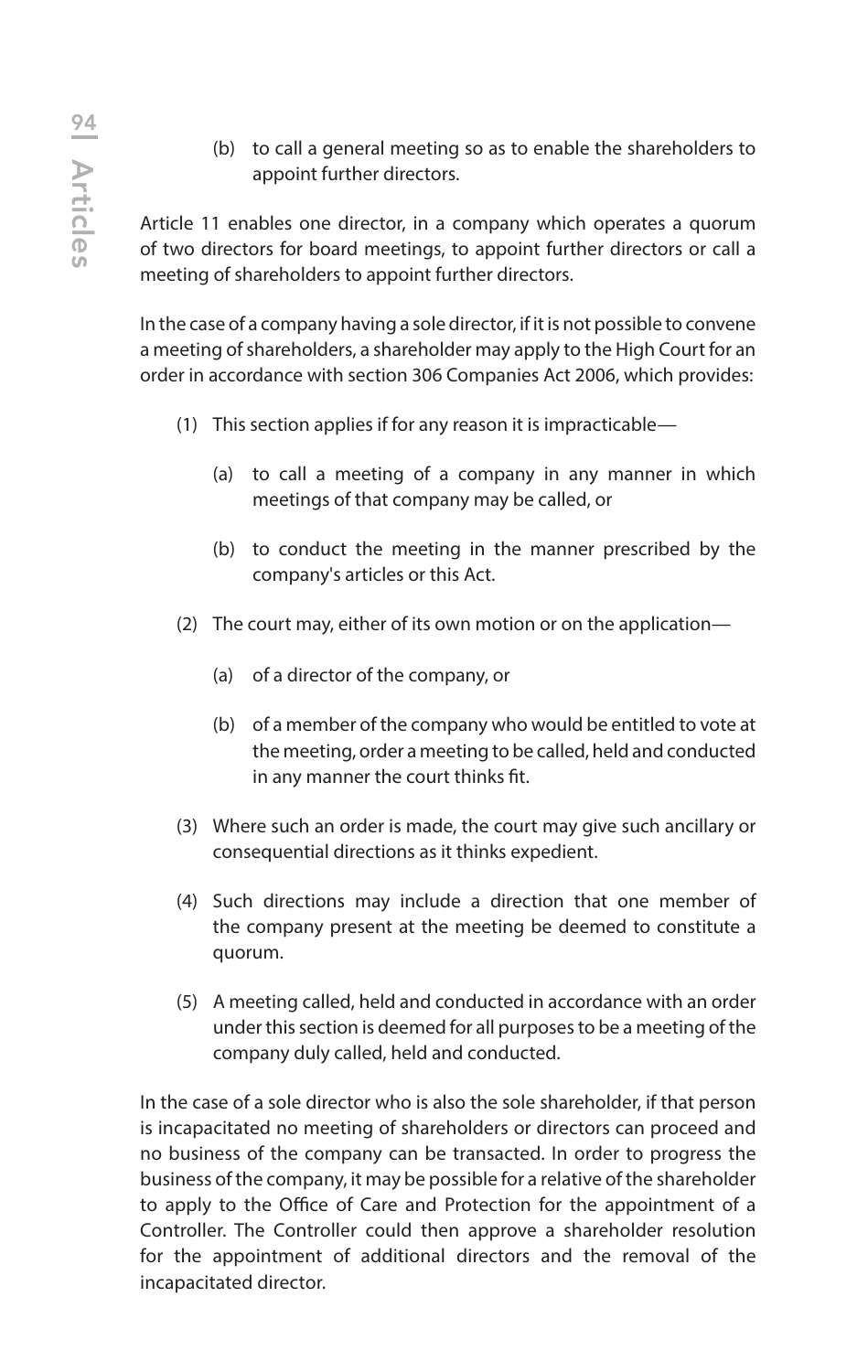# ANNE BRIDGET MACFARLANE 1930 - 2019 Master of the Court of Protection (1982-1995)

## An obituary by Denzil Lush, Solicitor1

Mrs Anne Bridget Macfarlane, known as 'Biddy', died on 24 November 2019, aged 89. In 1975 she became the first woman in England and Wales to be appointed as a County Court Registrar, or District Judge,<sup>2</sup> and seven years later she achieved another historic first by becoming the first female and the first solicitor to be appointed as Master of the Court of Protection.

She was born on 26 January 1930, and was the fifth of six children of Dr David Griffith and Dr Grace Griffith, both of whom were medical practitioners. Her father served as a captain in the Royal Army Medical Corps during the First World War, and later requalified in dentistry and worked for what is now the Community Dental Service. During the school holidays, Biddy sometimes assisted him in his mobile clinic by operating the foot pedal on the treadle drill. Her mother was noted for her humanitarian deeds, the most memorable of which were a lone trip through France and northern Spain to deliver medical supplies during the Spanish Civil War, and working in a leper colony in Nigeria.<sup>3</sup> Although she was born in London, Biddy was brought up in the countryside around Sudbury, Suffolk, where she acquired an encyclopaedic knowledge of flora and fauna. Until almost her dying day, she would correct anyone who mistook a London plane tree for a lime, or a tree-creeper for a nuthatch.

In September 1940, a few days after the start of the Blitz, she and two of her sisters were evacuated to the Hudson Valley, just north of New York City, where they remained until November 1944. Her sisters were accommodated in Irvington, whilst Biddy was placed with the artist and illustrator, John Bradshaw Crandell, and his family in the village of Briarcliff Manor. Their evacuation was a private initiative, arranged by one of their mother's American patients, rather than part of a scheme sponsored by the government. Crossing the Atlantic was particularly perilous. Shortly after the Griffith sisters set sail from Greenock, another ship carrying 100

<sup>&</sup>lt;sup>1</sup> Author and former Senior Judge at the Court of Protection

<sup>2</sup> County Court Registrars became District Judges under the Courts and Legal Services Act 1990, s. 74(1), which came into force on 1 January 1991.

<sup>&</sup>lt;sup>3</sup> British Medical Journal, 7 November 1970, p. 373: Obituary Notices, Dr Grace M.G. Griffith.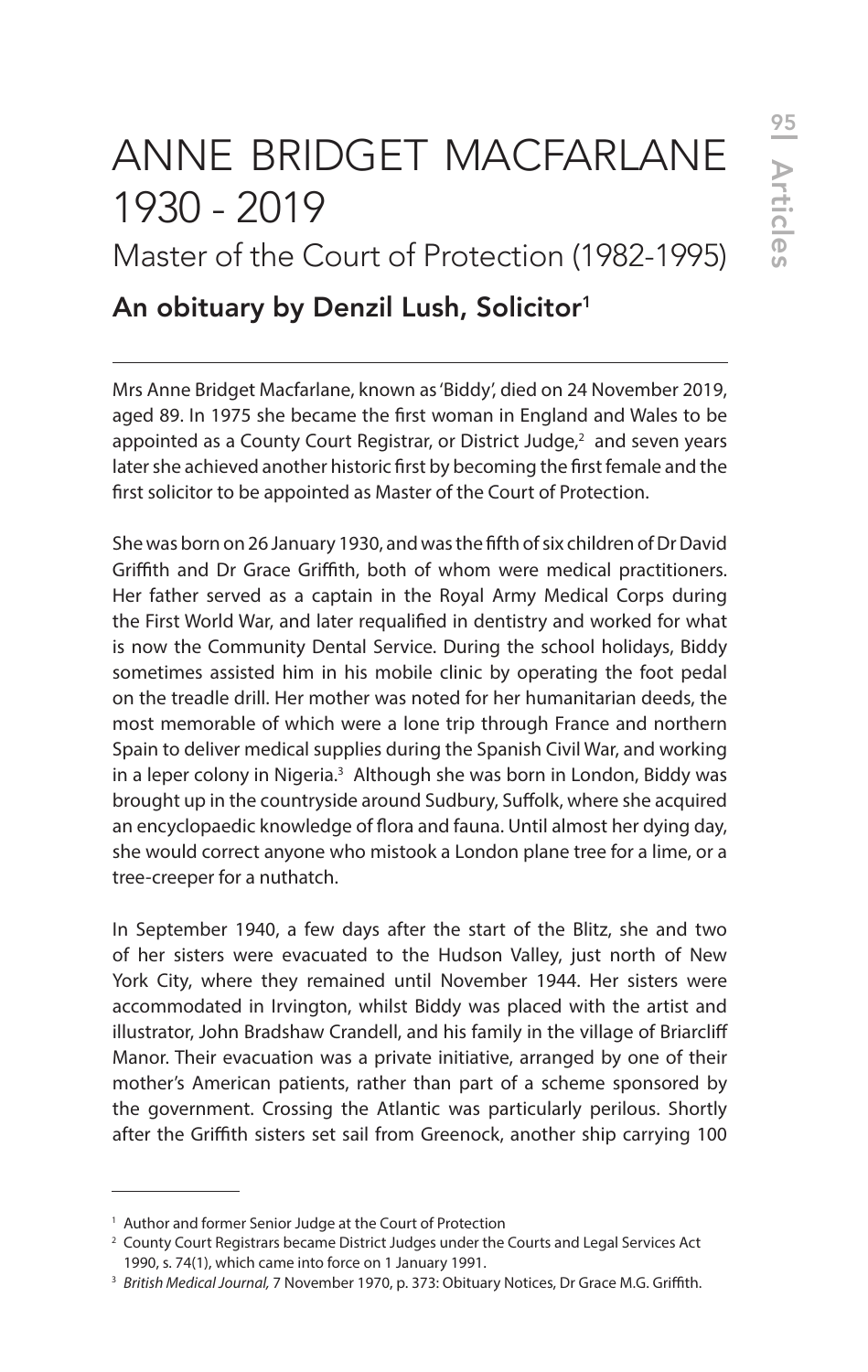evacuees was torpedoed by a German U-boat, and the overseas evacuation programme came to an abrupt halt. She didn't particularly enjoy living in the United States, and disliked the racial discrimination she saw there. It also disrupted her education. She attended nine schools altogether during her childhood, five of them while she was evacuated.

Her parents hoped that she would follow them into the medical profession, but she had other ideas. In 1949 she began studying for a law degree at Bristol University, where she met her future husband, James Douglas Macfarlane, known as 'Mac'. She also joined the Territorial Army, with the rank of 2nd Lieutenant, and learnt to drive. After obtaining her LLB in 1952, she became an articled clerk with Veale & Co., Solicitors, Bristol, and in 1954 passed the Law Society's final examinations and was admitted as a solicitor. A local newspaper, reporting her achievement, noted that: "Miss Griffith, who studied for her finals on her own in London, shares with one other young woman – Miss Wooles of the Town Clerk's Department – the distinction of being Bristol's only women solicitors."

She was subsequently an assistant solicitor with Sheppard Norcott & Co., Bristol (1954-56), and Prothero & Prothero, Greenwich (1956-57), and then worked from home, when she had two very young daughters to look after, before being employed on a part-time basis as an assistant solicitor with Philcox Sons & Edwards, Peckham (1960-66).

In 1966 she joined the civil service as a legal assistant at the Land Registry and later became an Assistant Land Registrar under the Chief Land Registrar, Theodore Ruoff, who encouraged her to pursue a judicial career. Having occasionally sat as a deputy registrar in the county court, she applied several times to the Lord Chancellor's Department for a full-time appointment as a County Court Registrar, only to be politely rebuffed by the Lord Chancellor, Lord Hailsham, who didn't feel that the country was ready yet for a woman to hold such a position. This was a surprising stance to have taken because there already was a female registrar in the court service. In 1970, Elizabeth Butler-Sloss, a 36-year-old barrister and mother of three, had been appointed as a registrar of the Principal Registry of the Family Division. Maybe, the Lord Chancellor's reticence in appointing Biddy to the County Court was less about gender than professional status. In any event, her perseverance paid off, and she was appointed as a registrar in 1975 and sat at Bromley, Bow, and Ilford County Courts, before being permanently based at Bromley.

In 1982 she became the first and only female, and the first solicitor, to be appointed as Master of the Court of Protection. Since the origin of the office in 1842, the Master had to be a barrister of not less than ten years'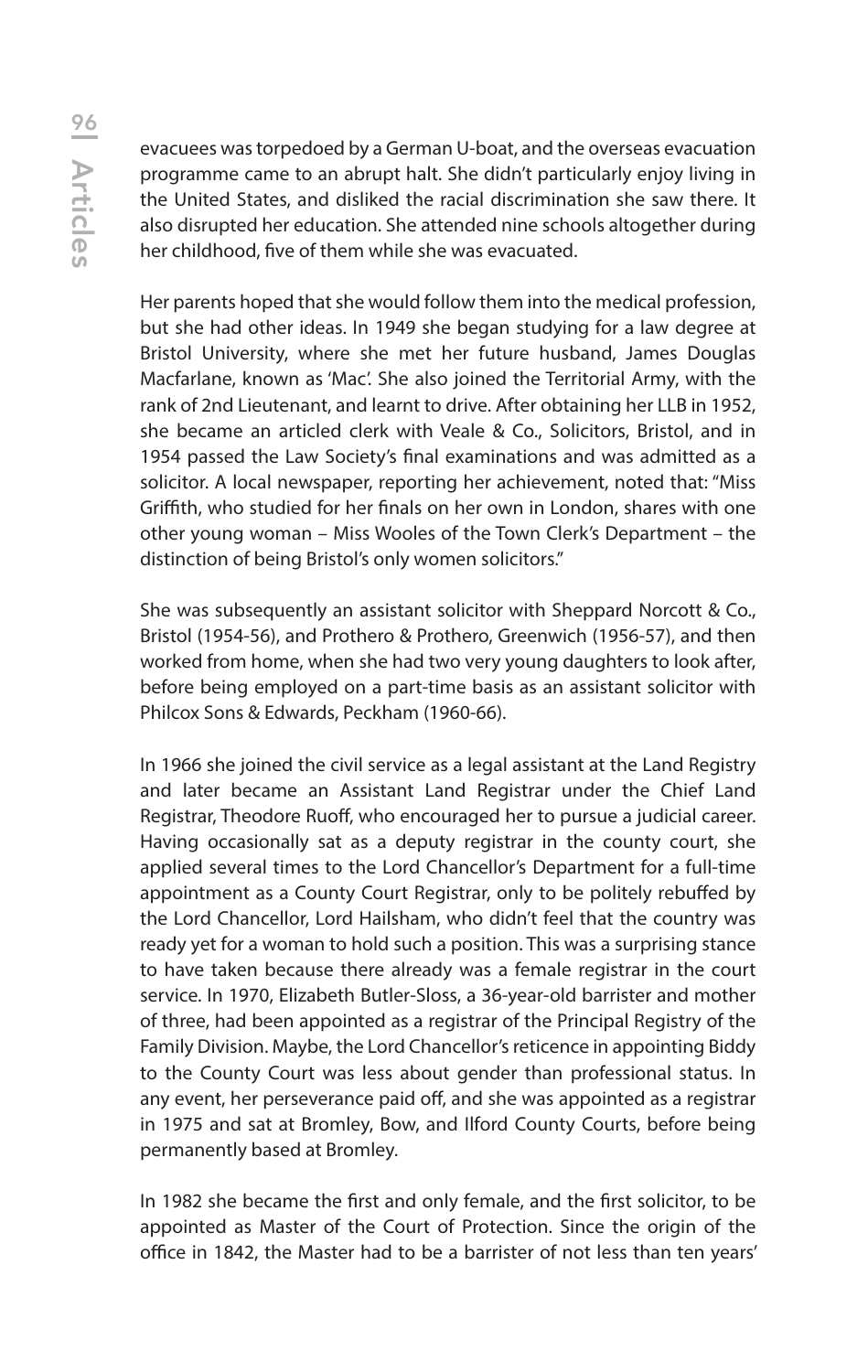standing;<sup>4</sup> and no less than ten of her eighteen predecessors had been silks. Fortuitously, the Supreme Court Act 1981 had recently extended the eligibility criteria to include solicitors of ten years' standing, $^{\mathrm{s}}$  thereby enabling her appointment. She was sworn in by the Lord Chancellor on 1 November 1982, and decided that it would be more decorous to retain the title 'Master', despite its being gender-specific, than to be addressed as 'The Mistress'.

Almost immediately after she became the Master, the Court of Protection entered a brief phase of constant change. First, there was the Mental Health Act 1983, and then the Enduring Powers of Attorney Act 1985, and finally the Public Trustee and Administration of Funds Act 1986, which created the Public Trust Office ('PTO') to take over the administrative functions of the court. To form the PTO, the 150-odd members of staff at the Court of Protection had to relocate from Staffordshire House, 25 Store Street, London WC1,<sup>6</sup> which had been their home for forty years, to Stewart House, 24 Kingsway, London WC2.7 In 1991 Biddy gave a talk to the Medico-Legal Society, later published in the *Medico-Legal Journal*, in which she described the effect of the reorganisation as follows: "There are six of us left in the Court of Protection. We occupy one corridor in Stewart House, Kingsway, which used to be the Public Trustee Building. We're called the 'Granny Annexe' – I've never quite understood why – and we say we make the orders and the Public Trust Office carries them out." 8

She had a good rapport with the Public Trustee and first chief executive of the PTO, John Boland, a genial Irishman, who reckoned that England and Wales had a lot to learn from other common law jurisdictions. He and Biddy forged links with their Commonwealth counterparts, and became honorary members of the National Association of Public Trustees and Guardians, in Canada, and attended its biennial conferences. They also co-hosted the first International Conference of Public Trustees and Public Guardians in London in 1988.

The Enduring Powers of Attorney ('EPA') Act made considerable demands upon her time and attention, with the number of applications to register EPAs rising from 605 in 1986 to 7,562 in 1995, when she retired. An attorney

<sup>4</sup> An Act to alter and amend the practice and course of proceeding under commissions in the nature of writs *de lunatico inquirendo* (5 August 1842) 5 & 6 Vict., c.84, s.1. 5

<sup>&</sup>lt;sup>5</sup> Supreme Court Act 1981, s.88 and Sched. 2, Part II, 10.

<sup>6</sup> The building formerly known as Staffordshire House has a tall, red-brick Edwardian frontage and is located in the centre of South Crescent, Store Street.

<sup>7</sup> The building formerly known as Stewart House is now the New Academic Building of the London School of Economics.

<sup>8</sup> A. B. Macfarlane, "The Court of Protection", *Medico-Legal Journal,* 60 (1992), pp. 25-43, at p.26.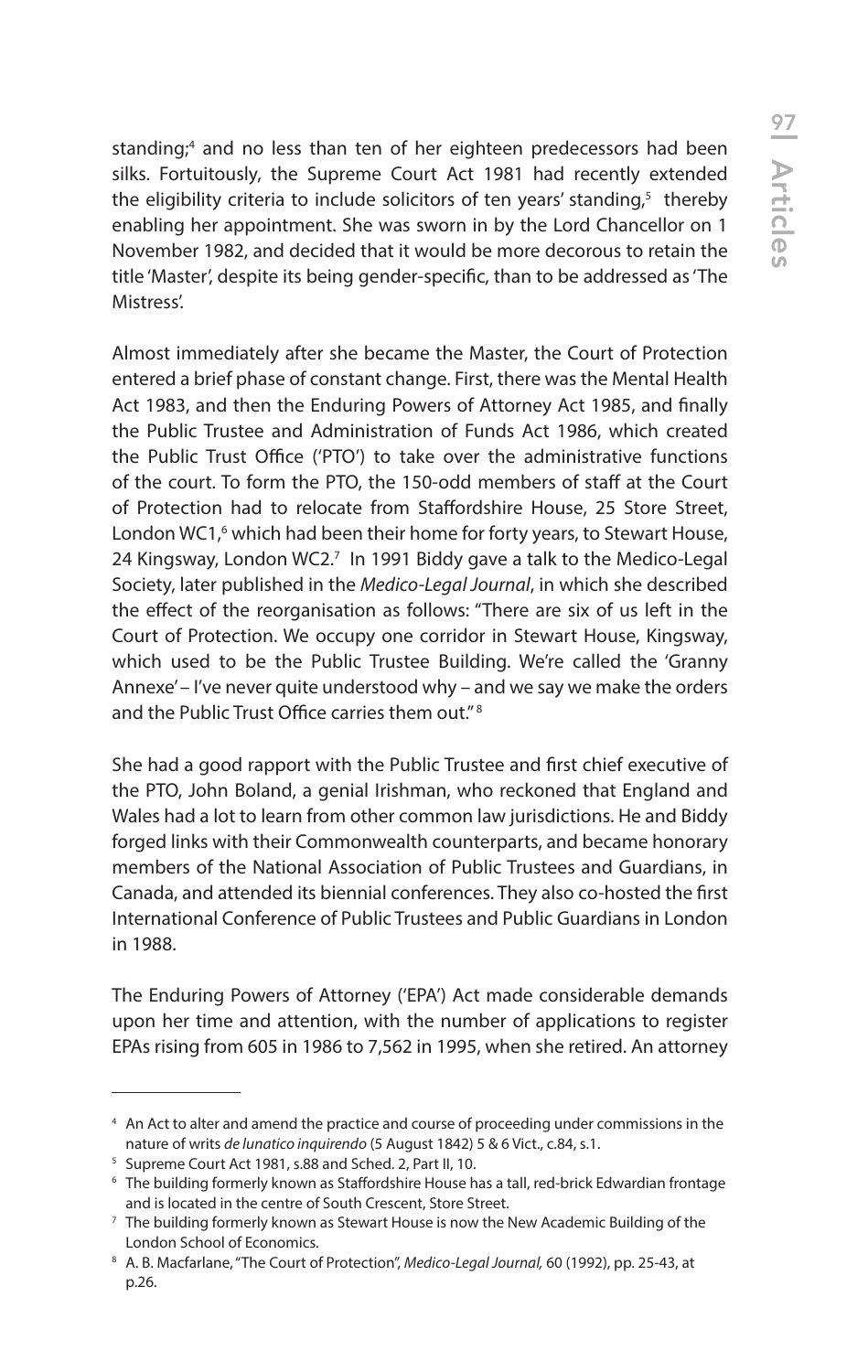had a duty to apply to the Court of Protection for the registration of the power, if he had reason to believe that the donor was, or was becoming, mentally incapable of managing his property and affairs. The Act came into force on 10 March 1986 and, a fortnight later, the court received the first of what soon became a deluge of applications to register EPAs that had been made momentarily before the application itself. This raised doubts as to whether the donors had been mentally capable when they granted the powers, though the Act itself gave no guidance on what the requisite capacity might be.

Following a hearing in June 1987, in which Master Macfarlane refused to register such an EPA made by a member of a prominent Jewish family in Leeds, the attorney appealed to a nominated judge, whose decision was reported as *Re K, Re F* (1988).<sup>9</sup> Mr Justice Hoffmann held that, in practice, many EPAs would be executed when the symptoms of mental incapacity had begun to manifest themselves, as a result of which the donors may very well be, in the statutory sense, incapable by reason of mental disorder of managing and administering their property and affairs. However, the capacity to grant an EPA and the capacity to manage one's property and affairs are different and, in principle, as long as the donor was able to understand the nature and effect of an EPA, that should suffice for the instrument to be valid.

Biddy's own views on EPAs were summarised in her speech to the Medico-Legal Society. She asked a rhetorical question: "Which do you think is the better system (receivership or powers of attorney)?" Her reply was: "Well the answer is, I think, that there must be room for both and that in some cases the first is better, in some cases the second is better. … I would only say this: I think most people who have executed a power of attorney are pleased they have done so."<sup>10</sup> She certainly made an EPA herself, and was glad she did. In 2017, when she became briefly incapacitated following an infection, she advised her attorneys to register it.

Another area in which the caseload rose dramatically during Mrs Macfarlane's thirteen years as Master was the management of compensation awards for personal injury and clinical negligence. In all proceedings involving patients, which settled out of court rather than go to trial, the prior approval of the Master of the Court of Protection had to be obtained before the compromise could be approved by the trial judge in the Queen's Bench Division.<sup>11</sup> More than 95% of these cases settle at the eleventh hour and,

<sup>9</sup> *Re K, Re F* [1988] Ch 310, [1988] 1 All ER 358, [1988] 2 WLR 781, [1988] 2 FLR 15.

<sup>10</sup> Macfarlane, *op. cit*., p.27.

<sup>&</sup>lt;sup>11</sup> Rules of the Supreme Court (S.l. 1965 No. 1776), Order 80, rule 11.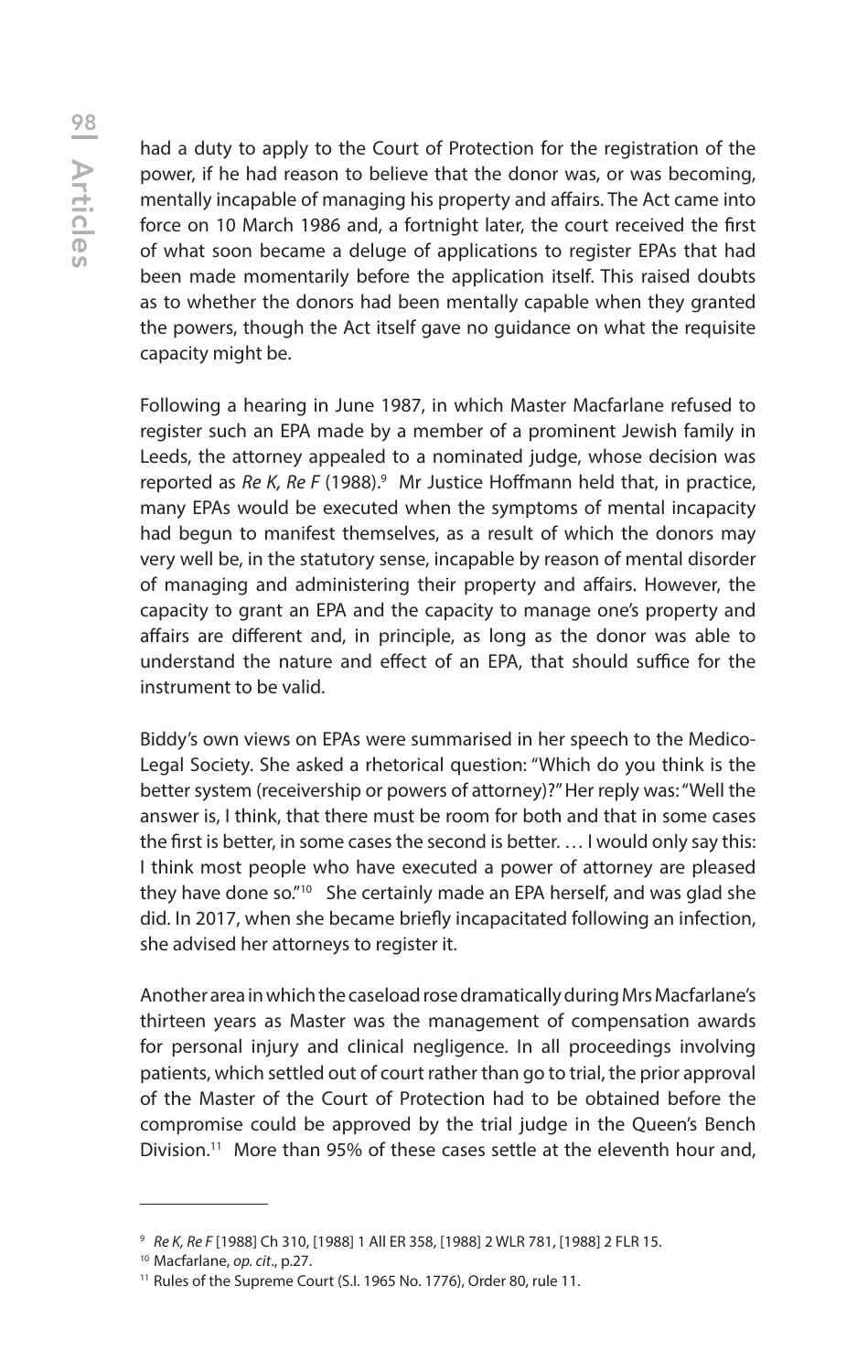as Biddy was approving, on average, five compromises a week, she became something of an expert in assessing quantum.

The most significant approval she gave - in terms of its historical importance and the extensive research, analysis, and deliberation undertaken by her and members of the investment and tax teams at the PTO - was in the case of *Kelly v Dawes*. 12 On 14 July 1989, a few days after Master Macfarlane had signified her approval of the proposed course of action, Mr Justice Potter made an order awarding damages by way of a structured settlement for the first time in the United Kingdom. Instead of receiving a conventional lump sum of £427,500, the plaintiff, Cathy Kelly, aged 25, was awarded a smaller capital sum of £110,000 plus a further £300,000, which was used to purchase an annuity providing a tax-free income of £25,562 a year, index-linked to the Retail Prices Index, and payable for the rest of her life or for ten years, whichever was longer. The differential of £17,250 enabled the defendants to participate in the benefits resulting from the tax break. In his judgment, Mr Justice Potter acknowledged that: "The terms of settlement have been the product of careful thought by the plaintiff's advisers and have been arrived at after substantial correspondence and consultation involving the Inland Revenue and the Master of the Court of Protection."13

Since 1970 judges of the Court of Protection have been able to make a statutory will for someone who lacks testamentary capacity.<sup>14</sup> One of the functions of a judge under the Mental Health Acts 1959 and 1983 was to make provision "for purposes for which the patient might be expected to provide if he were not mentally disordered,"15 and, when Biddy was the Master, there was an expectation that applications for a statutory will would include a legacy to the charity that champions the interests of people suffering from the particular disorder afflicting the testator. In order to validate this policy, she expressly referred a case to Mr Justice Hoffmann, which was reported as *Re C (Spinster and Mental Patient)* (1991).<sup>16</sup> It involved a 75 year-old-woman with an intellectual disability, who had lived in the same hospital since she was 10. She was an only child and had inherited an estate worth £1.6 million from her parents. Most of her numerous distant cousins, who would have been entitled to her estate on intestacy, had no idea of her existence, and none of them had ever visited her. This was the first statutory will made on behalf of someone who has never had testamentary

<sup>&</sup>lt;sup>12</sup> Kelly v Dawes, The Times, 27 September 1990.

<sup>13</sup> A transcript of the judgment in *Kelly v Dawes* can be found in Iain Goldrein and Margaret de Haas (ed.), *Structured Settlements, A Practical Guide*, (Butterworths 1993), Appendix 1, pages 245-251. This quotation is at pages 246-247.

<sup>&</sup>lt;sup>14</sup> Administration of Justice Act 1969, s. 17; now, Mental Capacity Act 2005, s. 18(1)(i).

<sup>15</sup> Mental Health Act 1959, s. 102(1)(c); Mental Health Act 1983, s. 95(1)(c).

<sup>16</sup> *Re C (Spinster and Mental Patient)* [1991] 3 All ER 866, [1992] 1 FLR 51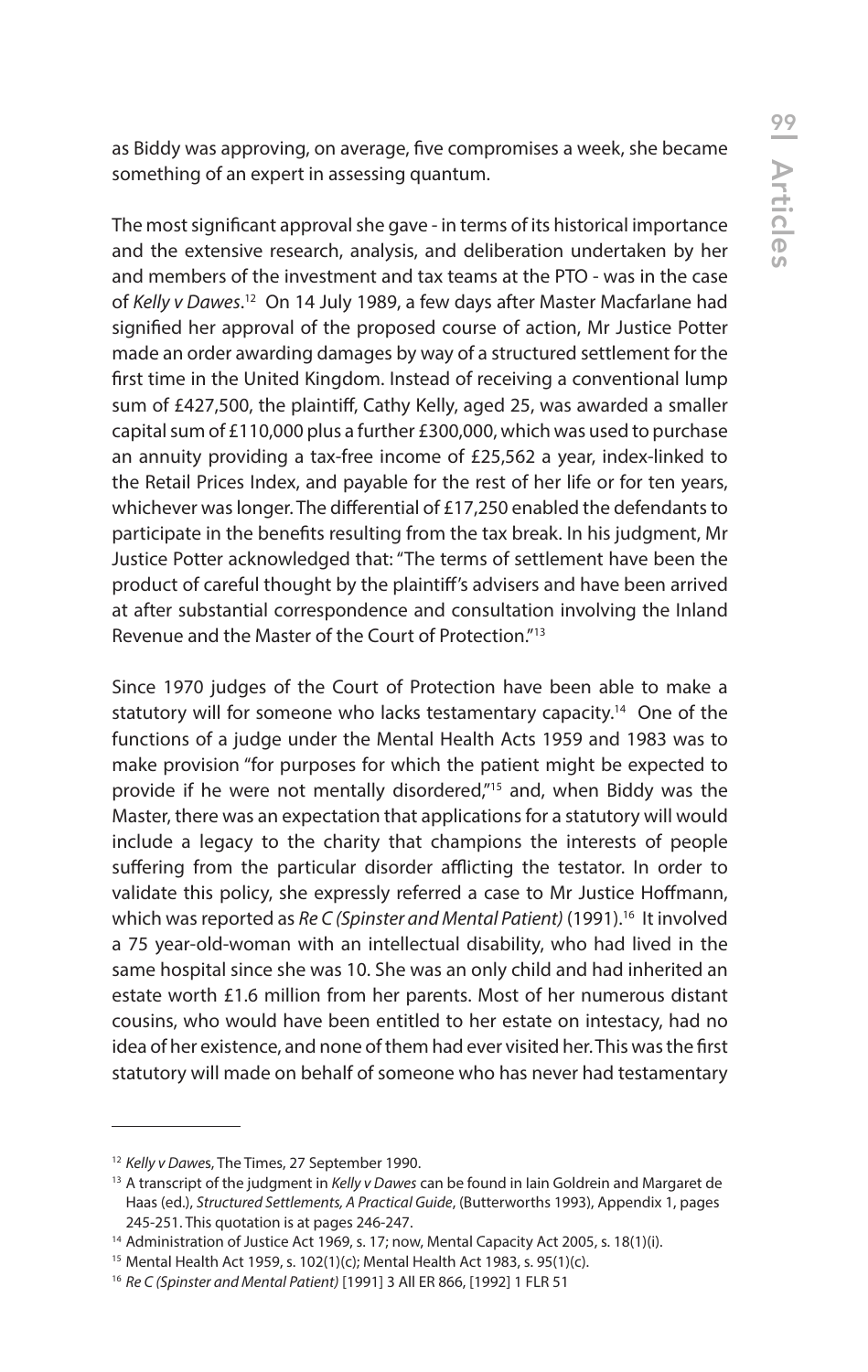# Articles 100

capacity. The judge held that a person in C's position would feel a moral obligation to show recognition to the hospital in which she had spent most of her life by leaving it a legacy. Biddy was delighted with the outcome and said: "It's nice to have it in black and white that this practice is justified."<sup>17</sup> She also practised what she preached by leaving a number of charitable legacies in her own will.

Not only was Biddy Macfarlane the first female and the first solicitor to serve as Master of the Court of Protection, but she also broke the mould by behaving differently from the stereotypical judge. She loved a good party and shocked her predecessor, John Armstrong, the Master from 1970 to 1982, by turning up to her first office Christmas party covered with tinsel and baubles like a Christmas tree. She usually took charge of making the punch, but her own preferred tipple was a pint of bitter. From its inception in 1988, she wore a clown's nose on Red Nose Day, though, contrary to popular myth, never at a hearing. She had the common touch, which endeared her to patients, their families, members of the legal profession and the civil servants in the court and PTO. She was also quick to realise that, for someone in her unique position, public relations was an essential part of the job-description, and she took time out to speak to local law societies and mental health charities, enthralling and enlightening packed audiences up and down the country. As a result, she raised the profile of the court immeasurably.

She could have remained in office until 2002, but chose to stand down in 1995, when she was 65, to spend more time with her husband, Mac, who had recently retired as an administrator with the NHS. She had a spectacular leaving do at the Barbican Centre, and was elected as an honorary life member of The Law Society. In 1998 she also became an honorary life member of Holborn Law Society. She had always supported its annual Legal Charities Garden Party, held midweek in mid-June on the lawns of Lincoln's Inn, by purchasing a wad of tickets and distributing them liberally among members of staff at the court and the PTO.

Sadly, Mac died unexpectedly on 27 February 1999, aged 68. After his death, Biddy spent a couple of winters in Granada, Spain. She was keen to learn Spanish, and thought the best way of doing so would be to immerse herself totally in the local culture for several months at a time. It was also beneficial for her health. Having battled with arthritis and scoliosis for more than a decade, in 2010 she was diagnosed with Parkinson's disease. Three years later, when independent living was becoming increasingly difficult, she checked in at Morden College, Blackheath, which enabled her to continue pursuing her interests and active social life, but also provided both residential and

<sup>17</sup> Macfarlane, *op. cit*., p. 39.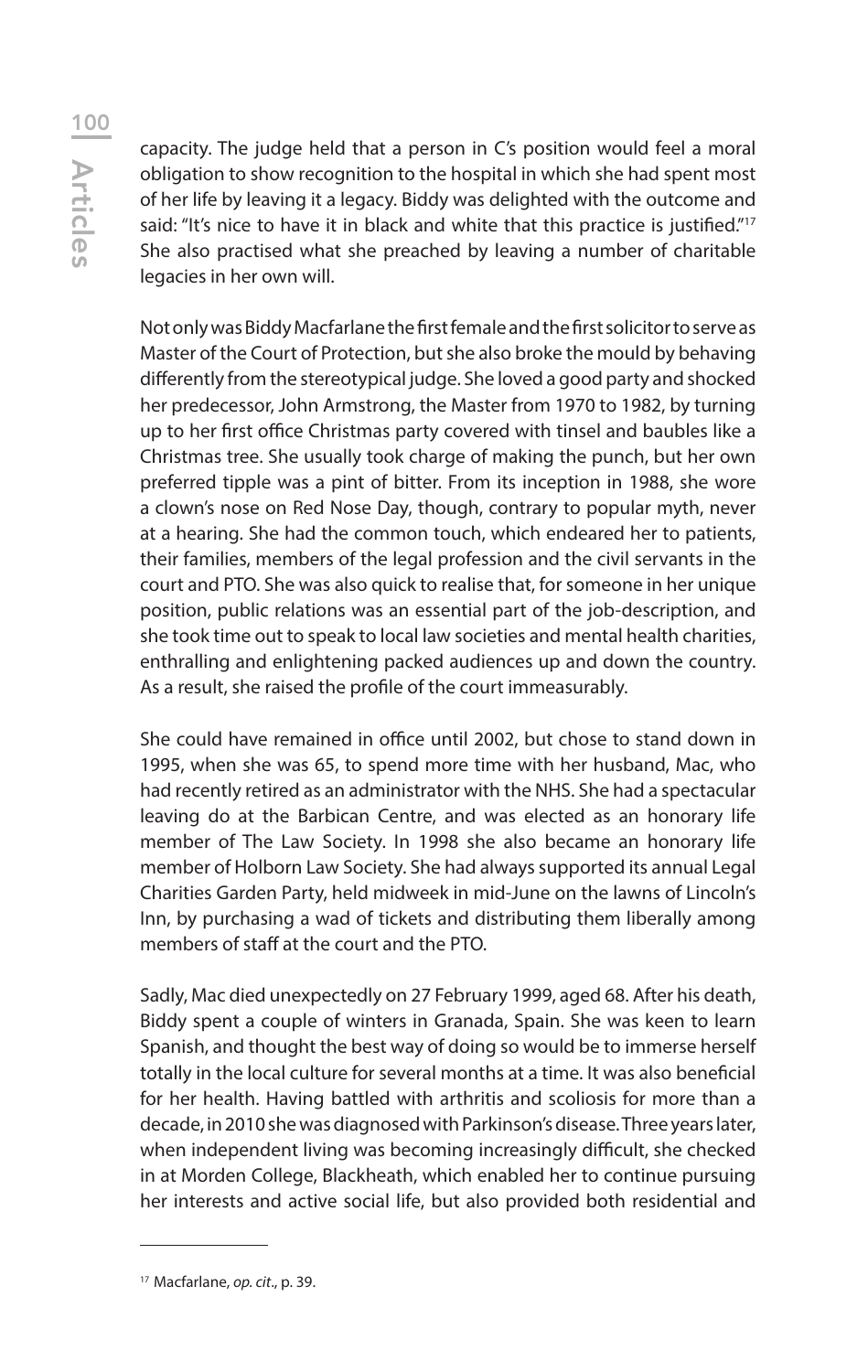nursing care, when it was needed. One of the downsides of downsizing was that she had to dispose of her impressive collection of Victorian tiles, which she had enjoyed accumulating over five decades.

She died of pneumonia in Lewisham Hospital on 24 November 2019, two months shy of her ninetieth birthday. Her funeral at Hither Green Crematorium on 8 January 2020 was attended by over two hundred people, and was more like *Desert Island Discs* than a doleful rite of passage. The order of service revealed her eclectic taste in music, namely: *Sheep may safely graze* by J.S. Bach; *Luck be a Lady Tonight*, from "Guys and Dolls;" the *Jealousy Duet* from Bertolt Brecht's "The Threepenny Opera;" *Enjoy yourself*, by Jools Holland and Prince Buster; a recitation of her favourite poem, William Wordsworth's *Composed upon Westminster Bridge, September 3, 1802*, and a recording of her son-in-law and grandson playing the sea shanty, *Spanish Ladies*, which she often used to sing around the house loudly and distinctly off-key. Afterwards, there was a reception at the Clarendon Hotel, Blackheath; a joyous occasion, which would have delighted her. She is survived by her daughters, Jessica and Deborah, and her grandchildren, Hannah and Sam.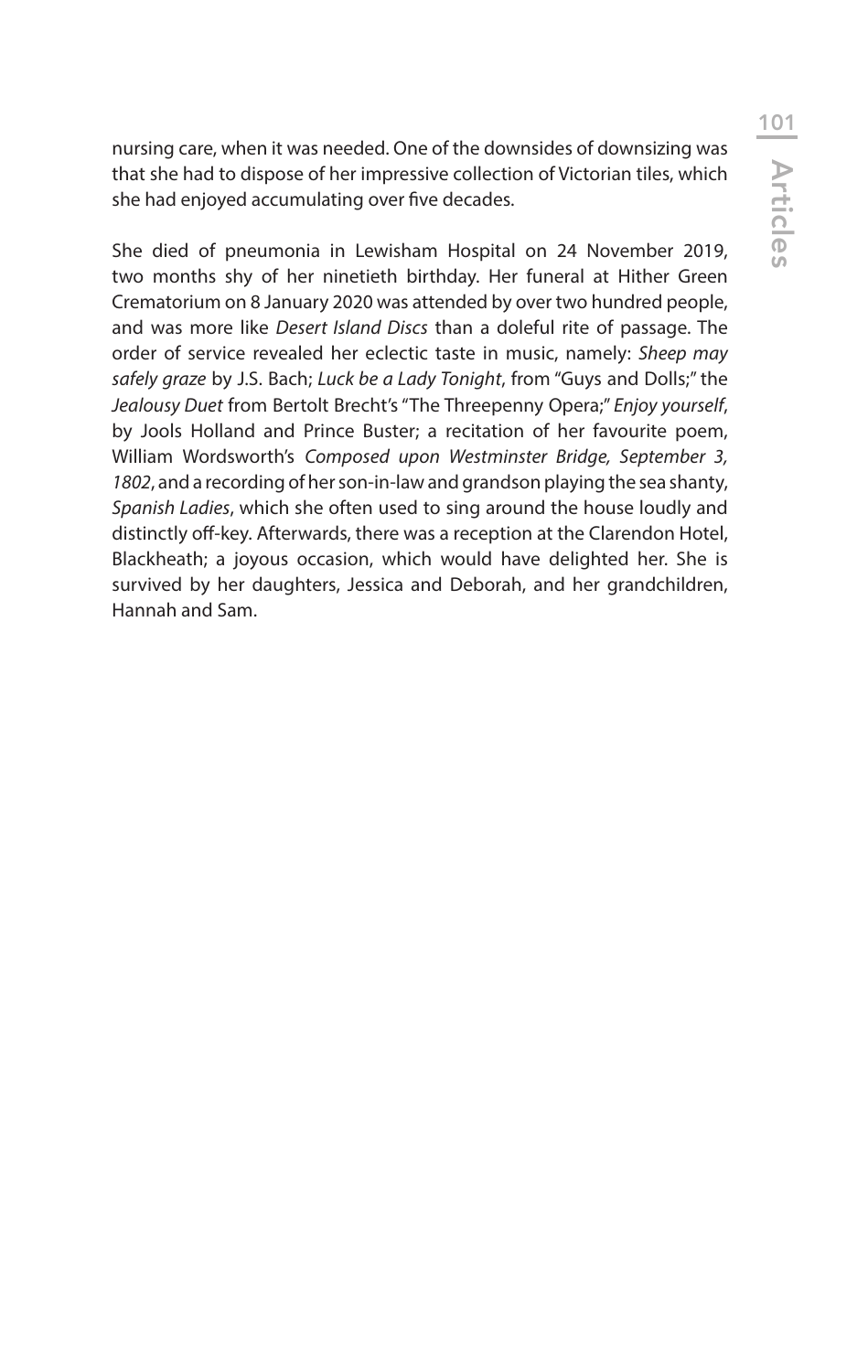## A Miscellany of Book Reviews – some recommended reading for Covid-19 alternative CPD

### Sheena Grattan, TEP, Barrister

It is evident that some have had a better experience of lockdown than others. Those who have had to juggle home-schooling, navigating supermarket queues and the absence of a cleaner whilst keeping a business from bankruptcy via Zoom have probably never been busier or more fearful of the future. Others will have had more time than usual on their hands and may even have had the opportunity to read more widely. Or simply just to read. This piece started life as a single-item review of *Last Orders – The Essential Guide to Your Letter of Wishe*s by Patricia Byron. By the time the review was due for publication, it had become clear that most professional bodies would have to take a more flexible approach to their mandatory CPD requirements in light of the fact that face-to-face learning is unlikely to be possible before the end of the current year. The reality is that many businesses will struggle in the short-term to fund the attendance of staff at on-line seminars. The Law Society of Northern Ireland, the publisher of this journal, is one of many professional bodies to embrace the concept of alternative CPD. The Council of the Society has taken the decision to disapply the current rules relating to CPD and is encouraging members to complete their CPD by means of self-certified private study

This subject-matter of this review has therefore been widened to cover four relatively recently published books from the writer's own library, all of which should appeal to certain constituencies of the readership of this journal. Two reviews are considered in this issue - the final two will be considered in the next issue. None is a standard 'practitioner' text, but all of them will enhance the expertise of the private client practitioner sufficiently so as to meet CPD requirements, including at least one that would in normal times have satisfied the client care requirements of the Law Society of Northern Ireland.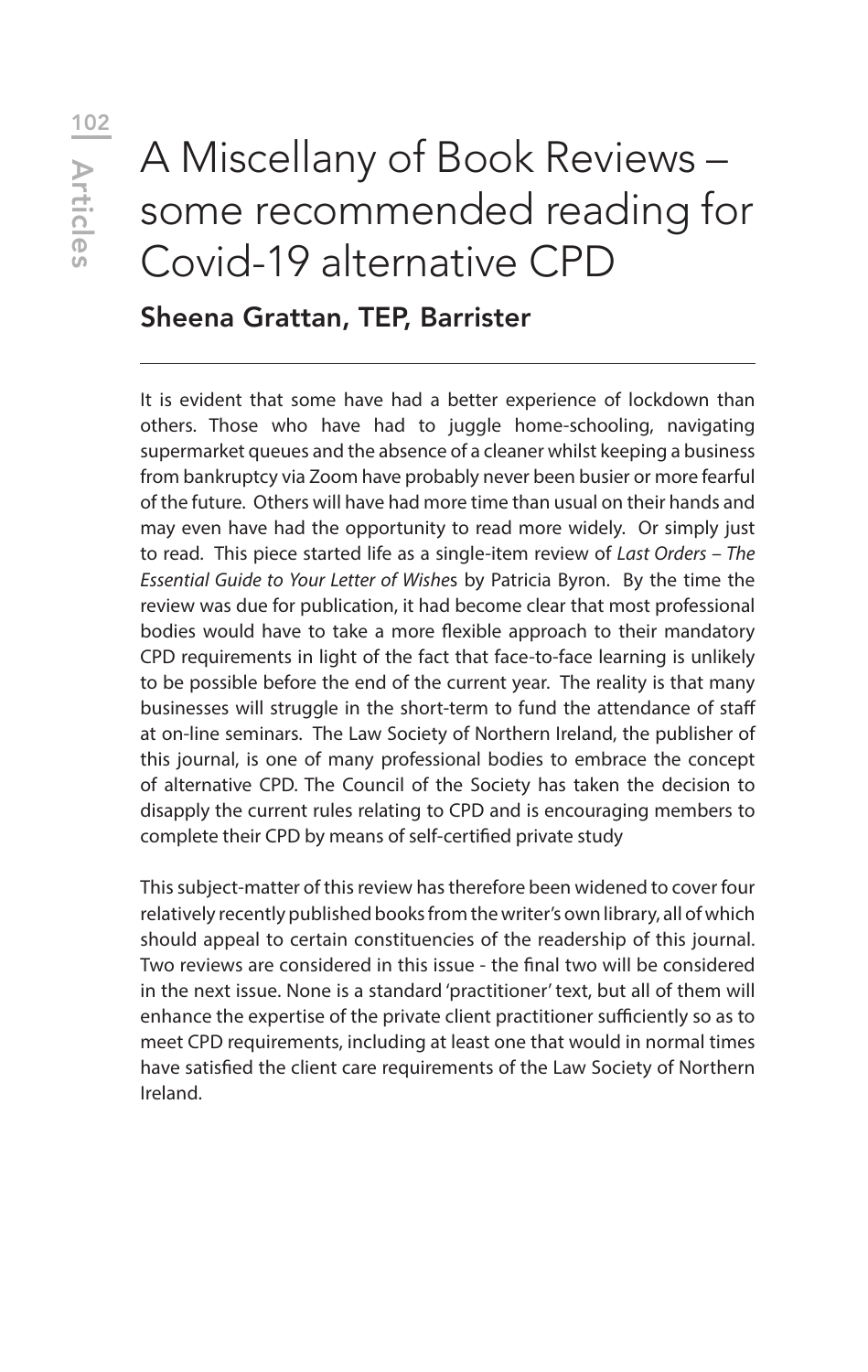#### **Last Orders – The Essential Guide to Your Letter of Wishes, Patricia C Byron, (2019, 2nd edition, Stellar Books, £19.99)**

The Covid-19 crisis will inevitably have focused the minds of a wider cohort of individuals to their own immortality and of the desirability of planning for their deaths. During the early phases of lockdown Dame Joan Bakewell wrote a moving letter to the Times, revisiting the subject-matter of her acclaimed Radio Four Series *We Need to Talk About Death*, encouraging the readership to make important decisions before such decisions were forced upon them in haste. Yet death remains the final taboo, with survey after survey confirming that the majority of people do not even discuss their wishes with their loved ones, let alone their legal adviser.

Most professional executors will have encountered the nightmare of a probate with virtually no paperwork and/or no-one knowing anything definite as to the testator's preferences, with the grieving family at loggerheads as to their differing perceptions of the deceased's likely wishes. The writer has lost track of the number of estate disputes that are credited by a family member as having started 'with a row about the funeral'.

The writer first encountered the phrase *Dying Tidily* more than 30 years ago in the *What to do when Someone Dies* consumer guide produced by Which? Magazine. There have been various publications promoting the same message in the intervening years, but *Last Orders* is the most comprehensive and user-friendly that the writer has seen. The first edition, published in 2010, came about because of the author's own stressful experience in being the executor of two single, childless friends who had chosen not to discuss their wishes during their terminal illnesses. Now updated and extended to take account of the increased importance of the digital footprint,<sup>1</sup> this excellent book guides the reader through those matters that will need to be dealt with in due course by executors. It does so with a series of questions (think school workbook), the answers to which will make life so much easier for all who are left behind. A random selection of the questions asked includes choice of music at the funeral, the colour of the flower arrangements, the preferred transcription for the headstone, and any idiosyncrasies of the pet cat. There is a separate page at the beginning where the reader is asked to complete all of the information required for a death certificate, and a chapter in which the reader records all types of assets and useful information such as utility providers. In addition, readers are encouraged to die as tidily as possible by collating a separate folder in which they retain copies of all policies and other important documentation

<sup>&</sup>lt;sup>1</sup> Kirkpatrick: Estate planning for digital assets on incapacity and death. 2020 1 JELC 1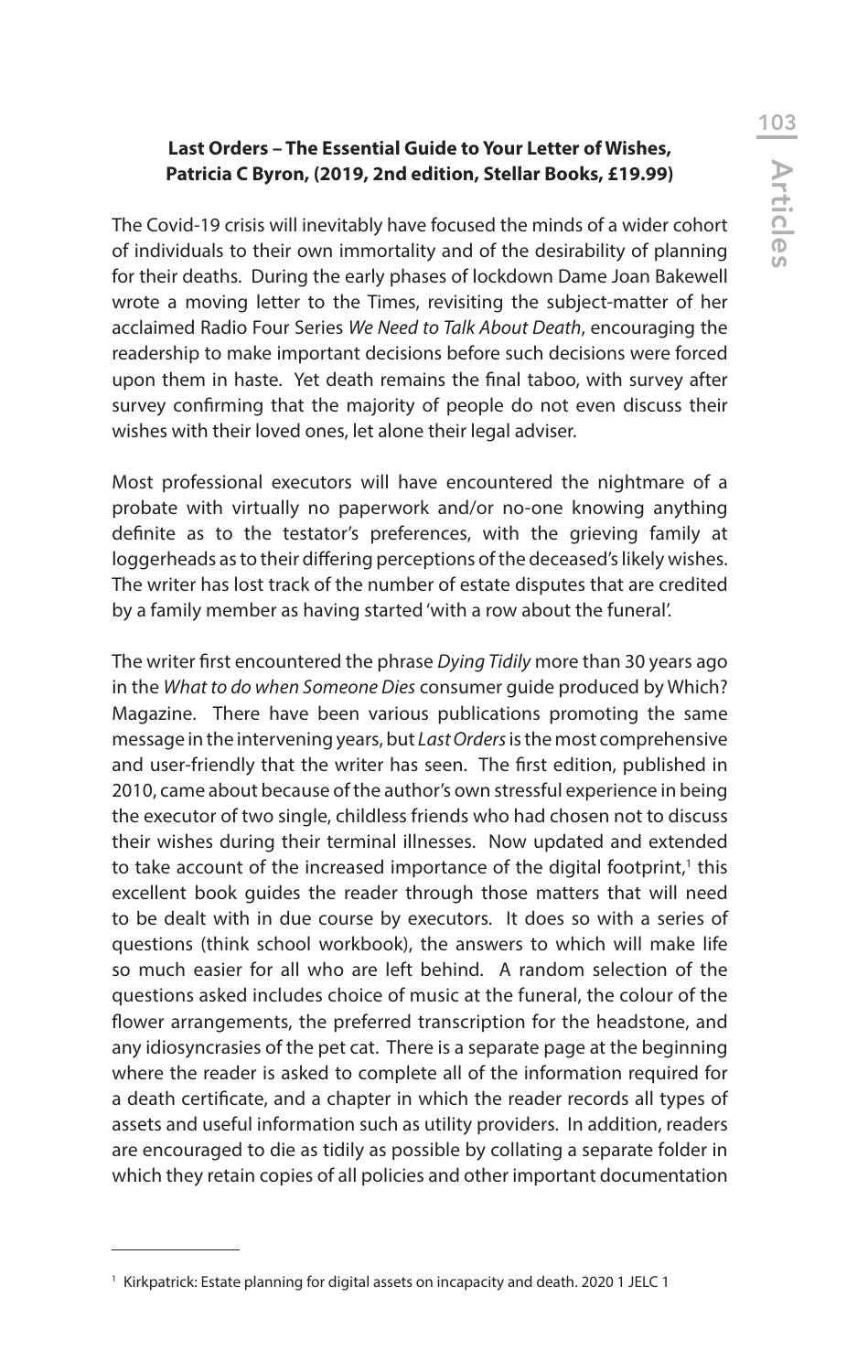(not forgetting pet insurance). This short list does not do justice to the wideranging and imaginative list of material covered in the book's 80 pages.

While many solicitors currently advise clients to leave a letter of wishes and requests, few will advise their clients to go into this amount of detail. Importantly, Ms Byron emphasises that the purpose of *Last Orders* is to supplement a will prepared by competent, specialist lawyers (the Society of Trusts and Estate Practitioners gets an endorsement) and there is no encouragement of the false economy of the 'home-made' will. Readers are also warned of the dangers of 'unregulated, unqualified and uninsured willwriters' and the point is repeatedly made that a letter of wishes is just that – advisory and not mandatory.

It is reasonably foreseeable that solicitors will be asked to be both executors and attorneys more frequently in the future. A fundamental demographic change in the last decade is the growing number of individuals, particularly women with third level education, who do not have children. It is estimated that the number of childless older people in the United Kingdom is expected to more than double from the current one million to over two million by 2030, a trend of which charities such as *Ageing Well without Children* are all too conscious. Increasingly, less can be expected to be known of a late client's personal circumstances and preferences.

It is understood that some solicitors' firms in England now present a copy of this book to clients who request the solicitor to be their executor. In any event, the content and range of questions should act as an aide-memoire on which to base an in-house 'preparing for your death' resource. If we were not still in the midst of a public-health crisis, one might even have suggested leaving a few copies for reading in the waiting room.

Like the inadequately-shod cobbler's children, legal practitioners are notoriously bad at putting their own advice into practice and their own affairs into order. If nothing else, readers should at least complete their copy of *Last Orders* with their own personal details and requests.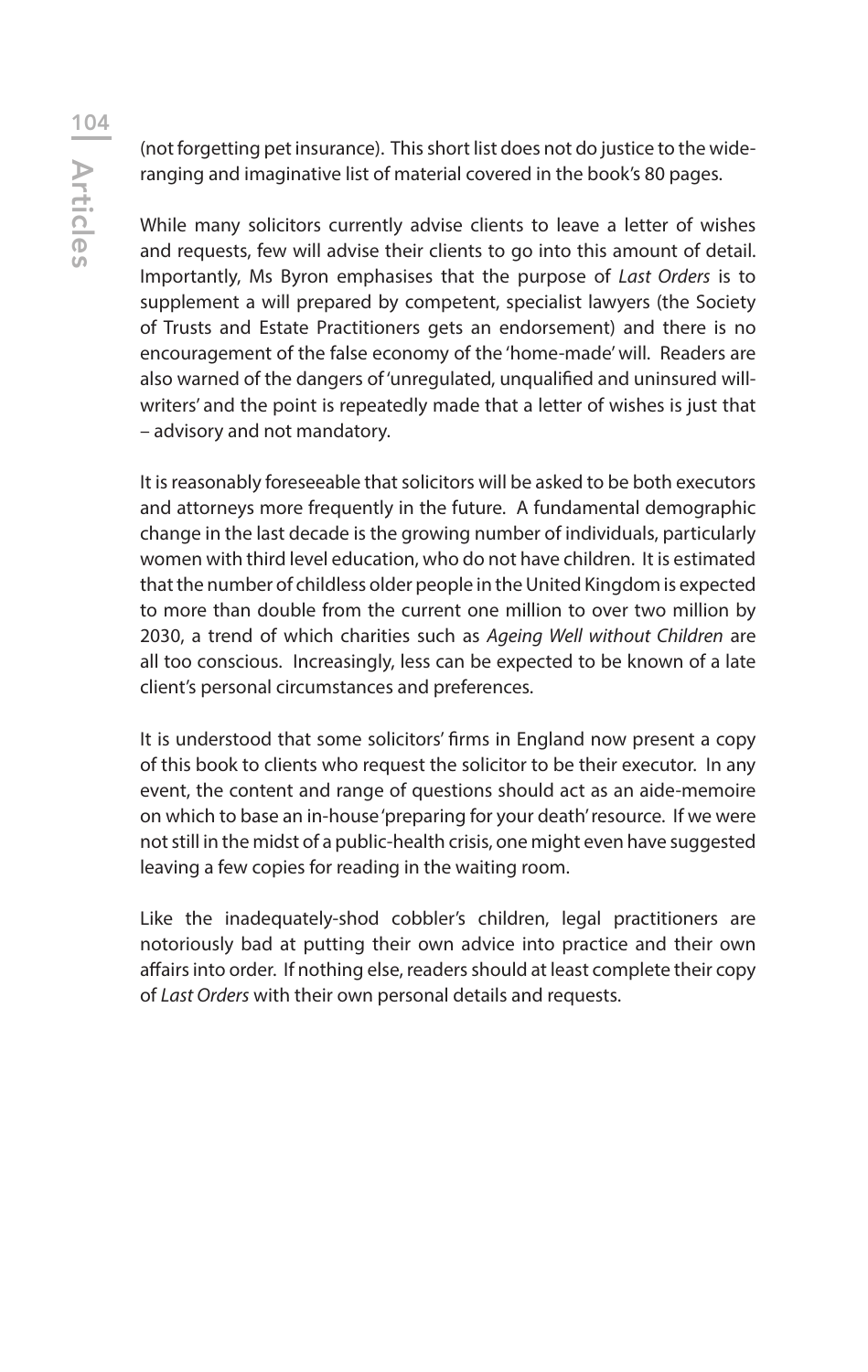# **Landmark Cases in Succession Law (ed Brian Sloan, Hart Publishing, 2019, £120.00)**

The rise of the 'research-industry' in academic law schools (more accurately 'writing' rather than 'research') has generated a plethora of essay collections and famous case compilations. Unfortunately, these are invariably less accessible to practitioners than they should be, not least because the true nature of the subject-matter is often obscured by an intriguing title which makes it impossible for a law librarian to index for practitioner use. More generally, it is acknowledged that succession law experienced something of a "dark age" in the British Isles for a period from the mid 1980s, with a complete dearth of seminal case law and few academics writing in the area. Today, it is heartening that succession law is again appearing on the law reform agenda and is much better served by the academic community. Useful additions to the area in the last decade which are not reviewed here but which have material of interest to the practitioner include *Current Issues in Succession Law* (Ed. Hacker and Mitchell, Bloomsbury, 2015) and *Passing Wealth on Death: Will Substitutes in Comparative Perspective* (Eds. Braun and Rothel, Bloomsbury, 2016).

Dr Brian Sloan, the editor of *Landmark Cases in Succession* has brought together a number of experts with international reputations and all of the twenty chapters include sufficient practical or doctrinal material to be of interest to probate practitioners. Those chapters that are likely to be of particular relevance to the readership of this journal include Professor Martin Dixon's consideration of the law of severance, Professor Roger Kerridge's analysis of the seminal lack of knowledge and approval case *Hastilow v Stobie* and Professor John Mee's examination of proprietary estoppel in the inheritance context. In addition the subject-matter of Dr Sloan's own chapter is the *Illott v Blue Cross* saga featuring adult claimants under the family provision jurisdiction.

Arguably, however, the chapter of most benefit to the Northern Ireland practitioner will be Barbara Rich's account of statutory wills, taking as its foundational plank the landmark case of *Re D(J)*. 2 In Northern Ireland statutory wills continue to be governed by 'the substituted judgment' test, which has now been replaced with the 'best interests' test in England by the Mental Capacity Act 2005. Surprisingly, there has never been a reported decision involving a contested statutory will in Northern Ireland. Consequently, practitioners have to rely on the finite body of pre-2005

<sup>2</sup> [1982] Ch 237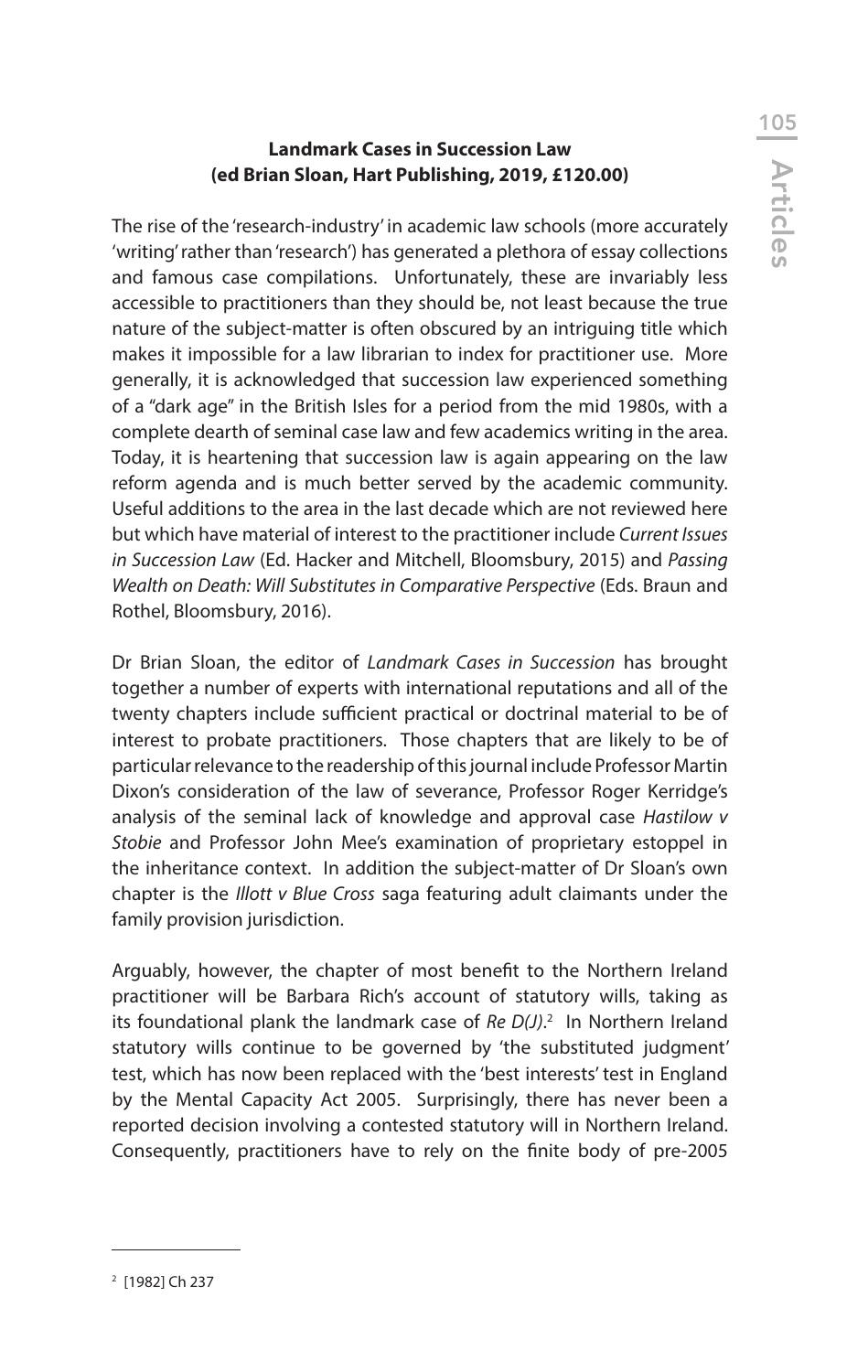English jurisprudence with the *locus classicus* remaining the series of propositions set out back in the early 1980s by Megarry VC in *Re D (J):* <sup>3</sup>

 *The Patient should be assumed to have a brief lucid interval, during which he has full knowledge of the past but knows that he will relapse into the actual mental state that previously existed. The court considers the actual patient, not a hypothetical one, and assumes that he is advised by a competent solicitor who knows about ademption and lapse. The patient is also envisaged as taking a broad brush approach, rather than apply the accountant's pen.*

The Master of the Office of Care and Protection (like the English Court of Protection) has no jurisdiction to determine the validity of an earlier will, but a statutory will can achieve the same end by revoking all earlier wills. It would appear that an increasing number of applications for statutory wills are being made as a means of circumventing future probate disputes, no doubt inspired by a raft of decisions under the English 'best interests' test, which have not spoken with one voice as to whether it is in a patient's best interests to be remembered by his family as having 'done the right thing' after his death. Anecdotal evidence would indicate that the practice in Northern Ireland has also shown some inconsistency and there is as yet no authority as to how, if at all, the post-2005 English jurisprudence is to be applied in the context of a substituted judgment approach. In the absence of direct Northern Ireland authority and in light of the fact that the substituted judgment approach will obviously no longer be discussed by English practitioner texts, any commentary relevant to the prevailing test in this jurisdiction is a welcome addition to the resources of the Northern Ireland practitioner.

Not surprisingly, the case of *Banks v Goodfellow* forms the basis of a chapter, written by Juliet Brook. Those interested in a more in-depth contextual review of what arguably is the singularly best-known landmark decision in succession law will enjoy the following historical monograph.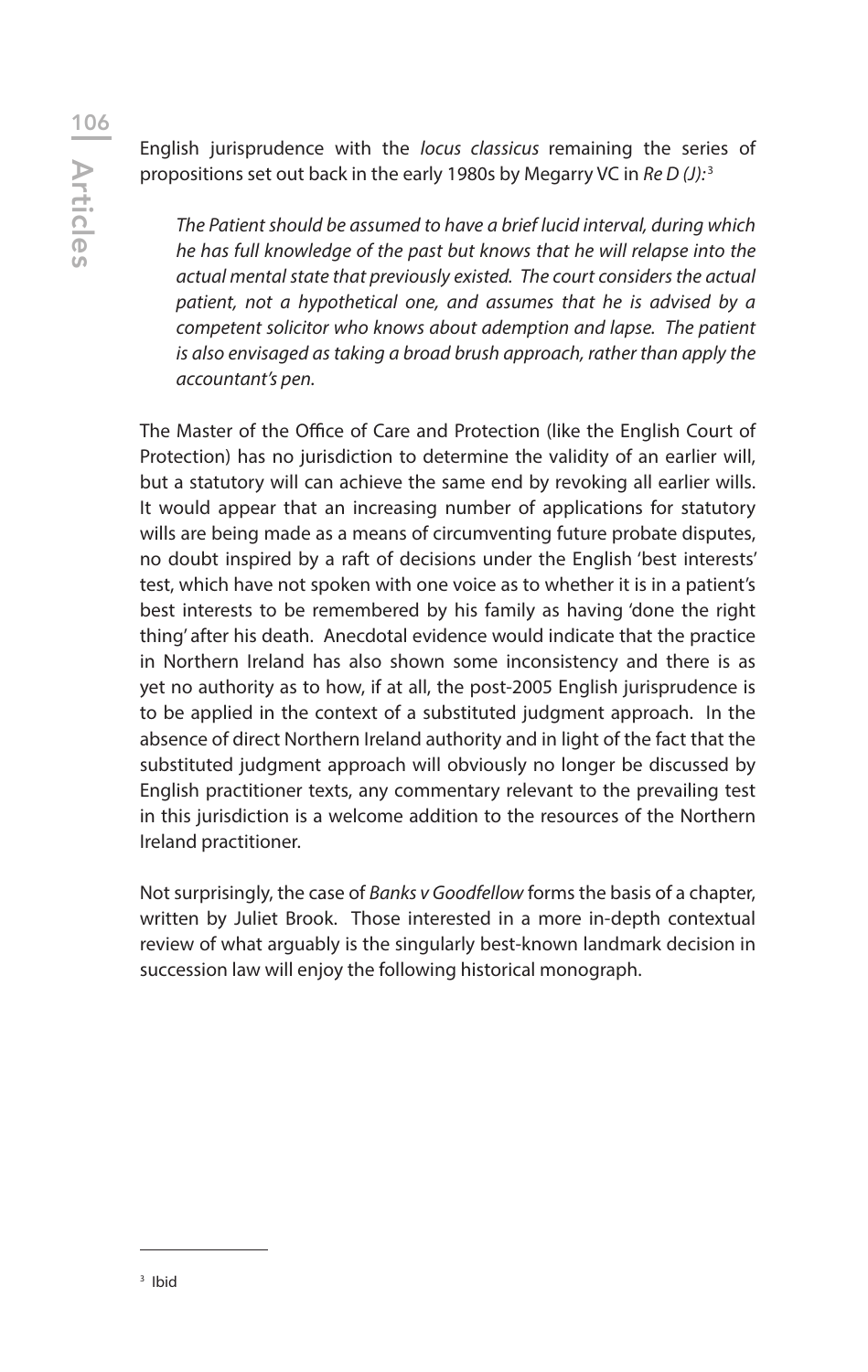# Casenotes prepared by Samantha Jones, Barrister, 39 Essex Chambers

 **Health, Welfare and Deprivation of Liberty**

### **Residence, Contact, Care and Best Interests in the COVID-19 Pandemic Between: BP and Surrey County Council and RP [2020] EWCOP 17 and [2020] EWCOP 22 High Court - Court of Protection - Hayden J – two judgments delivered on 25 March 2020 and 29 April 2020**

The Court was asked to consider an emergency application to determine whether it was in P's best interests to remove him from the care home to live at home in his daughter's care after the care home imposed a blanket suspension on all visits from family members and other visitors as a result of the Government lockdown in response to the Covid-19 pandemic. The matter came before Hayden J on two occasions as the situation evolved.

P, an 83-year old man, was diagnosed with Alzheimer's disease in December 2018. He is also deaf, but he is able to communicate through a communication board. The urgent application was made by his daughter and litigation friend, FP, and arose in the context of an existing challenge to the DOLS authorisation under section 21A of the Mental Capacity Act 2005. Since 25 June 2019, P had lived at the SH care home and received regular visits from his daughter, FP, six days a week, his son, AP, four times a week and with his granddaughters once a week, his wife, RP, three times a week and his other daughter once a month. Due to his deafness, he was not able to use a telephone, FaceTime or Skype. On 20 March 2020, in response to the Covid-19 pandemic and the Government's decision to go into lockdown, the SH care home issued a blanket restriction on all residents to suspend all visits from family members and visitors. The application was brought on an urgent basis as the restrictions were said to constitute an unlawful interference with P's rights guaranteed by Articles 5 and 8 of the ECHR. Hayden J characterized the change in P's quality of life as a result of the restrictions as "seismic". But he also noted the risk to life faced by P: *"In my view, it is necessary to state the risk P faces, were he to contract the virus, in uncompromising terms: there would be a very real risk to his life. Manifestly, there are powerful and competing rights and interests engaged when considering this application."*

The key question for the Court to consider was whether it remained in P's best interests to stay in the care home.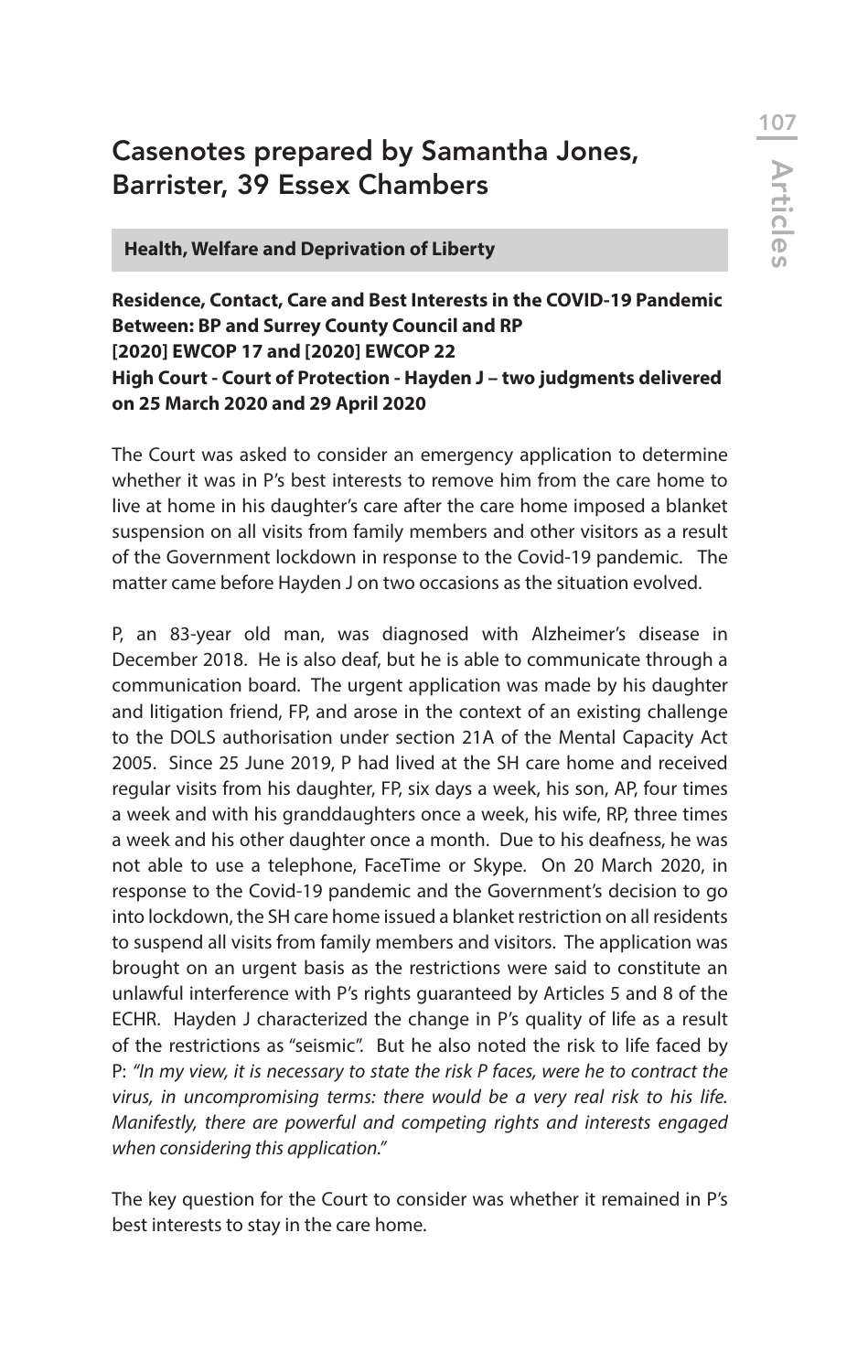#### **HELD -**

After a thorough recitation of the applicable human rights and mental capacity legal framework and after hearing evidence via Skype, Hayden J ultimately dismissed the application on the basis that there were fundamental difficulties with the care plan proposed by FP. In his review of the Human Rights framework, Hayden J considered, inter alia, article 25 of the UN Convention of the Rights of Persons with Disabilities, the right to health and stated that:

 *"The essence of Article 25 resonates with the fundamental principles of the Mental Capacity Act 2005 (MCA). In the context of Coronavirus, the State's obligation is to ensure equality for people with disabilities and to guard against them being inadvertently left behind by a system which deprioritises them in the urgency of a response to crisis."*

He also recited the Statement of Principles relating to the treatment of individuals deprived of their liberty in consequence of the Covid-19 pandemic published by the Council of Europe's European Committee for the Prevention of Torture on 20 March 2020 and noted that it *"emphasises that any restrictions should be necessary, proportionate and respectful of human dignity. The obligation to consider alternatives to deprivation of liberty is identified, properly, as an imperative."*

The local authority acknowledged that the visiting restrictions were an interference with P's article 8 right to family life which was further aggravated by his deafness. It was accepted that while the restrictions imposed applied to all residents of the SH care home, the Court had to evaluate the interference from P's own perspective. Counsel for P drew the Court's attention to the Covid-19 guidance that existed at the time and emphasised that it did not envisage a blanket prohibition on visits, even where there were confirmed cases of Covid-19 in the care home and it did require consideration of the general well-being of residents and the *"positive impact of seeing friends and family."* Hayden J heard evidence from FP and the care plan proposed if P was to return home. The plan was that FP would look after her father alone 24-hours a day and while a care package would ideally support her, she had been unable to identify any package of professional support due to the coronavirus crisis. Hayden J stated that *"though she could not quite bring herself to acknowledge it, she recognised that her offer of 24 hour per day single handed care for her father is not, in truth, a realistic option."* A different care plan was therefore ultimately put together by the parties during the hearing which resulted in a plan to educate P on Skype with the use of a communication board and exploration of concurrent instant messaging. Also, the family could, by arrangement, go to P's bedroom window on the ground floor and wave at him and use the communication board. It would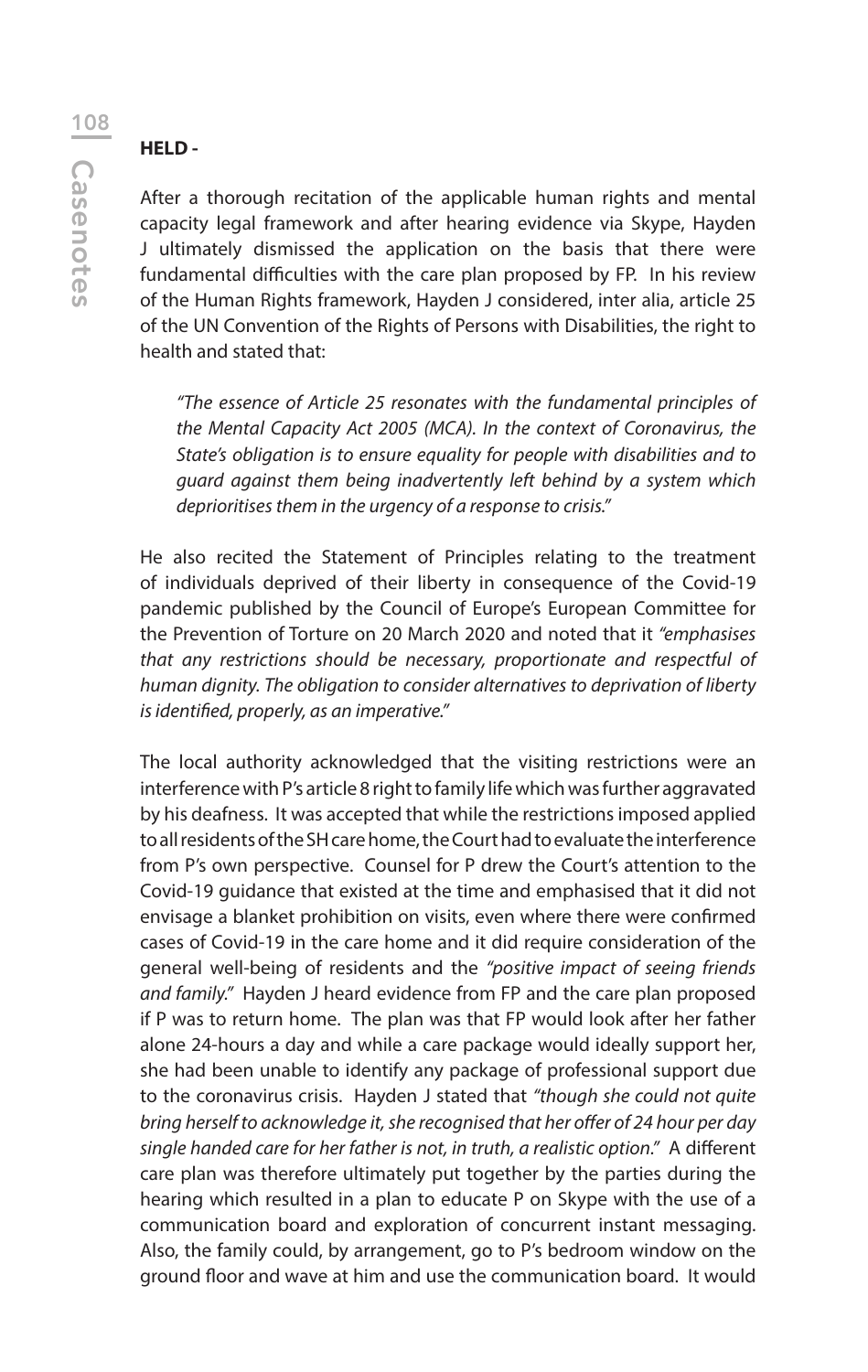appear that this plan was judicially approved by Hayden J in his dismissal of the application. He stated: *"I am entirely satisfied that this is a balanced and proportionate way forward which respects P's dignity and keeps his particular raft of needs at the centre of the plan."*

Other matters were considered by Hayden J, including derogation from the ECHR and whether the outstanding capacity assessment could be undertaken by Dr Babalola. While recognising the challenges, Hayden J, referring to the guidance he issued on 19 March 2020, considered that the assessment could take place by Skype or FaceTime *"with P being properly prepared and supported by staff and, to the extent that it is possible, by his family too."*

Further Developments ([2020] EWCOP 22)

The case came before Hayden J again on 17 April 2020 due to a change of circumstances. While P's daughter had continued to visit regularly and sit outside P's bedroom window, P had struggled to cope with the social distancing policy implemented. It was thought that the deprivation of contact had triggered a depression. It is not clear why the matter was relisted as on the morning of the hearing the parties reached an agreement whereby P would be able to move to his daughter's home and care following an assessment of P's needs in the home and some adjustments to his accommodation. FP had also been able to identify carers to assist her.

A further development arose in the intervening period namely that Dr Babalola indicated that he was not prepared to assess P's capacity using remote means and the care home was not prepared to admit Dr Babalola even wearing suitable protective clothing. The home had remained free of the virus and they were concerned of the risk he might have presented to the residents and staff. Hayden J referred again to his guidance from 19 March 2020 and stated that had P remained at the SH care home, it would now be necessary to instruct a different assessor. He confirmed that he remained of the view that:

*"…creative use of the limited options available can deliver the information required to determine questions of capacity. It may be that experienced carers well known to P and with whom P is comfortable can play a part in facilitating the assessment. Family members may also play a significant role in the process. I am aware that in many areas of the country innovative and productive approaches of this kind are proving to be extremely effective."*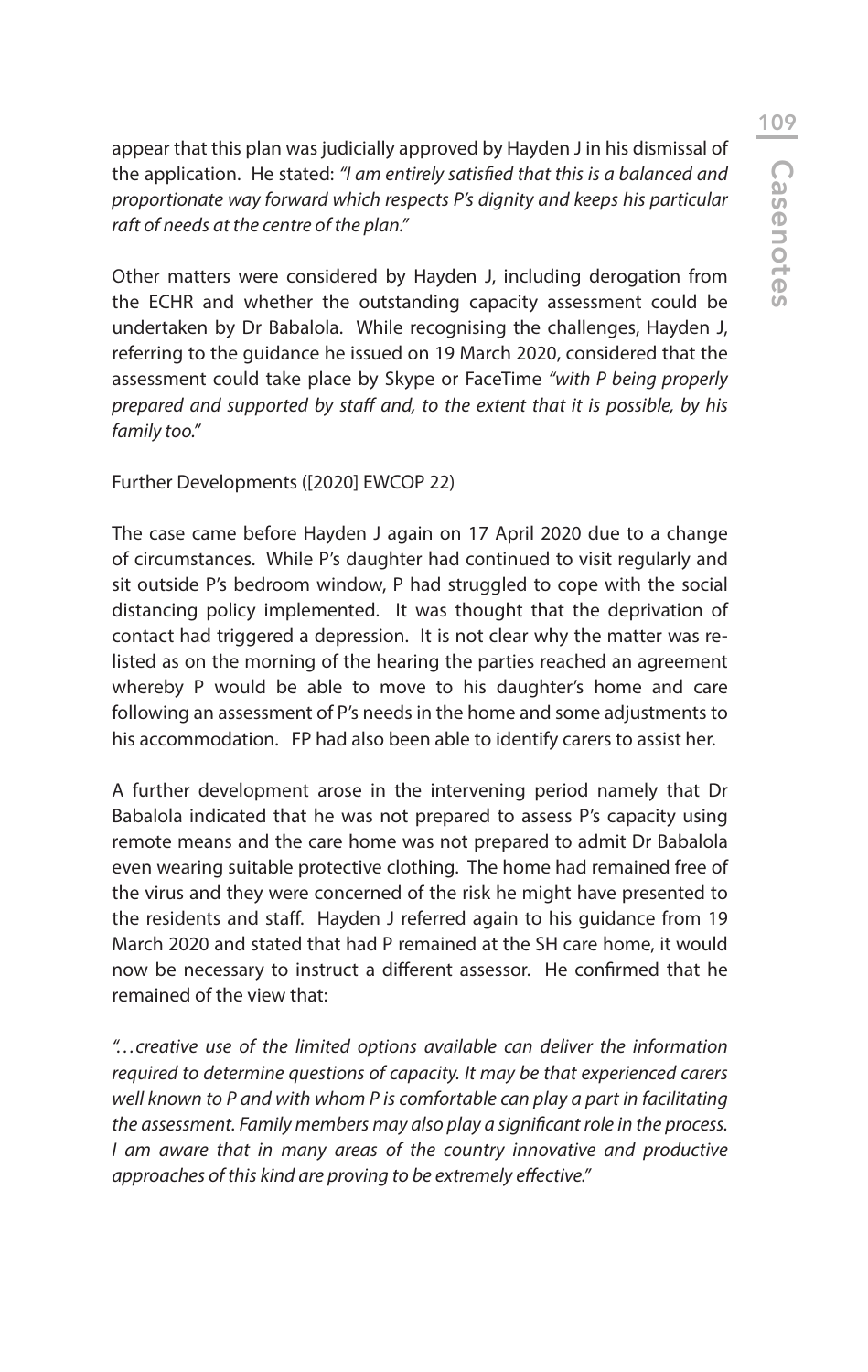#### **Comment**

The case emphasises the acute difficulties faced by families and care homes in the current Covid-19 pandemic in ensuring that the well-being, health and best interests of the individual and the collective are maintained in the unprecedent situation. It demonstrates the competing considerations with which the Court has to grapple when assessing justifications to the serious interference of an individual's Article 5 and Article 8 rights in these challenging times. The agreement reached by the parties shows the evergreater need for creativity and collaboration to ensure that the rights of the individual can still be secured. The case further demonstrates the serious difficulties faced by assessors conducting capacity assessments but reinforces that practitioners must continue to find creative means from the limited options available to carry out their assessments.

For further commentary please see the case summary and commentary in the 39 Essex Chambers Mental Capacity Report: Compendium (April 2020) (https://1f2ca7mxjow42e65q49871m1-wpengine.netdna-ssl.com/ wp-content/uploads/2020/04/Mental-Capacity-Report-April-2020- Compendium-1.pdf)

#### **Health, Welfare and Deprivation of Liberty**

**Contact and Best Interests Between: A Local Authority v PS & HS [2019] EWCOP 60 High Court - Court of Protection - Judd J – delivered on 29 November 2019**

In this matter, the Court was asked to make a declaration that P lacked capacity to make decisions about contact with her former husband, HS, and in the event that she did lack capacity, to make an order that it was not in her best interests to have contact with HS.

P was 80 years old at the time of hearing. She was married to HS and they had two children but they had divorced 25 years before. It was common ground that they lived independently until P became ill in 2016/2017, with limited contact between the two of them over the years. In January 2018, P was diagnosed with Lewy Body Dementia. All of this was an extremely difficult time for the family, made even more difficult by the fact that one of the daughters, DS, became ill with cancer and subsequently died. It was during this period that P's former husband started to spend more time with her, cooking for her and helping to look after her; this continued into 2019. The surviving daughter, DB, became more anxious about the time that HS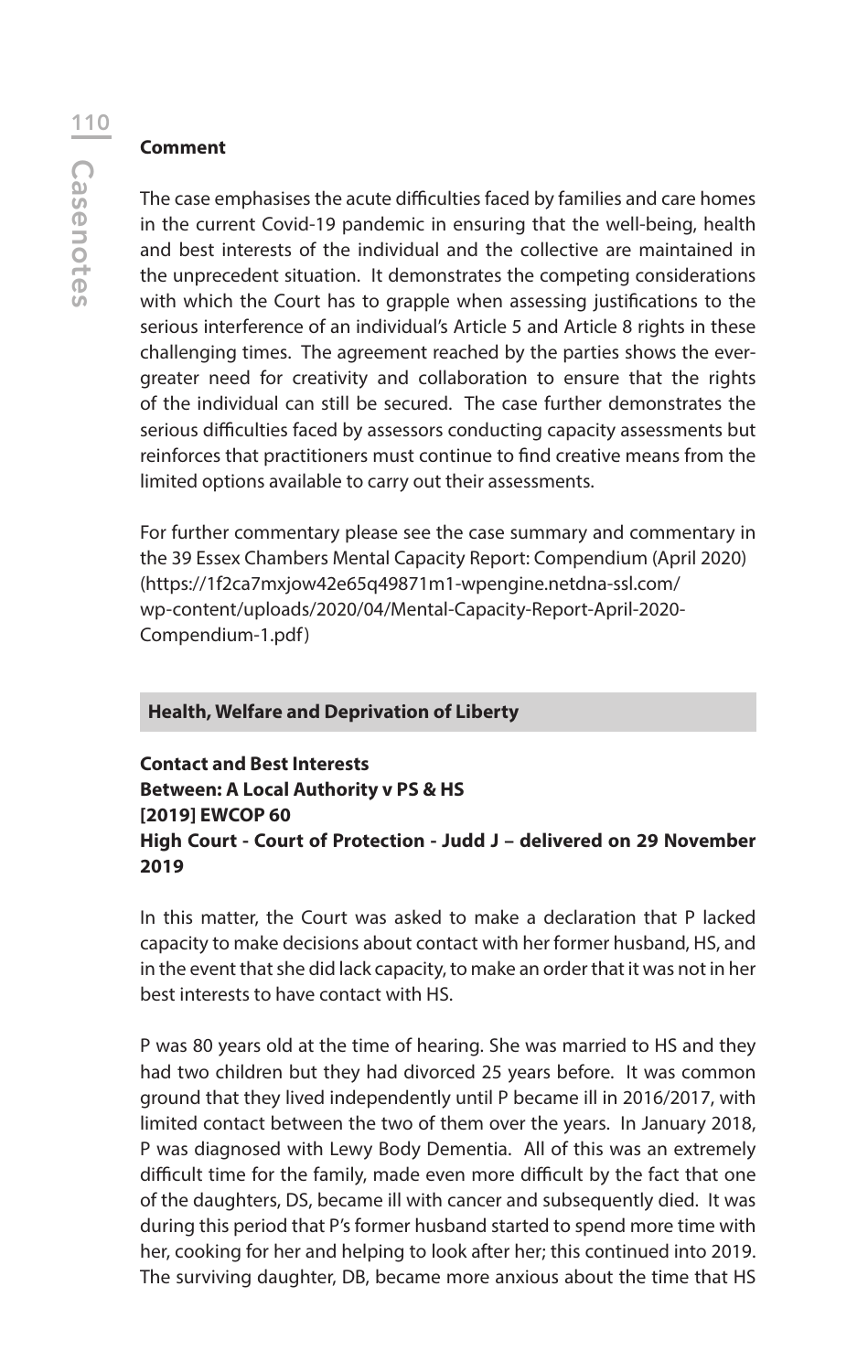was spending with P especially as there had been comments about HS getting into bed with P. P was also telling DB that she did not want 'that man' to be in her home. In February 2019, the local authority received a safeguarding referral about P being sexually abused by HS, that he had a key to her home and had opened a joint bank account with her and P was moved to a care home.

#### **HELD -**

Mrs Justice Judd found that P lacked capacity to make decisions about contact with HS and that it was in P's best interests not to have contact with her former husband.

In respect of the capacity decision, Mrs Justice Judd carefully considered the evidence against the elements of section 3 of the Mental Capacity Act 2005 and found that P could not weigh up and retain information about what type of contact she could have and in what circumstances. She also referred to factors outside of those set out in section 3 namely that P did not know who HS was and could not 'appreciate' the "negative and positive effects that contact has upon her".

In respect of the best interests decision, Judd J considered a range of factors including P's past wishes, and the past relationship and contact with HS, P's presentation when HS started attending on her from 2016 onwards and P's presentation after she had moved to the care home and stopped contact with HS. Her decision is encapsulated in the penultimate paragraph:

 *"I have to make the decision as to whether it is in P's best interests to have contact with HS. I have come to the clear conclusion that it is not and that I should make an order to that effect. When she had capacity she did not want to see him other than very occasionally, and it seems impossible to believe that the values she held then would have changed now. I suspect that HS feels that the death of DS would have drawn them closer together, but that is very speculative. The fact that P can demonstrate some superficial pleasure upon seeing HS is not achieved because of who he is but because she does not realise who he is. Also, the contact can cause her anxiety, as was demonstrated during 2018, 2019 and also after the chance encounter in Waitrose. Ps important relationships for the last 25 years have been with DB and DS when she was alive, and also with her son in law and her grandchildren. DB has been very close to P for years, and her views about her mother's wishes, feelings and best interests deserve the greatest of respect."*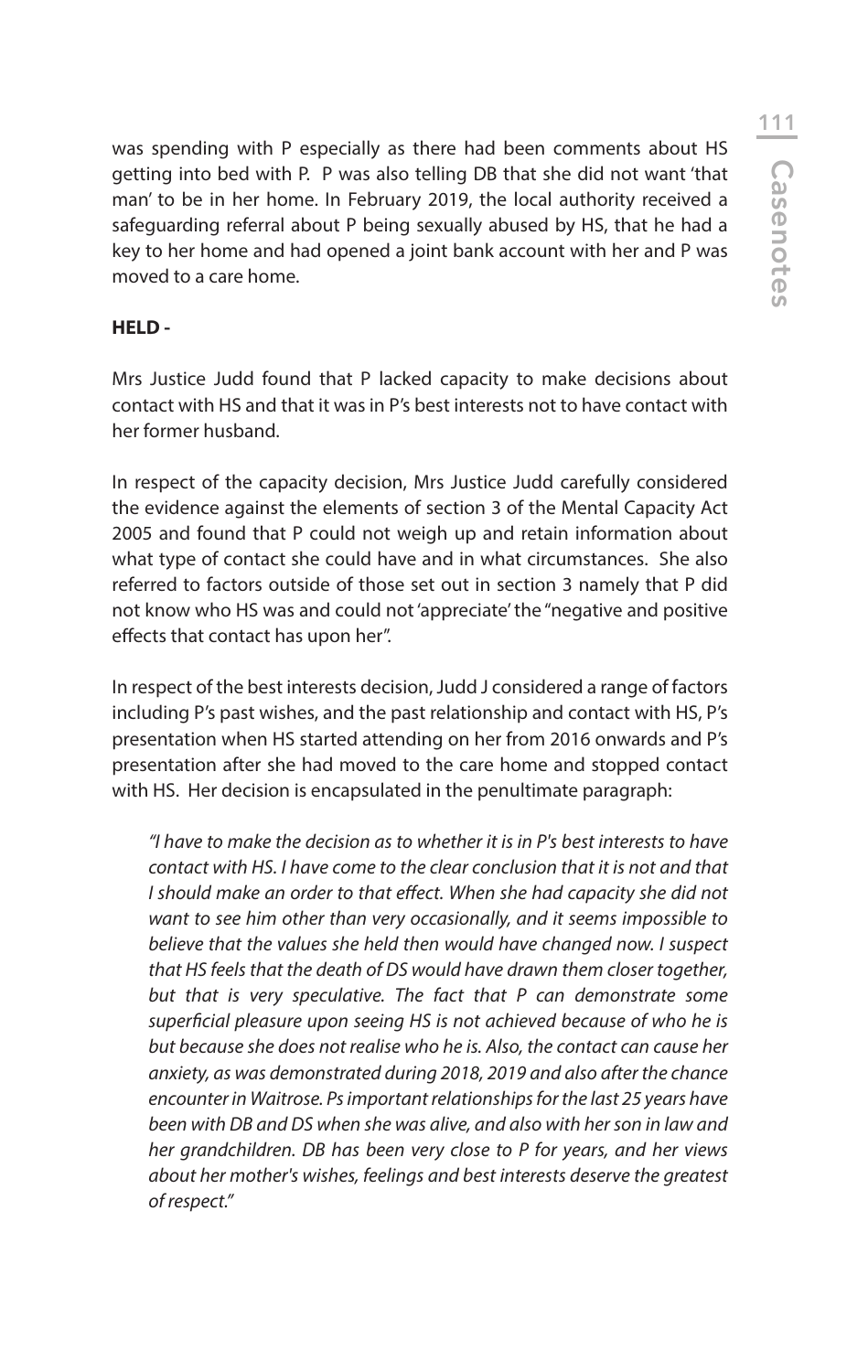#### **Comment**

The case is a helpful example of a Court carefully addressing the questions of capacity and contact in an emotionally-fraught case in the context of what could have had a significant impact on P's rights under Article 8 of the ECHR. The commentary in the 39 Essex Chambers Mental Capacity Report: Compendium notes that this case also emphasises the 'translation gap' between the language of the Act (s.3) and the language of everyday practice which often differs, the study of which is currently driving the Mental Health and Justice project.

For further detail please see the case summary and commentary in the 39 Essex Chambers Mental Capacity Report: Compendium (February 2020) (https://www.mentalcapacitylawandpolicy.org.uk/wp-content/ uploads/2020/02/Mental-Capacity-Report-February-2020-Compendium-Screen-Friendly.pdf)

#### **Appointment of RPRs, DOLs and Article 5**

#### **Between: The London Borough of Hillingdon v (1) JV (through her litigation friend, the Official Solicitor) (2) RV (3) PY [2019] EWCOP 61 Court of Protection - Senior Judge Hilder – delivered on 20 December 2019**

The case concerned an application for the reinstatement of P's son as P's Relevant Person's Representative ("RPR") which arose during the course of proceedings challenging a standard authorisation in respect of P's living arrangements. This case summary only deals with the RPR application.

P was a 73-year-old widow, with two children, the Second and Third Respondents. She had dementia, generalized anxiety disorder and obsessive compulsive disorder. She was fully mobile and able to communicate. The extent of her care needs and her living arrangements were the subject of the main proceedings. On 21 January 2016, P executed a LPA for property and for welfare and she appointed her two children jointly and severally as attorneys. In May 2018, she moved into a care home and three standard authorisations were granted for her living arrangements: the first appointed her daughter (PY) as the RPR, the second appointed her daughter-in-law (LV) as the RPR, and the third appointed her son (RV) as the new RPR as he could visit his mother regularly and he wished to undertake the role. The attorneys supported P's placement at the care home but failed to pay the fees and therefore she had to be urgently moved to an emergency placement. On 7 October 2019, a standard authorisation for the care home was granted and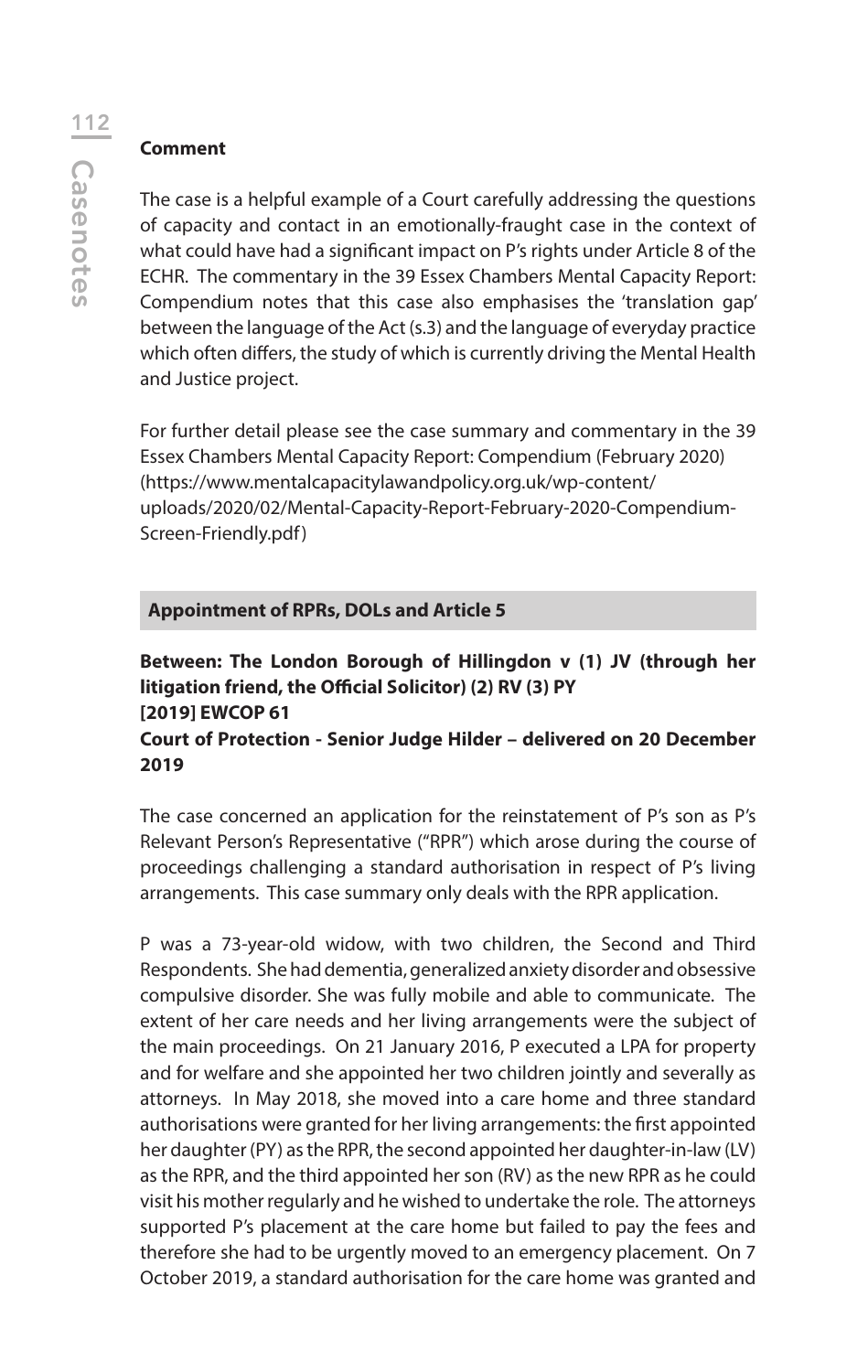the Best Interest Assessment recorded that while P's son (RV) nominated himself to take on the role of RPR, the Best Interest Assessor decided that it would be "more appropriate" to appoint a paid representative for P until the courts had made a decision because of the concerns raised about the nonpayment of fees and the eviction of P from her former care home.

The Second and Third Respondents made their application promptly thereafter on the grounds that RV maintained contact and saw his mother regularly, provided support and made decisions as her LPA, that there was no conflict of interest in relation to him being RPR as the Official Solicitor was now involved in the litigation and if RV was removed from being an RPR, he could not apply for legal aid.

#### **HELD -**

Senior Judge Hilder determined that the application for "reinstatement" of RV as the RPR was not the issue to be considered because, after a careful review of the relevant legislation, he had not been selected as the RPR when the new standard authorisation was granted for P at the emergency placement. The Judge determined that the real issue to consider was whether the selection process adopted by the Best Interests Assessor when determining who should be P's RPR was followed properly.

In that regard, Senior Judge Hilder found that it had not been followed properly because the Best Interests Assessor should have invited RV to make a new selection of a RPR when she determined that he did not meet the eligibility requirements. She interpreted the Best Interest Assessor's decision on eligibility to mean that she thought that RV would not 'represent' or 'support' JV 'in matters relating to or connected with the Schedule', so that it would come under one of the grounds for ineligibility in the relevant Schedule (paragraph 140(1) of Schedule A1 of the Mental Capacity Act 2005). It was not open to the assessor to make no selection or for the supervisory body to select for appointment of a paid RPR. As a result, she found that RV should now be invited to make a further selection of RPR if he so wished. She found that the primary function of the RPR had already been discharged because proceedings were already before the court in respect of the standard authorisation and P had representation by way of the Official Solicitor, and that any other duties could be undertaken by RV which he could undertake as her son "within the active authorisation of also being her [P's] welfare attorney". The Judge found that matters of entitlement to legal aid funding were outside the jurisdiction of the court and therefore could not be relevant to the selection of the RPR.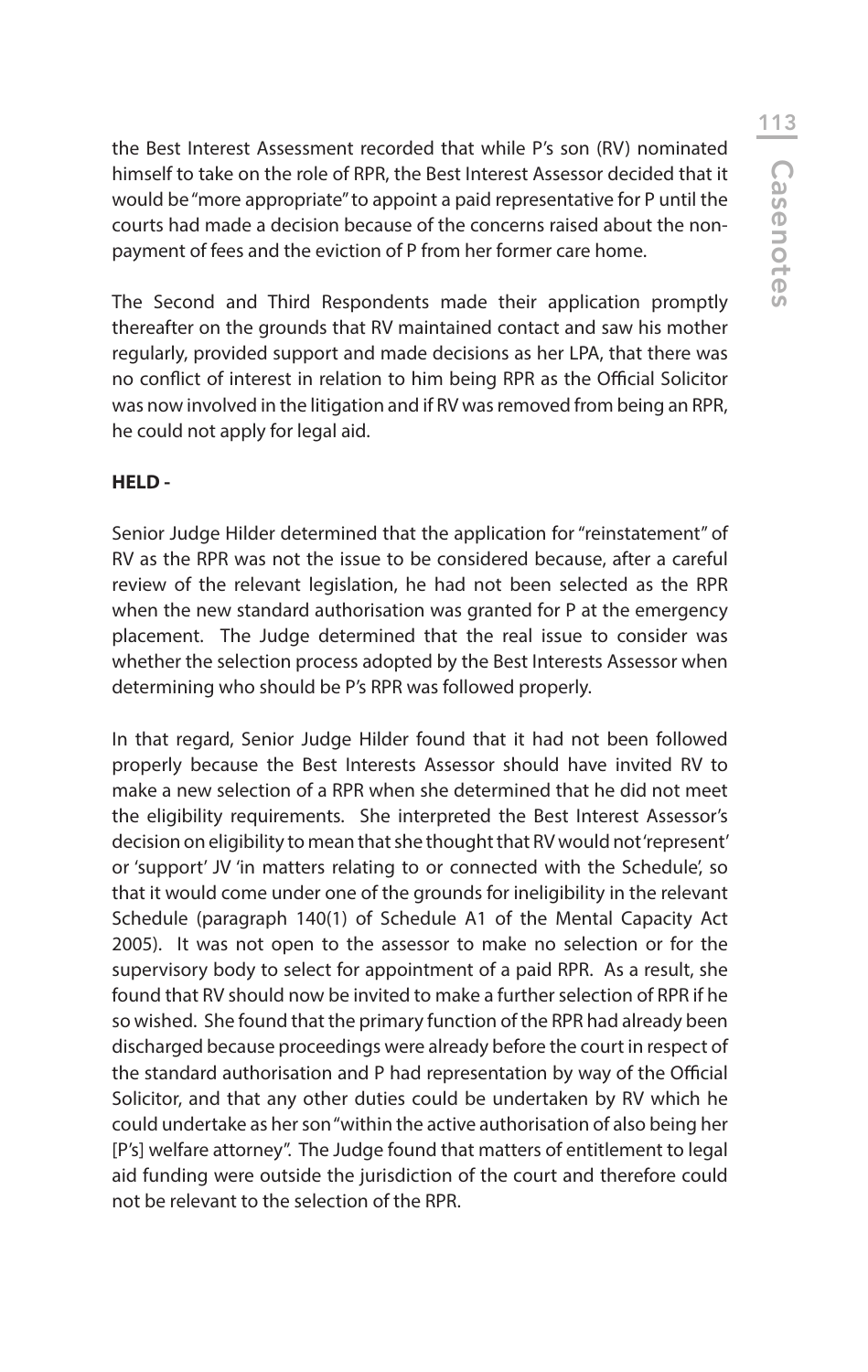#### **Comment**

This is a helpful case to show how the Best Interest Assessors should approach the issues surrounding the appointment of an RPR under the DOLs scheme (pursuant to Schedule A1 of the Mental Capacity Act 2005) where there is a welfare deputy in place. It is important to note that while this scheme is set to be replaced by the Liberty of Protection Safeguards scheme pursuant to the Mental Capacity (Amendment) Act 2019, this is still good law until the DOLs scheme ends.

For further detail please see the case summary and commentary in the 39 Essex Chambers Mental Capacity Report: Compendium (February 2020) (https://www.mentalcapacitylawandpolicy.org.uk/wp-content/ uploads/2020/02/Mental-Capacity-Report-February-2020-Compendium-Screen-Friendly.pdf)

**The distinction between public law decisions and best interest decisions**

# **Between: AG v AM and Others [2020] EWCOP 59 Court of Protection – DJ Eldergill – delivered 13 January 2020**

This case considered the liberty, residence and care of P who was deprived of his liberty at a nursing home under a 12-month standard authorisation. Proceedings were brought under section 21A of the Mental Capacity Act 2005 to challenge the authorisation and determine whether P should continue to reside at the nursing home or return home with a package of care.

In June 2008, P had suffered a brain haemorrhage which had left him with significant disabilities. Since March 2009, he had been a resident at a specialist nursing home for those with profound and complex disabilities and who required long-term 24-hour nursing case. P's wife brought the section 21A application asking for her husband to be discharged to the family home with a package of care. Given their limited financial means, P relied on state-funded care and treatment and therefore his care options were limited to what the Clinical Commissioning Group (CCG) was willing to provide.

#### **HELD -**

DJ Eldergill refused the application. He held that it would not be in P's best interests to be discharged home under the proposed package of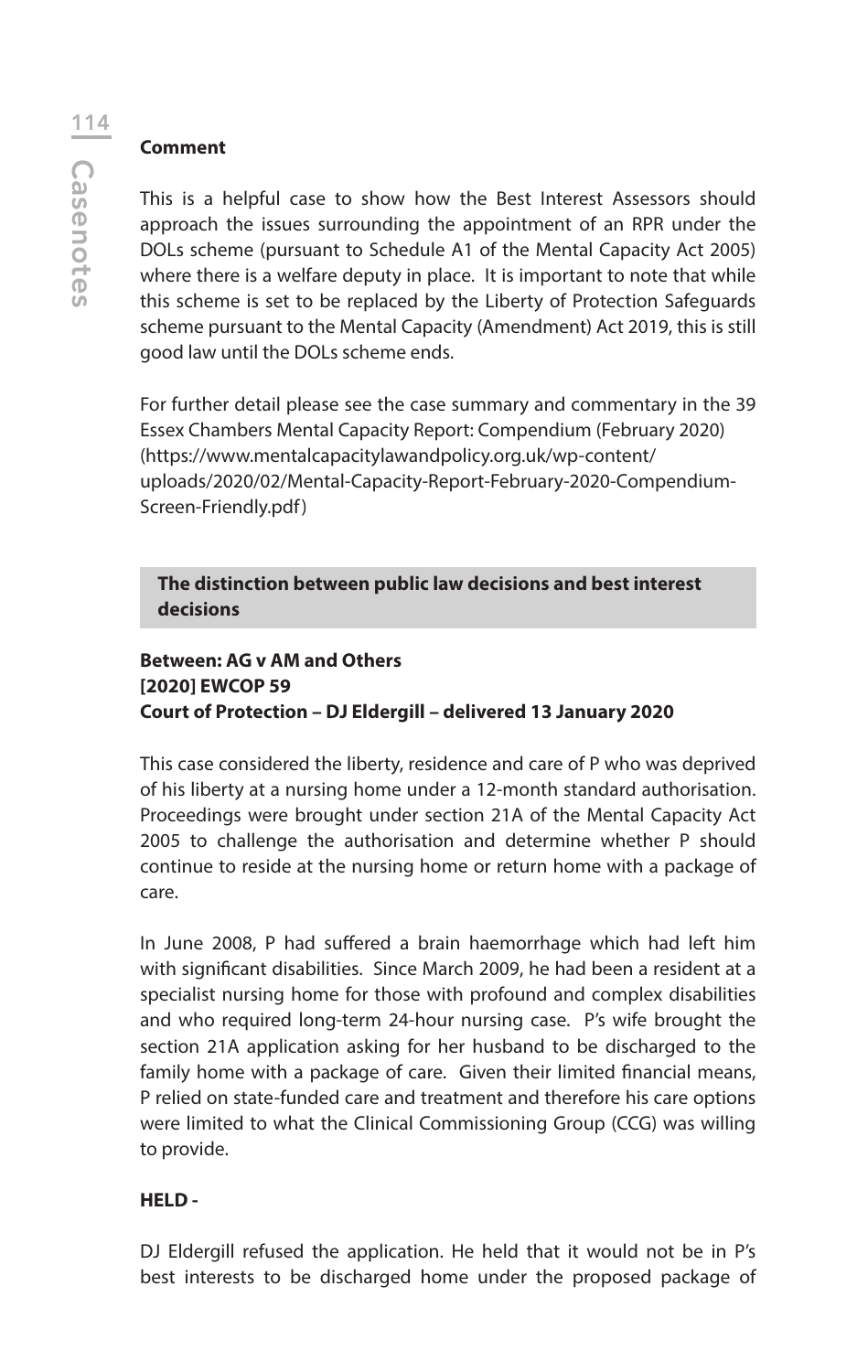treatment and care. A significant factor was that the proposed package, while significant and could meet P's day-to-day care requirements, did not include the significant GP and nursing services which the nursing home offered and which "facilitated early assessment and treatment and avoided an escalation of medical deteriorations". The Judge found that "someone with [P's] complicated needs requires maximum effort and commitment from all involved in providing home care for it to have a chance of success. I cannot rely on the GP who is forced to register AM [that being the evidence from a number of GP practices] being able or willing to do more than is required under their general contract." As a result, the Judge found that granting AG's application "carries a significant risk of her husband losing his place and current quality of life at X Nursing Home without there being a corresponding 'risk of gain' which justifies this risk of harm."

#### **Comment**

The case is another reminder that the Court of Protection's jurisdiction is limited to making a best interests decision based on the available options on the table. It does not have the jurisdiction to order public authorities how to allocate their limited resources, unless they have acted so irrationally as to be unlawful.

For further detail please see the case summary and commentary in the 39 Essex Chambers Mental Capacity Report: Compendium (February 2020) (https://www.mentalcapacitylawandpolicy.org.uk/wp-content/ uploads/2020/02/Mental-Capacity-Report-February-2020-Compendium-Screen-Friendly.pdf)

#### **Property and Affairs**

## **The OPG, investigations and costs Between: The Public Guardian v DJN [2019] EWCOP 62 Court of Protection - HHJ Marin – delivered on 23 December 2019**

The case considered the circumstances when the Public Guardian would be ordered to pay costs as a result of bringing unsuccessful proceedings to revoke a lasting power of attorney.

P, a gentleman who was 78 years old at the time, signed a lasting power of attorney (LPA) to his son, DN and subsequently became incapacitous. DN sold his father's property, worth £975,000 and an investigator of the Office of the Public Guardian ("OPG") became concerned that DN had not acted in his father's best interests. The OPG was also concerned about whether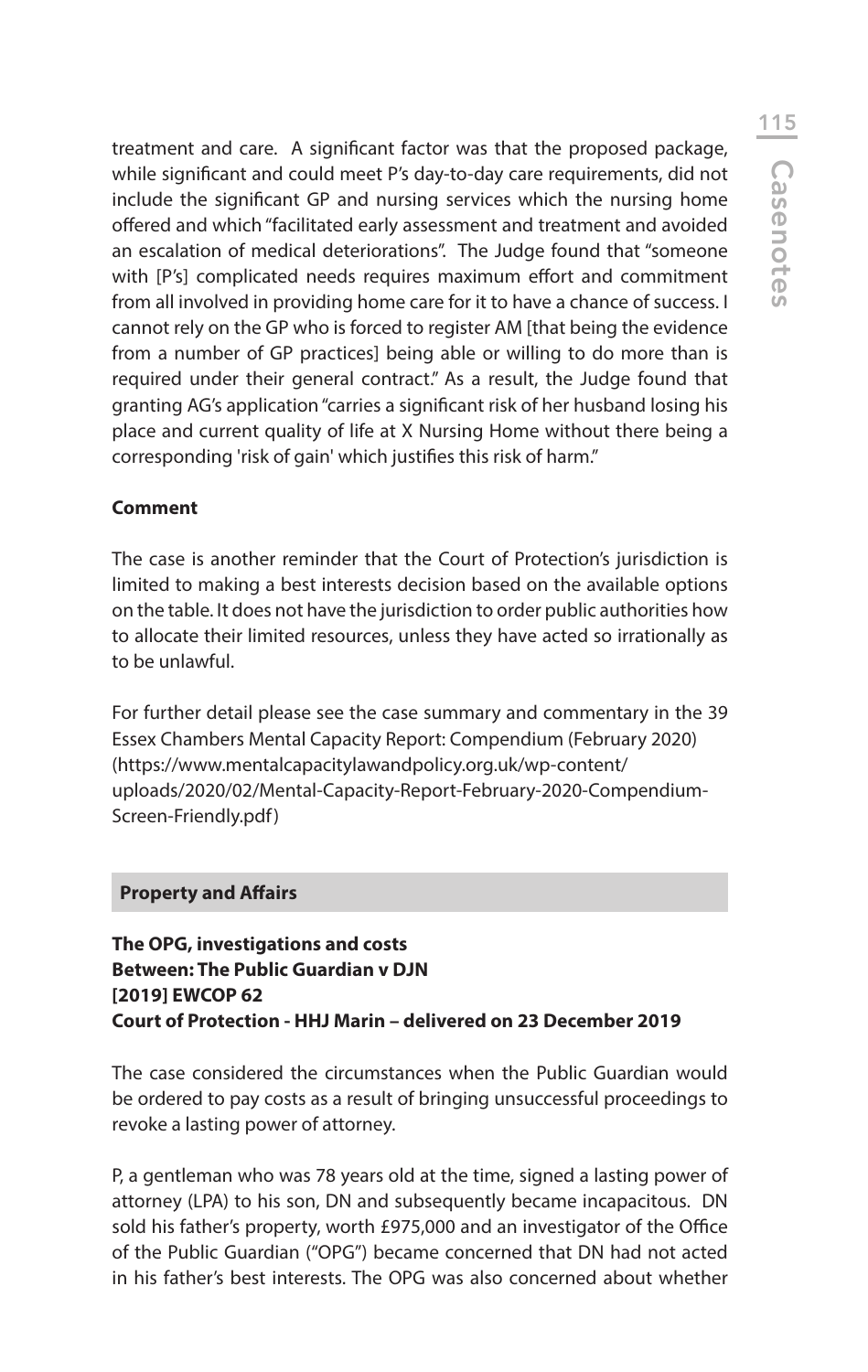JN had had capacity to execute the LPA at the time. Thus the OPG made an application to revoke the LPA. The OPG also applied, without notice, to suspend the LPA and appoint an interim deputy. The application made by the OPG was fully contested by DN and unsuccessful. While DN had been vindicated, he had also incurred £82,000 in costs and the question arose as to who should pay.

The general rule to apply in these cases is that set out in rule 19.2 of the Court of Protection Rules 2017, namely that the costs of the proceedings that concerns P's property and affairs shall be paid by P or charged to P's estate. Rule 19.5 gives the Court a discretion to depart from the general rule "if the circumstances so justify" and to determine whether the departure is justified the Court must have regard to a number of circumstances set out in rule 19.5.

## **HELD -**

The Public Guardian was not entitled to be paid his own costs from P's funds and the Public Guardian should pay 50% of DN's costs, all of which shall be assessed at the Senior Courts Costs Office by a Senior Judge.

The Judge was particularly critical of the OPG's approach to the litigation in that it appeared that he had not reviewed the capacity evidence prior to commencing proceedings and if he had done so with care, he would have concluded that it was weak. The Court set out a number of steps that the Public Guardian could have taken to try to resolve the matter, such as inviting DN to instruct a joint expert to consider the capacity issue before issuing or only asking the Court to adjudicate on the issue of capacity, this being the real issue in the case. The Court was critical that instead the Public Guardian sought without notices orders of a very serious nature and approached the litigation in a standard way. The Court stated that this was a "serious failure especially when rule 1.4 COPR 2017 expects litigants to comply with overriding objective. This obligation applies equally to the Public Guardian"

#### **Comment**

This case demonstrates the circumstances in which the Court is willing to depart from the usual costs rules and the Court's scrutiny and criticism of the Public Guardian's approach to litigating these cases is of interest. It is of note that there was some confusion about the Public Guardian's stance on negotiation. Evidence from an investigator at the Office of the Public Guardian had stated that it was the Public Guardian's policy not to negotiate in any case. However, this was clarified after judgment was handed down by a statement from the Public Guardian who confirmed that there was no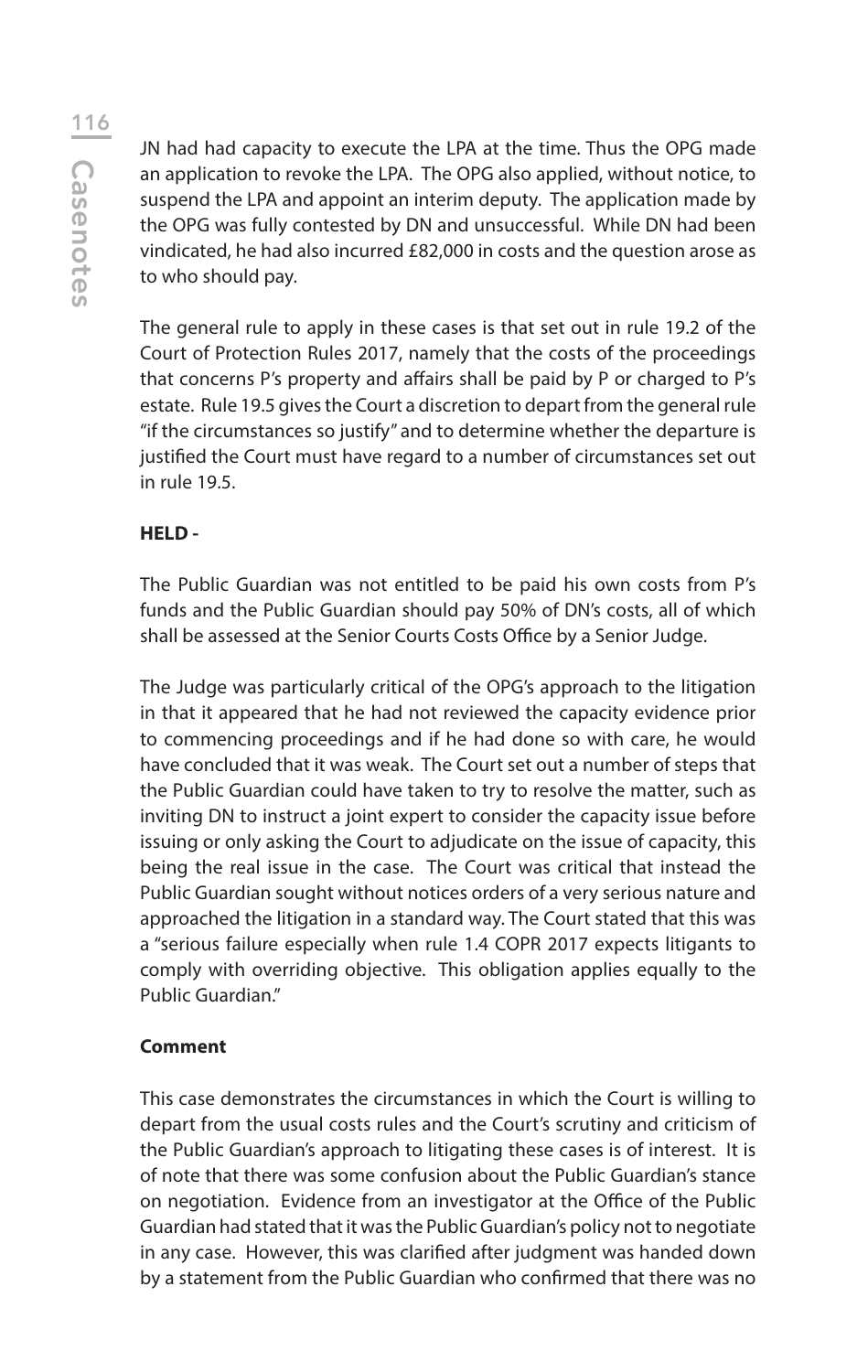general or blanket policy of not negotiating in cases brought before the Court.

For further detail please see the case summary and commentary in the 39 Essex Chambers Mental Capacity Report: Compendium (February 2020) (https://www.mentalcapacitylawandpolicy.org.uk/wp-content/ uploads/2020/02/Mental-Capacity-Report-February-2020-Compendium-Screen-Friendly.pdf)

#### **Serious Medical Treatment – Practice Guidance**

On 17 January 2020, the Vice President of the Court of Protection, Hayden J, published guidance<sup>1</sup> on serious medical treatment applications in the Court of Protection. The guidance is directed to those acting for providers and commissioners of clinical and caring services. It sets out the procedure to be followed where a decision relating to medical treatment arises and where providers/commissioners are considering whether to make an application to the Court of Protection.

It provides a non-exhaustive list of circumstances where it is highly probable that an application to the Court of Protection is appropriate. These will be where at the conclusion of the medical decision-making process, there remain concerns that the way forward in a case is:

- "**finely balanced**"; or
- "there is a **difference of medical opinion**"; or
- "there is a **lack of agreement** as to a proposed course of action from those with an interest in the person's welfare"; or
- "there is a **potential conflict of interest** on the part of those involved in the decision-making process".

It also provides that where a matter concerns a decision about the provision of life-sustaining treatment then an application must be made. It then provides guidance on the pre-issue steps, the parties to the proceedings, the allocation of the case, matters to be considered at the first directions hearing, steps to be taken in urgent hearings and details about the orders. The guidance is intended to operate until such time as it is superseded by the revised MCA Code.

<sup>1</sup> https://www.bailii.org/ew/cases/EWCOP/2020/2.html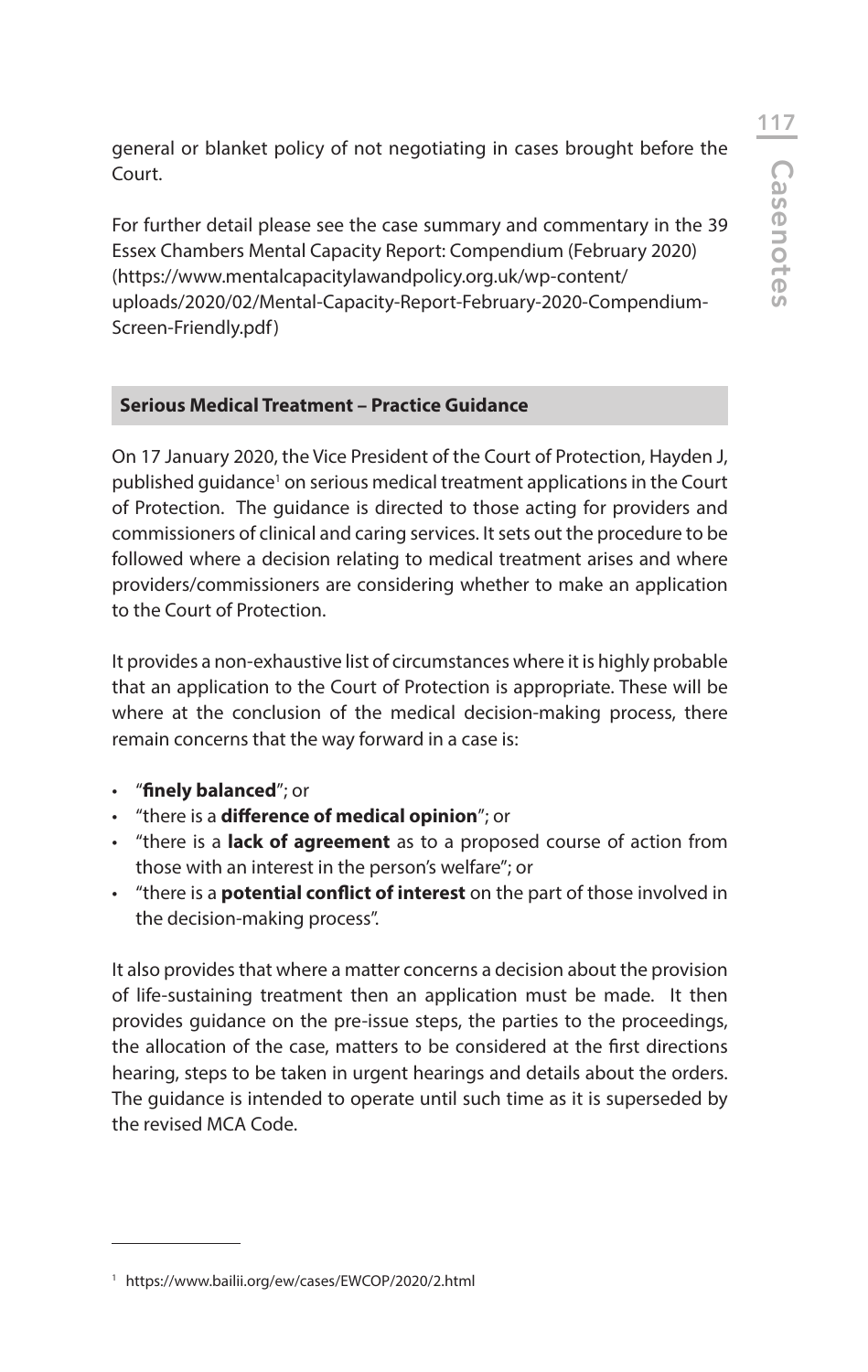# **Table of Cases Referred to**

#### **ARTICLES**

| Airedale NHS Trust v Bland [1993]<br>AC 789 | 54     |
|---------------------------------------------|--------|
| A Local Authority v H [2012]                | 66     |
| EWHC <sub>49</sub>                          |        |
| B v A Local Authority [2019] 53,54,57,60    |        |
| EWCA Civ 913                                |        |
| Banks v Goodfellow (1870) 28,38,106         |        |
| LR 5 QB 549                                 |        |
| Brown v Skirrow [1902] p3                   | 24     |
| <b>Burgess v Hawes</b>                      | 37     |
| [2013] EWCA Civ 74                          |        |
| Casson v Dade (1781) 21 ER 399              | 24     |
| CC v KK v STCC [2012]                       | 13,67  |
| <b>EWCOP 2136</b>                           |        |
| Cengiz and Others v Turkey                  | 58     |
| (application nos. 48226/10 and              |        |
| 14027/11), 1 December 2015                  |        |
| <b>Cheshire West and Chester</b>            | 12     |
| Council v P and M [2011]                    |        |
| <b>EWHC 1330 (COP)</b>                      |        |
| City of York Council v C [2013]             | 55,63  |
| EWCA Civ 478                                |        |
| Connolly v Connolly [2017]                  | 32,35  |
| NICh 8                                      |        |
| Dellar v Zivy, Zivy, Lemarchand             | 88     |
| and Zivy [2007] EWHC 2266 (Ch)              |        |
| Estate of Joseph Johnston                   | 40     |
| [1988] NIJB 67                              |        |
| Esterhuizen v Allied Dunbar                 | 22,23, |
| Assurance PLC [1998]                        |        |
| 2 FLR 668                                   |        |
| German Federal Court of                     | 9      |
| Justice (Case no III ZR 183/17)             |        |
| Gorjat and others v Gorjat                  | 81     |
| [2010] EWHC 1537 (Ch)                       |        |
| Goss-Custard v Templeman                    | 34     |
| (2020) EWHC 636 (Ch)                        |        |
| Greaves v Stolkin [2013]                    | 36     |
| EWHC Ch 411                                 |        |
| Guy v McGregor [2019] NICh 17               |        |
| 20,27,28,29,31,37,39,42,43,46               |        |
| Hastilow v Stobie (1865)                    | 105    |
|                                             |        |

| L.R.1 P&D 64                                            |       |
|---------------------------------------------------------|-------|
| Hawes v Burgess [2013]                                  | 36    |
| <b>EWCA Civ 94</b>                                      |       |
| <b>Heart of England NHS</b>                             | 61,64 |
| Foundation Trust v JB [2014]                            |       |
| <b>EWHC 342</b>                                         |       |
| Hill v Fellowes Solicitors [2011]                       | 37    |
| EWHC <sub>61</sub>                                      |       |
| HL v UK 45508/99 [2004] ECHR 471                        | 69    |
| Humblestone y Martin                                    | 23    |
| Tolhurst TLR, 29 February 2004                          |       |
| Illott v Blue Cross [2017] UKSC 17                      | 105   |
| In the Estate of Brian<br>39,41,44,45                   |       |
| McKenzie, McKenzie v McKenzie                           |       |
| and others [2016] NICh 10                               |       |
| In the Estate of Norman Edward                          | 44    |
| Thompson Deceased [2003]                                |       |
| NI Fam 4                                                |       |
| In the Matter of J (a child) [2015]                     | 81    |
| UKSC 70                                                 |       |
| In the Matter of P [2010] EWHC                          | 86    |
| 1928 (Fam)                                              |       |
| In the Matter of Various                                | 84    |
| applications concerning                                 |       |
| foreign representative powers                           |       |
| [2019] EWCOP 52                                         |       |
| Johnston v Smart, unreported,                           | 40    |
| 1 January 1987                                          |       |
| Kelly v Dawes The Times,                                | 99    |
| 27 September 1990                                       |       |
| Kenward v Adams [1975]                                  | 34    |
| The Times, 29 November 1975                             |       |
| Key v Key [2010] WLR 2020                               | 35,38 |
| King's College Hospital                                 | 13    |
|                                                         |       |
| NHS Foundation Trust v                                  |       |
| C and V [2015] EWCOP 80<br>L v J [2010] EWHC 2665 (COP) |       |
| 27.45.46.47                                             | 61,65 |
| Larke v Nugus [2000]<br><b>WTLR 1033</b>                |       |
|                                                         |       |
| Lee v Johnston [1988] 8 NIJB 67                         | 35    |
| Marley v Rawlings [2014] 2 WLR 213                      | 26    |
| Massachusetts of Ajemian v                              | 9     |
| Yahoo 84 N.E.3d 766                                     |       |
| McCullagh v Fahy [2002] NI Fam 21                       | 40    |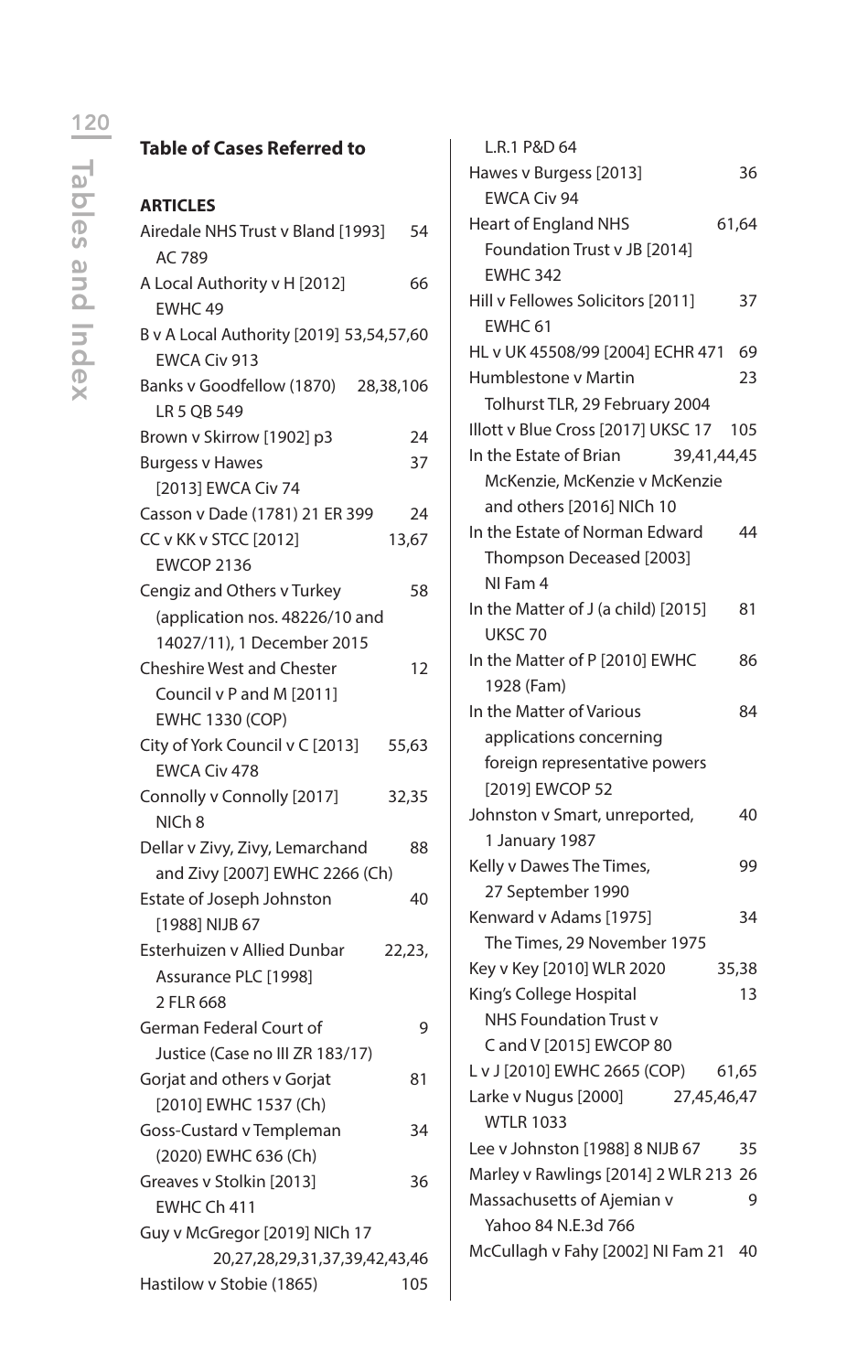| PC and Anor v City of York             | 55 |  |
|----------------------------------------|----|--|
| Council [2013] EWCA Civ 74             |    |  |
| Potter v Potter [2003] NI Fam 2        | 41 |  |
| R v C [2009] UKHL 42, [2009] 54,55,56  |    |  |
| 1 WLR 1786                             |    |  |
| Randall v Randall [2016] Fam.          | 48 |  |
| Law 949                                |    |  |
| Re A (Capacity: Social Media           | 64 |  |
| and Internet Use: Best Interests)      |    |  |
| [2019] EWCOP 2                         |    |  |
| Re Ashkettle [2013] WTLR 1331 36,37    |    |  |
| Re B [2019] EWCOP 3<br>53,59,66        |    |  |
| Re C (Spinster and Mental              | 99 |  |
| Patient) [1991] 3 All ER 866, [        |    |  |
| 1992] 1 FLR 51                         |    |  |
| Re Clarke 19th September 2011          | 24 |  |
| Re D (A Child) [2019] UKSC 42          | 76 |  |
| Re D(J) [1982] Ch 237<br>105,106       |    |  |
| Re K, Re F [1988] Ch 310, [1988]       | 98 |  |
| 1 All ER 358, [1988] 2 WLR 781,        |    |  |
| [1988] 2 FLR 15                        |    |  |
| Re M (An Adult) (Capacity:             | 63 |  |
| <b>Consent to Sexual Relations)</b>    |    |  |
| [2015] Fam 61                          |    |  |
| Re SB (A Patient: Capacity to          | 13 |  |
| consent to termination)                |    |  |
| [2013] EWHC 1417 (COP)                 |    |  |
| Re Scandalios (2017-2976/              | 9  |  |
| A N.Y. Surr Ct. 2019)                  |    |  |
| Re Simpson (1977) 127 NLJ 487          | 34 |  |
| Royse v Rossborough (1857) 6 HLC 2     | 34 |  |
| Sabados v Facebook Ireland             | 7  |  |
| [2018] EWHC 2369 (QB)                  |    |  |
| Salmon v Doherty [1997] NIJB 119       | 40 |  |
| Sharp v Adam [2006] EWCA Civ 449       | 35 |  |
| Simon v Byford [2014] EWCA Civ 280 36  |    |  |
| Thompson v Thompson [2003]             | 41 |  |
| NI Fam 3                               |    |  |
| Turner (Gordon's Exor) v Turner        | 88 |  |
| [2012] CSOH 41                         |    |  |
| Watton and Watton 39,42,44,45,47,48,49 |    |  |
| v Crawford [2016]                      |    |  |
| NICh 14                                |    |  |
| Wharton v Bancroft                     | 37 |  |
| [2012] AER 33                          |    |  |

| White v Jones [1995] 1 AER 691  | 52    |
|---------------------------------|-------|
| Winterwerp v Netherlands        | 13    |
| [1997] 2 EHRR 387               |       |
| York City Council v             | 56    |
| C [2014] 2 WLR 1                |       |
| X v K [2013] EWHC 3230 (Fam)    | 56.57 |
| <b>CASE NOTES</b>               |       |
| AG v AM and Others [2020]       | 114   |
| EWCOP 59                        |       |
| A Local Authority v PS and HS   | 110   |
| [2019] EWCOP 60                 |       |
| BP and Surrey County Council    | 107   |
| and RP [2020] EWCOP 17, [2020]  |       |
| <b>FWCOP 22</b>                 |       |
| The London Borough of           | 112   |
| Hillingdon v (1) JV             |       |
| (through her litigation friend, |       |
| the Official Solicitor) (2)     |       |
| RV (3) PY [2019] EWCOP 61       |       |
| The Public Guardian v           | 115   |
| DJN [2019] EWCOP 62             |       |

121Tables and Index Tables and Index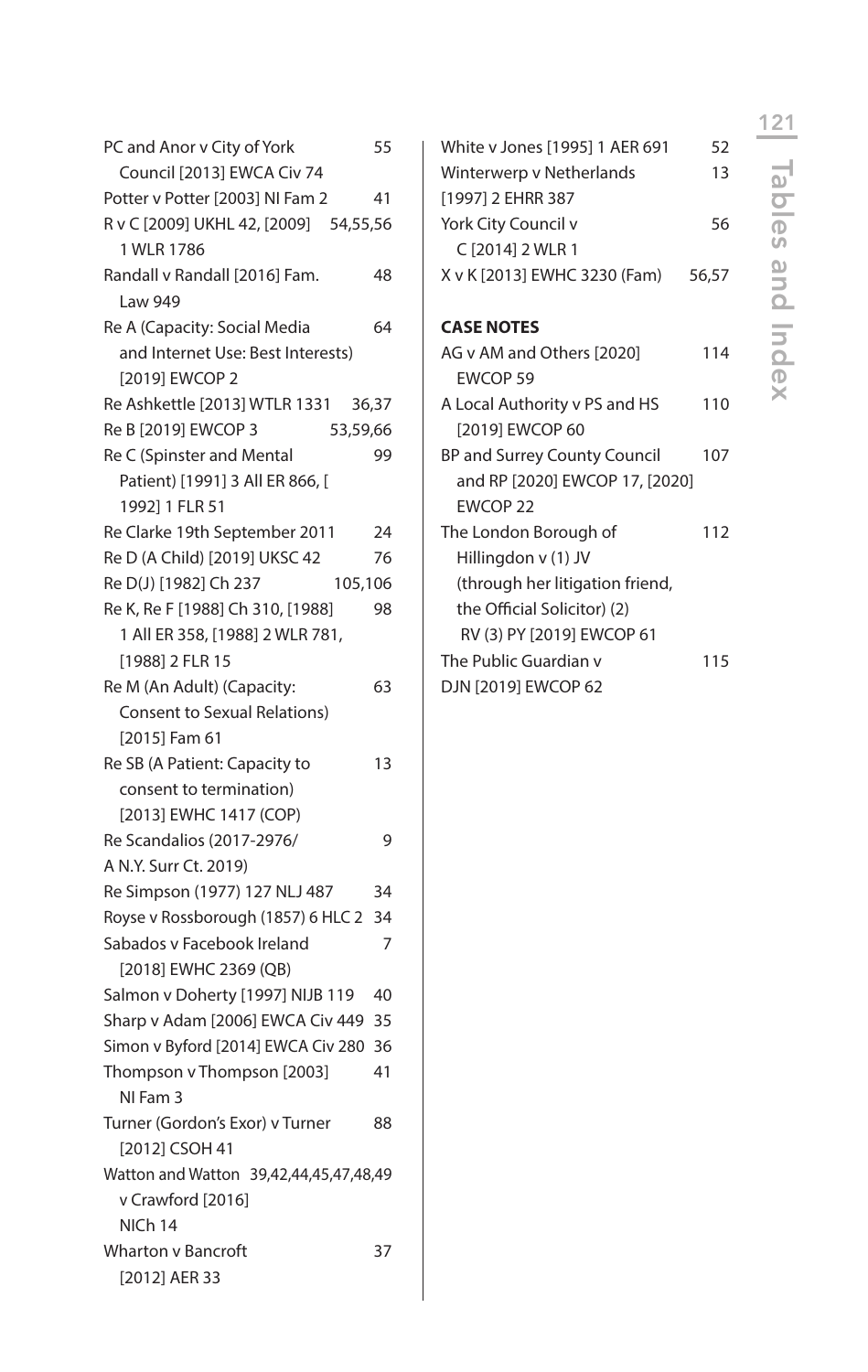# **Table of Primary legislation**

| <b>UK STATUTES</b>                                                   |                         |
|----------------------------------------------------------------------|-------------------------|
| Administration of Estates Act (Northern Ireland) 1955                | 49                      |
| First Schedule Part II                                               |                         |
| Administration of Estates (Northern Ireland) Order 1979              | 43                      |
| art.6                                                                | 50                      |
| art.15                                                               | 48                      |
| art.35                                                               | 3                       |
| Administration of Justice Act 1969                                   |                         |
| s.17                                                                 | 99                      |
| Adults with Incapacity (Scotland) Act 2000                           | 69,80,87                |
| Sch.3 para. 4                                                        | 84                      |
| Care Act 2014                                                        | 59                      |
| Companies Act 2006                                                   | 89                      |
| Table A                                                              | 90                      |
| art.9                                                                | 90                      |
| art.11                                                               | 93,94                   |
| art.18                                                               | 90                      |
| s.17                                                                 | 93                      |
| s.168                                                                | 91,92                   |
| s.169                                                                | 92                      |
| s.282                                                                | 91                      |
| s.296                                                                | 93                      |
| s.306                                                                | 94                      |
| s.312                                                                | 91                      |
| Courts and Legal Services Act 1990                                   |                         |
| s.74(1)                                                              | 95                      |
| Enduring Powers of Attorney Act 1985                                 | 97                      |
| Enduring Powers of Attorney (Northern Ireland) Order 1987            | 82,84                   |
| Inheritance (Provision for Family and Dependants) (Northern Ireland) | 50                      |
| Order 1979                                                           |                         |
| Lunacy Act 1842 c.84                                                 | 97                      |
| <b>Mental Capacity Act 2005</b>                                      | 12,59,74,99,105,107,108 |
| s.1                                                                  | 61                      |
| s.2                                                                  | 53,61                   |
| s.2(1)                                                               | 55                      |
| s.3                                                                  | 53                      |
| s.3(1)                                                               | 53,55,56                |
| s.3(4)                                                               | 53                      |
| S.4                                                                  | 53                      |
| s.18(1)(i)                                                           | 99                      |
| s.63                                                                 | 80                      |
| Sch. A1                                                              | 113,114                 |
| Sch. 2 para.4                                                        | 86                      |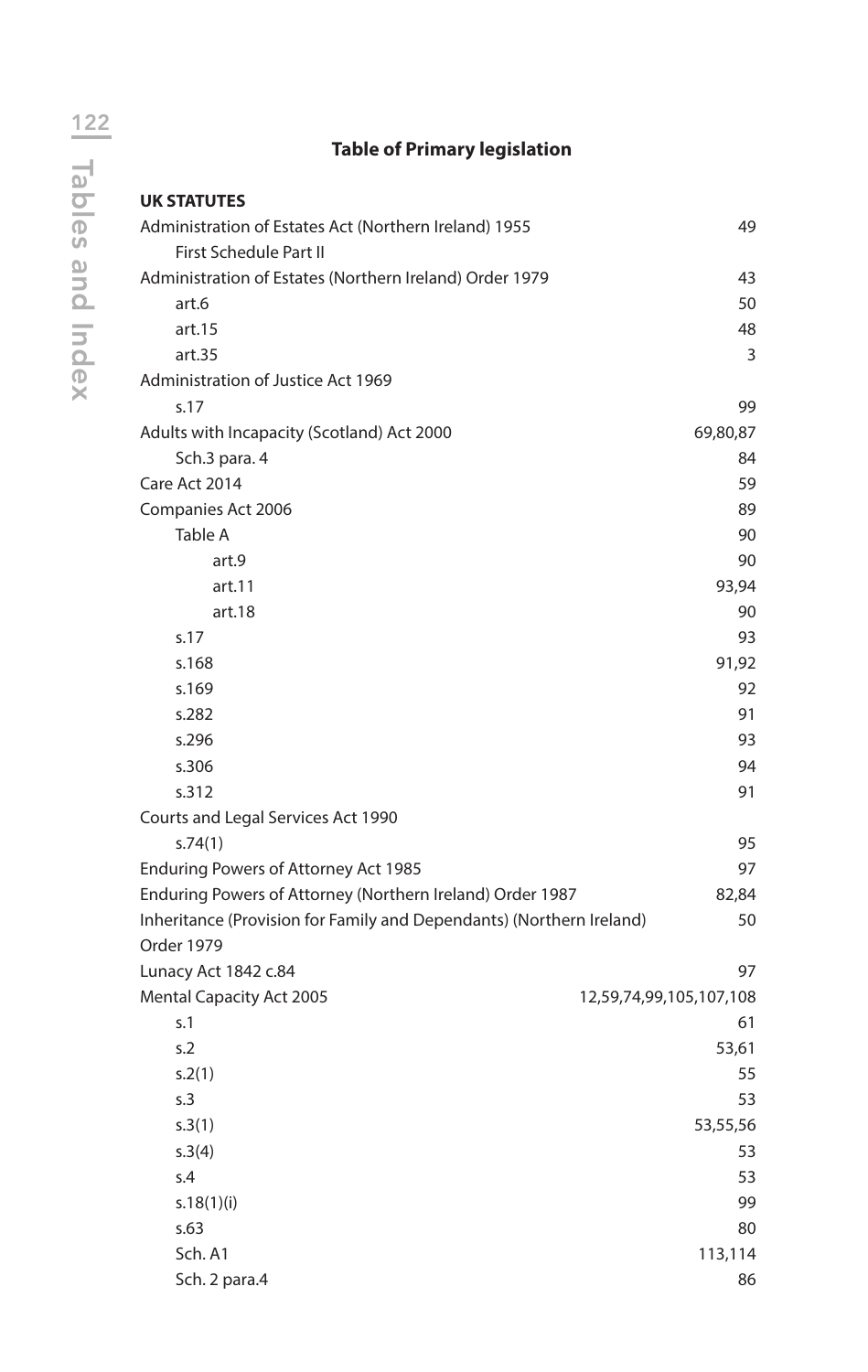|                                                                    |                                | 123              |
|--------------------------------------------------------------------|--------------------------------|------------------|
| Sch. 3                                                             | 80,82                          |                  |
| para. 13                                                           | 84                             | Tables and Index |
| Mental Capacity (Amendment) Act 2019                               | 114                            |                  |
| Mental Capacity Act (Northern Ireland) 2016                        | 11, 14, 17, 68, 72, 75, 76, 77 |                  |
| s.1                                                                | 73                             |                  |
| s.2                                                                | 73                             |                  |
| s.3                                                                | 73                             |                  |
| s.4                                                                | 73                             |                  |
| s.18                                                               | 87                             |                  |
| s.51                                                               | 18                             |                  |
| s.52                                                               | 18                             |                  |
| s.97                                                               | 83                             |                  |
| s.98(8)                                                            | 82                             |                  |
| s.115                                                              | 87                             |                  |
| s.283                                                              | 80                             |                  |
| s.306(1)(b)                                                        | 82,83                          |                  |
| Sch. 2                                                             | 73                             |                  |
| Sch. 5                                                             | 80,86                          |                  |
| paras.1-4                                                          | 86                             |                  |
| para. 8                                                            | 87,88                          |                  |
| Sch. 9                                                             | 80,81,82,83,85,86              |                  |
| para.9                                                             | 82                             |                  |
| para. 14                                                           | 84                             |                  |
| (6)                                                                | 83                             |                  |
| para. 32                                                           | 81                             |                  |
| Mental Health Act 1959                                             |                                |                  |
| s.102(1)(c)                                                        | 99                             |                  |
| Mental Health Act 1983                                             | 74,97                          |                  |
| s.95(1)(c)                                                         | 99                             |                  |
| s.97(4)(a)                                                         | 86                             |                  |
| Mental Health (Northern Ireland) Order 1986                        | 69,75                          |                  |
| Sch.3 para. 1                                                      | 18                             |                  |
| para. 4                                                            | 18                             |                  |
| Public Trustee and Administration of Funds Act 1986                | 97                             |                  |
| Statute of Frauds 1670                                             | 24                             |                  |
| Supreme Court Act 1981                                             |                                |                  |
| s.88                                                               | 97                             |                  |
| Sch. 2, Part II                                                    | 97                             |                  |
| Wills Act 1837                                                     |                                |                  |
| S.9                                                                | 21                             |                  |
| s.11                                                               | 22                             |                  |
| Wills and Administration Proceedings (Northern Ireland) Order 1994 |                                |                  |
| art.5                                                              | 21,22,23                       |                  |
| art.8                                                              | 22                             |                  |
| art.34                                                             | 39                             |                  |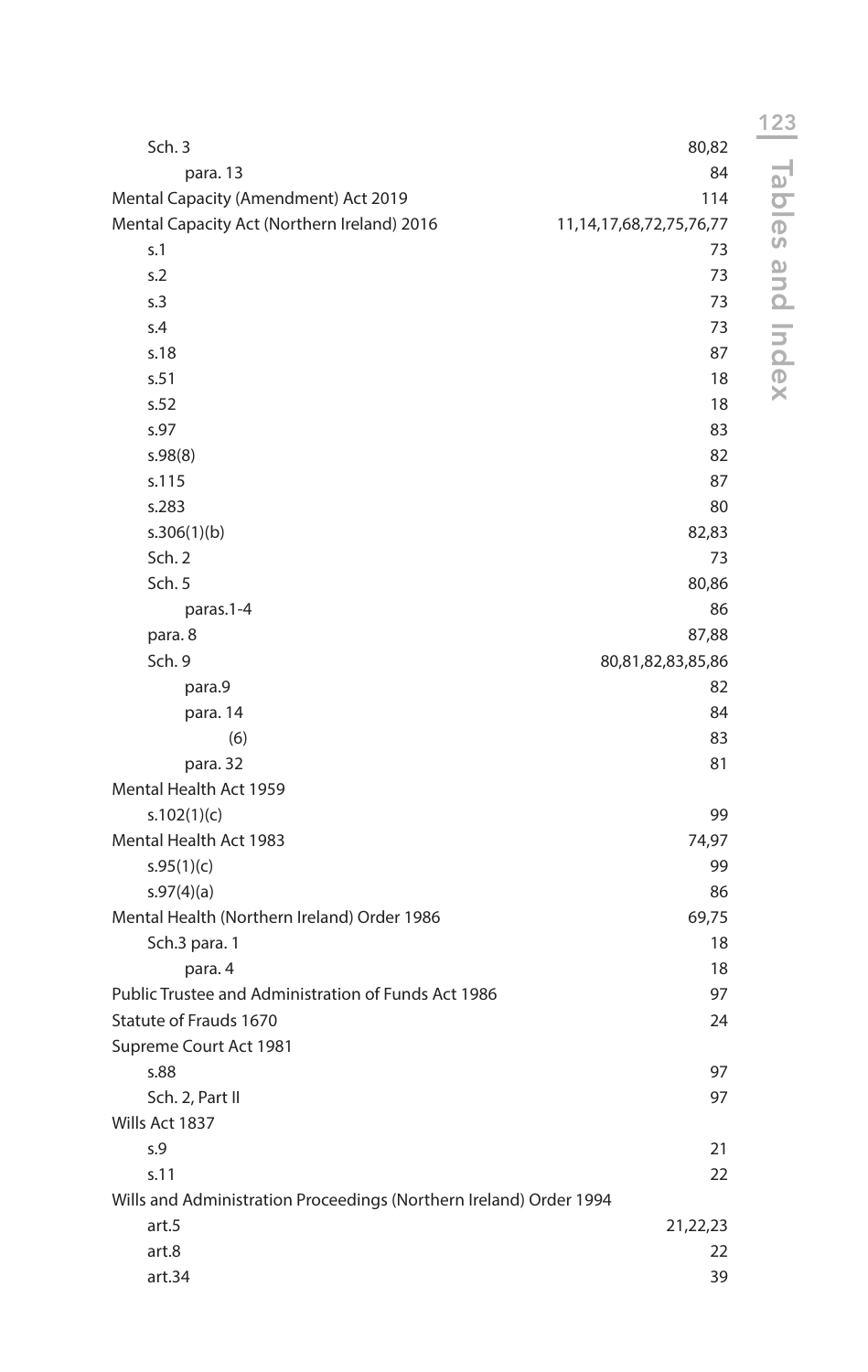| <b>EU LEGISLATION</b>                                             |                |
|-------------------------------------------------------------------|----------------|
| EU Succession Regulation 2012/650                                 | 88             |
| General Data Protection Regulations 2016/679                      | 6,8            |
| Rome 1 Regulation 2008/593                                        | 81             |
|                                                                   |                |
| <b>INTERNATIONAL LEGISLATION</b>                                  |                |
| Assisted Decision-Making (Capacity) Act 2015 (Ireland)            | 80             |
| Capacity and Self-Determination Law 2016 (Jersey)                 | 17             |
| Lag (1991:1128) om psykiatrisk tvångsvård (Sweden)                | 70             |
| Lasting Powers of Attorney and Capacity Act 2018 (Gibraltar)      | 14,17          |
| Uniform Fiduciary Access to Digital Assets Act 2014 (US)          | 2              |
| Uniform Access to Digital Assets by Fiduciaries Act 2016 (Canada) | 2              |
| UK STATUTORY RULES AND INSTRUMENTS                                |                |
| <b>Court of Protection Rules 2017</b>                             | 82             |
| Rule 1.4                                                          | 116            |
| <b>Rule 19.2</b>                                                  | 116            |
| <b>Rule 19.5</b>                                                  | 116            |
| Enduring Powers of Attorney Regulations (Northern Ireland) 1989   | 84             |
| Mental Health Review Tribunal (Northern Ireland) Rules 1986       |                |
| r.11(2)                                                           | 18             |
| r.23(1)                                                           | 18             |
| r.24                                                              | 18             |
| Rules of the Court of Judicature (Northern Ireland)1980           |                |
| Order 62 r. 6(2)                                                  | 45,46,49       |
| Order 76                                                          | 47             |
| Rules of the Supreme Court 1965                                   |                |
| Order 80 r. 11                                                    | 98             |
|                                                                   |                |
| <b>GOVERNMENT CIRCULARS AND CODES OF PRACTICE</b>                 |                |
| Good Practice Guidance for the Providers of Social Networking and | 62             |
| Other Use Interactive Services, Home Office, 2008                 |                |
| Mental Capacity Act 2005 Code of Practice                         | 56             |
| para. 4.16                                                        | 56             |
| Mental Capacity Act (Northern Ireland) 2016 Code of Practice      | 77             |
| <b>INTERNATIONAL CONVENTIONS</b>                                  |                |
| Hague Convention 35 on the International                          | 79,80,81,82,83 |
| Protection of Adults 2000 HCCH35                                  |                |
| Ch.III, art.15                                                    | 84,85          |
| Ch. III, art.19                                                   | 87             |
| Ch. V, art.28                                                     | 82             |
| Ch. V, art.38                                                     | 82             |
| Ch. VI, art.45                                                    | 83             |
| (a)                                                               | 84             |
|                                                                   |                |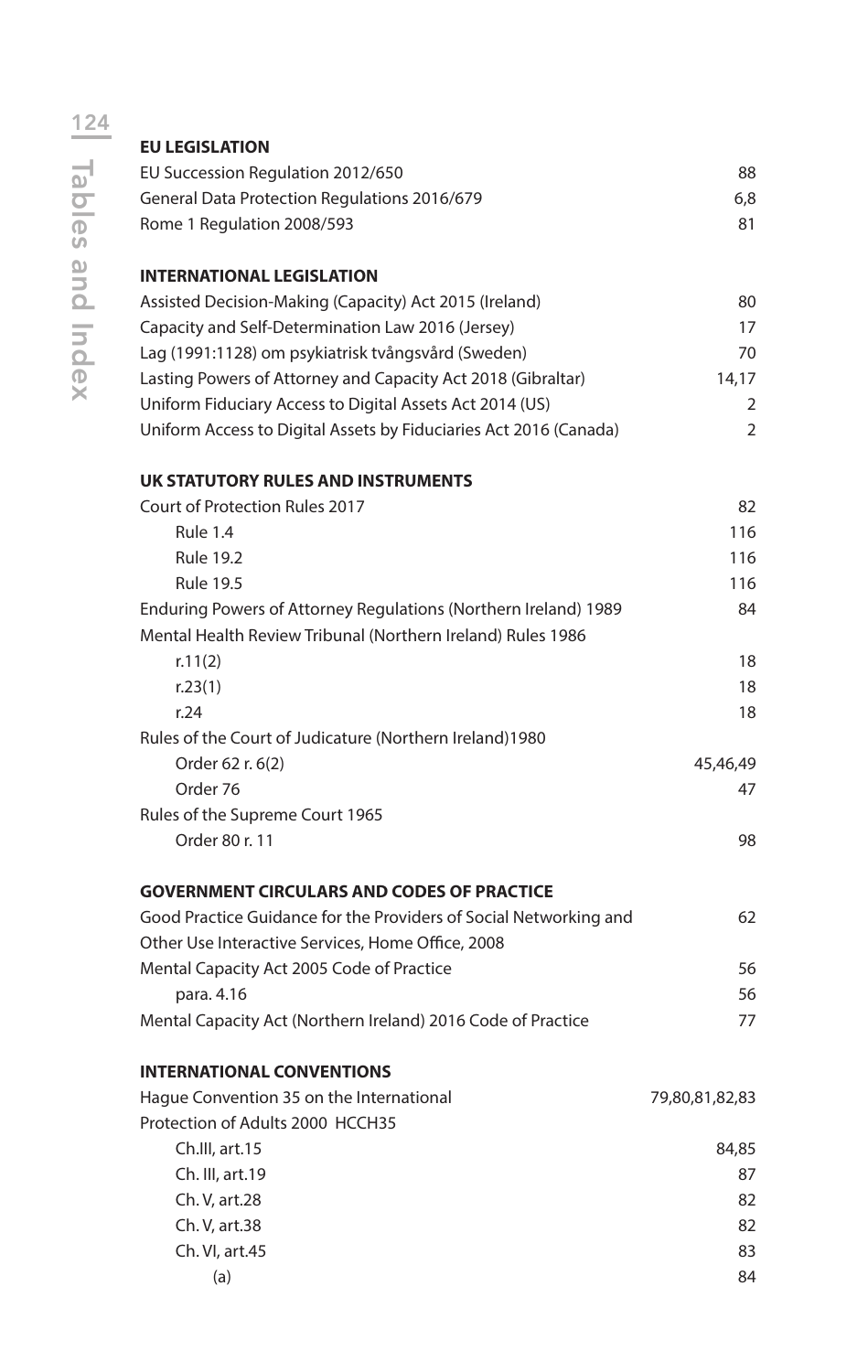|                                                           |       | 125           |
|-----------------------------------------------------------|-------|---------------|
| (b)                                                       | 84    |               |
| (c)                                                       | 84    |               |
| (d)                                                       | 84    |               |
| Hague Convention 34 on Protection of Children 1996 HCCH34 | 80    | <b>Tables</b> |
| United Nations Convention on the Rights of Persons with   | 70    |               |
| Disabilities A/RES/61/106                                 |       | and           |
| art.9                                                     | 57    |               |
| art.12                                                    | 19,71 |               |
| art.21                                                    | 57,58 |               |
| art.25                                                    | 108   | Index         |
| <b>EUROPEAN CONVENTIONS</b>                               |       |               |
| European Convention on Human Rights                       |       |               |
| art.5                                                     | 69    |               |
| art.8                                                     | 58,60 |               |
| art.10                                                    | 58,60 |               |
| Resolution: The promotion, protection and enjoyment of    |       |               |
| human rights on the Internet 2016 A/HRC/RES/32/13         |       |               |

The Charter of Human Rights and Principles for the Internet 2014  $art.13$  59 Good Friday Agreement 1998 **74** Maastricht treaty 79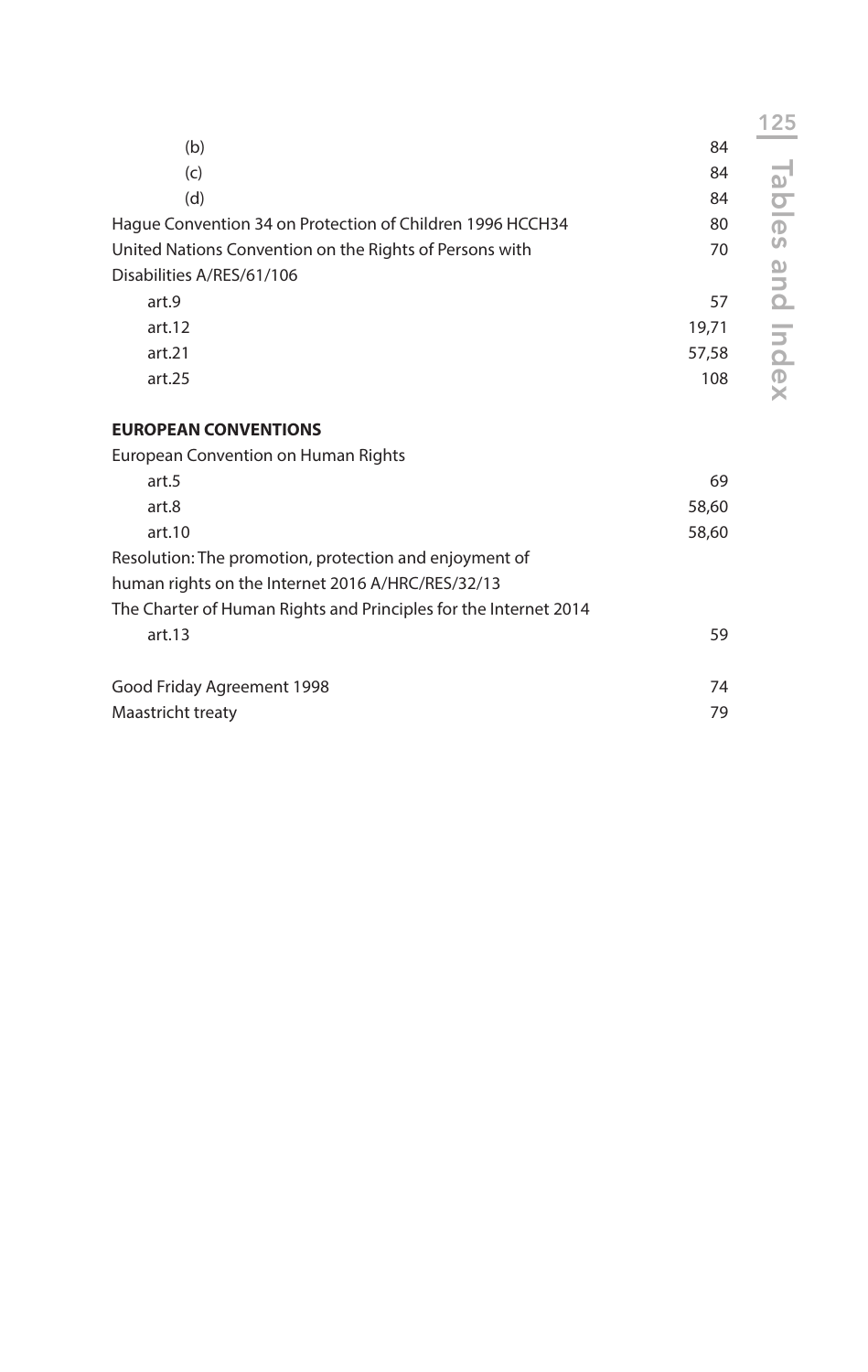### **Index**

| <b>Additional Director</b>                        | 90         |
|---------------------------------------------------|------------|
| Ademption of gifts                                | 87         |
| Airmiles                                          | 2          |
| <b>Alternate Director</b>                         | 89         |
| Alzheimer's disease                               | 107        |
| Amazon                                            | 4          |
| <b>Anti-Poverty Practice Framework</b>            | 76         |
| Apple                                             | 4, 5, 9    |
| Articles of Association                           | 90         |
| Assets, digital                                   | 1 et seg   |
| Definition                                        | 2          |
| Attendance notes                                  | 27, 30, 32 |
| <b>Bamford Review of Mental</b>                   | 71,74      |
| Health and Learning Disability                    |            |
| Banking, online                                   | 1, 2       |
| <b>Beneficiaries</b><br>4, 22, 23, 46, 48, 49, 50 |            |
| <b>Best Interest Assessors</b>                    | 113        |
| <b>Bitcoin</b>                                    | 2, 3, 4    |
| Blogs                                             | 2,4        |
| <b>Brexit</b>                                     | 3, 9       |
| <b>Bullying use Online bullying</b>               |            |
| Capacity                                          | 11 et seq, |
|                                                   | 68 et seq, |
|                                                   | 77         |
| assessors                                         | 34,56      |
| safeguards                                        | 77         |
| test                                              | 73         |
| diagnostic element                                | 55         |
| functional element                                | 55, 57     |
| Caveats                                           | 50         |
| Committee on the Rights of Persons with           |            |
| <b>Disabilities</b>                               | 11         |
| Company law                                       | 89         |
| Articles of association                           | 90, 93     |
| Director                                          | 89         |
| Additional director                               | 90         |
| Alternate director                                | 89         |
| new, appointment of                               | 93         |
| quorum                                            | 93         |
| removal of                                        | 90, 92     |
| shareholder, as                                   | 89         |
| sole                                              | 94         |
| Special meeting                                   | 91         |

| Connected country                         | 84, 85                           |
|-------------------------------------------|----------------------------------|
| Convention on the Rights                  | 57,70                            |
| of Persons with Disabilities              |                                  |
| Costs:                                    | 20, 43 et seq                    |
| contentious probate claims                |                                  |
| <b>Court of Protection</b>                |                                  |
|                                           | 11, 12, 13, 25, 53, 56, 108, 110 |
| Covid-19                                  |                                  |
| 18, 20, 21, 22, 23, 26, 27, 102, 103, 107 |                                  |
| Credit cards                              | 3                                |
| Cryptoassets, HMRC Guidance               | 8                                |
| Cryptocurrencies                          | 3, 4                             |
| Cybercrime                                | 7                                |
| <b>Declaratory Orders</b>                 | 75                               |
| Definitions                               |                                  |
| digital assets                            | 2                                |
| lacks capacity                            | 73                               |
| Dementia                                  | 29                               |
| Deprivation of liberty                    | 73, 74, 75                       |
| Digital assets                            | 1 et seq                         |
| Practice Note, Law Society                | 3                                |
| of England and Wales                      |                                  |
| Digital photographs                       | 2, 9                             |
| Digital wallet                            | 1                                |
| Digital videos                            | 2                                |
| Directors use Company Directors           | 4                                |
| Disputed wills                            | 48                               |
| Domain names                              | $\overline{2}$                   |
| Donationes mortis causa                   | 26                               |
| Dysphasia                                 | 29                               |
| eBay                                      | 2,3                              |
| Email accounts                            | 2,3                              |
| <b>Enduring Power of</b>                  | 83, 84, 88, 98                   |
| Attorney                                  |                                  |
| Engrossments                              | 22, 25, 26                       |
| Epilepsy                                  | 59                               |
| <b>Executors</b>                          | 44 et seq, 48                    |
| Facebook                                  | 2, 4, 7, 9                       |
| birthday reminders                        | 6                                |
| legacy contact                            | 6                                |
| memorialisation feature                   | 6                                |
| FaceTime                                  | 107                              |
| <b>Family Share</b>                       | 5                                |
| Flickr                                    | 4                                |
| Force, use of                             | 76                               |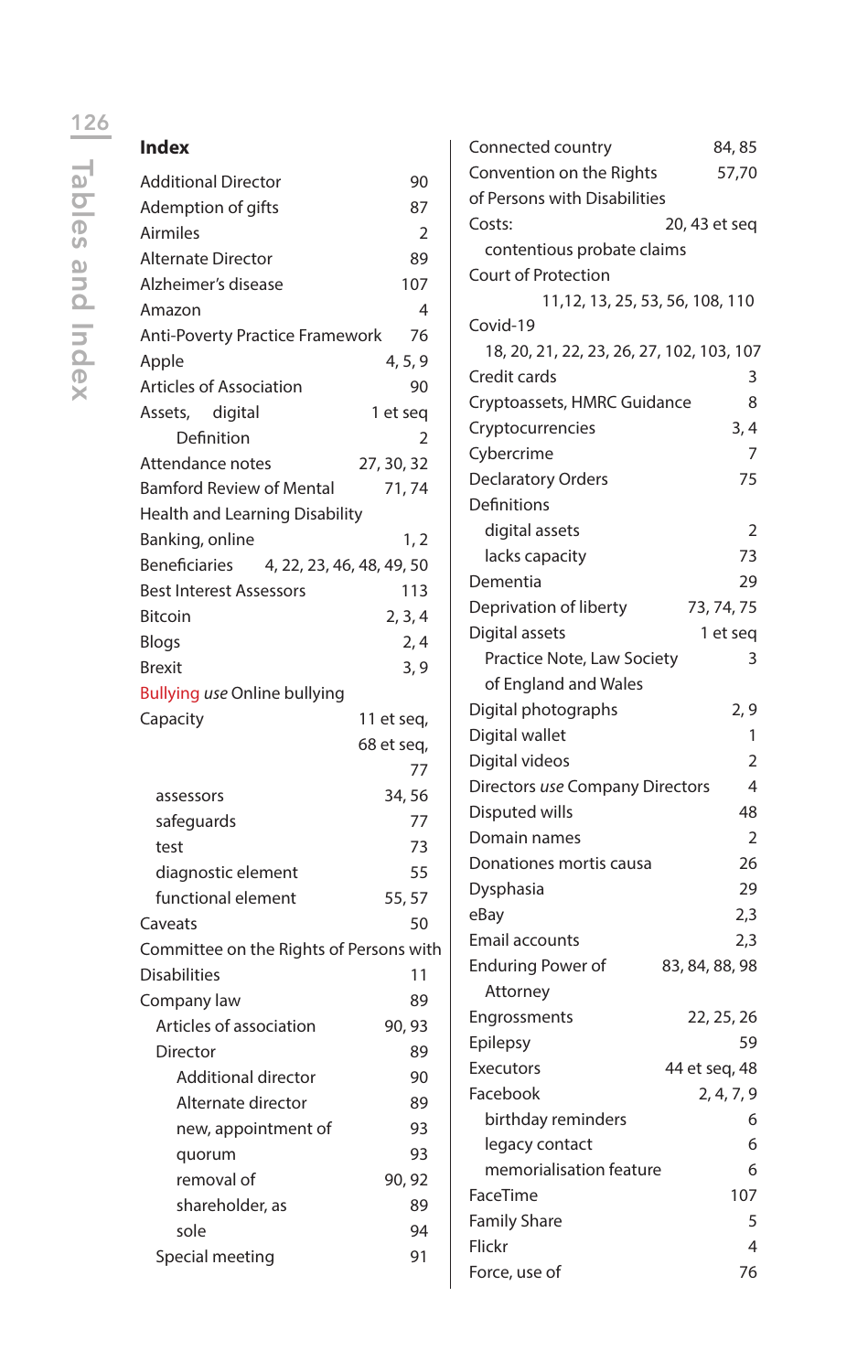| <b>General Data Protection</b>  | 6,8             | Mental health professional       | 12             |
|---------------------------------|-----------------|----------------------------------|----------------|
| <b>Regulations (GDPR)</b>       |                 | Nationality                      | 84             |
| Gifts, ademption of             | 87              | Nectar points                    | 2              |
| Golden Rule                     | 20, 33 et seq   | Nominated person                 | 73             |
| STEP guidance                   | 37              | <b>Nurse</b>                     | 12             |
| Good Friday Agreement           | 74              | Occupational therapist           | 12             |
| Grants                          | 50              | Office of Care and Protection    | 82,88          |
| Grooming use Online grooming    |                 | Online banking                   | 1              |
| Habitual residence              | 83              | Online                           |                |
| Holograph                       | 22              | bullying                         | 9,62           |
| Human Rights Council            | 57              | grooming                         | 62             |
| (United Nations)                |                 | Panel                            |                |
| Instagram                       | 4               | Mental Capacity (NI) Act         | 17             |
| Internet                        | 53 et seg       | Parental responsibility          | 76             |
| Interventions                   |                 | Paypal                           | 2, 3           |
| routine                         | 73              | Personal Asset Log               | 5, 6, 7        |
| serious                         | 73              | Personal representative          | 3,45           |
| Lagarde Report                  | 80              | Photographs, digital             | 2, 9           |
| <b>Lasting Powers</b>           | 81, 83, 84, 115 | PIN number                       | 7              |
| of Attorney                     |                 | Probate claims: costs            | 20             |
| Law Commission                  |                 | Proprietary estoppel             | 50             |
| Consultation Paper on           | 25              | Psychiatrists                    | 12,56          |
| Making of Wills                 |                 | Psychologist                     | 12             |
| Report on Mental Incapacity     | 69              | Relevant Person's Representative | 112            |
| Law Society England and Wales   |                 | Renvoi                           | 87,88          |
| Practice Note on digital assets | 3               | Serious Medical Treatment -      | 117            |
| Law Society Northern Ireland    |                 | <b>Practice Guidance</b>         |                |
| capacity assessors              | 34              | Settlements                      | 87             |
| Guidance on Wills during        | 20, 27          | Shareholders                     | 89 et seg      |
| Covid-19                        |                 | agreement                        | 90             |
| Personal Asset Log              | 5, 6, 7         | meeting                          | 91             |
| sample letters of instruction   | 39              | resolution                       | 91             |
| Learning difficulties           | 59              | sole                             | 94             |
| LinkedIn                        | 2, 4            | Skype                            | 107, 108       |
| <b>Maastricht Treaty</b>        | 79              | witnessing a will                | 24             |
| Medical practitioner            | 1               | Social media                     | 1,2, 53 et seq |
| Medical records                 | 29              | Social workers                   | 12,56          |
| Mental capacity                 |                 | Software licences                | 2              |
| test                            | 12, 55          | Statutory wills                  | 85, 99         |
| diagnostic                      | 55              | cross-border effect              | 86             |
| functional                      | 55, 57          | <b>STEP</b>                      |                |
| <b>Tribunal</b>                 | 14              | Guidance on the golden rule      | 37             |
| ethical member                  | 15, 16          | Guidance on wills during         | 20             |
| lay member                      | 14              | Covid-19                         |                |
| medical member                  | 14              | Surgery                          | 85, 99         |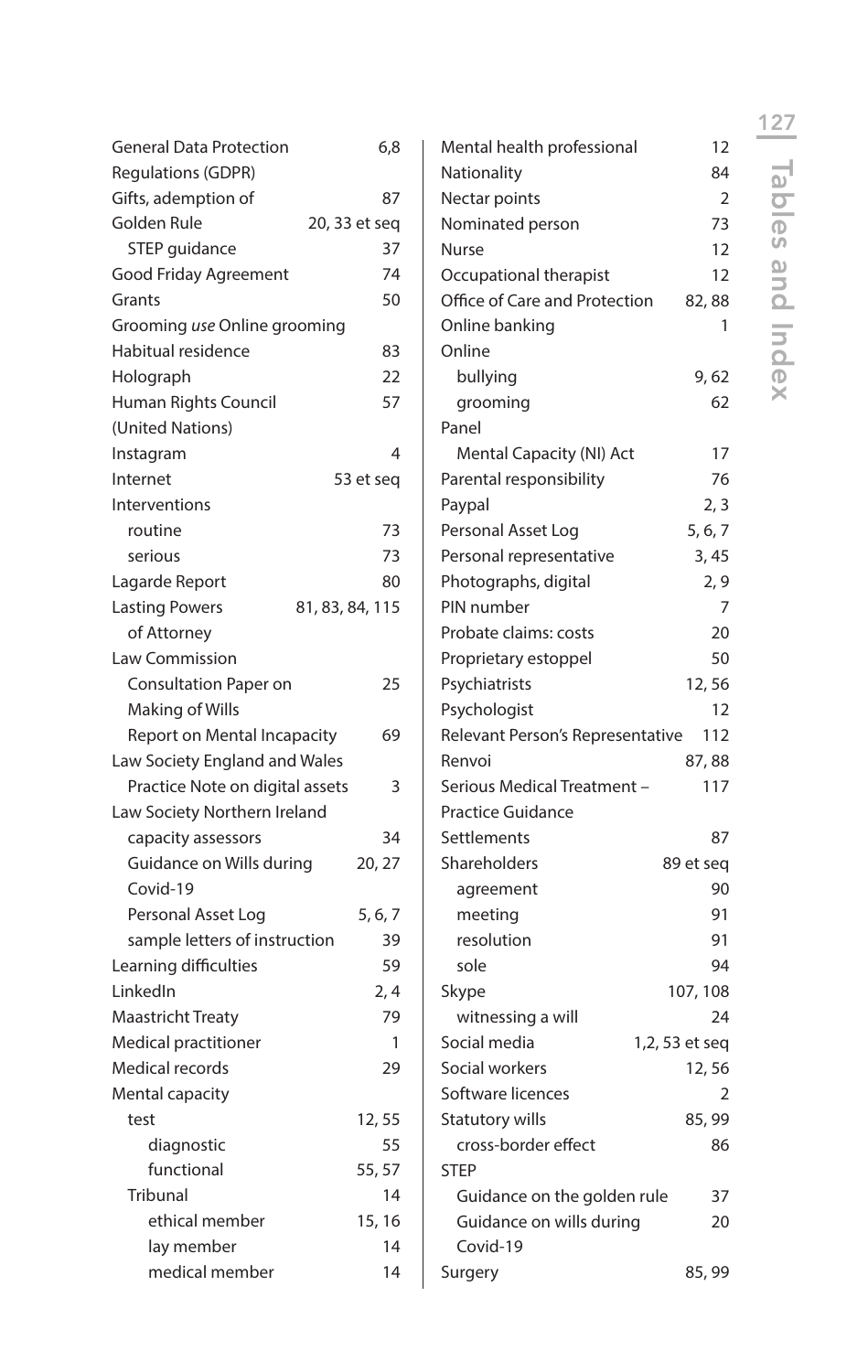| Sweden, capacity in                        | 70         |  |  |
|--------------------------------------------|------------|--|--|
| Testamentary capacity 20, 28, 32, 33, 47   |            |  |  |
| Testator                                   | 21, 22     |  |  |
| Tribunal use Mental Capacity Tribunal      |            |  |  |
| Twitter                                    | 2.4        |  |  |
| Undue influence                            | 39         |  |  |
| UN Convention on the                       | 57, 70, 77 |  |  |
| <b>Rights of Persons with Disabilities</b> |            |  |  |
| Videos                                     | 2,60       |  |  |
| Wallets, digital                           |            |  |  |
| Wills                                      |            |  |  |
| challenge to                               | 49         |  |  |
| Covid-19, LSNI Guidance                    | 20,27      |  |  |

| disclosure of           | 48                   |
|-------------------------|----------------------|
| disputed                | 48                   |
| earlier                 | 49                   |
| engrossed               | 2 et seg, 22, 25, 26 |
| execution               | 21 et seg            |
| remote                  | 23                   |
| validity                | 21 et seg, 47        |
| witnessing              | 21, 22, 23, 24, 26   |
| Skype                   | 24                   |
| Zoom                    | 24                   |
| Yahoo                   | 9                    |
| YouTube                 | 2, 4                 |
| Zoom: witnessing a will | 24                   |